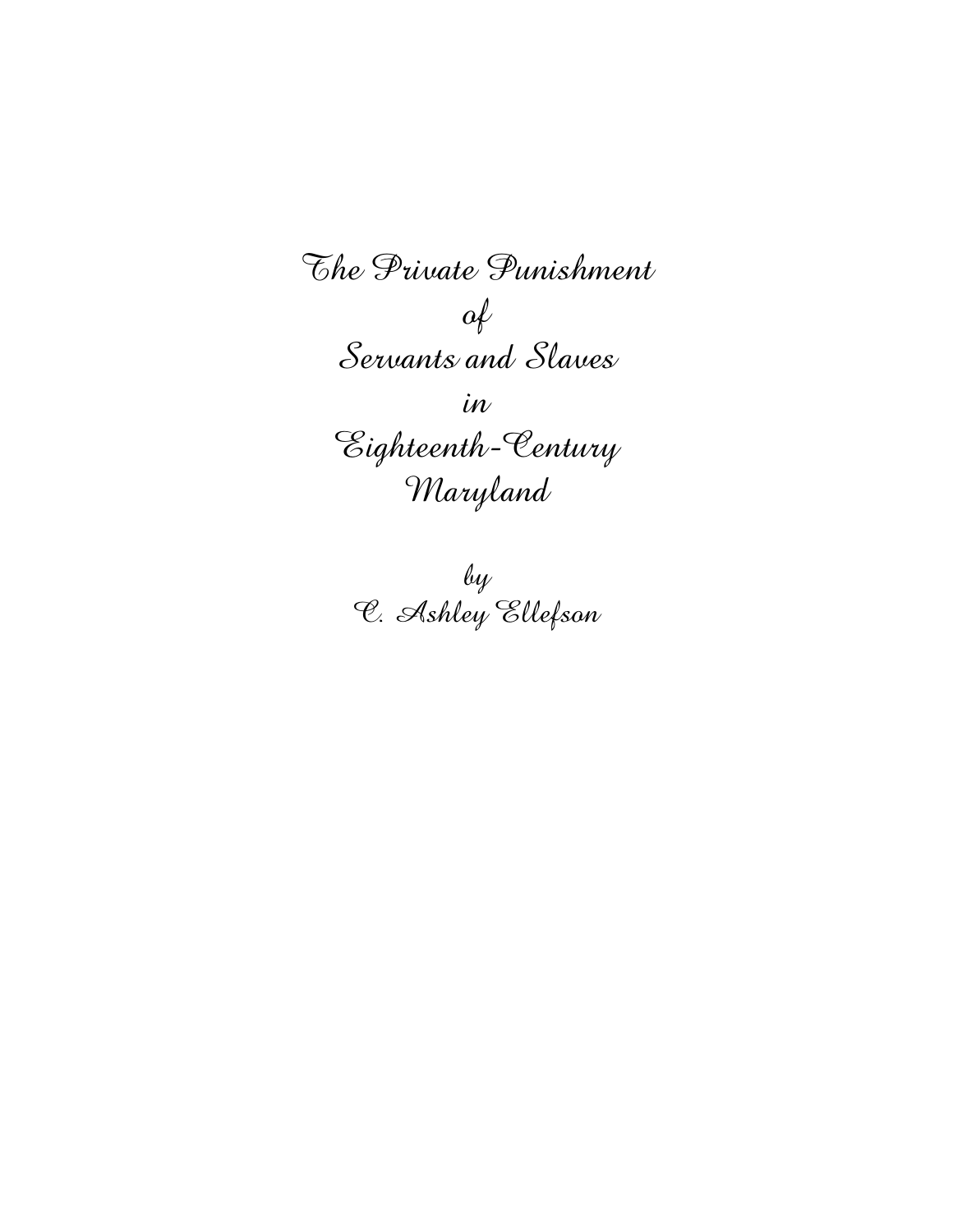*Copyright 2010 by C. Ashley Ellefson All rights reserved*

*Not to be reproduced, in whole or in part, manually, mechanically, electronically, or by any other method that might be invented, without the permission of the author or his agent.*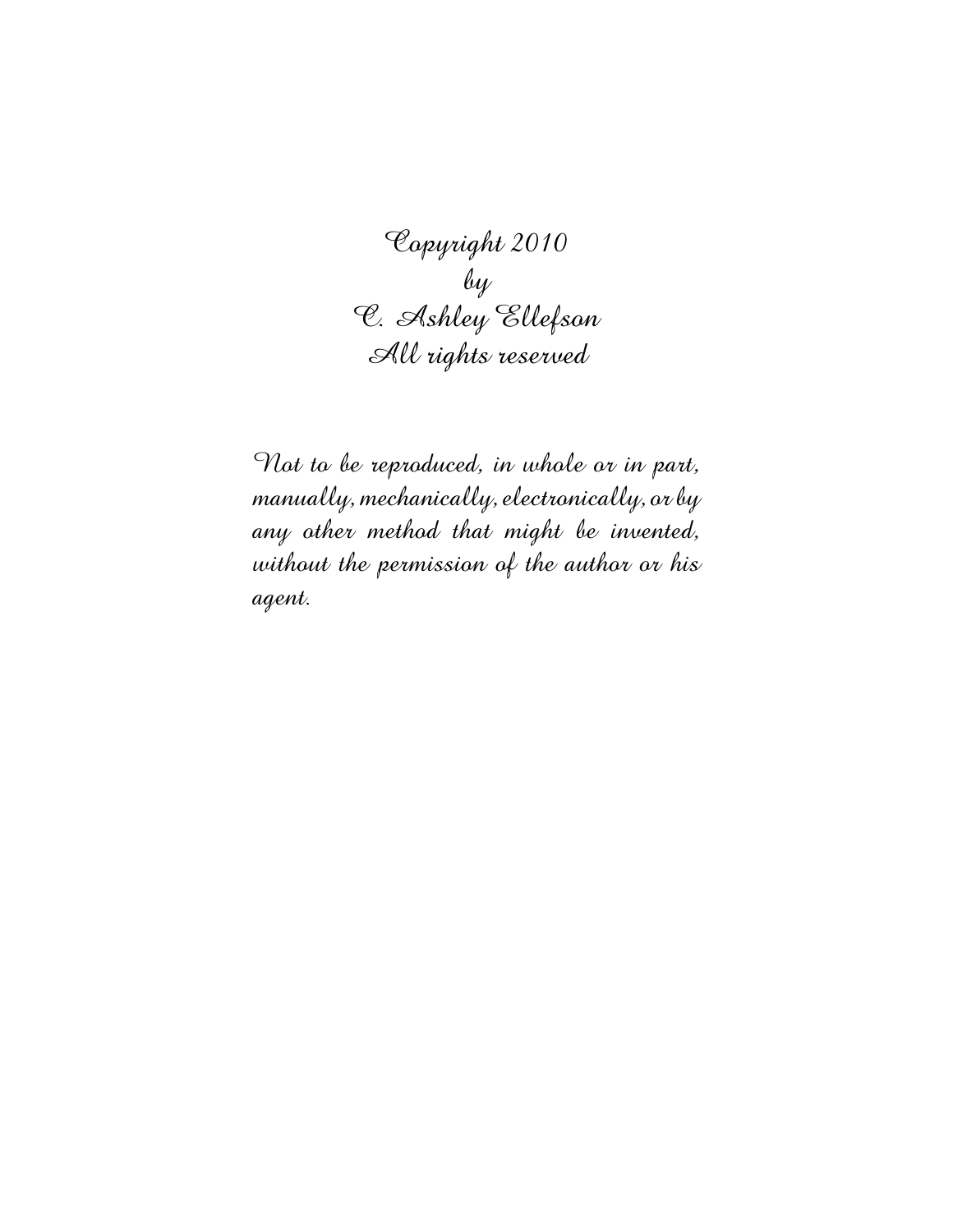For Dr. Paula Gauss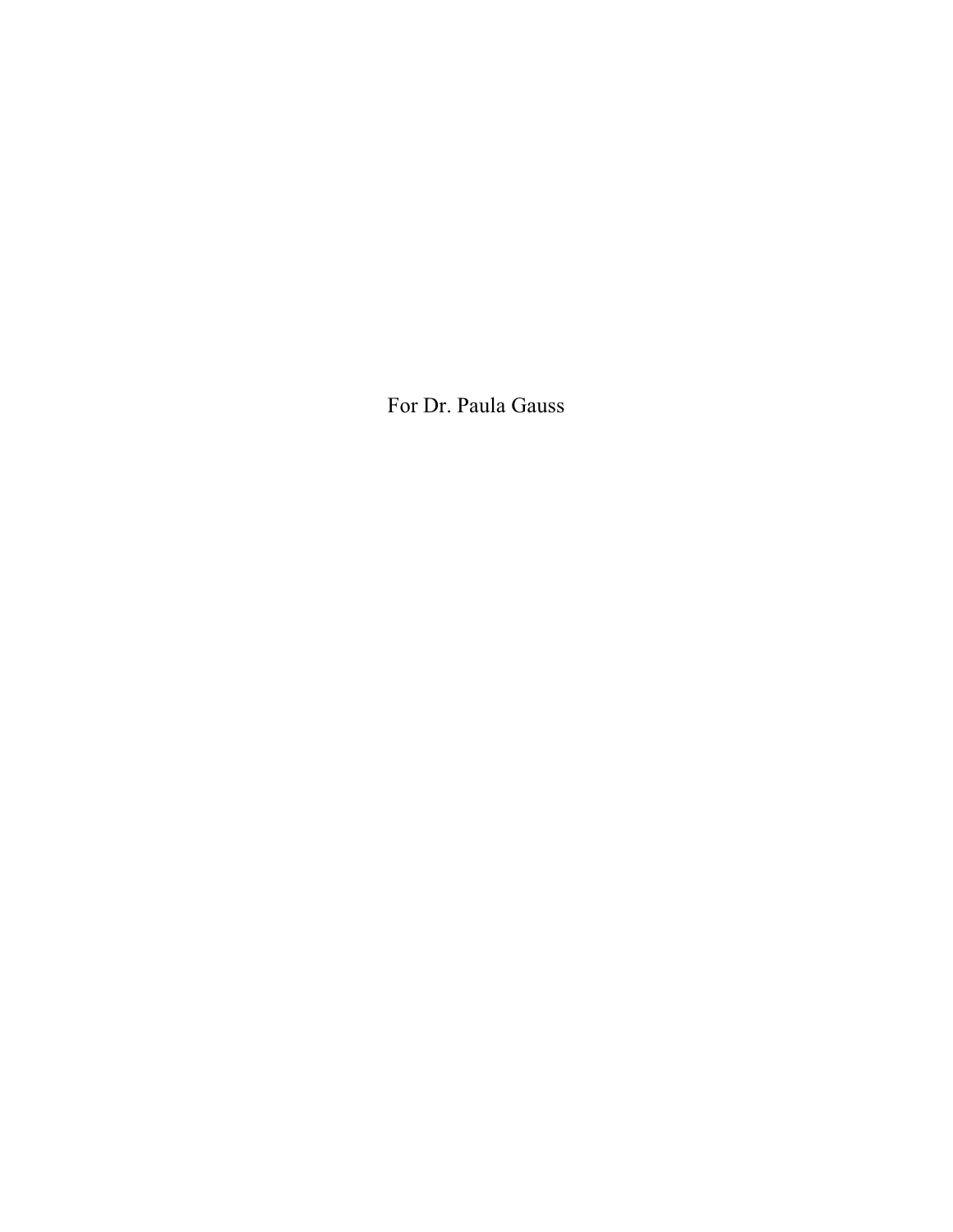## The Private Punishment of

### Servants and Slaves in

## Eighteenth-Century Maryland

## Table of Contents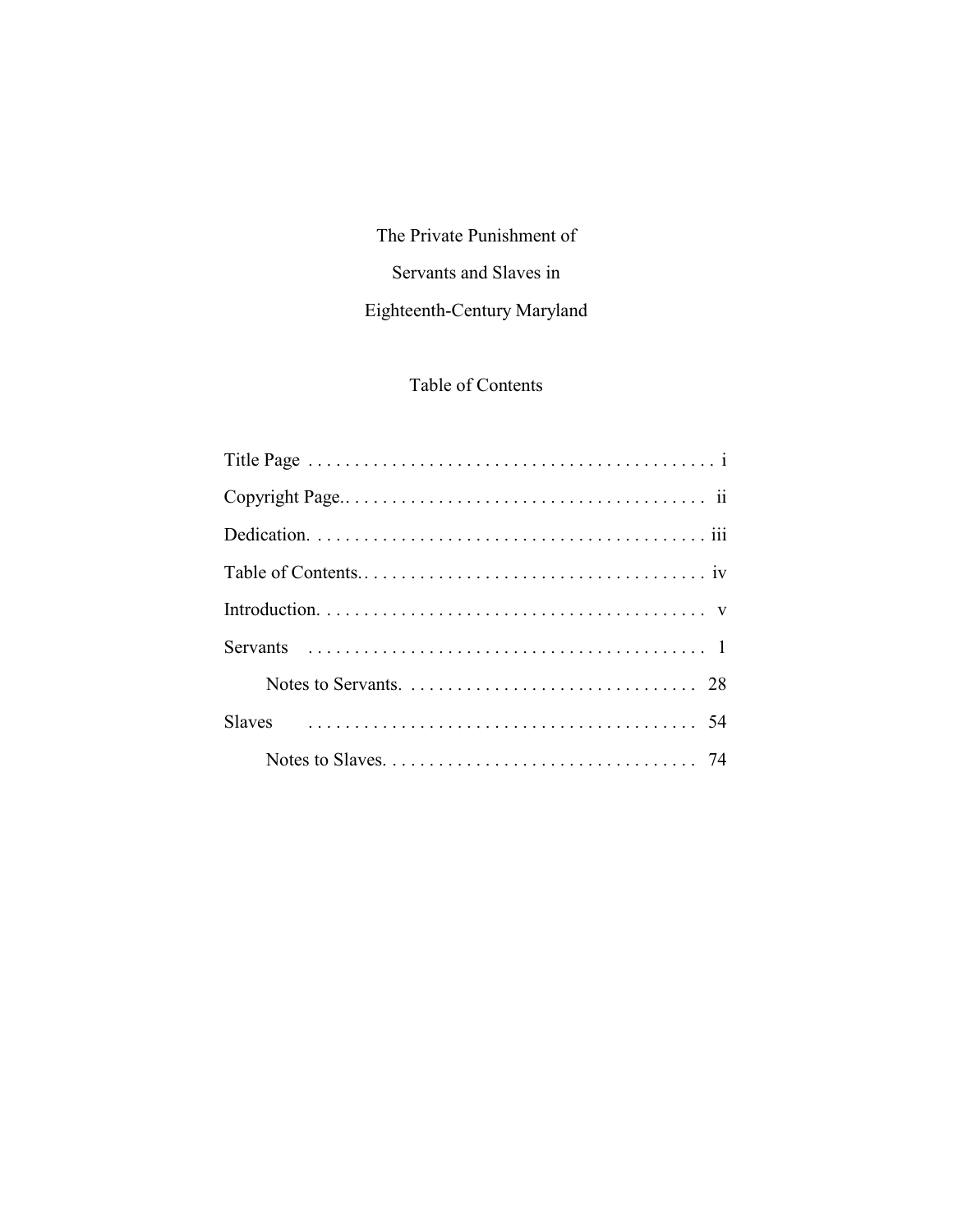# The Private Punishment of Servants and Slaves in Eighteenth-Century Maryland Introduction

This manuscript on "The Private Punishment of Servants and Slaves in Eighteenth Century Maryland" I started in the late 1960s to challenge what I considered the almost worshipful treatment of the planters of the colonial South and the uninformed consideration of servants and slaves that most historians had presented, and were presenting, and that was being imposed on students from elementary school through college. After 1971 it became more difficult for me to get to Annapolis to check the ads in the *Maryland Gazette*, and so I put the manuscript aside to work on other manuscripts that I had started, for which I already had notes and on which I could work from sources in print. Because the *Maryland Gazette* has become available online I have been able to get back to the servants and slaves, and because of the increasing interest in servitude, as well as the continuing interest in slavery, it appears to be time to make the manuscript available.

Because my object was to challenge what was considered common knowledge at the time I first wrote the manuscript, I have not dealt with the literature that has been published since the mid-1960s or so. To many people, no doubt, this will make the manuscript sound outdated, but that literature is readily available, and with or without that literature my evidence should stand by itself. I suspect that even today,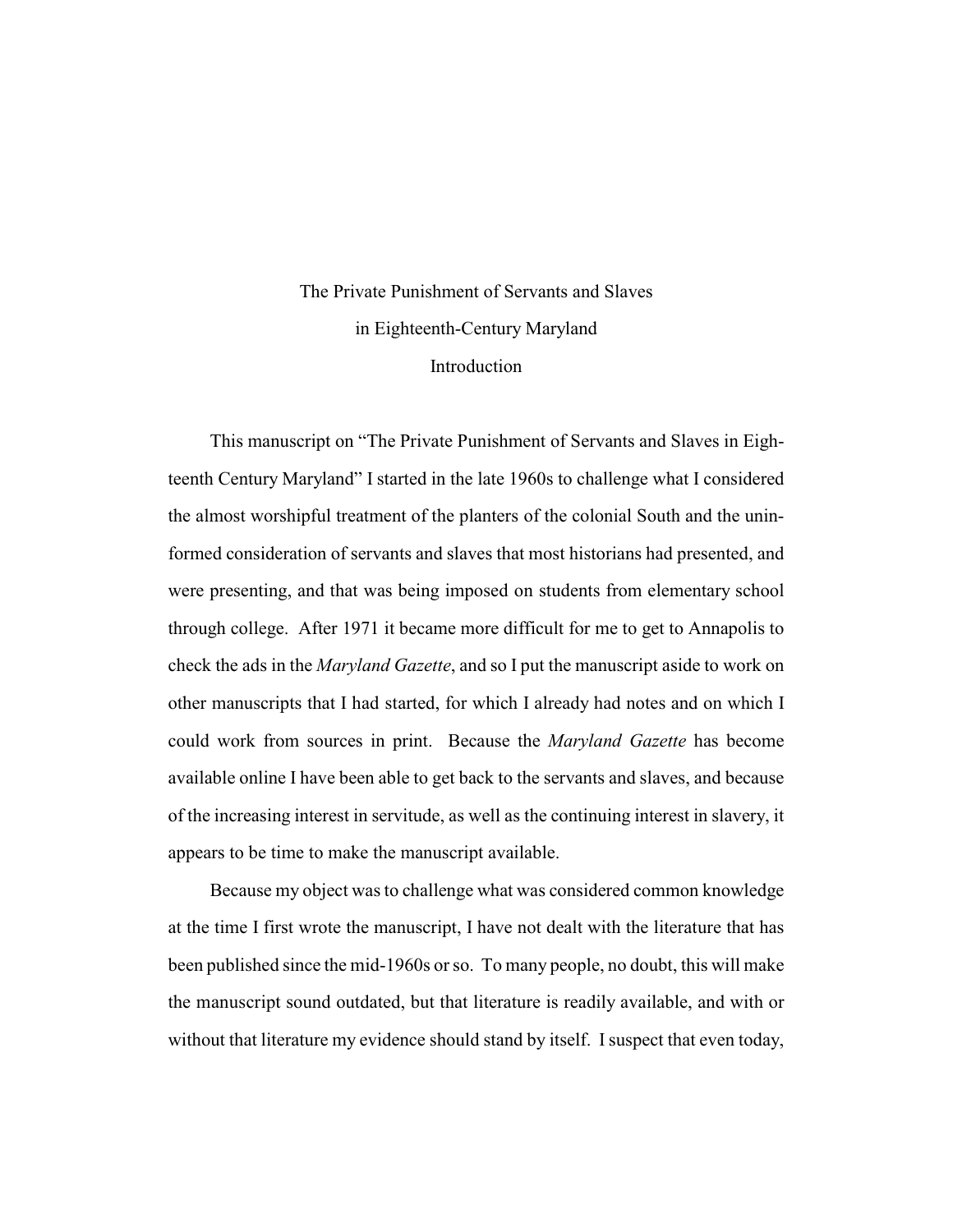when the subject is taught at all in the lower schools, and possibly still in colleges and universities, students are getting a very sweetened view of the planters and their treatment of their servants and slaves.

We owe our thanks to Dr. Edward Papenfuse, Maryland State Archivist and Commissioner of Land Patents, for making the *Maryland Gazette* available on the web, and to Dr. Jean Russo, Research Archivist and Associate General Editor of the Archives of Maryland Online, for her help and advice in getting this manuscript online. We owe our special gratitude to Dr. Paula Gauss, whose knowledge, skill, and concern for and patience with me, especially since 2002, has made it possible for me to continue to work. Finally, I thank Beverly Ann, my bride of thirty-nine years, for her help, advice, and encouragement.

> C. Ashley Ellefson Cortland, New York 8 November 2010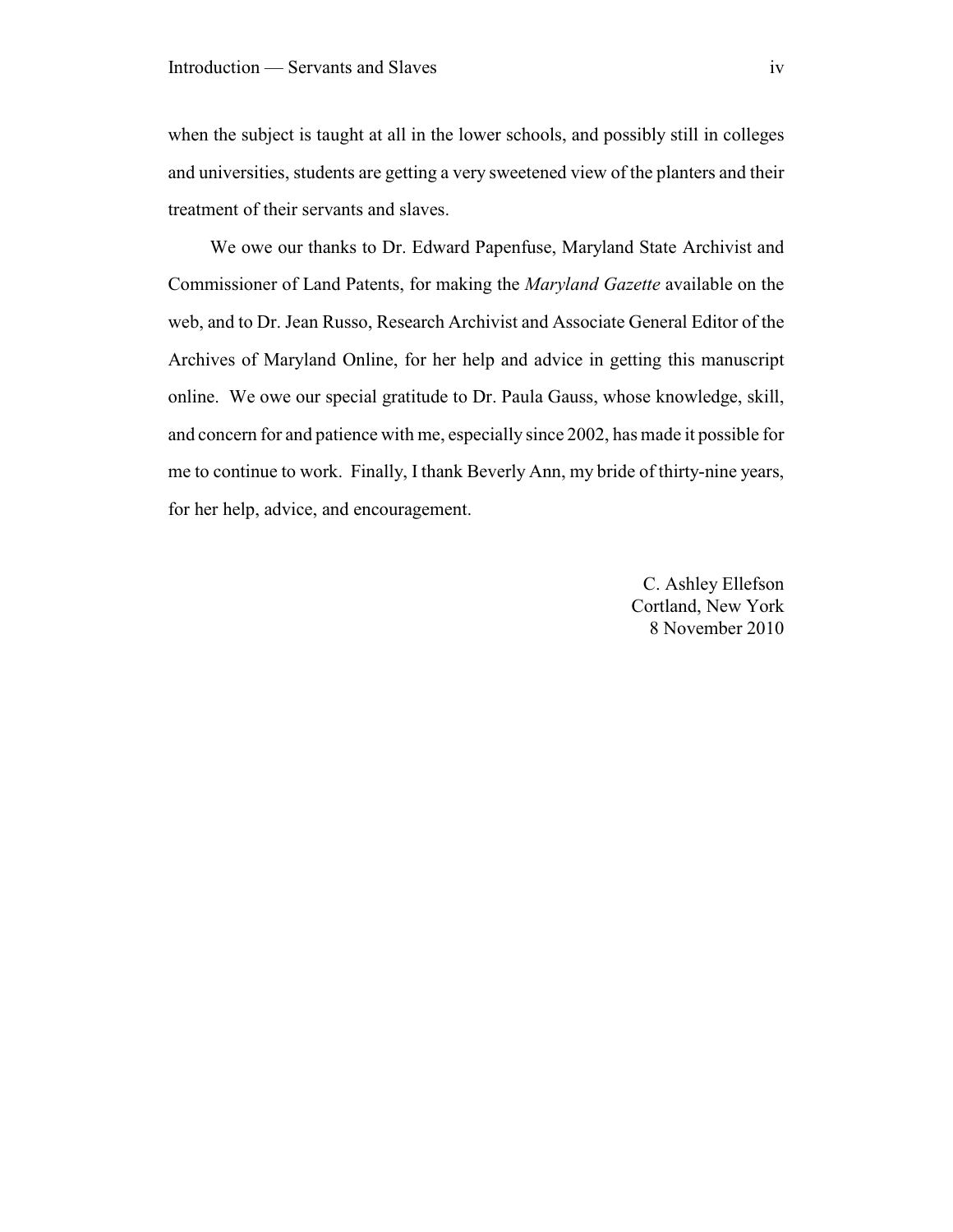#### Part I. Servants

While historians are beginning to realize that in colonial America there was a large middle class, $<sup>1</sup>$  only someone with a thesis to grind would insist that there was</sup> no class structure in the colonies or that any colony was a democracy.<sup>2</sup> In Maryland in the eighteenth century there were at least two classes who had little or no hope of ever acquiring control over their own lives. These were servants and slaves, whose job was to produce wealth for the more fortunate.<sup>3</sup>

In an economy in which the many produced wealth for the few the propertied class had to have ways to control the resentment of those who were doing all of the work and reaping few, or none, of the rewards.<sup>4</sup> A whole range of punishments fines, imprisonment, servitude, banishing from the province, whipping, pillorying, stocking, branding hands, boring tongues, cropping or nailing ears (or both), hanging, gibbeting, and quartering — were designed to keep the mass of the population in check.<sup>5</sup>

It appears safe to say that nowhere near all of the punishments imposed in eighteenth-century Maryland were recorded in the proceedings of the various courts, in the *Maryland Gazette*, or in any of the other available sources. The planter could punish his own servants and slaves for minor faults or the less serious crimes, and while these punishments were supposed to be relatively mild, sometimes they were very harsh. It is likely that most of these punishments remained private.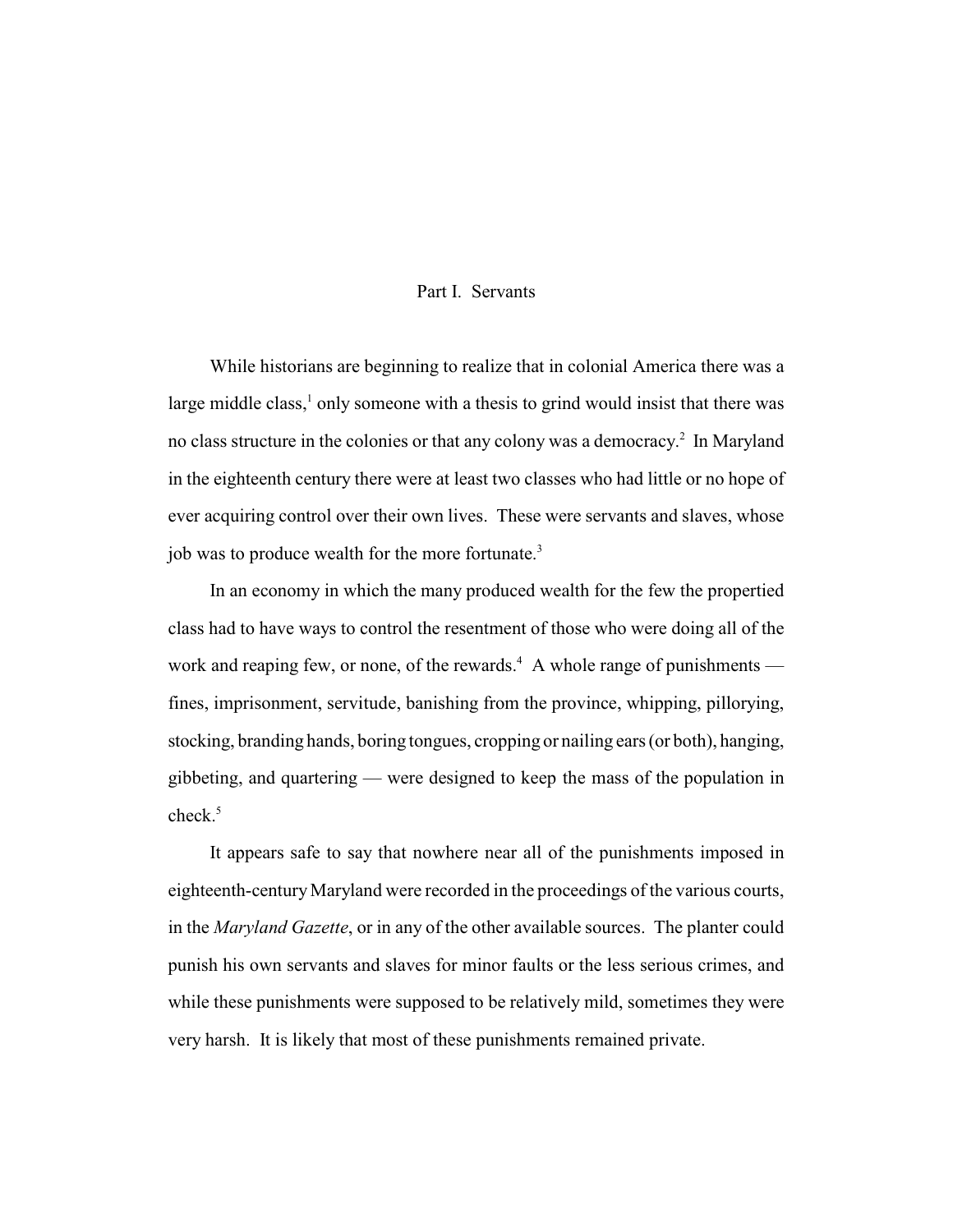The authority that the master held over his servants and slaves bred in him an arrogance and a brutality that is illustrated not only by his enjoyment of such public barbarities as hanging, gibbeting, and quartering but also by his engaging in private barbarities of his own. Far from impressing the master with his responsibility for people less fortunate than himself and therefore developing in him a humility at the thought of his own good fortune and a humanitarianism at the thought of the misfortune of others, $6$  the rigid class structure of the eighteenth century developed in the more fortunate classes a feeling that they were indeed superior, that because of their superiority they deserved the power that they held over others, and that they could treat their slaves and their servants<sup>7</sup> — and, indeed, anyone else<sup>8</sup> — any way they pleased.<sup>9</sup>

There were four ways in which people became servants. First, parents, guardians, or the courts contracted, or indentured, young people to serve others, either as apprentices or as general servants, for specified periods.<sup>10</sup> Second, people already in the colony were often sold into servitude for various terms because they could not pay their fines and the costs of their prosecutions after they had been convicted of crimes or if they could not pay the costs of the proceedings against them whether they were guilty or not.<sup>11</sup> Third, in order to get to America people from Europe made contracts with the factors, or agents, of people who were already in America, or made contracts with merchants in England or Europe to pay the costs of their transportation. In return the captains of the ships could sell them into servitude in America to recover the costs of their passage, or they might be given a specified number of days to try to make bargains on their own before the captain or an agent in the province could sell them. The people in this third group were variously called indentured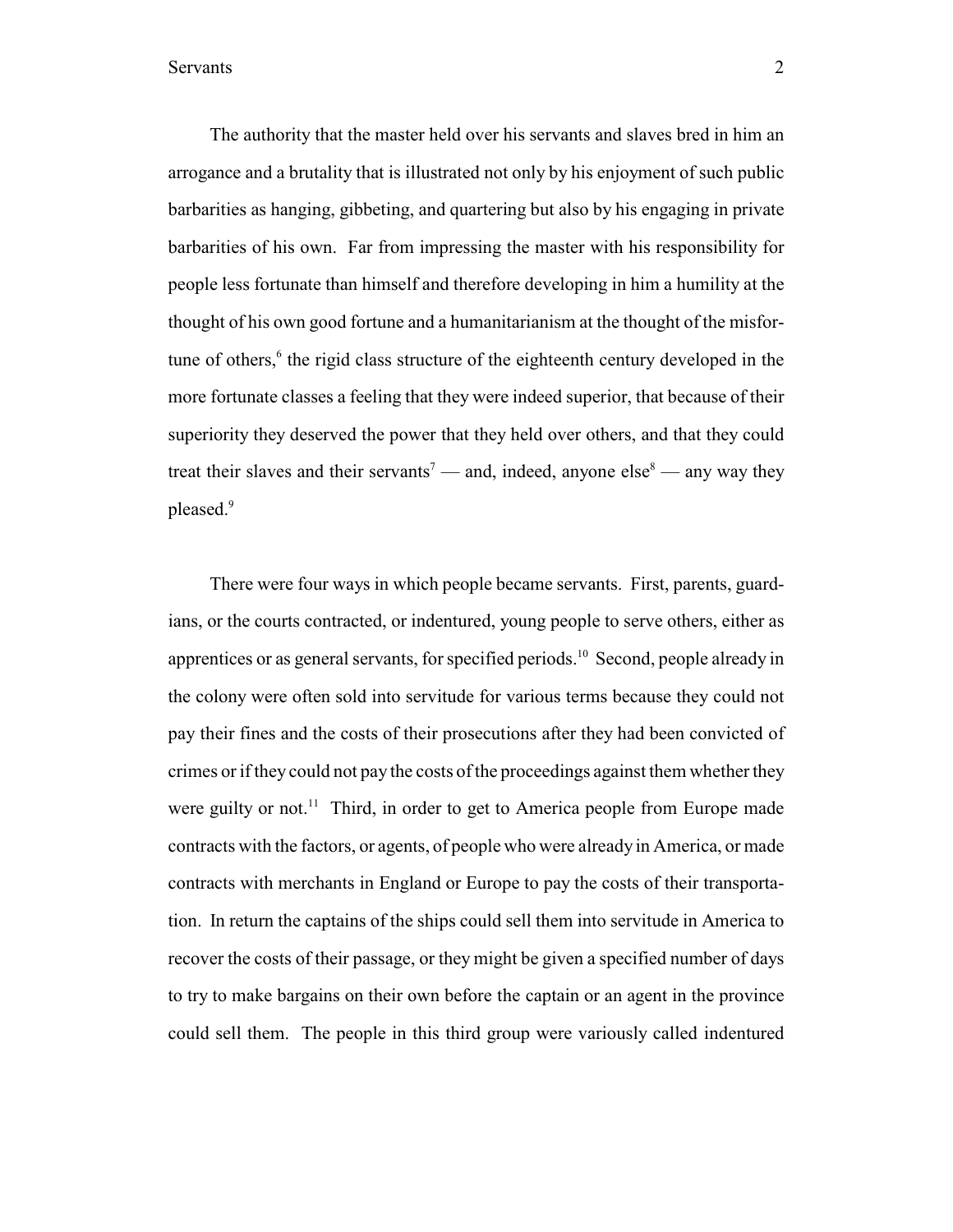servants, redemptioners, or free-willers. $12$  Once they got to the colonies, however, they were in effect all indentured servants.<sup>13</sup> Fourth, many people were transported to America for seven or fourteen years or for life after they were convicted of crimes in England or if, like destitute children, beggars, vagabonds, and political and religious non-conformists, they were considered undesirables for some other reasons. 14

While sometimes the servant might have been better off than the slave, surely his condition was nothing to rejoice about.<sup>15</sup> Until 1715 there was no specific limitation on what the master could do to his servants. The law provided only that if any master excessively beat or abused his servant the county justices could fine him not more than one thousand pounds of tobacco for the first and second offenses and for the third offense could free the victimized servant.<sup>16</sup>

The wording of the law, however, was too indefinite to provide any real protection. Excessive abuse was hard to define, and many a servant must have been the victim of abuse that was serious but in the view of the county justices was not excessive. The master could beat a servant to the limit that he thought the justices would permit, and if by chance he did mistake the extent of that cruelty, so that they did fine him, he could beat his servants in rotation so that it would be a long time before he was brought into court on a second offense for beating the same servant and obviously even longer before he was brought in on a third offense and therefore risked losing the servant entirely.<sup>17</sup>

While such a suggestion might appear extreme, probably it would not have seemed so to the more sensitive people of the period. According to Father Joseph Mosley, writing in 1772, the masters were "in general cruel, barbarous, and unmerciful."<sup>18</sup>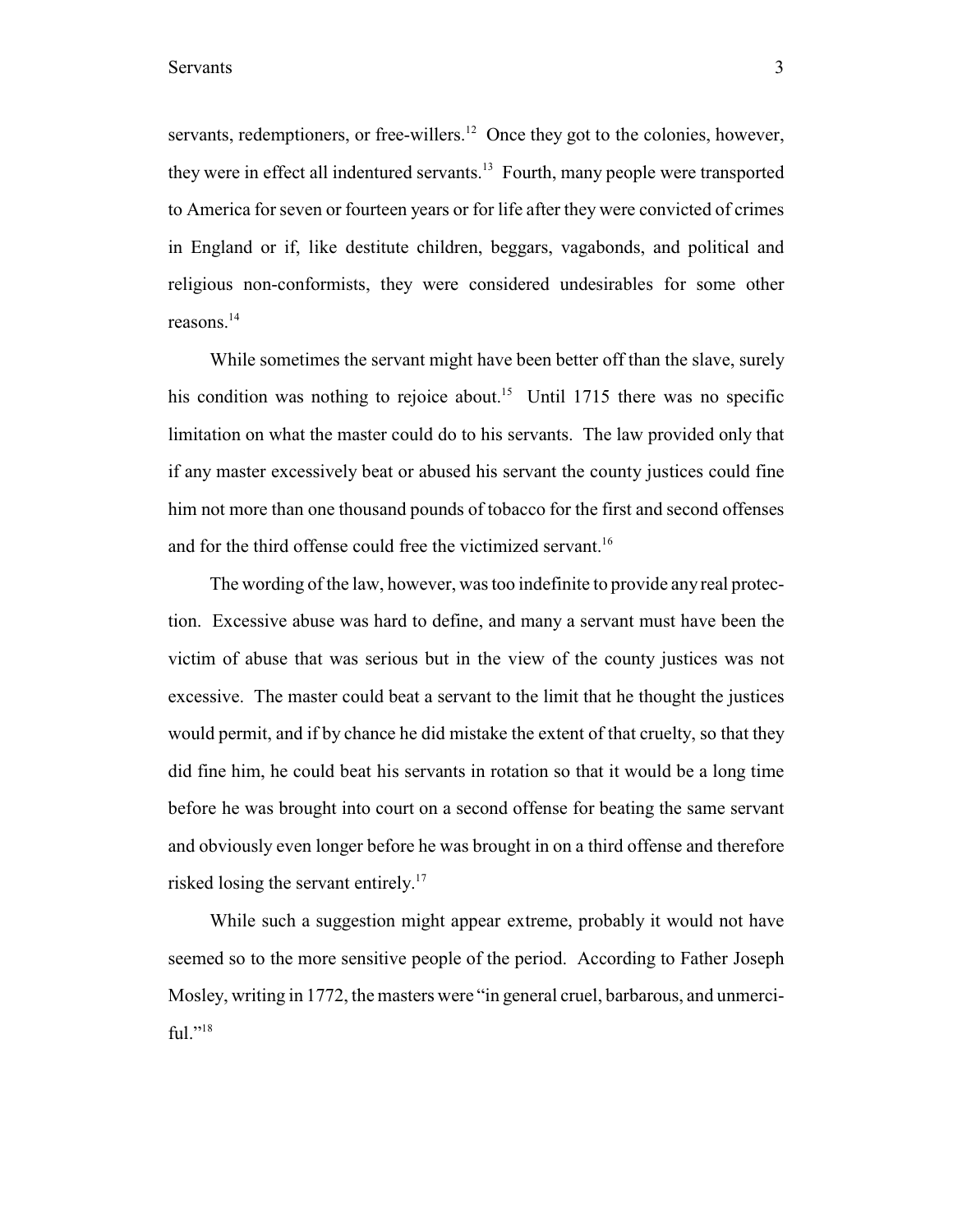As a result of pressure from England the assembly in 1715 furnished a somewhat better protection for servants. But it took the assembly a long time to come around. In August of 1691 the Council of Trade and Plantations instructed Governor Lionel Copley to try to get the assembly to pass a law "for the restraining of Inhumane severities, which by ill Masters or Overseers, may be used towards their christian servants or slaves."<sup>19</sup> When the assembly did nothing the Council of Trade and Plantations issued exactly the same instruction to Governor Francis Nicholson in March of  $1693/4$ ,<sup>20</sup> and the hesitation of the assembly made it necessary for the Board of Trade to issue the same in instruction to Governor Nathaniel Blakiston in October of  $1698<sup>21</sup>$  and to Governor John Seymour in May of  $1703<sup>22</sup>$ . The only response of the assembly was to pass the very weak laws of 1692, 1699, and 1704.<sup>23</sup> The Board of Trade issued the same instructions again, this time to Governor John Hart in February of  $1713/14$ ,<sup>24</sup> and when Hart passed on his instructions to the assembly the lower house replied that there was already a law by which provincial and county justices could hear complaints between masters and servants but that it would correct any deficiencies in the law.<sup>25</sup>

As a result of this pressure the assembly provided in 1715 that a master could whip any servant with ten lashes or fewer but if he thought that the servant deserved more than ten lashes he had to take his complaint before a magistrate. The magistrate then could order the servant whipped with no more than thirty-nine lashes. The new law said nothing about limiting the master's punishment of his own slave. $^{26}$  The fire director of Annapolis could order any servant who refused to obey orders in fighting a fire whipped with up to thirty-nine lashes. $27$ 

People who advertised for runaway servants often considered the marks of whippings an important means of identification. When in May of 1746 Richard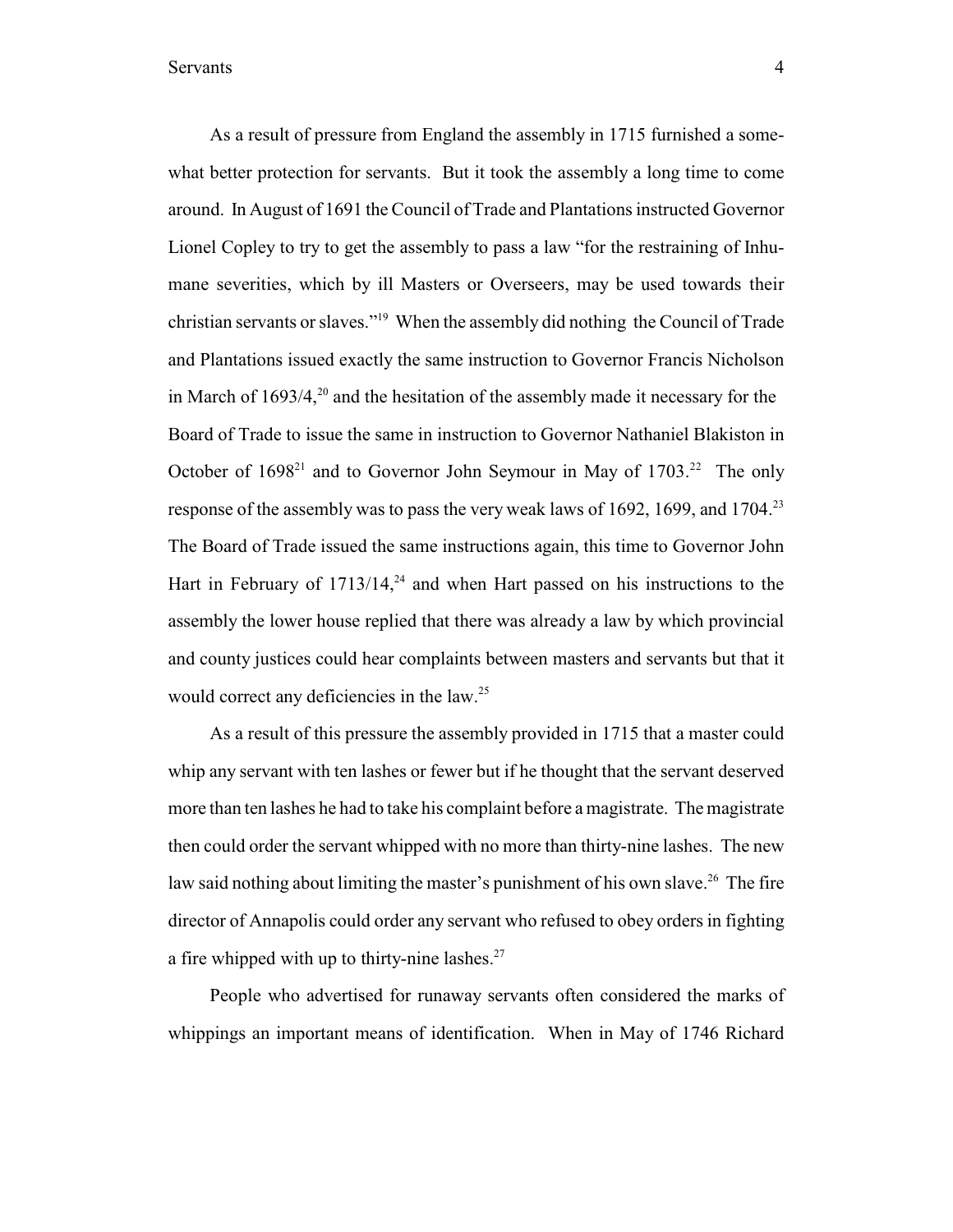Croxall of the Baltimore iron works advertised for Benjamin Tasker's runaway convict servant Henry Kirk he noted that Kirk had been "lately Whipt for his Roguery, and the Stripes remain fresh on his Back."<sup>28</sup> In his advertisement for his runaway servant Charles Smith in June of 1746 Joseph Noble Jr. of Prince George's County noted that Smith had "the Scars of Whipping on his Back."<sup>29</sup> When in May of 1753 David Ross of Bladensburg advertised for his runaway servant William Beall he noted that Beall had "several Marks of Correction upon his Back" for running away twice before.<sup>30</sup> Charles Ridgely of Baltimore County noted when he advertised for his runaway servant Darby Mahoney in August of 1753 that Mahoney had "several Scars on his Back, occasioned by whipping." According to Ridgely, Mahoney had "always been a notorious Rogue and Thief."<sup>31</sup> When John Smyth of Kent Island advertised for his runaway convict servant John Syms in September of 1758 he pointed out that Syms was an old offender, as could "be seen by the Marks on his Back."<sup>32</sup> When Michael Gretter, the jailer of Fairfax County, Virginia, advertised in October of 1768 that he had jailed John Hoget as a runaway in Alexandria and that Hoget claimed to belong to John Mathews of Baltimore, he also noted that Hoget bore the marks of a recent whipping.<sup>33</sup>

From these advertisements there is no way to know just how severely the servants were whipped, but in other instances the advertisers were somewhat more definite. When in March of 1747 T. Stansbury of Baltimore County advertised for his runaway servant John Hyde he claimed that Hyde, who had already "lost a Piece of one of his Ears," was "as great a Villain as . . . [the] Age . . . [could] produce" and noted that he had recently been severely whipped for breaking into Stansbury's cellar.<sup>34</sup> When Paul Rankin of Prince George's County advertised for his runaway convict servant Sarah Davis in April of 1758 he noted that she had "many Scars on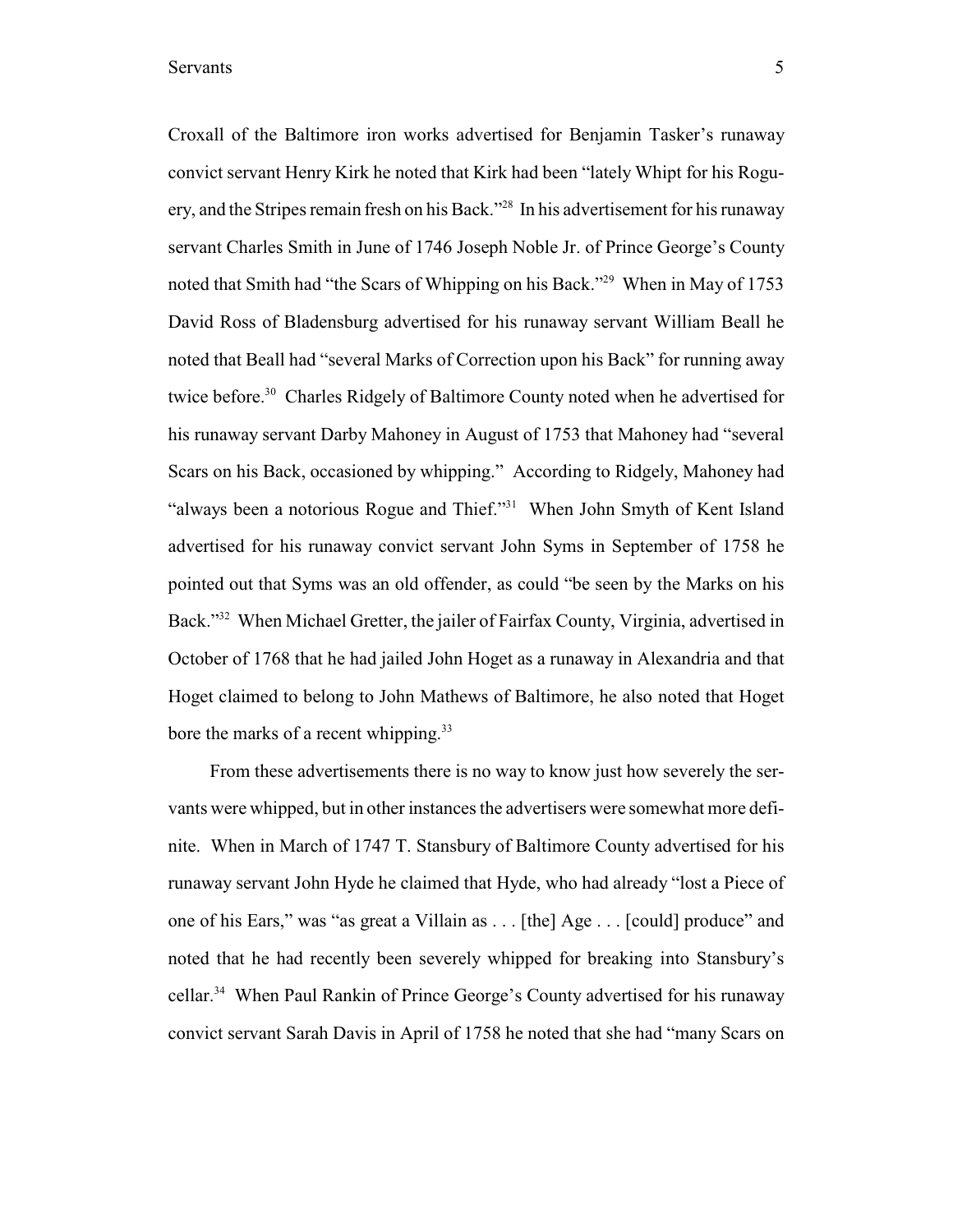her Back occasioned by severe Whippings from her former Master."<sup>35</sup> According to John Legg of Kent Island when he advertised for his runaway convict servant Joseph Haines in November of 1767, Haines' body was "much scarified."<sup>36</sup> In their advertisement for their runaway convict servant Thomas Moore in August of 1769 Aquila Hall and Amos Garrett of Baltimore County pointed out that Moore had been "severely whipt, which appears on his Back now in Scars."<sup>37</sup> Thomas French of St. Catharine's in the Allegheny Mountains pointed out in December of 1770 that his runaway convict servant Thomas Burn was "remarkably cut on the Buttocks by a Flogging he received from a former Master."<sup>38</sup> And when in July of 1771 Daniel Chamier of Baltimore advertised for hisrunaway convict servant William Springate he noted that Springate bore "the Marks of a severe Whipping given him lately for breaking into a house."<sup>39</sup>

There are other indications that servants were often badly disfigured, but in these instances there is no way to know whether the damage resulted from mistreatment or from some sort of accident. The servant often had a noteworthy scar on his forehead<sup>40</sup> or on his nose,<sup>41</sup> or he might have a dent in his forehead.<sup>42</sup> He might have lost an eye,<sup>43</sup> some of his teeth,<sup>44</sup> part of an ear,<sup>45</sup> or one of his toes.<sup>46</sup> Any of these damages could have resulted from accidents or from the normal violence of life in the eighteenth century, but they also could have resulted from the careless cruelty of masters.

Sometimes a severe whipping might actually have represented mercy. Since the servant could be hanged for breaking into his master's buildings,  $47$  John Hyde might have considered himself fortunate when his only punishment for breaking into T. Stansbury's cellar in 1747 was a severe whipping,<sup> $48$ </sup> just as William Springate, the runaway convict servant of Daniel Chamier or Baltimore County, might have felt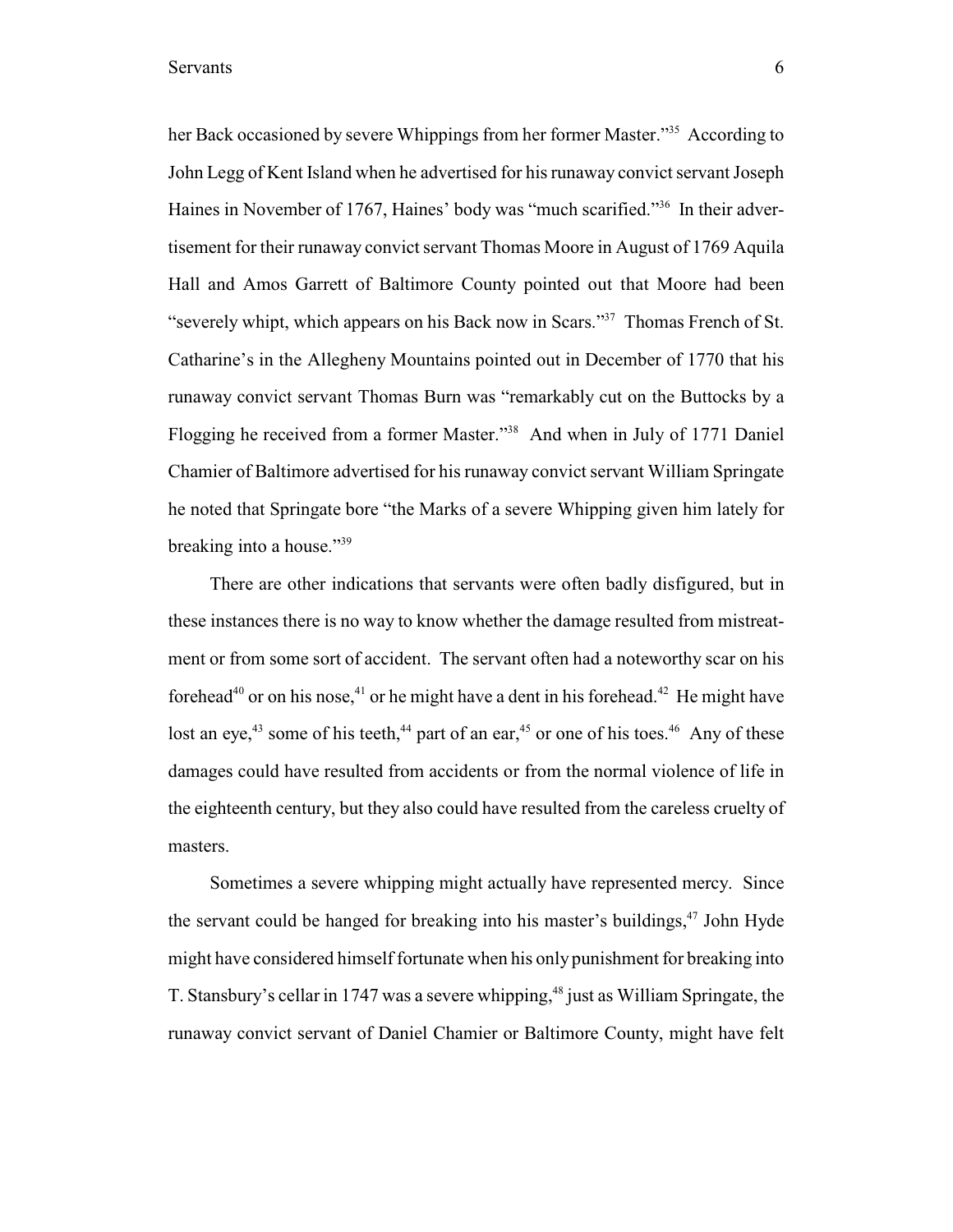fortunate in 1771 when he was only whipped after he broke into Chamier's house.<sup>49</sup>

For running away the law provided that the servant should serve ten days of additional servitude for every day that he was gone,<sup>50</sup> though the courts did not always impose the full ten days.<sup>51</sup> From 1704 the servant also had to reimburse his master with additional servitude for the costs of catching him.<sup>52</sup>

But masters might also whip their servants for running away, and sometimes the servant whose master whipped him might not have had to serve the additional time for his absence. In November of 1719 the justices of Prince George's County ordered that Jane Ray, the servant of Ann Head, be discharged from serving ten days for one provided she proved before Joseph Belt, one of the justices of the county, that she had "suffered for the same byCorporall punishment within a fortnight." Whether Jane Ray was able to furnish the proof has not appeared.<sup>53</sup> In June of 1720 the justices of Prince George's County ordered that Cornelius Hayes serve David Condon for forty additional days to reimburse Condon for the costs of taking him up but that since he had already suffered corporal punishment for the running away he serve no additional time. At the same court they ordered HenryCavy to serve Joseph Hatton for forty additional days to reimburse him for the costs of recapturing Cavy. Like Hayes, Cavy had been gone for four days and had to serve no additional time as punishment for the actual running away, since he had already received corporal punishment for his absence. <sup>54</sup>

But here the justices of Prince George's Countymight have been pretending to do something that they actually were not doing at all. Hayes and Cavy each had to serve an additional period that was exactly ten times as long as the time he was gone. If it cost their masters little or nothing to recapture them, the justices were still imposing close to ten days for one even though they were pretending that they were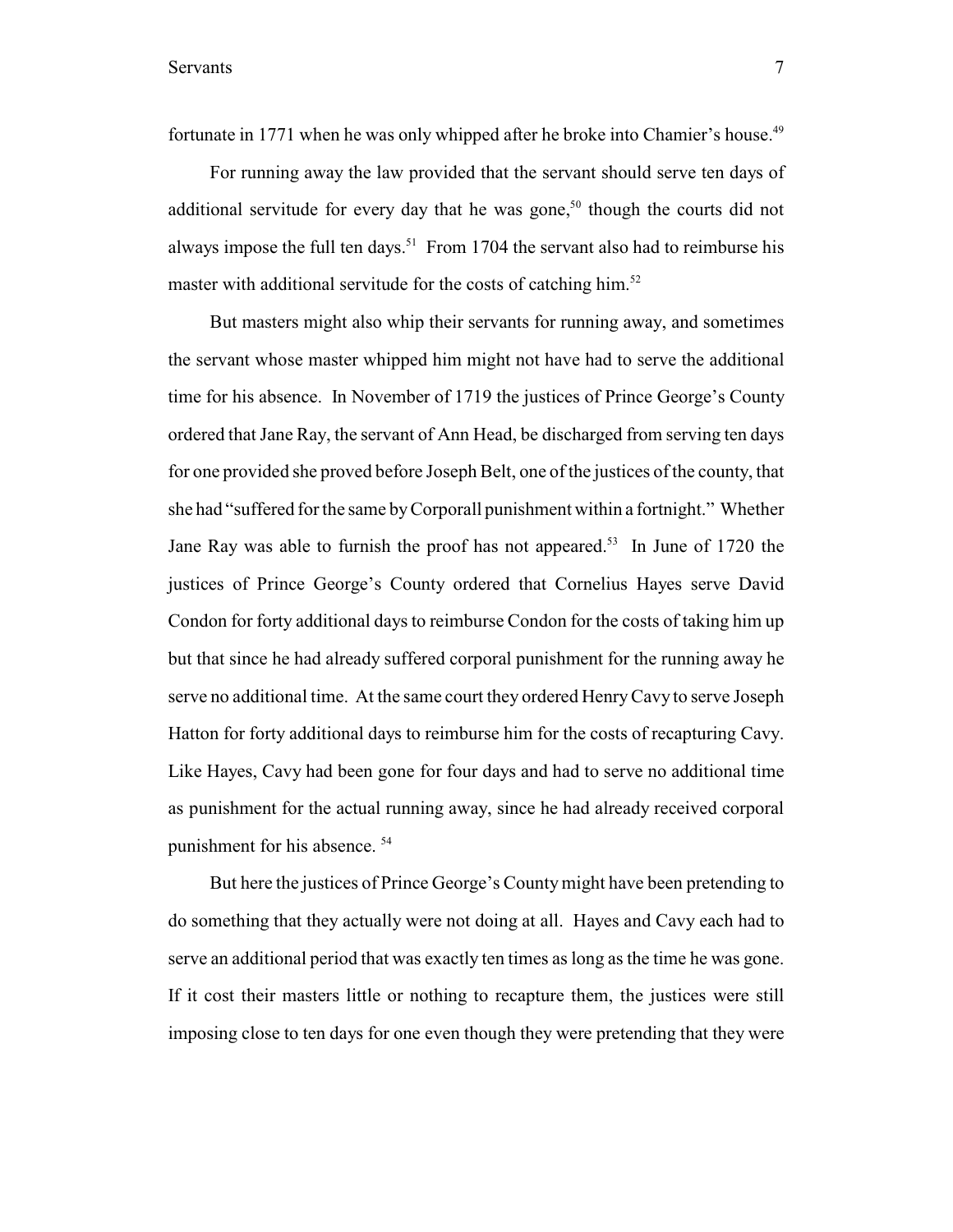not. There is no way to know how much it cost Condon and Hatton to capture Hayes and Cavy, but since the two had been gone for only four days it might have cost their masters very little.

While whipping was probably the most common punishment of servants, the planters of eighteenth-century Maryland also had to find what they must have hoped would be more effective instruments for their discipline and control. Devices that were designed both as punishments and as controls were the iron collar and shackles.<sup>55</sup> The use of these devices was not at all uncommon: from 1745 through 1775 at least nineteen servants and thirty-three convict servants<sup>56</sup> were advertised as wearing iron or steel collars.<sup>57</sup> And these are only the ones who managed to run away in spite of their irons. The convict servant Robert Life had a scar on his throat as though he had worn an iron collar earlier.<sup>58</sup> Hannah Boyer, a convict servant, "had a Horse Lock and Chain on one of her Legs";<sup>59</sup> two convict servants and two servants "had Iron Darbies and Chains on their Legs"; $60$  and William Philips, an elderly man who was committed as a runaway, had shackles around his ankles.<sup>61</sup> Servants often had either sores or scars on their legs, often no doubt from having worn irons.<sup>62</sup>

Quite often a servant wore both an iron collar and shackles. Benjamin Tasker's convict servant John Berry wore both an iron collar and handcuffs when he ran away from Thomas Rowles in Anne Arundel County in 1734. But he had already escaped once and was being taken home from jail.<sup>63</sup> John Beall's non-convict servant Richard Wiggan alias Farmer "had Irons on his Neck, and on one Leg" when he ran away from John Tayloe in Baltimore County in 1759.<sup>64</sup> Richard Croxall's convict servants Samuel Davenant, alias Pryton, and Samuel Flood "had Collars and Leg-Irons on" when they ran away from Hockley Forge at the head of the Patapsco in 1768.<sup>65</sup> John Peacock, a convict servant, wore "an iron collar and irons on his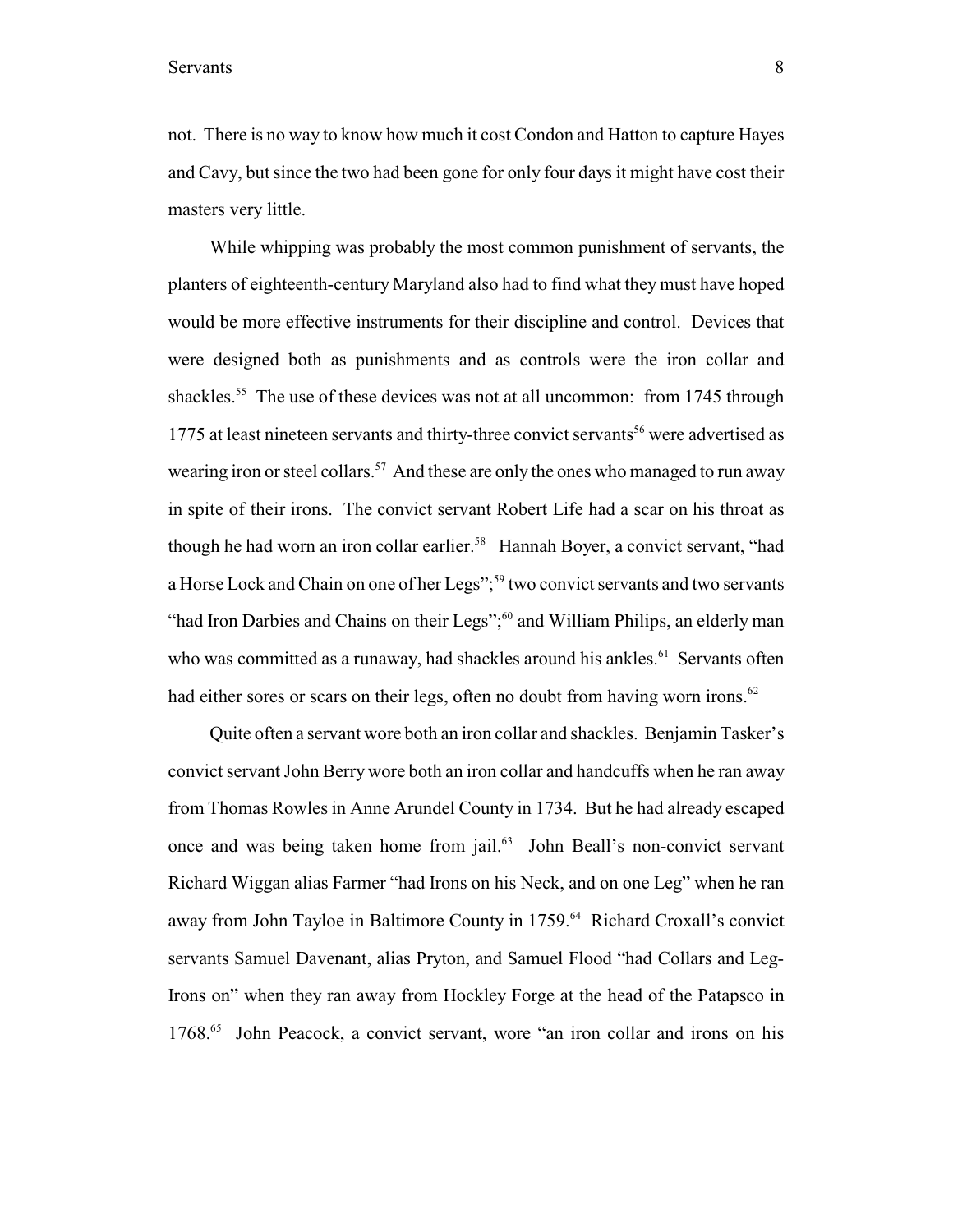ancles" when he ran away from John Hood and Mordecai Selby of Anne Arundel County in 1775.<sup>66</sup> Pot-bellied and flat-nosed William Norris and the much pitted John Bessy, both of whom were non-convict servants for whom Edward Stevenson of Frederick County advertised on 2 August 1775, "had iron collars on their necks, and darbies on their legs." Besides that both, and especially Norris, were pretty well scarred.<sup>67</sup>

Sometimes the reasons for the master's keeping his servants in shackles and collars are obvious. Many of the servants worked at one or another of the iron works, <sup>68</sup> and there the work was probably so difficult and so dismal that often the only way to hold on to the servants at all must have been to keep them chained.<sup>69</sup> In other instances the servants might have run away earlier. When in June of 1753 Richard Croxall of the Baltimore iron works advertised for Charles Carroll's runaway convict servant John Oulton he said nothing about Oulton's wearing an iron collar, but when he advertised for Oulton again fifteen months later he did note that Oulton, who had been in the country for about four years, was wearing a steel collar.<sup>70</sup> When in August of 1766 William Goodwin and John Holliday of Baltimore County advertised for their runaway convict servant John Garraughty they did not mention anything about an iron collar, but when Charles Ridgely Sr. of Baltimore County advertised for him again seven weeks later he did point out that when Garraughty ran off he was wearing an iron collar.<sup>71</sup> William Gafford, a convict servant for whom Thomas Hawkins of Curtesses Creek advertised in March of 1774, was wearing an iron collar and fetters, but he had already run away sundry times.<sup>72</sup> Gafford was a convict servant, and even when he ran away earlier he had scars on his throat.<sup>73</sup>

In other cases convict servants might have been wearing irons because they had only recently arrived in the province. When in August of 1754 Richard Croxall of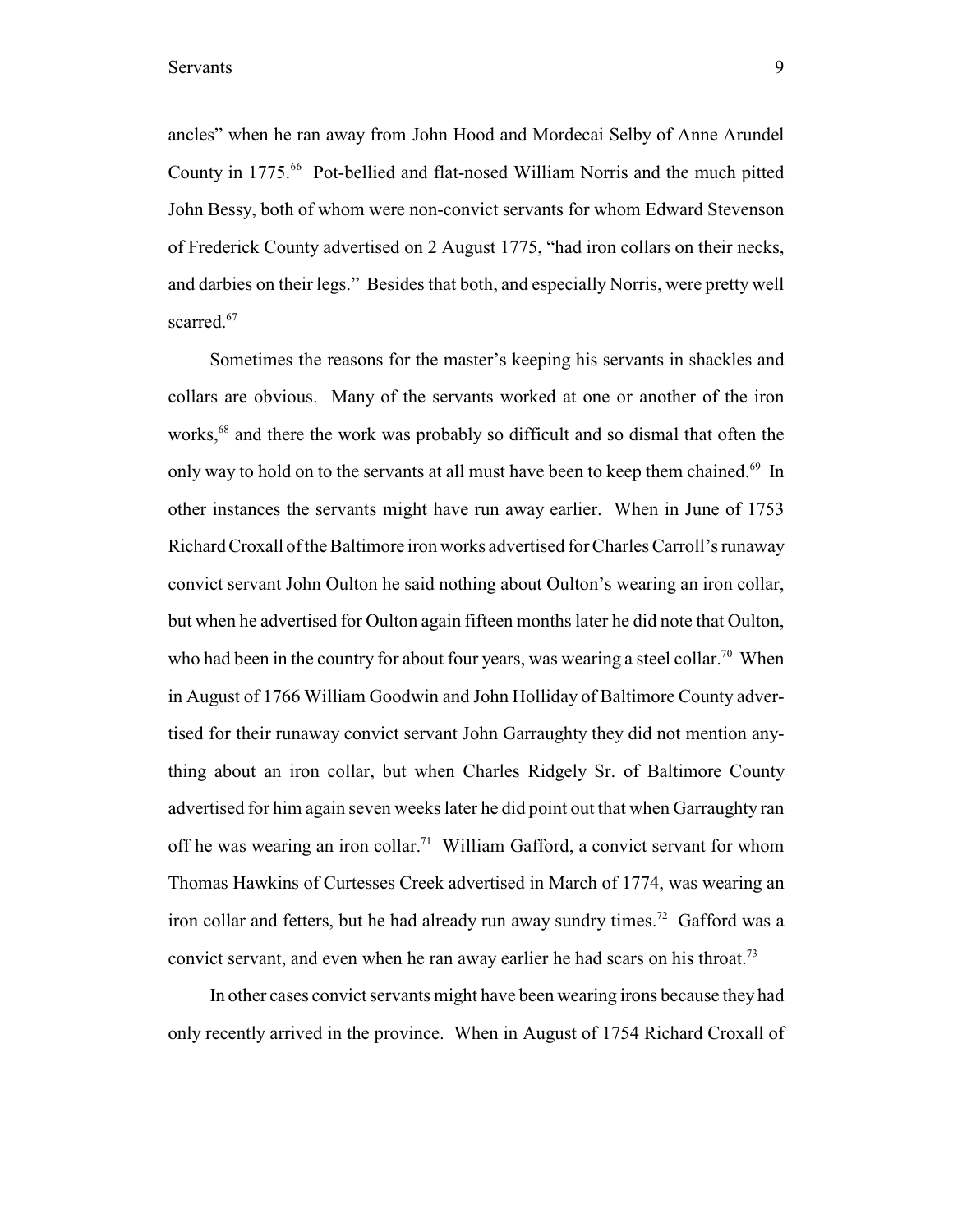Baltimore County advertised for his runaway convict servant Robert Cox, who was wearing a steel collar, he pointed out that Cox had just been imported on the ship *Apollo*.<sup>74</sup> When in September of 1762 Joseph Watkins of the Patapsco Furnace near Elk Ridge Landing advertised for his two convict servants George Seymour and Stephen Hawkes he noted that Seymour had been in the province only since 1759, that Hawkes had been in Maryland only since February of 1762, and that both of them had run away before. He also noted that they had "Iron Darbies and Chains on their Legs," but he had no doubt that they would soon get them off.<sup>75</sup> When in January of 1764 Joseph Watkins advertised for Mordecai Kelley's eighteen-year-old convict servant Margaret Tasker, who had also run away from Patapsco Furnace, he noted that she was wearing an iron collar, that she had lost one eye, and that she had been in the province only since the previous November.<sup>76</sup> When in May of 1775 the two Thomas Cockeys, junior and senior, of Baltimore County advertised for their runaway convict servant Richard Dawson, who had been in the country for less than a year, they noted that he was wearing "an iron collar double rivitted."<sup>77</sup>

Finally, the servant might have to wear an iron collar because he was suspected of a crime. When in December of 1769 George Randell of Baltimore County advertised for his runaway convict servant Edward Hooper he noted that Hooper, "being under a Prosecution for housebreaking," was wearing an iron collar when he ran off.<sup>78</sup>

In some cases therefore the master who kept his servant in irons must have had good reason to believe that the servant would run away if he got the chance. But in many other cases the master must have kept his servant shackled or collared even though he did not have any specific reason to believe that he would run away. When in June of 1750 John Sedgewick ran away from Charles Griffith of Anne Arundel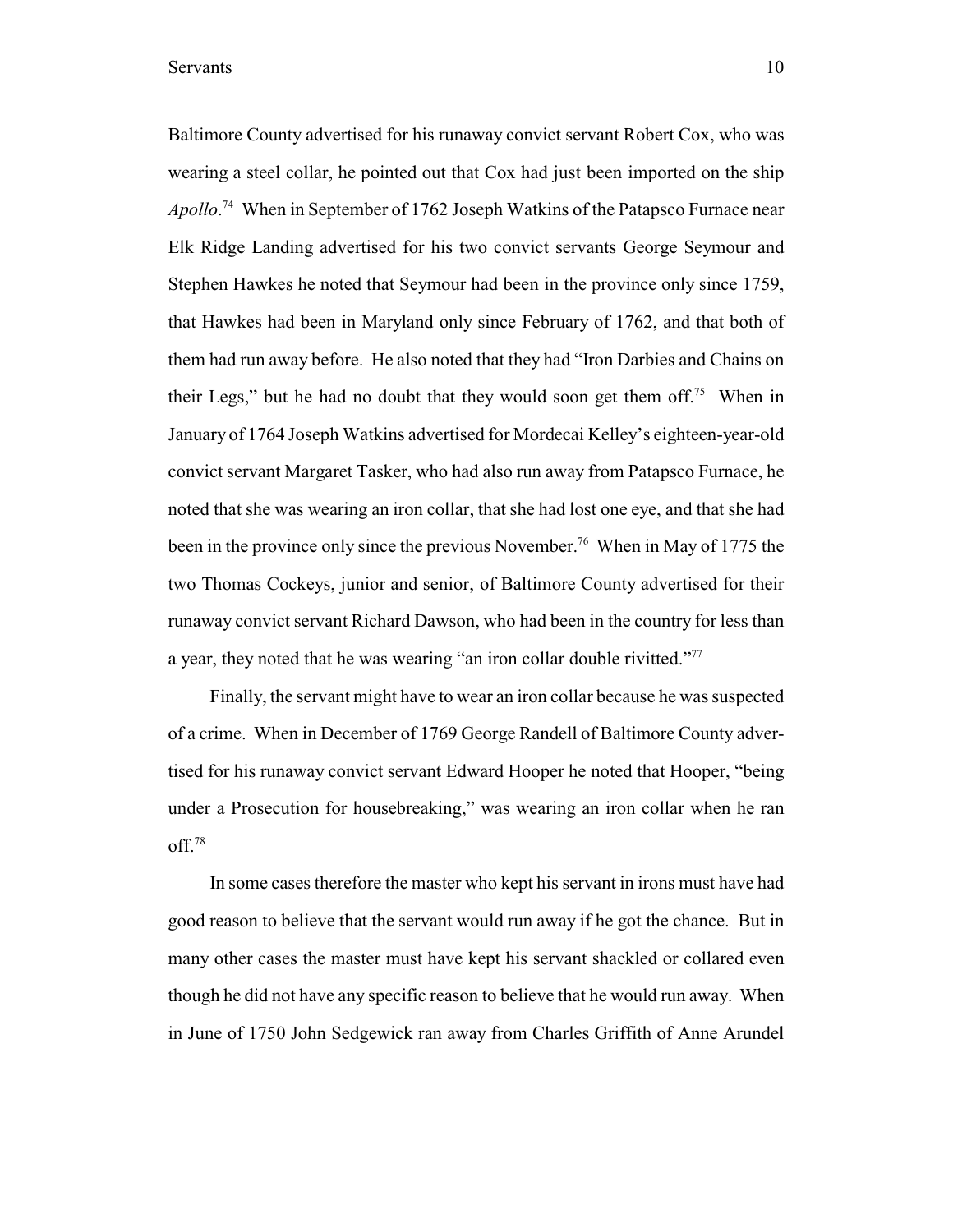County he had on an iron collar even though there is no advertisement that he had ever run away before. He did not work in any iron works, and he was not a convict, although Griffith did point out that he was "a great Lyar and Thief."<sup>79</sup> Similarly, when George Eccland ran away from Christopher Lowndes of Bladensburg late in July of 1752 he was wearing an iron collar even though there is no advertisement that he had run away earlier. Like Sedgewick, Eccland was not a convict and did not work in any iron works.<sup>80</sup>

The servant, whipped and chained and collared, often must have despaired not only at these punishments but also at the prospect of them, and the despair no doubt sometimes led to suicide or attempted suicide. After Elisha Williams, the servant of John Senhouse of Annapolis, drowned himself in 1747 a coroner's jury decided that the cause of his suicide was that he had been "ill used by *Hannah Senhouse*, his Mistress." When Jonas Green reported the incident he noted that the coroner in his charge to the jury pointed out that "too often [the] rigorous Usage and Ill-treatment of Masters . . . was the Cause of many Servants making an End of themselves one Way or other."<sup>81</sup> When Charles Ridgely Sr. of Baltimore County advertised for his convict servant John Garraughty in September of 1766 he pointed out that Garraughty had "a large Scar across his Throat where he  $\dots$  [had] attempted to cut it," $82$  and when Samuel Norwood of Baltimore County advertised for his convict servant Joseph Manyfold in April of 1773 he noted that Manyfold had a scar on his throat that he believed "to be cut by himself."<sup>83</sup>

Harsh treatment must also have been one of the reasons why servants deliberately maimed themselves, though of course the planters blamed the maiming on laziness. In February of 1728/9 William Parks reported in the *Maryland Gazette* that "An idle Servant" belonging to Samuel Hastings, a ship-carpenter from Annapolis,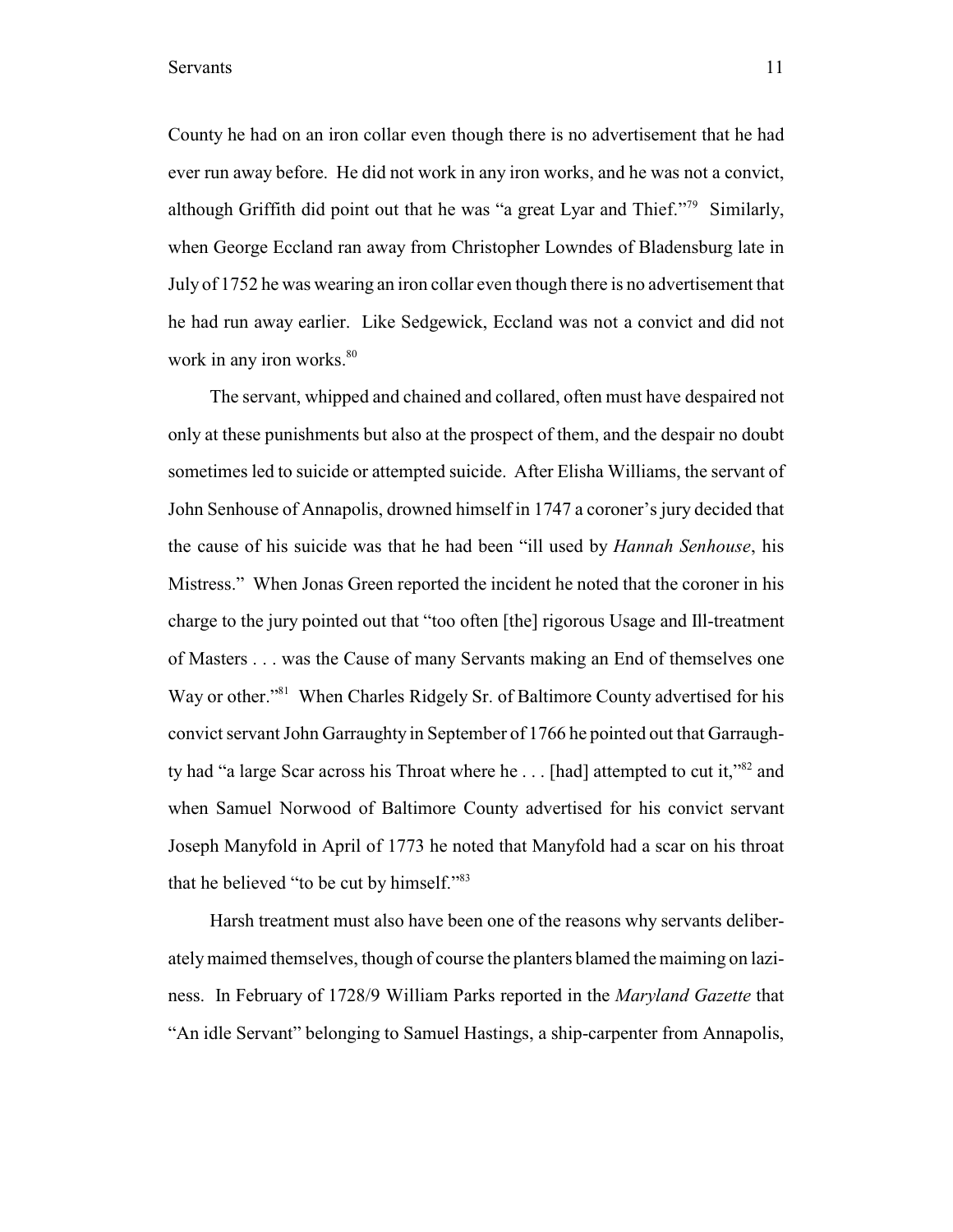was "seiz'd with a Fit of Laziness, [and] absented himself from his Business for some Days." Hastings caught him, though, and "set him to his Sawing-Work as usual." Since this work did not agree "with his Constitution," however, "he chose rather to disable himself, than be oblig'd to Work," and therefore about two weeks before Parks made his report the servant chopped off one of his hands with a broad ax.<sup>84</sup>

There is no way to be sure just how serious an effort authority made to protect servants from the harshness of their masters,  $85$  who did sometimes have to pay fines for mistreating them. In June of 1735 William Merriot of Anne Arundel County paid a fine of five shillings for beating Robert Harman,  $86$  and in August of 1741 the justices of that county fined John Parr five pounds current money for his rigorous treatment of several of his servants. $87$  In March of 1736 the justices of Queen Anne's County fined Walter Kirby thirty shillings after Rebecca Stead complained of his cruel treatment of her.<sup>88</sup> And in June of 1756 the justices of Charles County fined Jacob Andrew Minetry two hundred pounds of tobacco for his ill treatment of Joseph Marthington, one of his servants.<sup>89</sup>

The justices of Prince George's County also sometimes fined masters for the mistreatment of their servants. In March of 1718/19 they ruled that since David Jones had so disabled one of his former servants that when he received his freedom he had become a charge to the county and since he had treated three of his female servants with "hard usage and barbarity" he should pay a fine of five hundred pounds of tobacco. The justices also warned Jones that if he did not act better toward his servants in the future they would take further action against him.<sup>90</sup> In November of 1719 they fined Thomas Wainwright one thousand pounds of tobacco for abusing two of his servants and ordered him to give security to guarantee that he would not mistreat them in the future. If he could not give the security during that court the two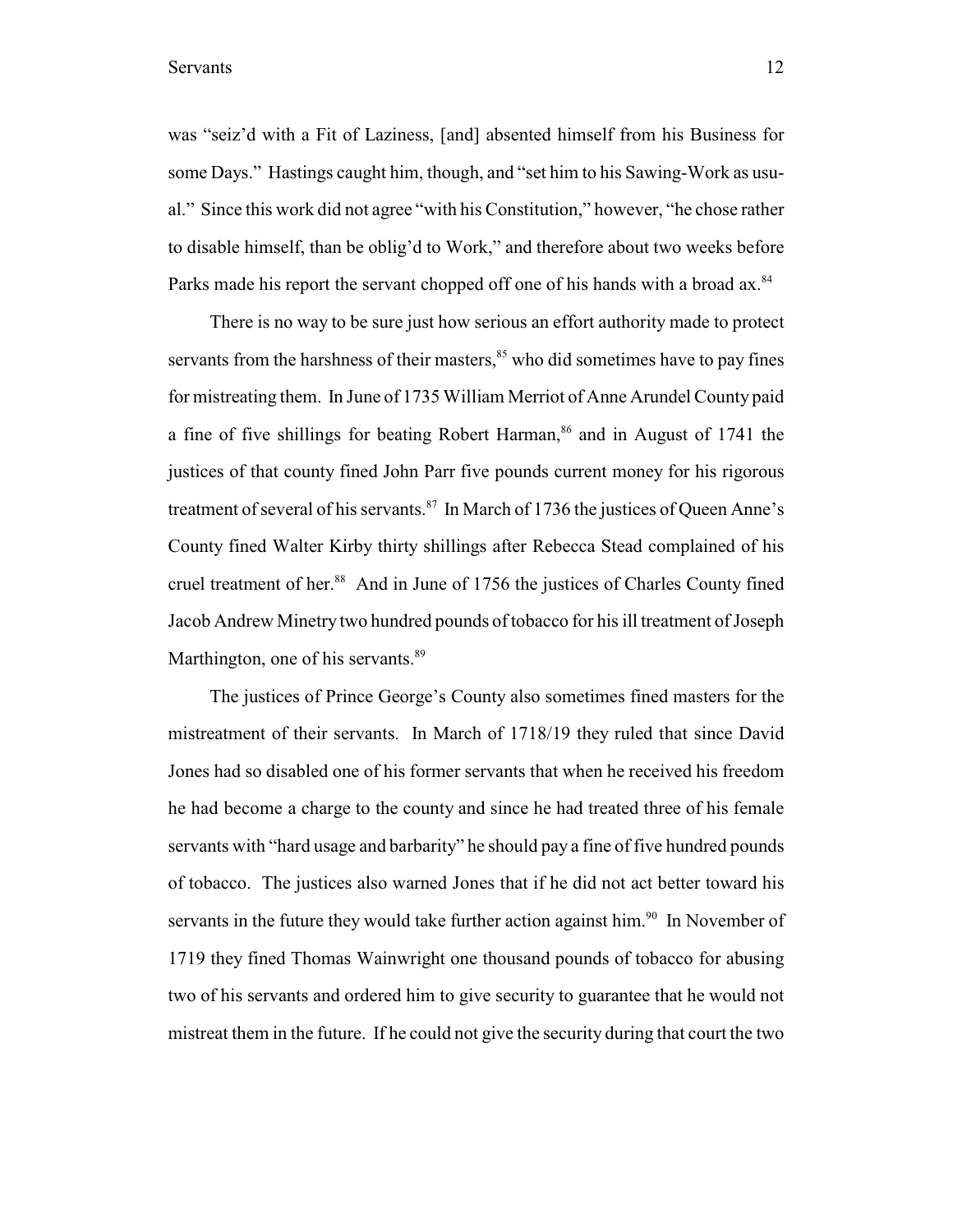servants would be freed. No evidence that Wainwright did give the security has appeared. $91$  In March of 1719/20 the justices of Prince George's County fined Thomas Hynes four hundred pounds of tobacco for abusing his servant Nicholas Fling and jailed him until he could pay it. The justices also ordered that "the Iron Collar be taken off . . . [Fling's] neck forthwith.<sup>"92</sup> Apparently the fine did nothing to improve Hynes' behavior: in June of 1720 the justices fined him one thousand pounds of tobacco after Fling again complained against him.<sup>93</sup>

Very seldom was a servant freed because of the bad treatment he received, but it might happen.<sup>94</sup> In 1692 the assembly freed a mulatto servant in St. Mary's County after Thomas Courtney cut off both her ears and "barbarously dismembred" her,  $95$  and in 1748 James Salisbury lost the service of Thomas Watts. In a petition to the Queen Anne's County court for March of 1748 Watts pointed out that his mother had bound him to Salisbury by an indenture that Salisbury himself wrote. Because of her ignorance, however, Mrs. Watts did not know what the indenture meant, and as a result Salisbury not only had kept Watts ever since he was an infant without taking "Care to provide any Nesessarys [*sic*] sufficient for humane subsistance" but also could not teach Watts a trade. Watts therefore petitioned the court to allow him to choose a new master who was a tradesman and who, he apparently hoped, would keep him better. After hearing Salisbury's response to Watts' complaint the justices released Watts from his service. Salisbury had to pay the costs of the petition. The justices said nothing about assigning Watts to a new master. <sup>96</sup> Finally, in August of 1756 the justices of Baltimore County ordered that Mary Kimbelly be released from the service of John Hanson because of Hanson's "excessive & illegal beating and ill using her."<sup> $97$ </sup> These however are exceptional cases, and very few masters lost their servants because they mistreated them.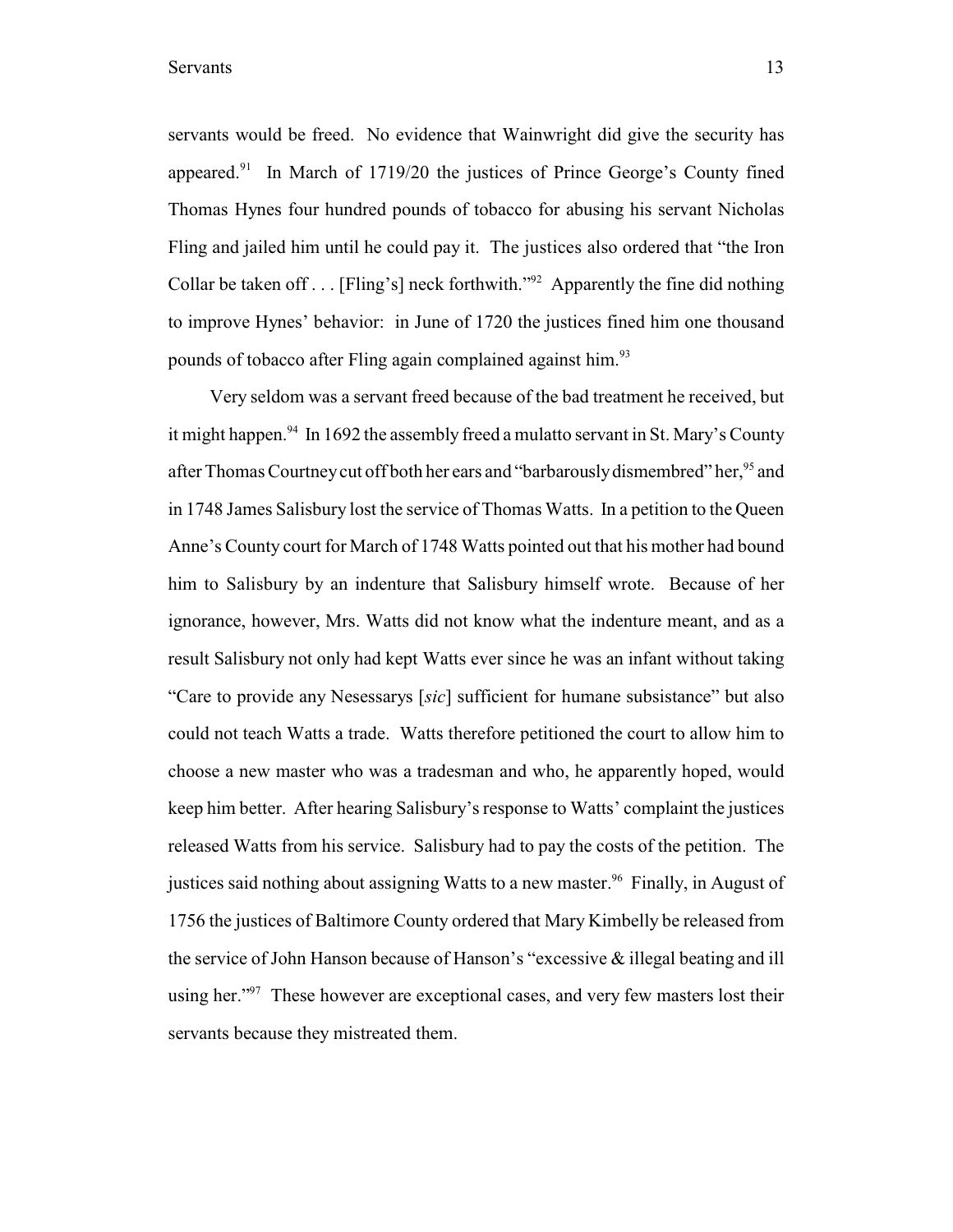At first glance it might appear that George Cotteral received his freedom because of the cruelty of his master, but Cotteral had served his full time when the justices of Anne Arundel County ordered him freed. At the Anne Arundel County court for June of 1740 John Parr informed the justices that he and Cotteral disagreed on the runaway time that Cotteral owed Parr and the freedom dues that Parr owed Cotteral. The justices decided that because of the bad treatment that Cotteral had suffered during his servitude and because Cotteral had served from 2 July until 22 July "over & above his first term of Servitude in full [satisfaction] of all runaway time & Charges" he be discharged from Parr's service and that Parr pay him his freedom dues. The justices also ruled that Parr pay all of the costs that accrued on the complaint.<sup>98</sup> Thus Cotteral had served his full time, and there was no real reason for the justices to mention the bad treatment except as a concession to reality.

Usually the court was content simply to warn the master who abused his servant. The fine, of course, was an implicit warning, but often the justices warned the master without combining the warning with a fine or any other punishment.<sup>99</sup> At the Charles County court for March of 1706/7 Mary Cammell complained against her master, Samuel Luckett, "for Unreasonably beating and Abuseing her." The justices must have agreed that she had a legitimate complaint, since they admonished Luckett to treat her "more milder" and to punish her less severely in the future. Then they ordered her to return to Luckett's service.<sup>100</sup> When at the Baltimore County court for August of 1719 Kate Kerevan complained that her mistress had kicked her in the belly the justices ordered Dorothy Cutchin to examine her. When Mrs. Cutchin reported that it appeared that Kate Kerevan had been kicked in the hips the court merely ordered her master, John Roberts, to see that it did not happen again.<sup>101</sup> When at the Anne Arundel County court for November of 1720 Michael Smith complained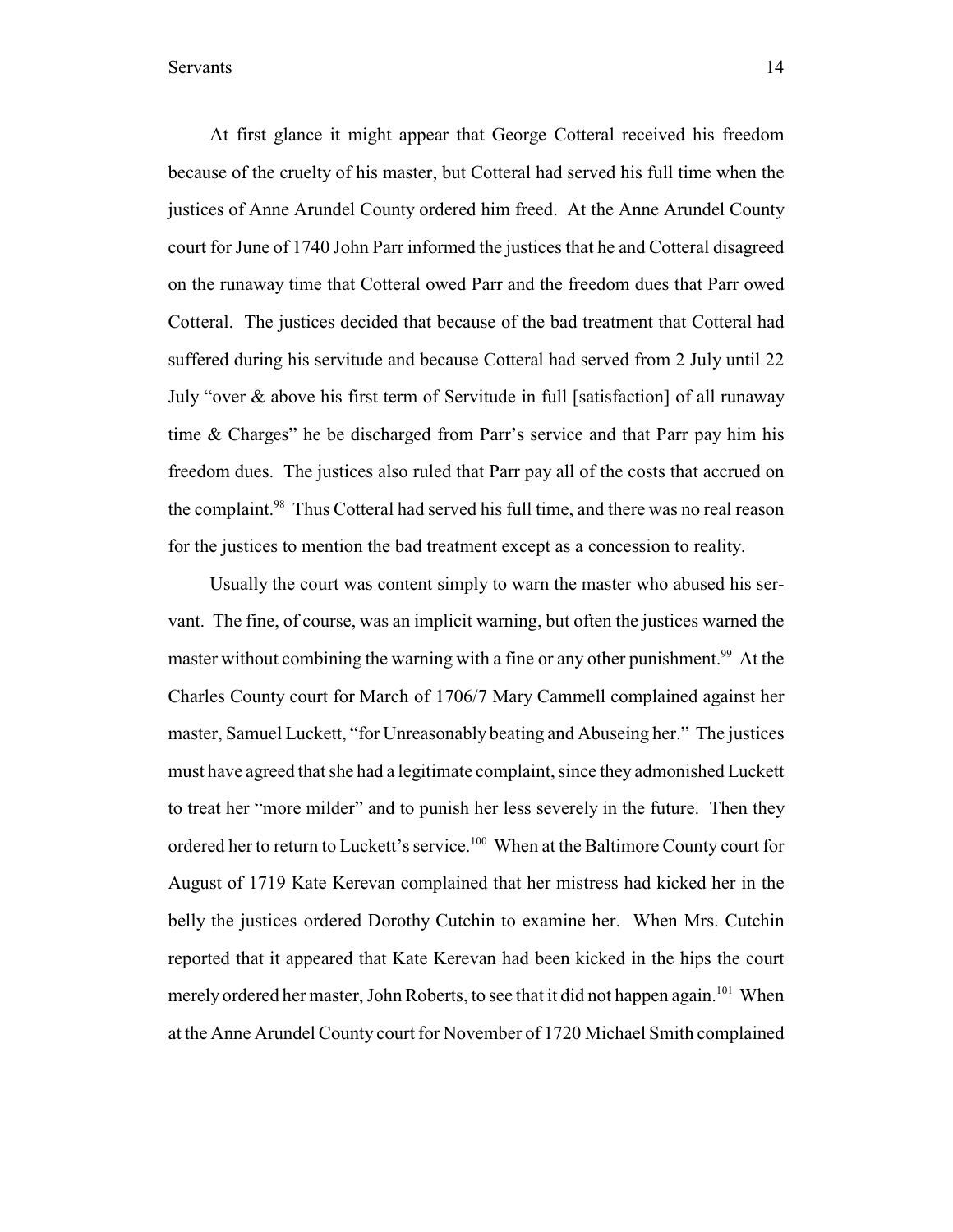that Peter Galloway had excessively beaten and abused him the justices ordered him to return to Galloway's service and ordered also that the clerk send Galloway a letter warning him that since it appeared to the justices that he had "already Given . . . [Smith] Very Great Abuses beyond reason" he treat Smith better in the future. If he did not, the justices would proceed against him according to law. <sup>102</sup> In June of 1721, when Charles Wade complained to the justices of Anne Arundel County against Joshua Mayho they decided that since according to their information Mayho generally treated his servants contrary to law and since he had ignored their warning after Wade's earlier complaint the court or any one of the justices could proceed against him if he did not treat Wade better in the future.<sup>103</sup> And when in November of 1740 the convict servant William May complained that Meredith Davis had mistreated him so seriously that he had lost the use of one of his arms the justices of Prince George's County merely warned Davis to treat May better in the future.<sup>104</sup>

The servant might get about the same results if he petitioned the provincial justices. At the provincial court for October of 1721 Jane Eason, a widow and "a Very Poor Woman" from Annapolis, petitioned that she had served George Cummerford honestly and faithfully for three years but that as a result of his barbarous treatment, including violent beating and "Cold Sterving Lodging," she had become incapable of working. She had "Extreem Painfull Rheumatisms" in all of her limbs, and besides that for more than two years she had had "a dangerous Eating Ulcer" on one of her legs. Because she could not work Cummerford had turned her out, and before she left he forced her to agree to give up her freedom dues. The result of all of this was that she could not afford to go to a doctor and had no way to support herself. She lived in pain and misery, and she hoped that the justices would order Cummerford, in whose service and by whose inhuman and unchristian treatment she had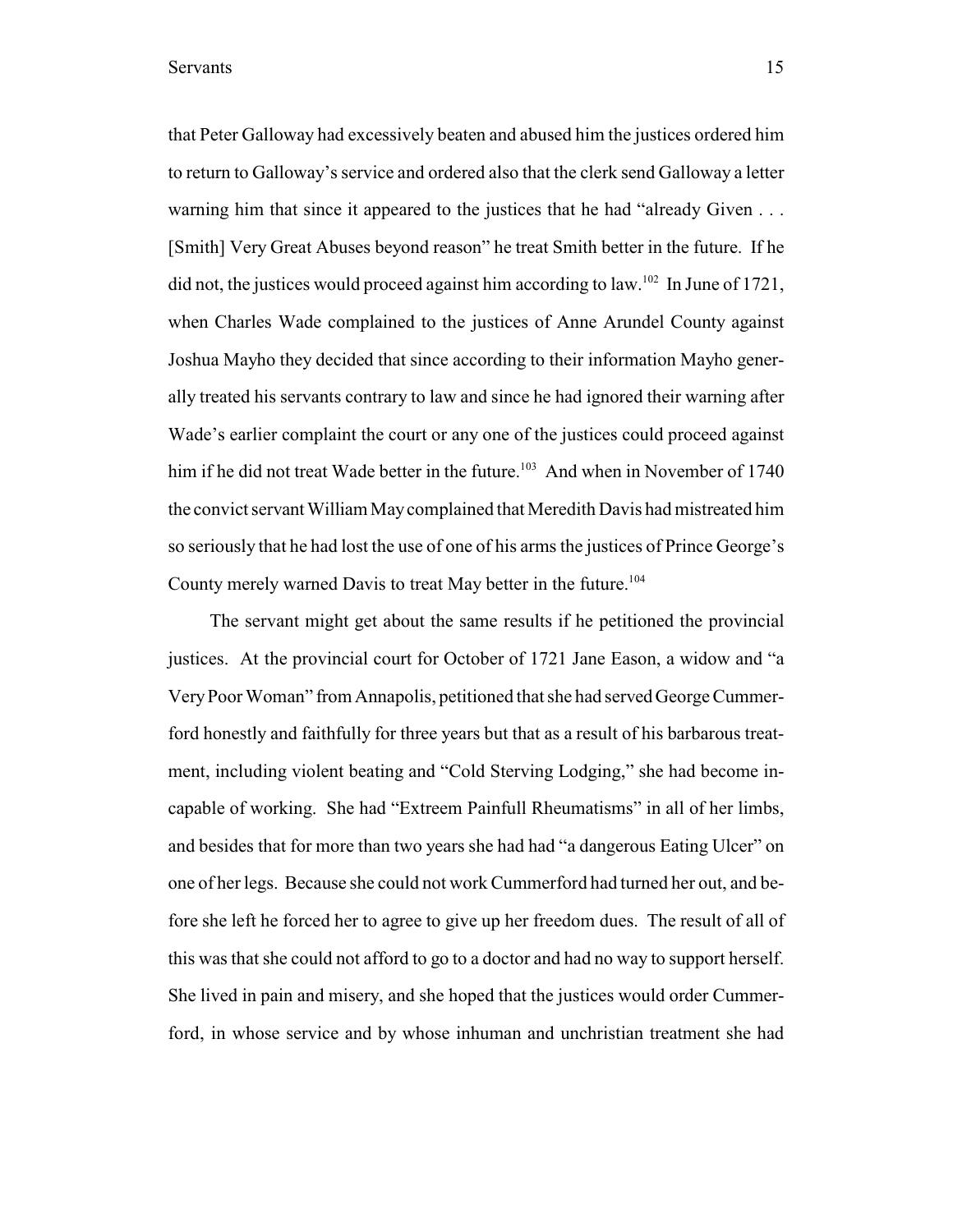become "this Miserable object," to do something for her relief while he was still available. After considering the petition as well as Cummerford's response the justices ordered Jane Eason to return to his service and ordered him to take care of her and to do what he could to cure her "Achment." They recommended that if he refused she apply to the justices of Anne Arundel County for relief.<sup>105</sup>

Richard Evans was at least a little more successful than Jane Eason was. When at the provincial court for April of 1742 he complained that his master, Thomas Rutland, had beaten and abused him the justices ruled that since it appeared to them that Rutland had indeed beaten and abused Evans very unmercifully he should give security of fifty pounds current money with two sureties of twenty-five pounds each to guarantee his good behavior in the future. When Rutland could not give the security immediately the justices committed him to jail, but later Thomas Gough and John Ramsey became his sureties and the justices discharged him.<sup>106</sup>

One of the recourses of the free man against anyone who mistreated him or threatened him was to swear the peace against that person. He simply went before the court and explained what the person had done or had threatened to do, and the justices then forced that person to enter bond to guarantee his good behavior and his appearance before the following court.<sup>107</sup>

But, as Henry Gerrard found out, that recourse was not available to a servant. On 6 June 1704 John Dansey complained to Governor John Seymour and his council that Gerrard, Dansey'sservant and a schoolmaster, had sworn the peace against him. Dansey had recently taken Gerrard before the council for "having behaved himself very refractorily and Imprudently," and when Gerrard threatened "to lay his wife Sprawling," Dansey "corected [*sic*] him for his ill behavior and broake his head." To Gerrard that correction must have seemed more severe than he deserved, but more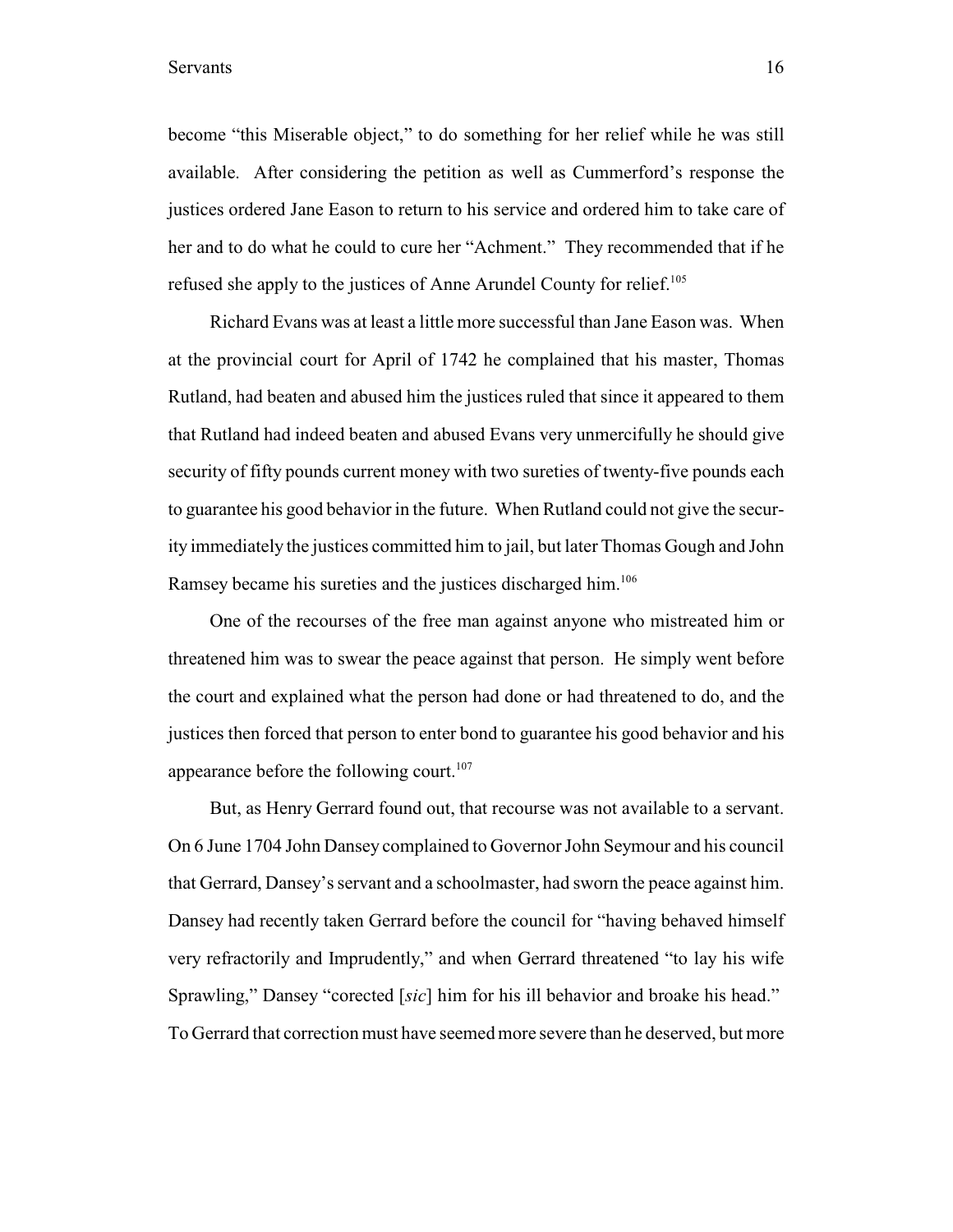than that he was afraid of what Dansey might do to him in the future. He swore the peace against both Dansey and his wife before Kenelm Cheseldyn, one of the members of the council, and Cheseldyn issued a warrant for the arrest of the two. When Dansey complained to the council that Gerrard had sworn the peace against him and that Cheseldyn had issued a warrant against him and his wife, the council decided that it was "not usuall to Suffer Servants to Swear the peace against their Masters," since that "might be very inconvenient." Since Cheseldyn was not present the council decided that the clerk of the council, William Bladen,  $^{108}$  should write to Cheseldyn to tell him "not to Countenance the said Gerrard."<sup>109</sup>

There are five possible reasons why few servants were released as a result of their master's mistreatment of them. First, in spite of the recorded instances of cruel treatment masters might generally have treated their servants very well. This possibility seems extremely remote in view of the fines for mistreating servants, the warnings to treat servants better in the future, and the great number of servants who had to petition the various courts before their masters would free them  $110$  or grant them their freedom dues<sup> $111$ </sup> or even return their own possessions to them. <sup>112</sup> Probably it is safe to dismiss this possibility.

Second, the masters might have learned something from the experience of being warned or fined and therefore might have treated their servants better in the future than they had in the past. This possibility seems almost as remote as the first one.

Third, masters might have been careful to spread the abuse around so that there were few third offenses.  $113$  The spreading of the abuse might result partly from the deliberate contrivance of the master but might result also from his conscious or unconscious sympathy for the servant whom he or somebody else had recently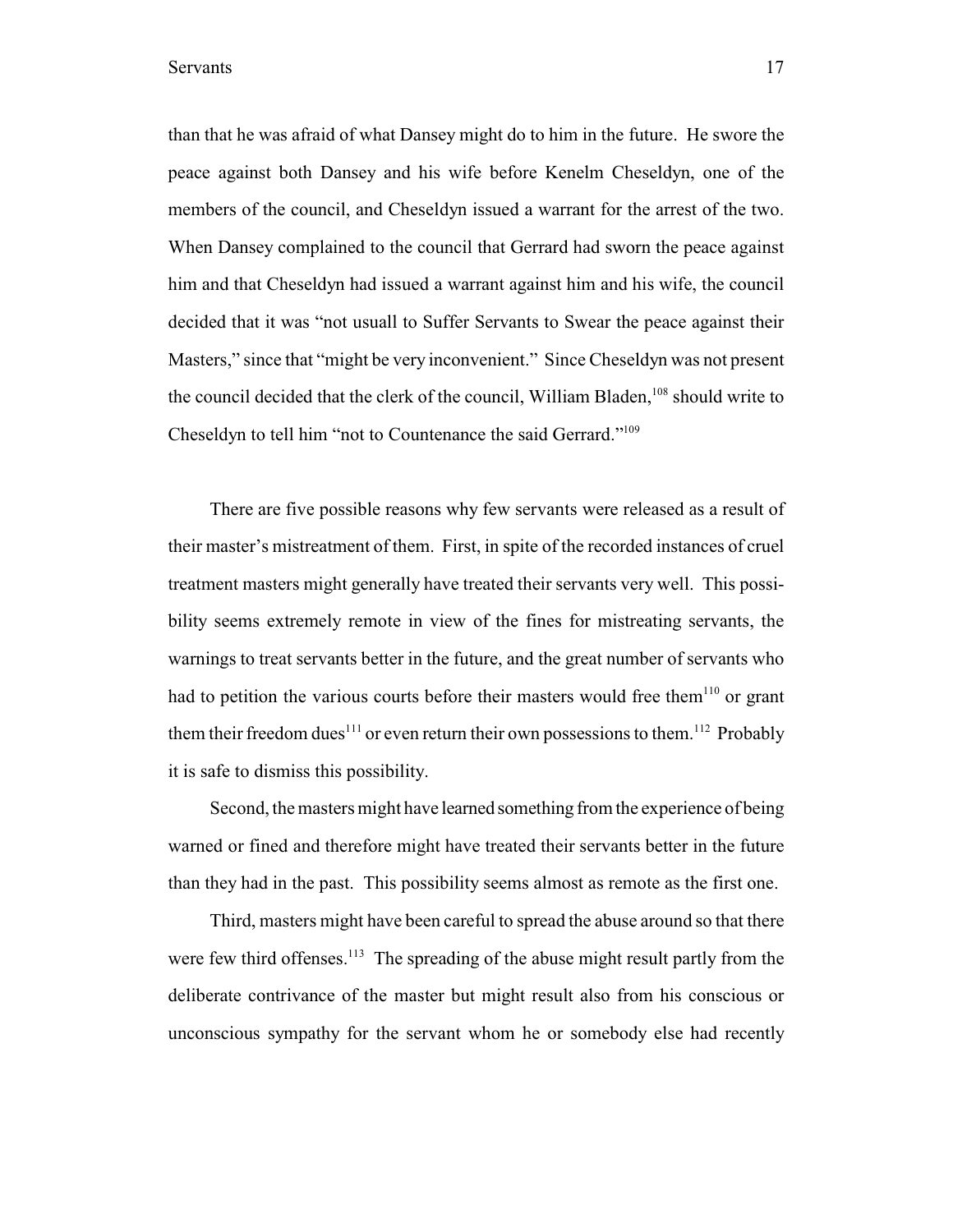beaten.<sup>114</sup> Beyond the possible sympathy, the beating might provide the assailant with a sort of contentment at having satisfied a grudge or a smoldering anger, and he could turn his grudges and his anger against other people.

There are two more obvious reasons why the justices seldom freed servants because of the cruelty of their masters. In the first place, often the servant must have been reluctant to complain against his master.<sup>115</sup> Knowing as he did that if the justices thought that his complaint was frivolous he might be whipped,  $116$  and knowing also that the justices, who often must have had servants of their own, would be prejudiced in favor of the master to begin with $117$  and even if they did find that his complaint was justified they might return him to his master  $118$  to face the possibility of even harsher treatment, the servant must often have believed that discretion required that he accept as much mistreatment as he could stand before he petitioned the court. It was not always easy to draw the line between what the elite in this exploitive economic, social, and political structure considered legitimate and excessive correction, and surely officials wanted to be sure that if they erred they erred in favor of the master.

The most important reason for the courts' failing to free servants who were the victims of their masters' barbarity must be that the planters of the eighteenth century had a very high tolerance for cruelty as long as it was directed against the less fortunate classes. One of the myths of American history is that during the colonial period masters usually treated their servants generously and that in the few instances in which they did not the servants could rely on the justices, who, if they were not compassionate or at least sensitive to their own economic self-interest, were supposed to see that the servants were treated properly and to protect them once they the justices — became aware of mistreatment. The invalid servant, after all, would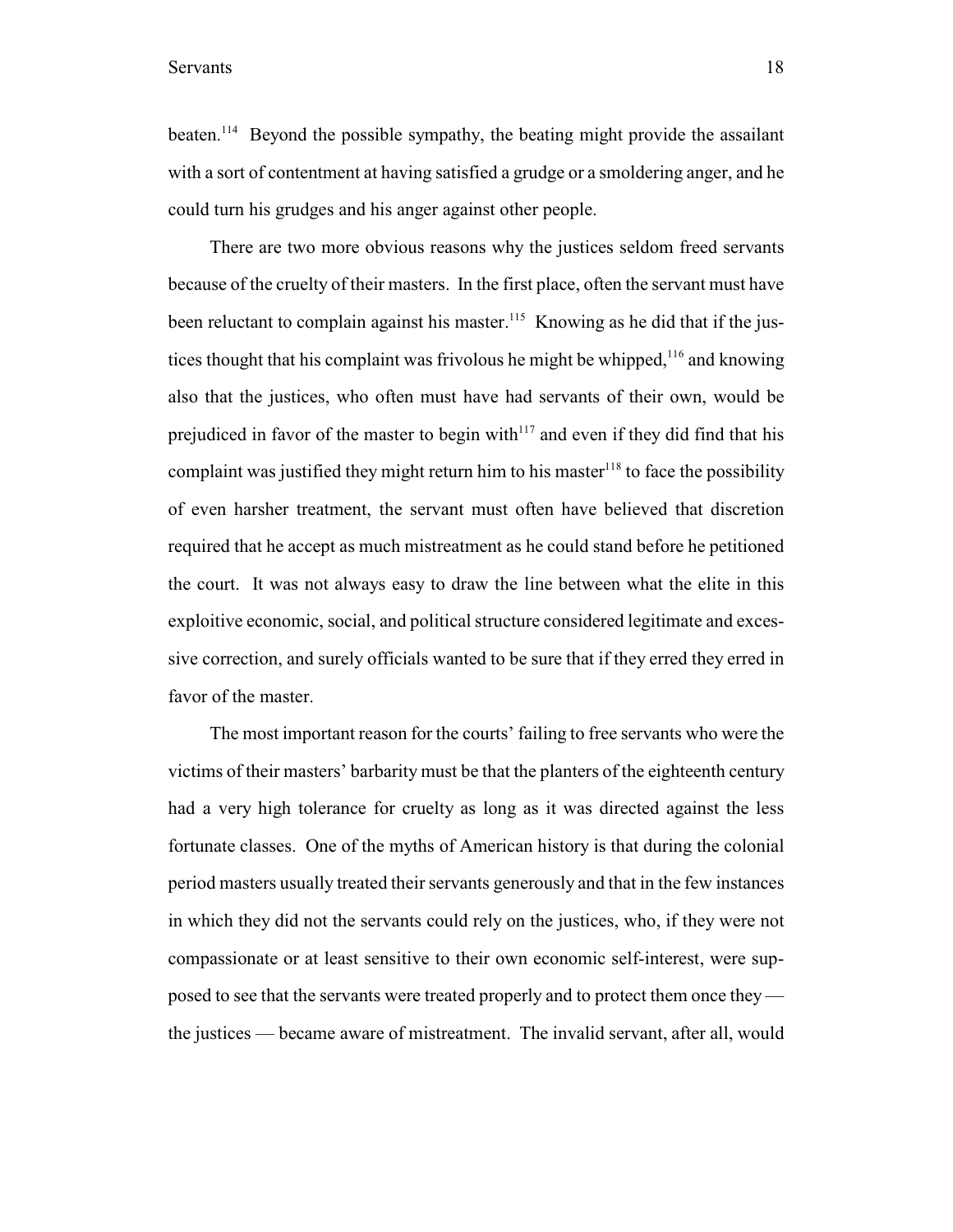be drain on the entire economy.<sup>119</sup>

Having a witness to support the master probably only made the justices' decision all the easier. When at the Anne Arundel County court for August of 1736 Richard Ingram complained that the Reverend James McGuill misused him McGuill argued that Ingram deserved the correction he got. One Margaret Hughes agreed, and the justices ordered that Ingram return to McGuill's service.<sup>120</sup>

No doubt one of the reasons why servants ran off as often as they did is that they knew that they could not expect justice in court and that therefore the only way to escape mistreatment was to disappear altogether. Similarly, harsh treatment combined with the despair about ever receiving justice must have been a major cause of the suicide or the attempted suicide of servants $121$  and of their deliberately maiming themselves.<sup>122</sup>

The justices often made only the most casual effort to protect the servant. Margaret Brown's condition is an example. In June of 1721 she complained to the justices of Anne Arundel County that she "had the Misfortune to be sould [*sic*] to a harsh master and Mistress" who did not allow her sufficient clothes to keep her warm. As a result she had run away, and for running away she was assigned four years of additional servitude. Afterwards her former master sold her "to one ffabian" in Annapolis, but Fabian soon left the province and sold her to Charles Rivers. Because she did not have shoes during her first servitude one of her feet was frostbitten so seriously that if she were free she would be unable to support herself. But Charles Rivers was in prison for debt, and his wife was not able to provide a doctor for her. She therefore asked the court either to set her free or "to Procure a Surgeant" to take care of her foot. The justices ordered that if Rivers did not get her cured soon she would be set free to take care of herself.<sup>123</sup> What happened then to Margaret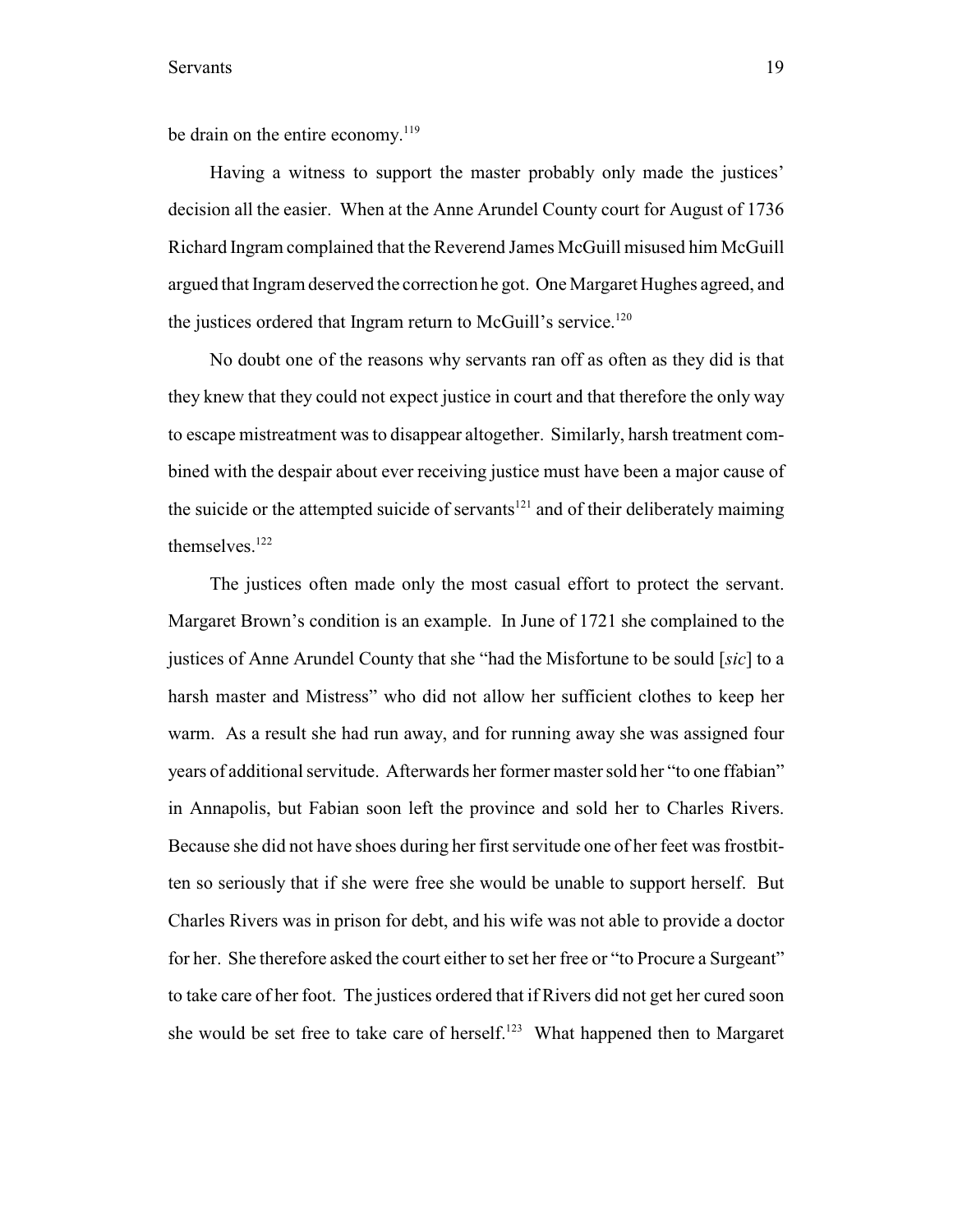Brown has not appeared, but clearly the justices showed no exaggerated concern for her. Rivers in jail was unlikely to be able to do much for her, and with her badly damaged foot she would not have had an easy time taking care of herself.

William May's predicament also illustrates that the justices were often very cavalier in their alleged concern for servants. In November of 1740 May complained to the justices of Prince George's County that his master, Meredith Davis, abused him "in a most vile & Barbarous manner" and made him "work Night & day  $\& \ldots$ prophane . . . [the] holy Sabbath" by forcing him to work on that day "or else receive such Inhuman Usage as . . . [had] already disabled him from getting . . . his Livelyhood" if he ever received his freedom.<sup>124</sup> Davis had already crippled one of his arms. May offered to show the justices "Ocular proof" of the abuse that he daily received, and he asked the justices to "proceed in . . . [their] great Generous & Compassionate manner as [out] of . . . [their] Goodness . .. [they were] Accustomed to." The justices, apparently only slightly moved by May's ocular proof and his conventional flattery, did agree that he had a just cause for complaint, but they simply ordered Davis to treat him better in the future.

In August of 1741, when May petitioned again, the justices of Prince George's County revealed further just how much success the mistreated servant could expect. When May pointed out that Davis had refused to provide treatment for the damage that his "Inhuman and barbarous usage" and his unmerciful blows had caused to his right arm, with the result that the condition of the arm was becoming worse and worse so fast that he expected that by the time he was free from Davis' service he would be incapable of earning his own living and therefore would be forced to become burden to the county, the justices refused his request that they force Davis to find treatment for the arm.<sup>125</sup> May's being a convict servant<sup>126</sup> might or might not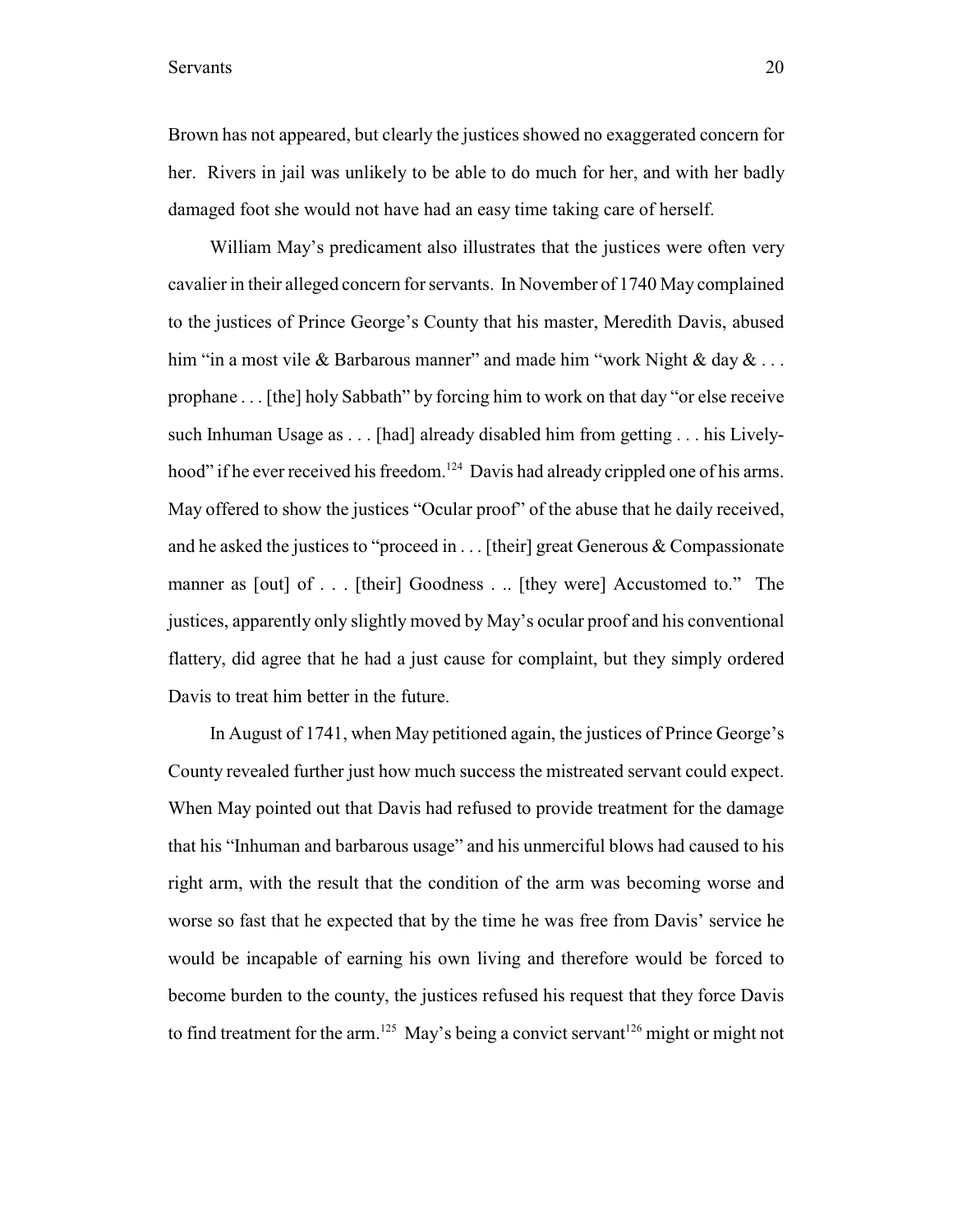have had something to do with the justices' lack of sympathy for him.

John Williams might have been in worse condition than either Margaret Brown or William May, and the justices of Prince George's County do appear to have had at least a little sympathy for him. In August of 1720 he told the justices that "by hard usage" he had lost one of his feet and was sold to Robert Saunders before his injury was cured. Saunders had promised to seek for a remedy for him, but until this time he had done nothing except to send him to Joel Vernall's wife. Saunders would do nothing more for him even though he was "oblidged to take Physick every other day to stopp the humour attending his wound."

Whether Williams had lost his entire foot or had only lost the use of it is not clear, but in response to his request for relief the justices ordered Saunders either to have Joel Vernall's wife immediately provide sufficiently for Williams or else "take him home and Imploy a Doctor for his cure with all speed." $127$  What happened after that has not appeared.

The planter's mistreatment of servants sometimes resulted in the death either of the servant or of someone else. In 1755 John Hill accidentally killed an infant. While he was taking a servant woman home on Kent Island he struck her several times with a switch, but the switch reached the head of the child the woman was carrying in her arms and killed it on the spot. Apparently Hill was not prosecuted for the child's death.<sup>128</sup>

Something similar happened to a hostler in 1766. When a man to whom Jonas Green refers as Mr. T. stopped at a tavern in Bladensburg he and the hostler went into the stable to see about feeding Mr. T.'s horse. The hostler soon staggered out of the stable and died before he could be bled. Mr. T. protested that he "only gave him a Box on the Ear," and apparently he was not prosecuted.<sup>129</sup>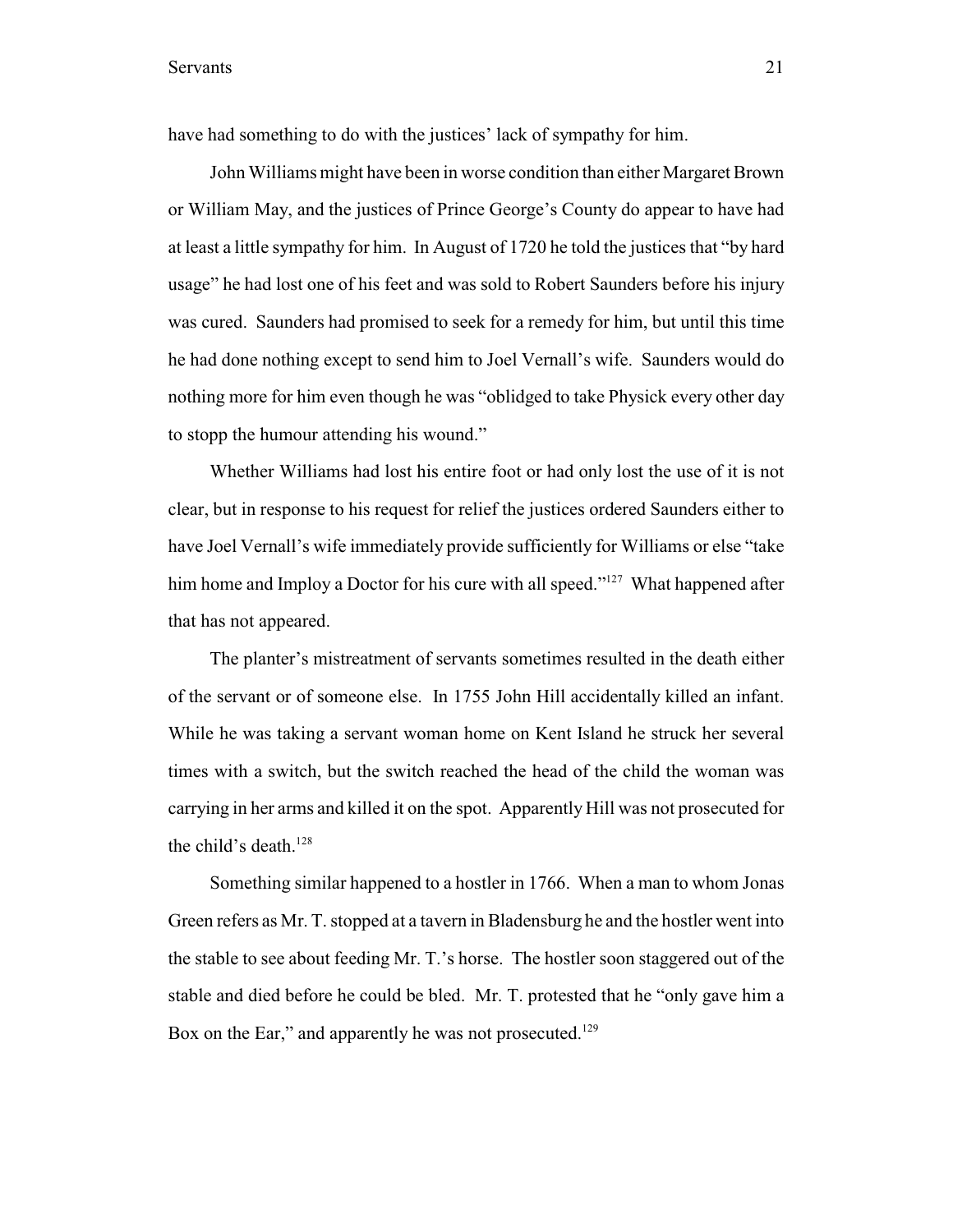While the infant and the hostler apparently died very quickly, John Bracker's servant Samuel Glassaway suffered over several days. On 31 January 1700/1 Bracker,  $^{130}$  a blacksmith from Charles County, beat Glassaway on the head and the body with a hickory stick. On 2 February he beat Glassaway with a wooden pole and kicked him in the head and the body. Then he stretched out Glassaway's arms and tied one wrist to each end of a stick and hoisted him to a limb of a peach tree and left him hanging there for five hours. On 6 February he beat Glassaway in the body and the head once more with a pole and then drove him out of the house into the "cold and freezing weather." Glassaway died the next day. At the provincial court for April of 1701 the grand jury indicted Bracker for murder, a petit jury found him guilty, and the justices sentenced him to hang. $131$ 

But Bracker had friends. On 16 May Governor Nathaniel Blakiston and his council sitting as the upper house considered the petition oftwenty-five men, including one member of the grand jury that indicted Bracker, one member of the petit jury that found him guilty, and one of the justices who condemned him. The twenty-five asked Blakiston to reprieve Bracker. They agreed that the jury had justly found him guilty, but sensible of Blakiston's great clemency and mercy they hoped that considering Bracker's great age and the grossness of his crime Blakiston would grant him a reprieve and "not Suffer his grey hairs to come to so untimely an End." Why the grossness of Bracker's crime should work in his favor the petitioners did not explain, but they hoped that Blakiston's "favour being so graciously Extended unto him" would cause Bracker to "make true repentance for all his former Crimes" and cause him to become "a new man in Eys [*sic*] of Allmighty God . . . ." With the advice of his council Blakiston reprieved Bracker until the king could decide his fate. The reprieve, the members of the council hoped, might result in Bracker's sincere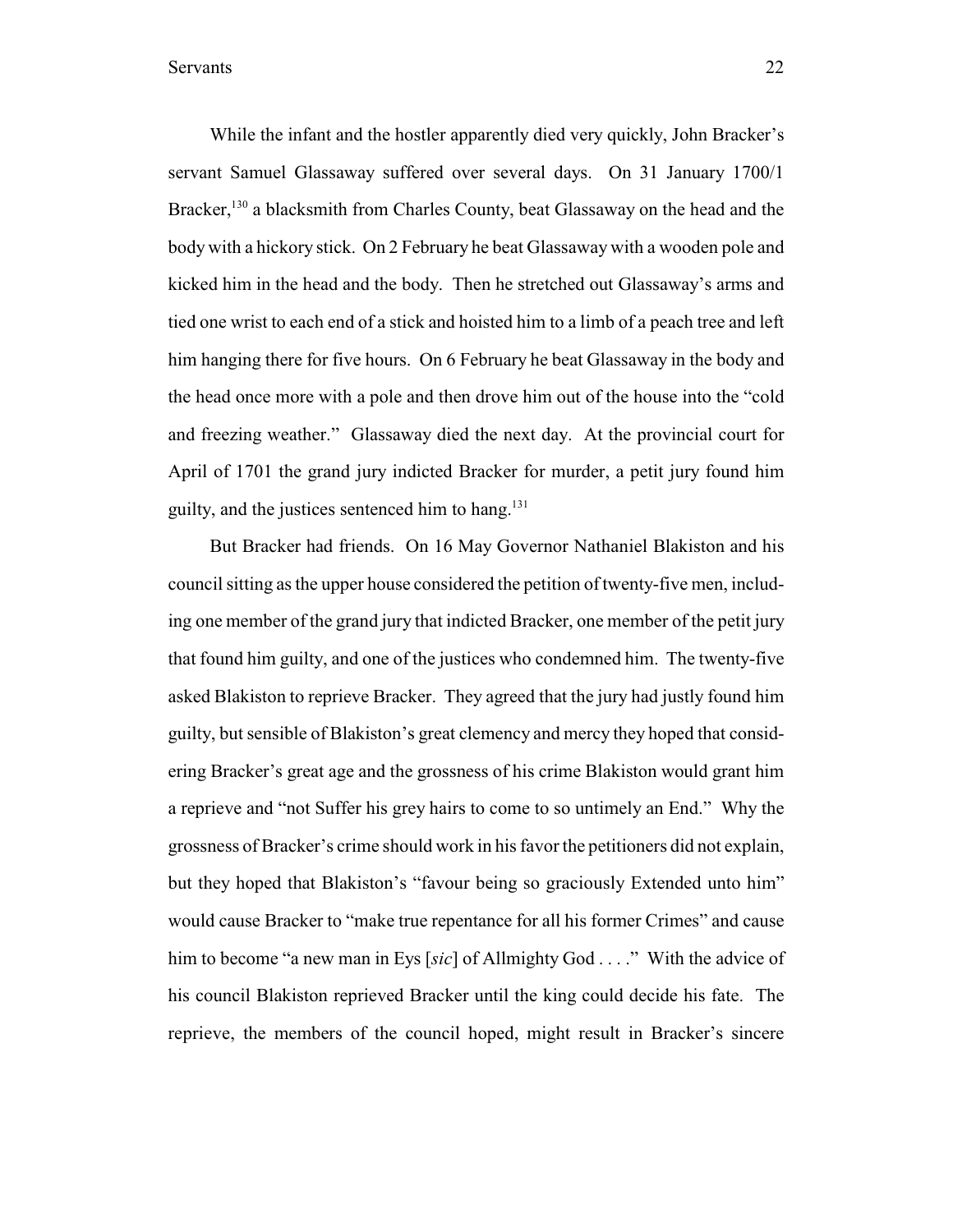repentance. In order to avoid the expense of Bracker's prison fees the members of the council also suggested that he enter security to guarantee his appearance whenever the council might require it. $^{132}$  What finally happened to Bracker does not appear, but no evidence that he was ever hanged has appeared.

When a petit jury acquitted the person who was charged with the murder of his own servant there is no way to know whether the jurors acquitted him because they did not believe that he was responsible for the death or because they believed that although he was responsible he was not guilty of any crime. If they had considered him guilty of a crime less than murder they could have brought him in guilty of manslaughter.<sup>133</sup> In September of 1687 the grand jurors at the provincial court charged that on 2 January 1686/7 Richard Sweatnam, an inn-holder from Talbot County, forced his servant Issabell Jacob out of his house even though she was "lame sick and infirme and und her Infirmity then and there Labouring" and had neither "shooes" [n]or Stockins [n]or other Necessary Cloathing to preserve her from [the] cold and weather." As a result of that "hard and ill Usage," the grand jurors charged, Issabell Jacob starved to death, and they charged Sweatnam with murder. After a petit jury found Sweatnam not guilty the justices cleared him by proclamation and then discharged him with the order that he appear at the Talbot County court for November of 1687, where again he would be cleared by proclamation.<sup>134</sup>

Whether the orphan child Susanna Petteete was a servant or only a dependent does not appear, but her apparent experience nevertheless illustrates how cavalier the treatment of a dependent might be. At the provincial court for October of 1693 a grand jury charged that on 18 January 1692/3 Katherine Johnson of Baltimore County murdered Susanna Petteete by hitting her on the skull with an unspecified instrument, but a petit jury found her not guilty of the alleged murder.<sup>135</sup>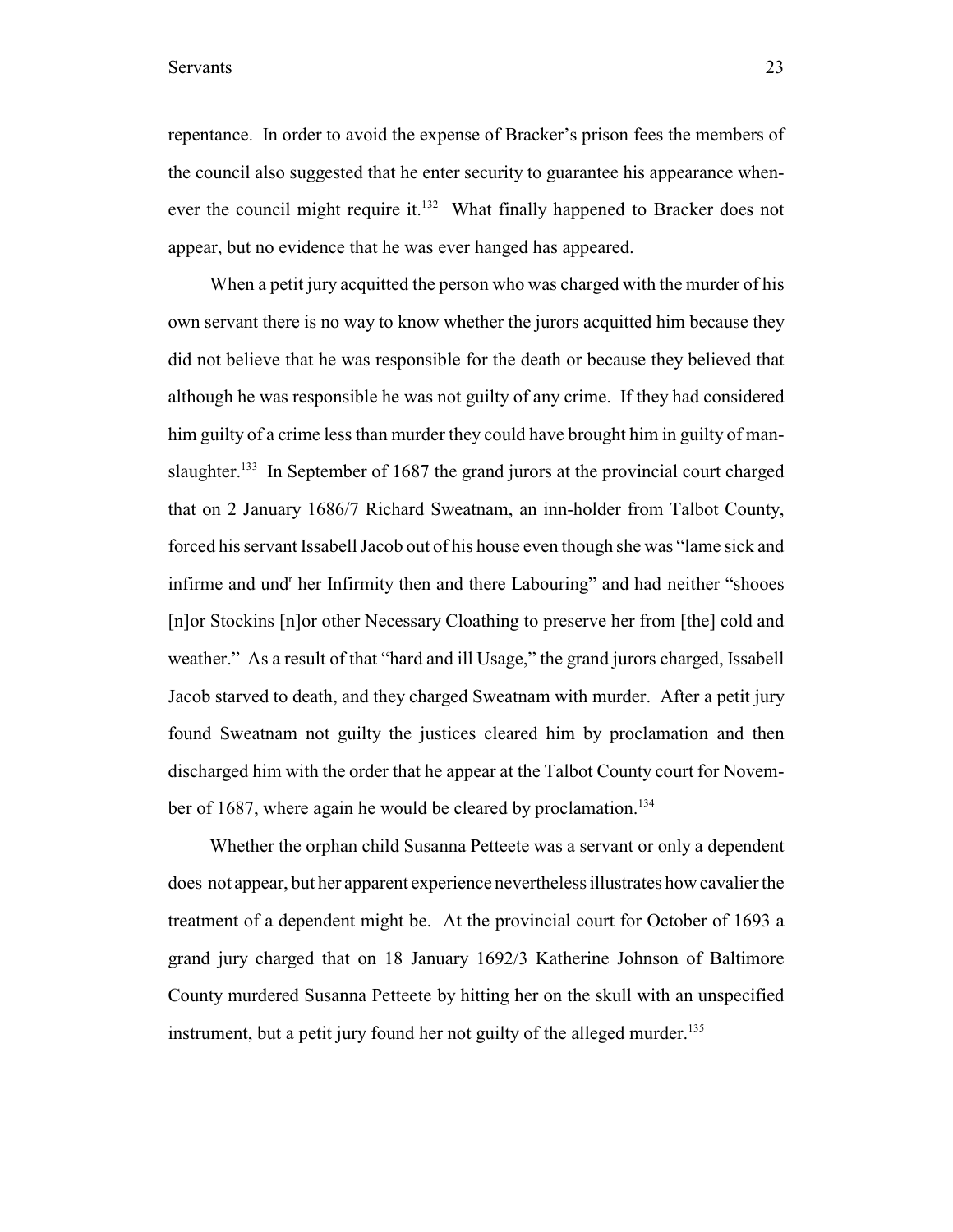While these cases might make it appear that a master could do pretty much as he chose with his own servant, he might not want to risk trial for the death of his servant. In February of 1754 Jonas Green reported that a few days earlier Thomas Cartwright of Kent County "beat a Servant of his so barbarously that he died a short Time after," that the coroner's jury had brought in a verdict of wilful murder, and that Cartwright had run off. He added that both Cartwright and the servant were "much in Liquor" and that when Cartwright was drunk he was "of a morose . . . [and] quarrelsome Disposition."<sup>136</sup> Apparently a planter's killing his own servant did not worry Jonas Green very much.

If a person could treat his own servant pretty much as he pleased, it was a crime to beat someone else's servant. At the provincial court for April of 1701 the grand jurors charged that on 27 February 1699/1700 William Martin of Talbot County assaulted two unnamed servants belonging to William Rich and with "Swords Staves & knives . . . did beate wound and Evill[y] intreate [them] for that [*sic*] of their lives they did dispaire and other harmes to them . . . did doe." Martin pleaded not guilty, but a petit jury found him guilty, and the justices fined him twenty-five shillings sterling.<sup>137</sup> One dared not mess around with other people's property.

Masters of servants might have mistreated them not only because of their own fundamental nastiness but also because they were afraid of them,  $^{138}$  even though they continued to buy them and to employ them. Various colonies, however, tried to keep convict servants out because of the belief that they were dangerous.<sup>139</sup>

In 1676 the assembly of Maryland outlawed the importation of convicts,  $140$  and that act was continued several times.<sup>141</sup> In 1692 the assembly passed a new law,<sup>142</sup> but that act was repealed.<sup>143</sup> As an alternative to exclusion, the assembly in October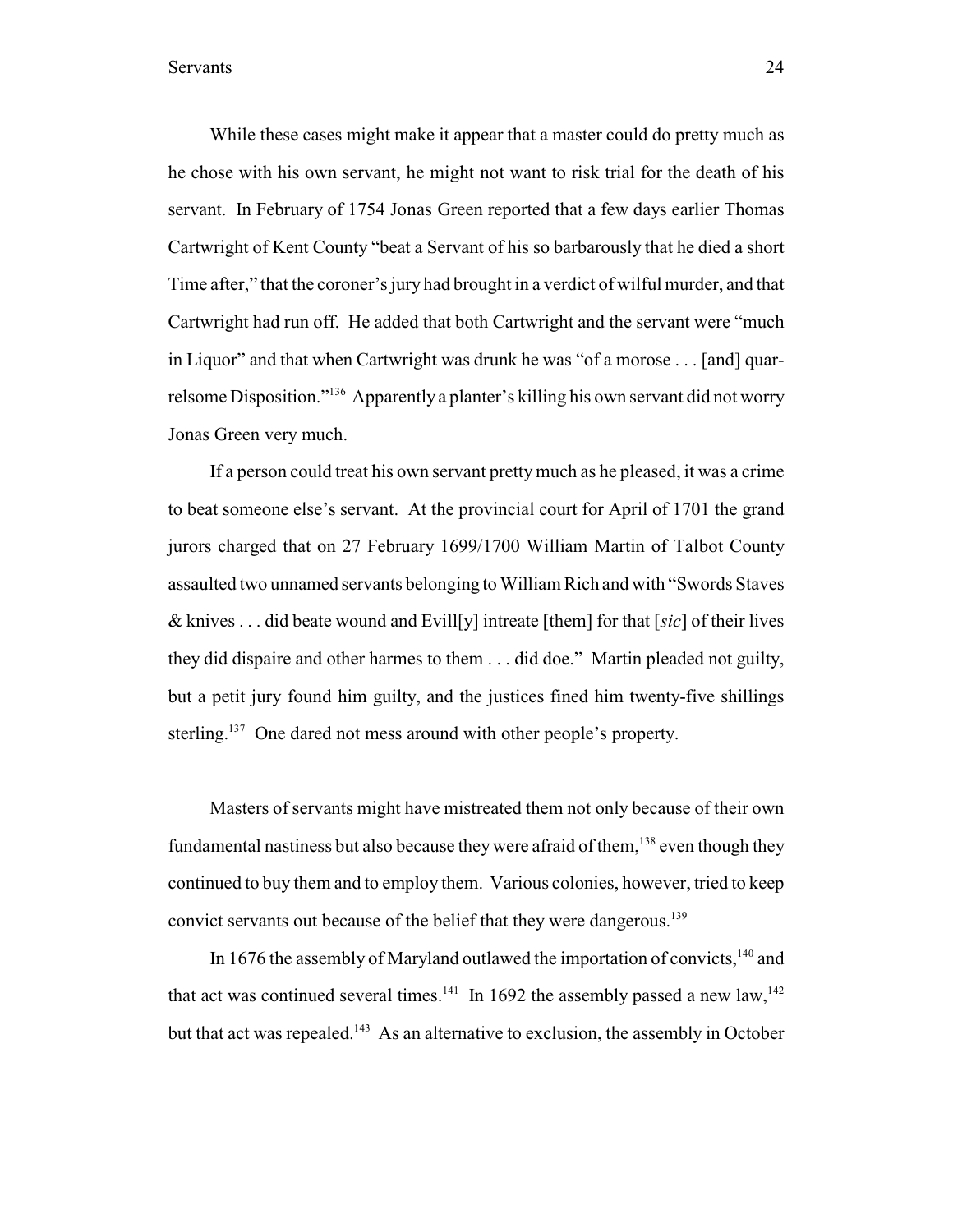of 1723 wrote into law the requirement that the master of any vessel that brought servants to the province had to provide the naval officer with the names of any convicts among them, that anyone who bought a convict servant had to give bond of thirty pounds current money to guarantee the convict's good behavior, that he renew the recognizance every year, and that he report to a provincial or county justice the sale of a convict servant.<sup>144</sup> The proprietor disallowed that  $law$ , <sup>145</sup> but in 1728 the assembly passed another act to keep track of imported convicts, and this one survived.<sup>146</sup>

 The act of 1728 provided that any master of a ship who imported convicted felons had to provide a record of the crime of each offender and the number of years of servitude to which each of them had been sentenced. The records would be lodged in the offices of the clerks of the counties in which the felons were sold. Any person who imported servants, by land or by water, had to declare to the appropriate naval officer on oath, or on affirmation if he was a Quaker, whether he knew whether any of the servants had been convicted of any crime or crimes, and if so what crime or crimes. Anyone who had been convicted of a felony or other offence would serve the same term of servitude as was prescribed by the laws of England, regardless of any private agreement the importer had made with the purchaser. Any importer who refused to take such an oath or make such an affirmation would forfeit one hundred pounds current money, and any naval officer who neglected to administer such an oath or affirmation would forfeit the same amount. Anyone who made a false oath or affirmation would be subject to prosecution for perjury.<sup>147</sup>

Clearly the lives of servants in eighteenth-century Maryland, whatever category they fit into, were very difficult. The elite authority and its functionaries did not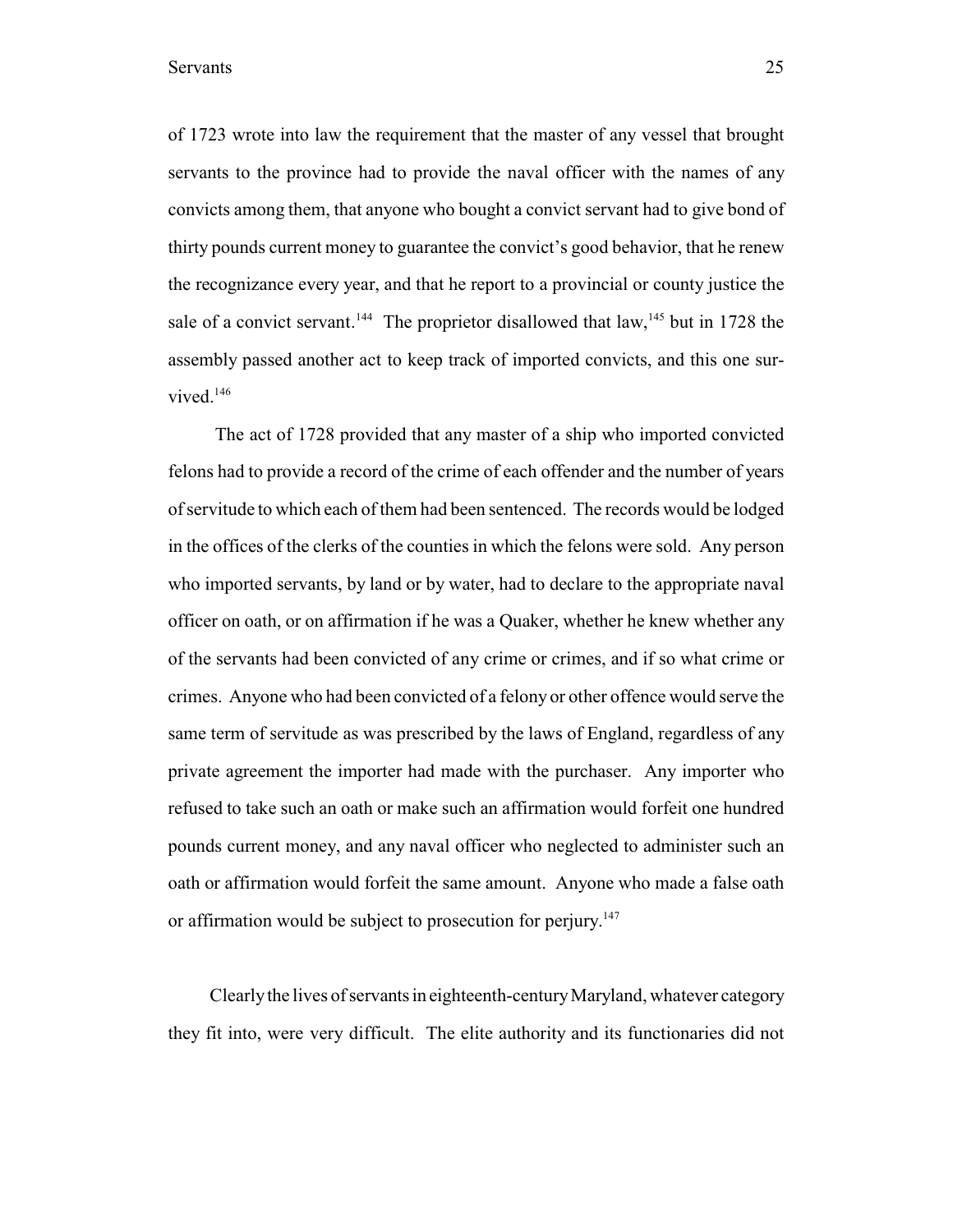consider either servants or slaves a real part of the province or apparently even the Crown's direct subjects but considered them instead a separate world. Governor John Seymour back-handedly defined their positions when he told the assembly at the opening of its session on 5 December 1704 that he hoped that in the future "every member of the Province . . . [might] Enjoy the fruits of his Labour and Industry in peace and Satisfaction."<sup>148</sup> To Seymour, therefore, servants and slaves must not have been members of the province. Similarly, at its opening on 2 April 1706 Seymour told the assembly that he hoped that all of the queen's "Subjects abroade . . . [might] truly reape the Benefitt of their Industrye & Labour equall with those imediately [*sic*] under the gracious Influences of her Royall View and Patronage."<sup>149</sup> Servants and slaves did not live immediately under the protections of the Crown, but they lived first of all under the control and disposition of their masters.

The wealthy planters and merchants as well as the rest of the free population of eighteenth-century Maryland had a great tolerance for exploitation and pain — of others —, and often servants and slaves were the helpless victims of that casual tolerance. Their lives were in the hands of their masters, who could treat them pretty much as they pleased without having to pay a serious price for their own misbehavior. Sometimes the courts or the assembly did make pale efforts to limit the abuses, but those apparent efforts appear most often to have been only pretenses.

How much better off servants were than slaves in colonial Maryland, if they *were* better off, nobody will ever know. What we do know is that the lives of both were very harsh. Many of them must have lived their lives not only with constant physical pain, from mild to moderate to intense to excruciating, but also with the psychological pain of never knowing what their masters might do to them next. The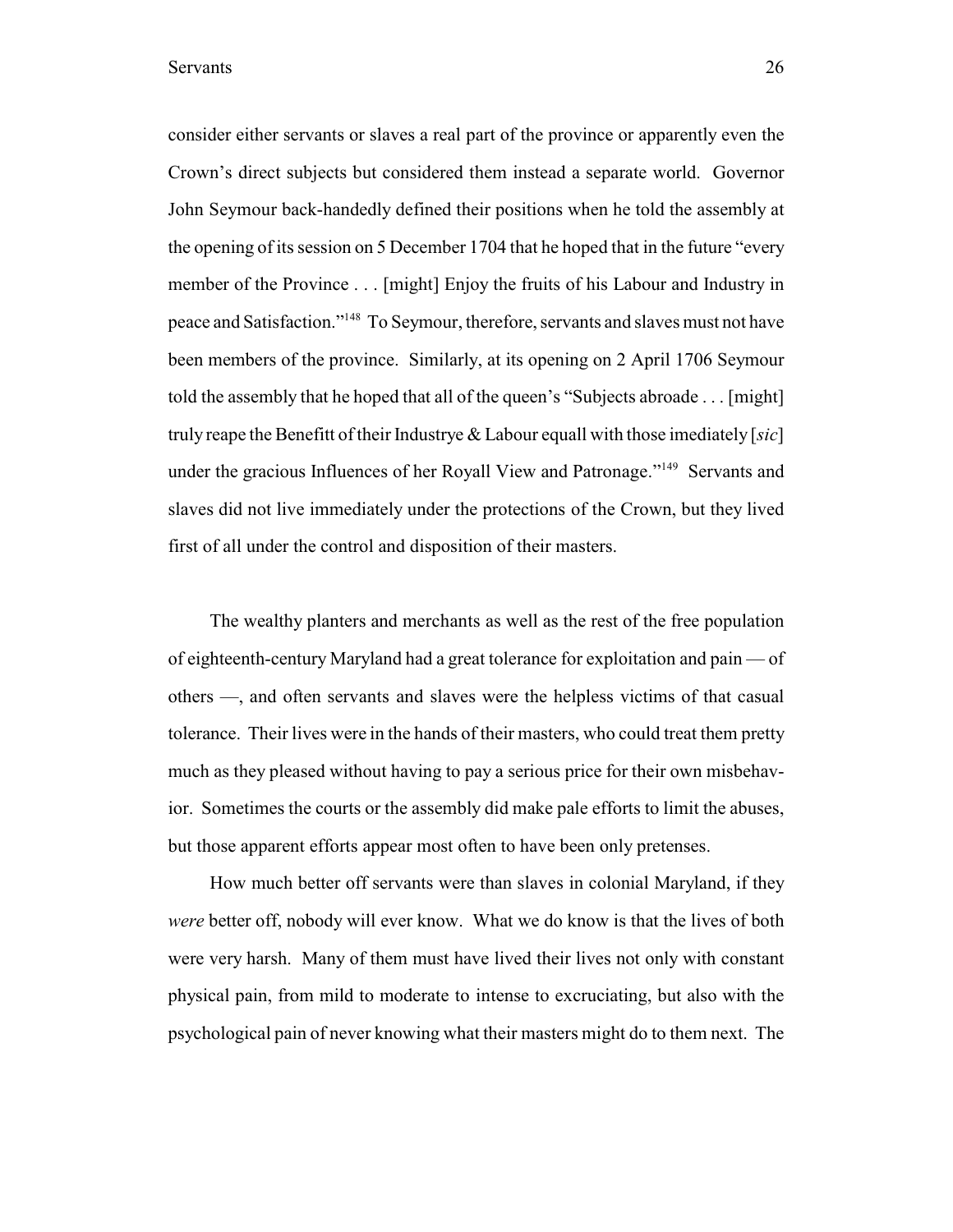records of the period clearly illustrate that toward both servants and slaves there was in the masters precious little of the beneficence and generosity that we have heard so much about in the past.

According to William Eddis, writing in 1770, convict servants were in an even worse position than slaves were. Because slaves were valuable property for life, while the convict servant's term was usually only seven years, the slaves were the more valuable, and therefore they almost always lived "under more comfortable circumstances than the miserable" convict servants. Over convict servants the "rigid planter" exercised "an inflexible severity." They were "strained to the utmost to perform their allotted labor," and, though Eddis agrees that there were doubtless many exceptions to his observation, he says that generally speaking convict servants "groan[ed] beneath a worse than Egyptian bondage." Trying "to lighten the[ir] intolerable" burden, they often tried to escape. They seldom succeeded, however, and their attempts made their lives even "more insupportable."<sup>150</sup>

The available evidence makes it quite apparent that the "inflexible severity" with which Eddis credits the masters of convict servants was also applied to other servants and to slaves. Which class of people in colonial Maryland was the most unfortunate can be debated to no real purpose, but what is clear is that a very large proportion of the population had little or no control over their own lives and were often the victims of the vicious and even sadistic whims of their masters.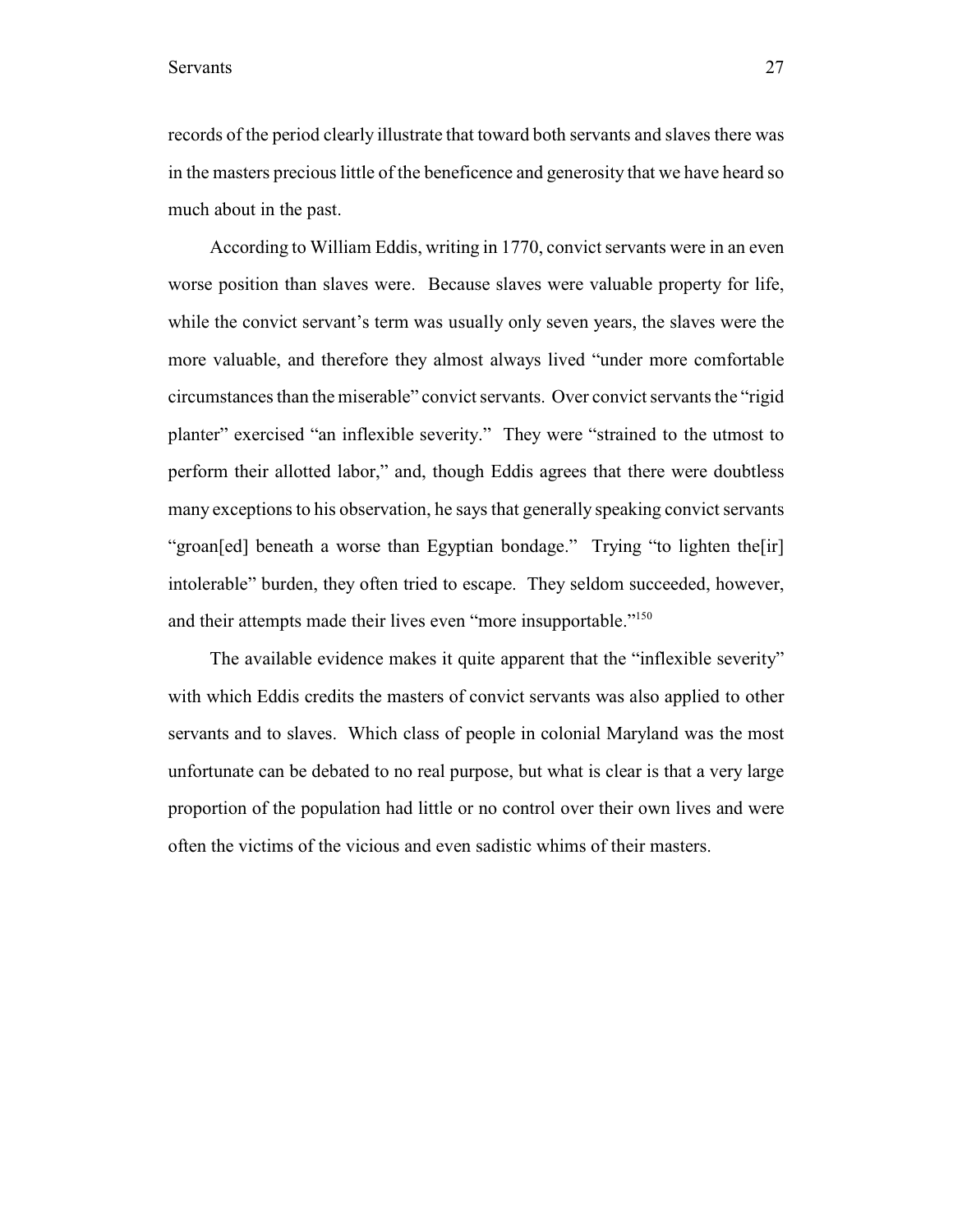#### Part I. Servants

#### **Notes**

<sup>1</sup> Richard Hofstadter, *America at 1750: A Social Portrait* (Vintage edition; New York: Random House, 1973), p. 131; Jackson Turner Main, *The Social Structure of Revolutionary America* (Princeton: Princeton UniversityPress, 1965), pp. 22, 42-43, 60-61, 66-67, 113, 158-159, 174-175, 273-274; Aubrey C. Land, "Economic Base and Social Structure: The Northern Chesapeake in the Eighteenth Century," *Journal of Economic History*, XXV, No. 4 (December 1965), pp. 639-654; Robert E. and B. Katherine Brown, *Virginia, 1705-1786: Democracy or Aristocracy?* (East Lansing, Mich.: Michigan State University Press, 1964), pp. 42-46; Robert E. Brown, *Middle-Class Democracy and the Revolution in Massachusetts, 1691-1780* (Ithaca: Cornell University Press, 1955), pp. 19-20.

 Brown and Brown, *Virginia, 1705-1786*, pp. 3, 26; Brown, *Middle-Class* <sup>2</sup> *Democracy and the Revolution in Massachusetts*, pp. 1-20, especially pp. 1, 11, 13, 17.

<sup>3</sup> Russell R. Menard:

Some men were always able to use servitude as an avenue of mobility, but, over the course of the [seventeenth] century, more and more found that providing labor for larger planters, first as servants and later as tenants, was their permanent fate.

Russell R. Menard, "From Servant to Freeholder: Status Mobility and Property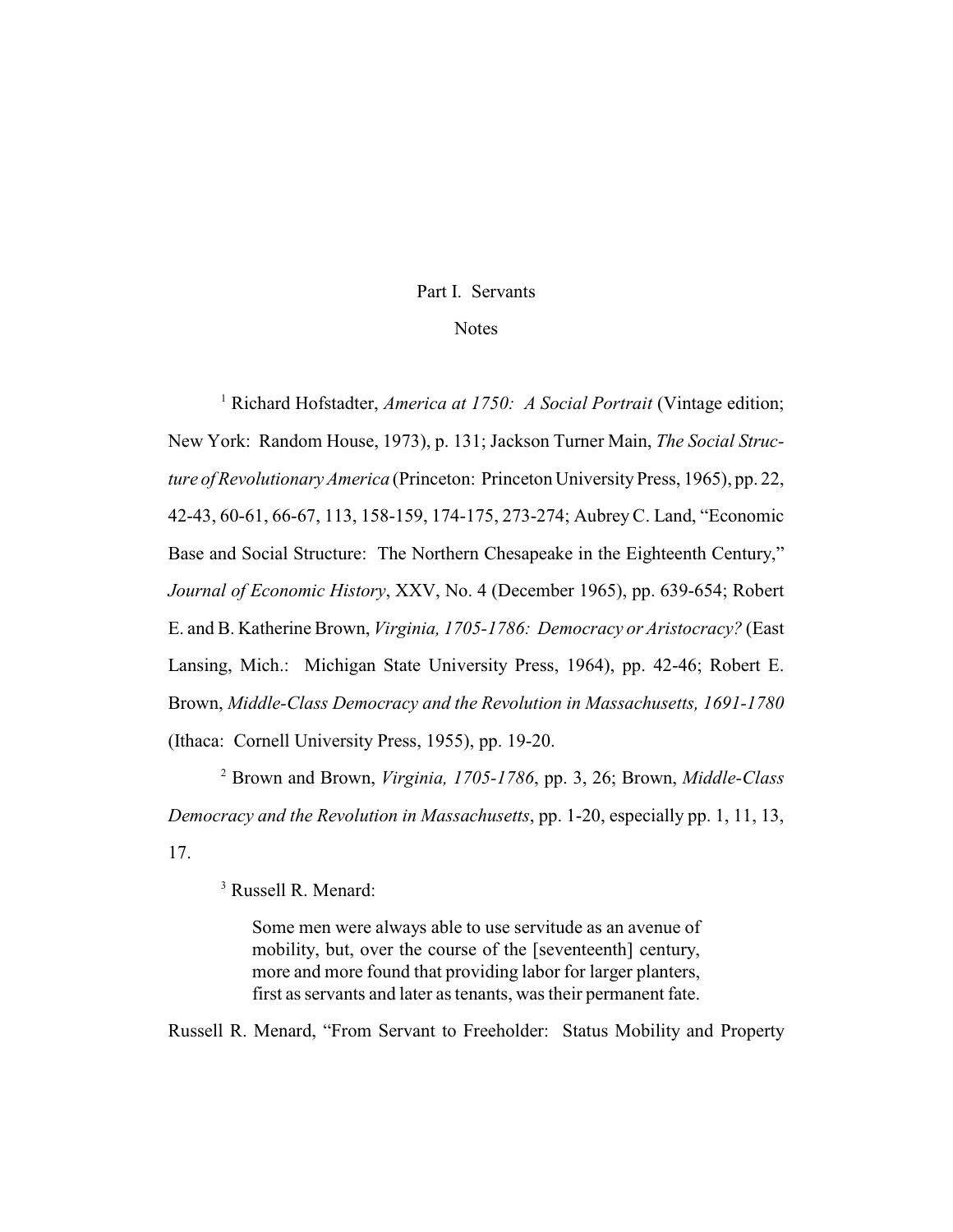Accumulation in Seventeenth-Century Maryland," *The William and Mary Quarterly*,

XXX, No. 1 (January 1973), p. 64.

 $4$  Abbot E. Smith is probably unfair to servants as a group when he says that

The servants . . . were for the most part men and women of low grade, lazy, unambitious, ignorant, prone to small crimes and petty evasions, an unsavory and sometimes a dangerous class especiallyin those regions where there were many transported convicts.

Abbot E. Smith, *Colonists in Bondage: White Servitude and Convict Laborin Amer-*

*ica, 1607-1776* (Chapel Hill: University of North Carolina Press, 1947), p. 245.

Similarly Samuel McKee Jr.:

. . . despite the usual description of indentured servants as skilled craftsmen in advertisements and other references to them, it is hard to avoid the belief that frequently as workers they were clumsy, lazy and inefficient; artificers in name only.

Samuel McKee Jr., *Labor in Colonial New York* (New York: Columbia University Press, 1935), p. 51.

If these people are right, the fact that the servants were doing most of the work and receiving few of the rewards might have had something to do with their behavior.

 $5$  C. Ashley Ellefson, "The Functions of Punishments in Eighteenth-Century Maryland," unpublished paper delivered at Conference on the History of Maryland, Annapolis, 14-15 June 1974; C. Ashley Ellefson, "Seven Hangmen of Colonial Maryland," Chapter 6, "Character and Competence," at http://aomol.net/megafile/ msa/speccol/sc2900/sc2908/000001/000819/html/index.html.

 For the idealization of southern planters, see Thomas Jefferson, *Notes on the* <sup>6</sup> *State of Virginia* (Torchbook edition; New York: Harper and Row, Publishers, 1964), p. 155; HenryBamford Parkes, *The United States of America: A History* (3rd edition; New York: Alfred A. Knopf, 1968), p. 207; Clement Eaton, *The Freedom-*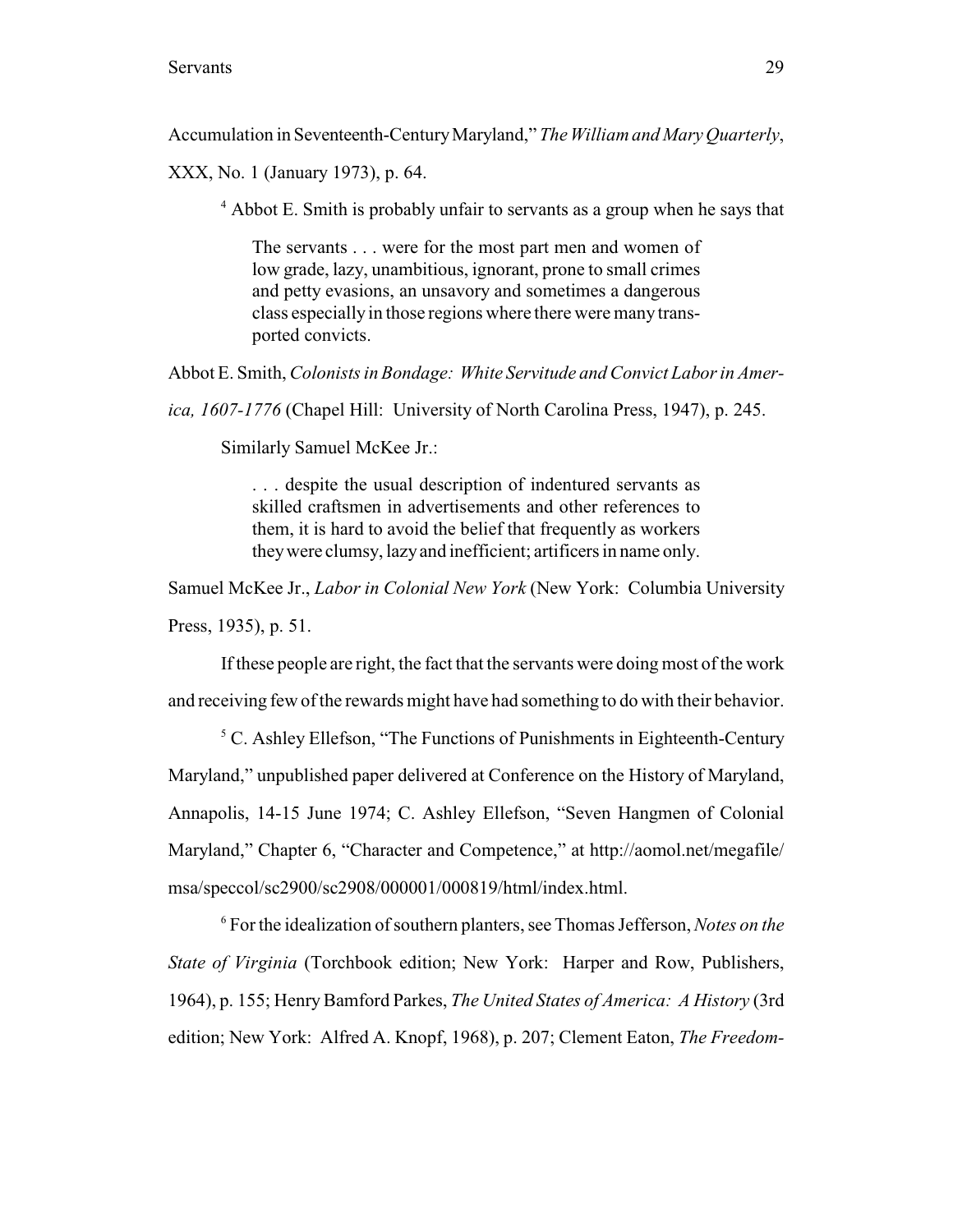*of-Thought Struggle in the Old South* (Torchbook edition; New York: Harper and Row, Publishers, 1964), pp. 3, 23; Wesley Frank Craven, *The Southern Colonies in the Seventeenth Century, 1607-1689* (Baton Rouge: Louisiana State University Press, 1949), p. 216; James Truslow Adams, *Provincial Society, 1690-1763* (New York: The Macmillan Company, 1927), pp. 82-83; Oliver Perry Chitwood, *A History of Colonial America* (3rd edition; New York: Harper and Row, Publishers, 1961), p. 355; Curtis P. Nettels, *The Roots of American Civilization: A History of American Colonial Life* (2nd edition; New York: Appleton-Century-Crofts, 1963), p. 467; Peter Oliver, *The Meaning of the Blues* (New York: Crowell-Collier Publishing Company, 1963), p. 231; Thomas A. Bailey, *The American Pageant: A History of the Republic* (2nd edition; Boston: Little, Brown andCompany, 1961), p. 366; George W. Dalzell, *Benefit of Clergy in America & Related Matters* (Winston-Salem: John F. Blair, Publisher, 1955), p. 226; Nehemiah Adams, *A South-Side View of Slavery*, in Eric L. McKitrick, ed., *Slavery Defended: The Views of the Old South* (Spectrum edition; Englewood Cliffs, N. J.: Prentice-Hall, Inc., 1963), pp. 148-161, *passim*.; W. J. Cash, *The Mind of the South* (New York: Alfred A. Knopf, Inc., 1941), p. 78; George Fitzhugh, *Sociology for the South*, in McKitrick, ed., *Slavery Defended*, pp. 45-46; Ulrich B. Phillips, *American Negro Slavery: A Survey of the Supply, Employment and Control of Negro Labor As Determined by the Plantation Regime* (Baton Rouge: Louisiana State University Press, 1966), pp. 262, 328-330; Ulrich B. Phillips, *Life and Labor in the Old South* (Boston: Little, Brown and Company, 1963), pp. 363, 366; Kenneth M. Stampp, *The Peculiar Institution: Slavery in the Ante-Bellum South* (Vintage edition; New York: Random House, Inc., 1964), pp. 179, 229-231, 312; William R. Taylor, *Cavalier and Yankee: The Old South and American National Character* (Anchor edition; New York: Doubleday & Company, Inc.,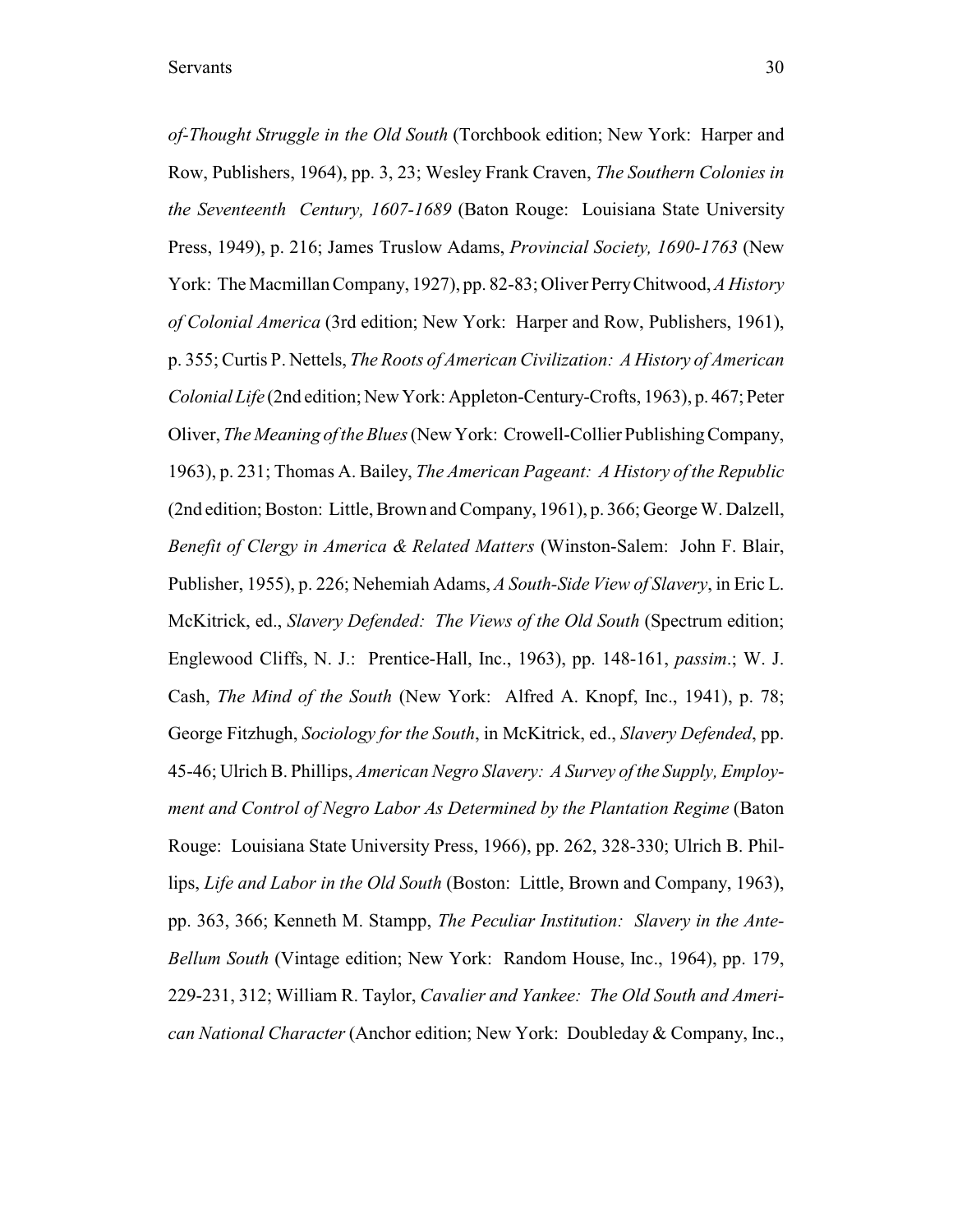1963), pp. 279-294.

For a simple statement of the myth of the humanitarian character of the southern planters, see Russel B. Nye, *Fettered Freedom: Civil Liberties and the Slavery Controversy, 1830-1860* (East Lansing: Michigan State University Press, 1963), pp. 21-22.

For a challenge to the notion that the southern planters were great humanitarians, see John Hope Franklin, *From Slavery to Freedom: A History of Negro Americans* (3rd edition; New York: Random House, 1969), pp. 63-69, 192-194, 206-207; C. Vann Woodward, *The Burden of Southern History* (Vintage edition; New York: Random House, Inc., 1961), p. 13.

<sup>7</sup> Nurse "was so impudent to her mistress that she could not forbear beating her." William Byrd, *The Secret Diary of William Byrd of Westover, 1709-1712*, ed. Louis B. Wright and Marion Tinling (Richmond, Va.: The Dietz Press, 1941), 13 May 1709, p. 35. Nurse was "possibly the Mrs. Joanna Jarrett, at this time a widow, who had been housekeeper for Byrd's father and a witness of his will in 1704." *Ibid.*, p. 221n. "Two or three days ago the Governor put Gilbert his coachman into prison for his insolence." *Ibid.*, 27 October 1711, p. 428.

When William Byrd referred to a reprimand there is no way to know whether the reprimand included physical violence. "In the evening I took a walk about the plantation and at night John Bannister and I fell out and I gave him a severe reprimand for speaking surlily to me." *Ibid.*, 19 February 1711, p. 304.

<sup>8</sup> "I beat Billy Wilkins for telling a lie." Byrd, *Secret Diary*, 3 March 1712, p. 495. "I was angry with Billy Wilkins for not writing yesterday and gave him a salute on the ear." *Ibid.*, 31 May 1712, p. 537. "I settled several accounts and caused Billy Wilkins to be whipped for not writing well." *Ibid.*, 25 July 1712, p. 562. "I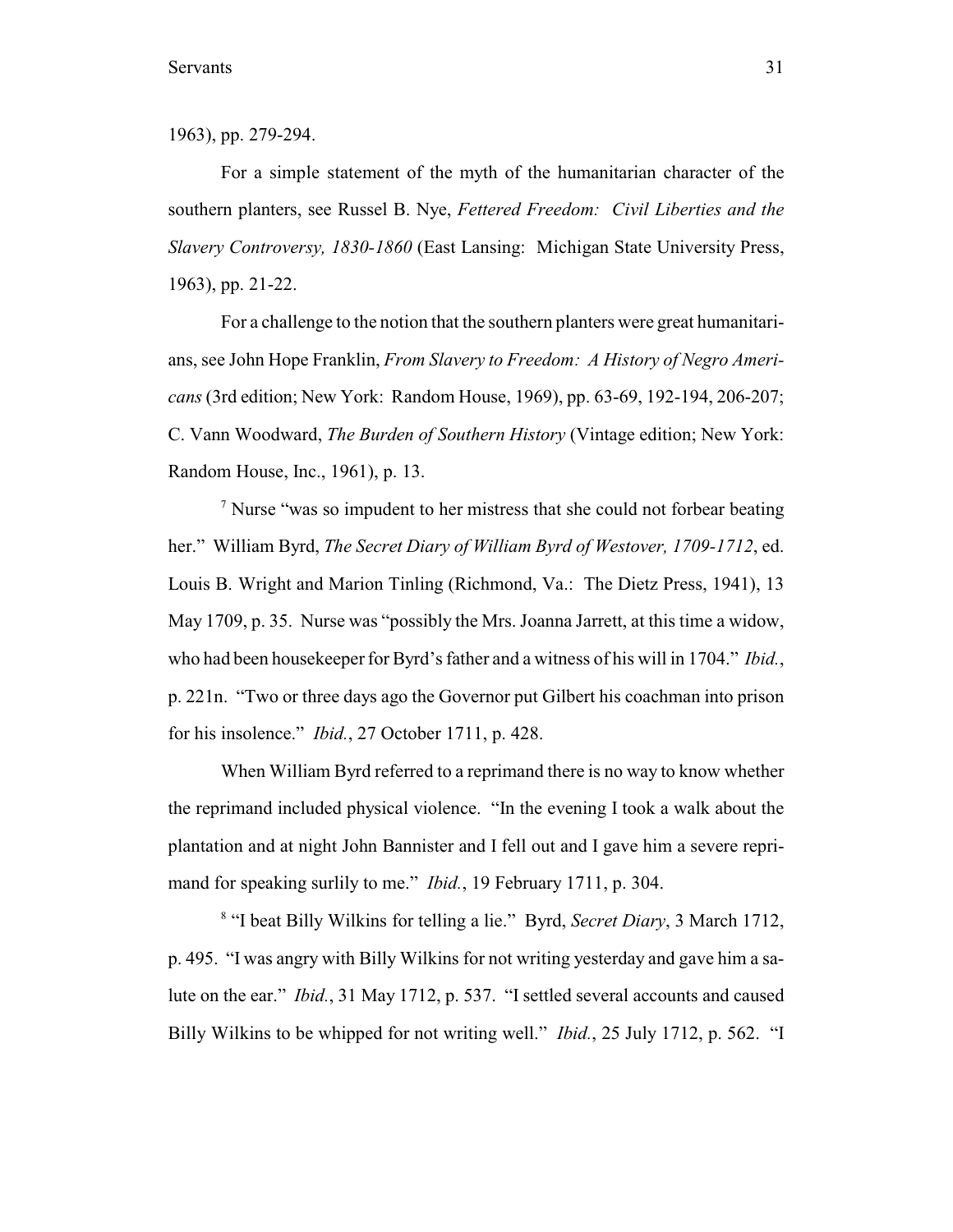Servants 32

beat Billy Wilkins for lying and writing ill." *Ibid.*, 21 August 1712, p. 573. "I beat my cousin Susan for not learning to read." *Ibid.*, 1 February 1711, p. 295. ". . . one of the French was drunk and rude to his captain, for which I broke his head in two places." *Ibid.*, 2 October 1711, p. 414.

<sup>9</sup> For the attitude toward servants and others of low status in England and Europe, see G. E. Mingay, *English Landed Society in the Eighteenth Century* (London: Routledge and Kegan Paul, 1963), p. 286; Richard Brinsley Sheridan, *The Rivals*, II, i., in Ricardo Quintana, ed., *Eighteenth Century Plays* (Modern Library edition; New York: Random House, Inc., 1952), pp. 434, 435; Tobias Smollett, *Travels Through France and Italy*, in *The Miscellaneous Works of Tobias Smollett*, ed. Robert Anderson (6 vols.; Edinburgh: Mundell & Son, 1800), V, 451-452, 497, 539; Samuel Richardson, *Pamela* (Everyman's edition; 2 vols.; New York: E. P. Dutton & Co., Inc., 1962), I, 116; James Boswell, *Boswell on the Grand Tour: Italy, Corsica, and France, 1765-1766*, ed. Frank Brady and Frederick A. Pottle (New York: McGraw-Hill Book Company, Inc., 1955), pp. 227, 227n., 228, 229, 230, 230n., 236-237; Jacques Casanova, *The Memoirs of Jacques Casanova de Seingalt*, trans. Arthur Machen (6 vols.; New York: G. P. Putnam's Sons, n.d.), II, *To Paris and Prison*, p. 307; IV, *Adventures in the South*, pp. 37, 366; V, *In London and Moscow*, pp. 7, 146; VI, *Spanish Prisons*, pp. 31, 32, 60, 63, 596, 605, 607, 609; "The Lady Who Was Castrated," in Paul Brians, ed., *Bawdy Tales from the Courts of Medieval France* (Torchbook edition; New York: Harper and Row, 1973), p. 31.

 $10$  Queen Anne's County Court Judgment Record, 1747-1748, pp. 91-92; Lois Green Carr, "The Development of the Maryland Orphans' Court, 1654-1715," in AubreyC. Land, Lois Green Carr, and Edward C. Papenfuse, eds., *Law, Society, and Politics in Early Maryland* (Baltimore: The Johns Hopkins University Press, 1977),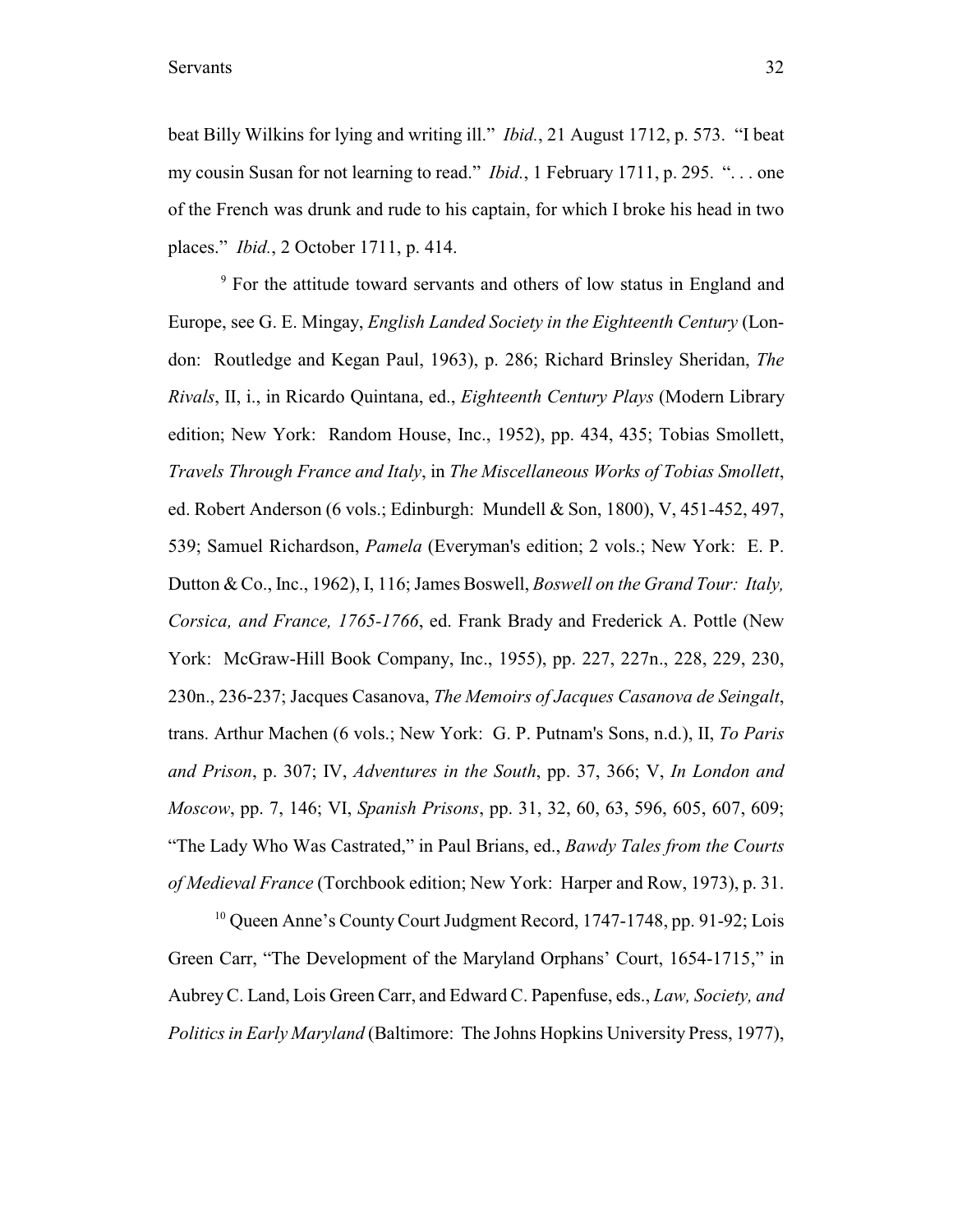pp. 41-62.

<sup>11</sup> 1681, c. 3, *Md. Arch.*, VII, 201-203; 1692, c. 34, *Md. Arch.*, XIII, 479-481; 1692, c. 81, *Md. Arch.*, XIII, 550-551; 1699, c. 38, *Md. Arch.*, XXII, 527-528; 1699, c. 44, *Md. Arch.*, XXII, 553-555; 1704, c. 25, *Md. Arch.*, XXVI, 266-268; 1715, c. 26, *Md. Arch.*, XXX, 304-305, 307-308; Anne Arundel County Court Judgment Record, Liber I. B., No. 2, pp. 193, 218, 238; *ibid.*, 1740-1742, pp. 2, 22-23, 23-24, 24-25, 88; Liber I. S. B., No. 2, pp. 225, 238-239; Kent County Criminal Record, Liber J. S., No. 23, pp. 15-17; Provincial Court Judgment Record, Liber T. L., No. 3, pp. 144, 150-153, 433-434; Liber W. G., No. 2, pp. 458-459; Liber E. I., No. 6, pp. 299-301, 362; Liber E. I., No. 7, pp. 1, 2, 17-18; Liber E. I., No. 14, pp. 767, 799- 800; Liber E. I., No. 15, pp. 155, 156, 162, 163, 165; Liber D. D., No. 1, pp. 522-523.

<sup>12</sup> Smith, *Colonists in Bondage*, pp. 20-22; Warren B. Smith, *White Servitude in Colonial South Carolina* (Columbia: University of South Carolina Press, 1961), pp. 52-54; McKee, *Labor in Colonial New York, 1664-1776*, pp. 89-90; Richard B. Morris, *Government and Labor in Early America* (Harper Torchbook; New York: Harper and Row, Publishers, 1965), pp. 310-322; David Galenson, *White Servitude in Colonial America: An Economic Analysis* (Cambridge: Cambridge University Press, 1981), pp. 13-15; Hester Dorsey Richardson, in *Side-Lights on Maryland History, with Sketches of Early Maryland Families* (2 vols.; Baltimore: Williams and Wilkins Company, 1913), I, 246; William Eddis, *Letters from America*, ed. Aubrey C. Land (Cambridge: Harvard University Press, 1969), pp. 38-40.

<sup>13</sup> Smith, *Colonists in Bondage*, p. 21.

 $14$  A. Roger Ekirch, "Exiles in the Promised Land": Convict Labor in the Eighteenth-Century Chesapeake," *Maryland Historical Magazine*, LXXXII, No. 2 (Summer 1987); A. Roger Ekirch, *Bound for America: The Transportation of British*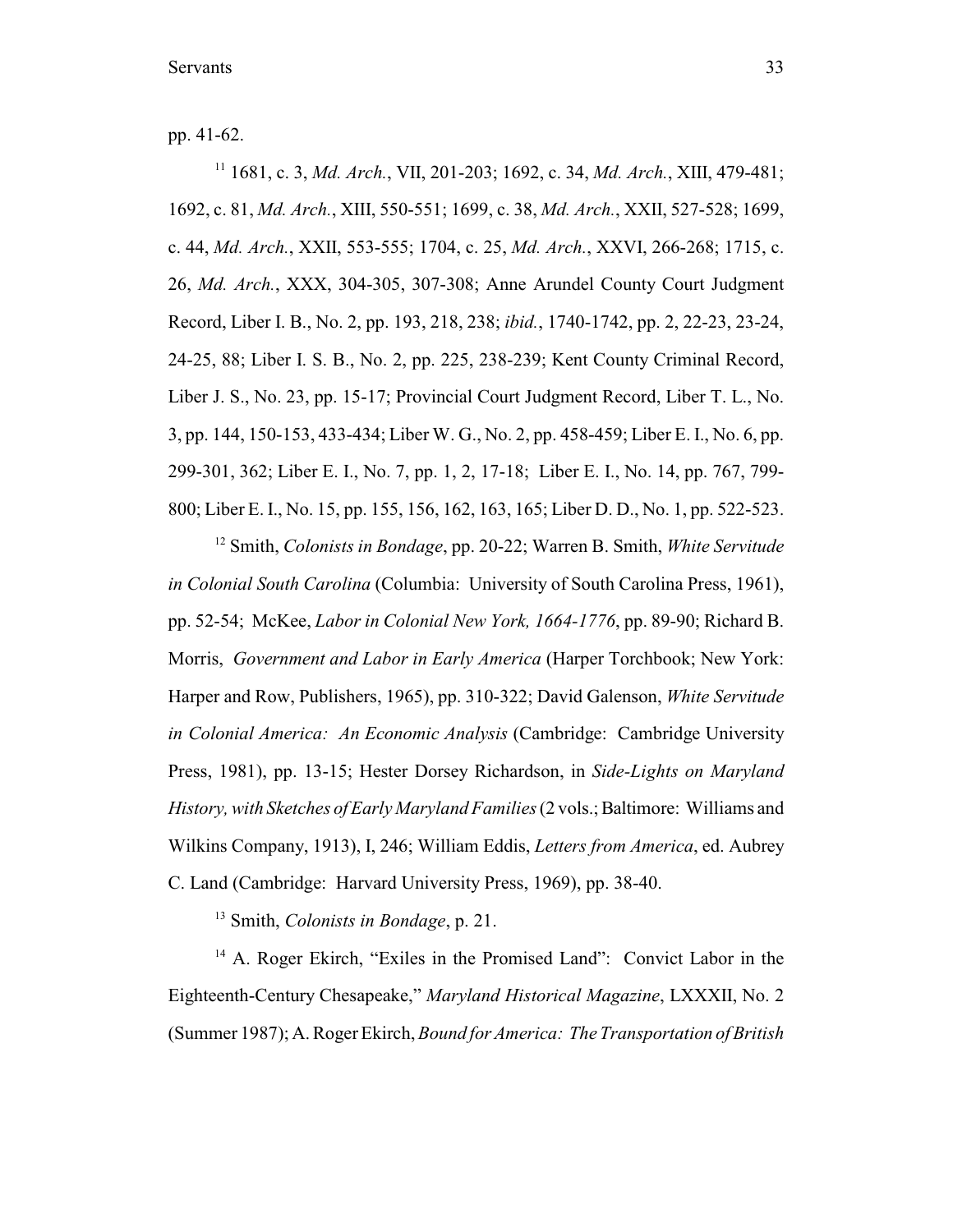*Convicts to the Colonies, 1718-1775* (Clarendon Paperbacks; Oxford: Clarendon Press, 1990); Morris, *Government and Labor in Early America*, pp. 323-337; Peter Wilson Coldham, *The Complete Book of Emigrants in Bondage, 1614-1775* (Baltimore: Genealogical Publishing Co., Inc., 1988); Peter Wilson Coldham, *Supplement to the Complete Book of Emigrants in Bondage, 1614-1775* (Baltimore: Genealogical Publishing Co., Inc., 1992); Peter Wilson Coldham, *The King's Passengers to Maryland and Virginia* (Westminster Md: Family Line Publications, 1997); Peter Wilson Coldham, *Emigrants in Chains: A Social History of Forced Emigration to the Americas of Felons, Destitute Children, Political and Religious Non-Conformists, Vagabonds, Beggars, and other Undesirables, 1607-1776* (Baltimore: Genealogical Publishing Co., Inc., 1992).

<sup>15</sup> Servants were often required to work harder than slaves. Edgar J. McManus, *A History of Negro Slavery in New York* (Syracuse: Syracuse University Press, 1966), p. 62.

In England people referred to the indentured servant as an indentured slave. Tobias Smollett, *The Expedition of Humphry Clinker* (Modern Library edition; New York: Random House, Inc., 1929), p. 49; Daniel Defoe, *The Fortunes & Misfortunes of the Famous Moll Flanders* (Cleveland: Fine Editions Press, 1953), p. 69. Englishmen also referred to transported convicts as slaves. *Ibid.*, pp. 256-257.

In the act for punishing vagabonds in 1547 Parliament provided that the runaway servant or vagabond become a slave for two years, that if he absented himself for two weeks during that time he become a slave for life, and that if he ran away again he could be adjudged a felon. 1 Edward VI, c. 3, in Danby Pickering, *The Statutes at Large* (109 vols.; Cambridge: Joseph Bentham and Others, 1762-1869), V, 246-247. The Parliament did distinguish between a servant and a slave. See Note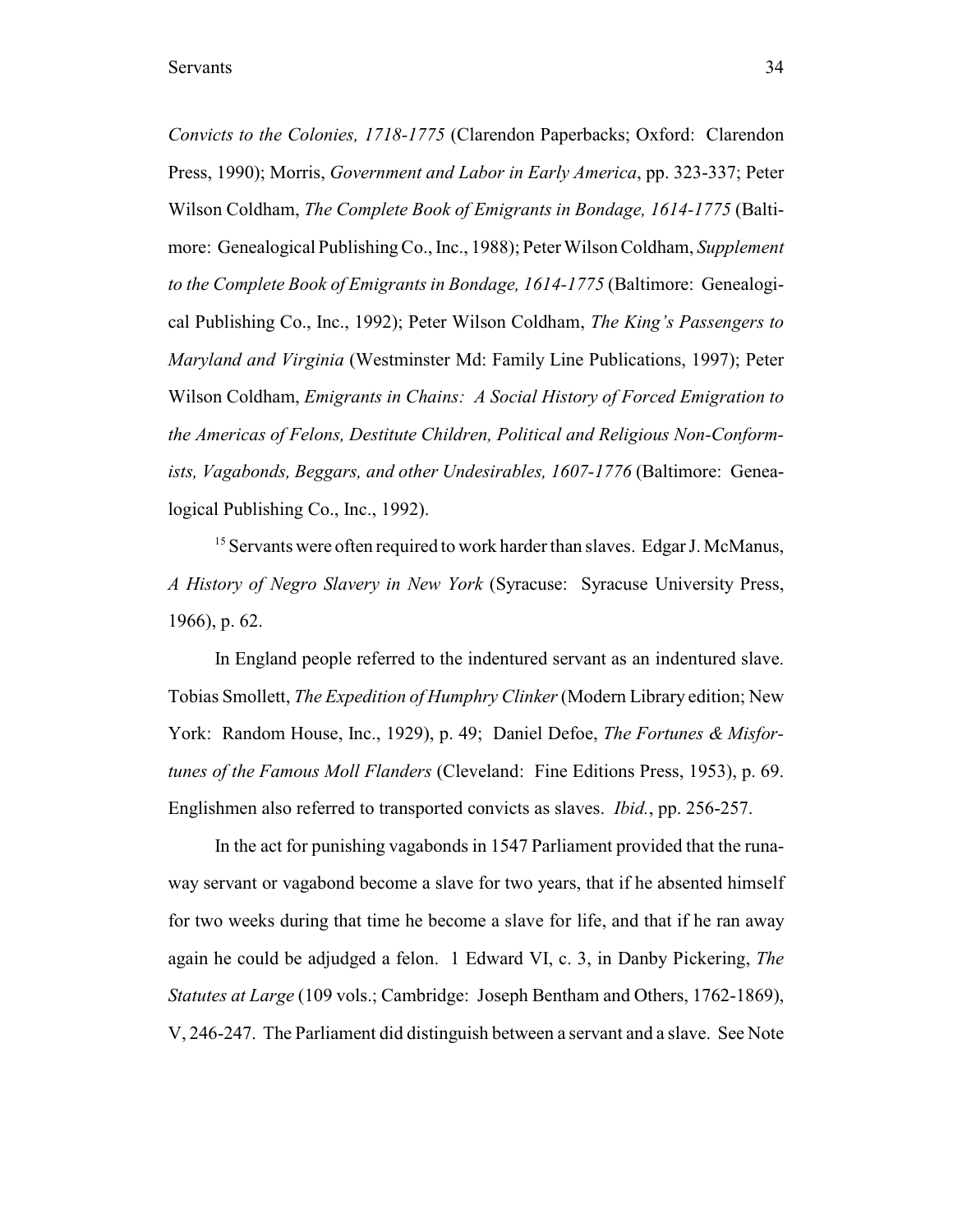54 below.

<sup>16</sup> 1704, c. 23, *Md. Arch.*, XXVI, 259. Earlier laws were 1692, c. 15, *Md. Arch.*, XIII, 457; 1699, c. 43, *Md. Arch.*, XXII, 551.

 $17$  The laws of 1704 and 1715 make it clear that the second and third offenses had to involve the same servant as the first. If the master was brought into court for beating two separate servants the two incidents would constitute two first offenses rather than a first and a second offence.

> . . . if any Master or Mistress of any Servant whatsoever or overseer by order or consent of any such Master or Mistress shall deny and not provide Sufficient Meat drink lodging and Clothing or shall unreasonably burthen them beyond their strength with labour or debarr them of their necessary rest and sleep or excessively beat and abuse them [\*\*] the same being sufficiently proved before the Justices of the County Courts the said Justices have hereby full power and Authority for the first and second offence to levy such ffine upon such Offender as to them shall seem meet not exceeding one thousand pounds of Tobacco to the use of her Majesty her heires and Successors for the Support of Government and for their third Offence to sett such Servant so wrong'd at liberty and free from Servitude.

1704, c. 23, *Md. Arch.*, XXVI, 259. Though the members of the assembly were very careless with their use of singular and plural the meaning of the law is clear enough. The key words are "such Servant so wrong'd."

The wording of the act of 1715 is identical to that of the act of 1704 except that in the later act at \*\* in the quote above the assembly added "or shall give them above Ten Lashes for any one Offence" and changed "her Majesty her heires and Successors " to "his Maj<sup>ty</sup> his heirs and successors." 1715, c. 44, *Md. Arch.*, XXX, 288-289.

 $^{18}$  Father Joseph Mosley, quoted in Ekirch, "Exiles in the Promised Land," pp. 103-104, from Thomas Hughes, *History of the Society of Jesus in North America,*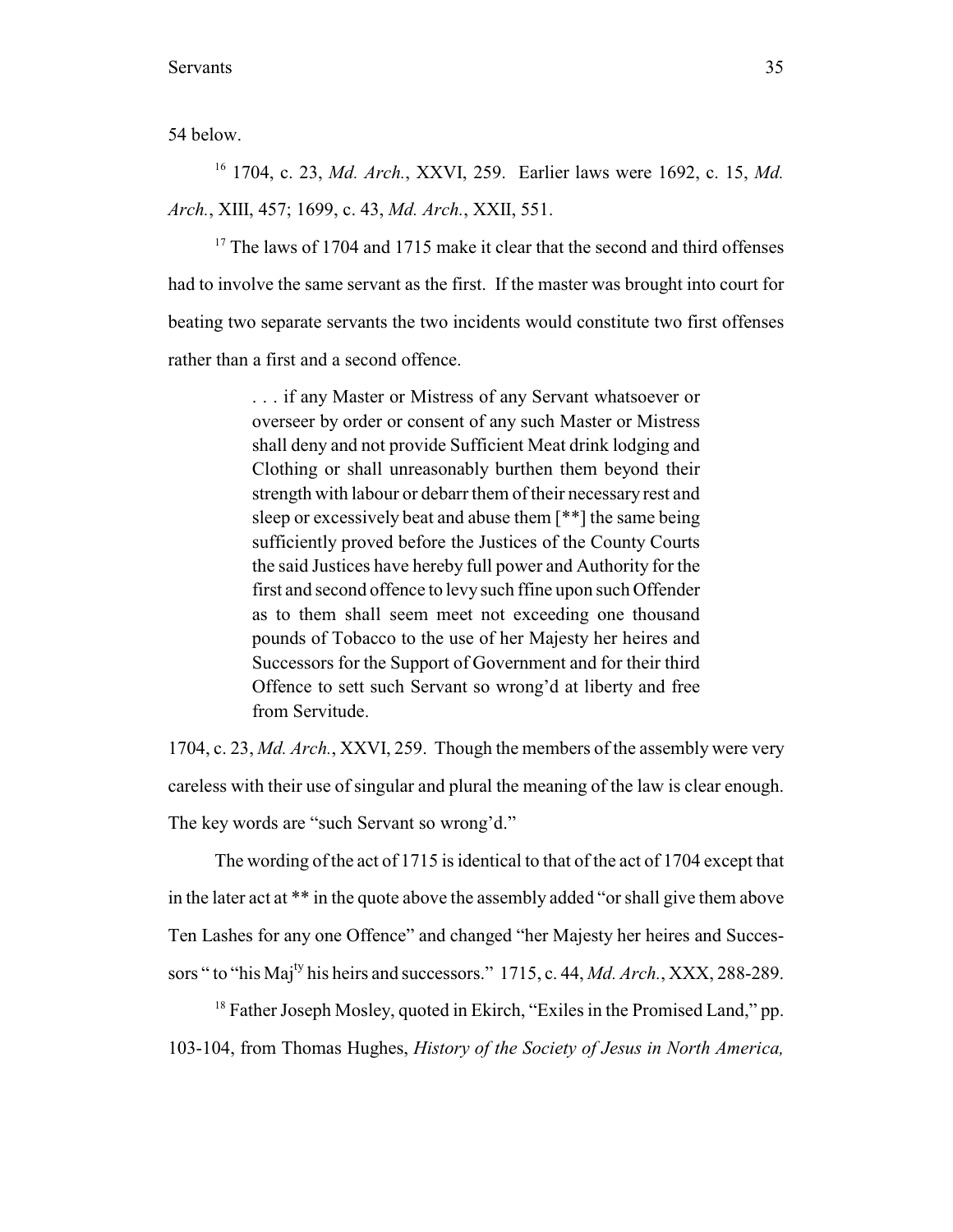*Colonial and Federal* (London: Longmans, Green, & Co., 1907), I, 342.

<sup>19</sup> The National Archives (PRO), Colonial Office 5, Vol. 724, p. 35 (photocopy in Library of Congress).

 $^{20}$  *Ibid.*, p. 170.

 $^{21}$  *Ibid.*, Vol. 725, p. 285.

 $I<sup>22</sup> Ibid., Vol. 726, p. 217. The Board of Trade sent exactly the same instruc$ tions to Lord Cornbury as governor of New Jersey in November of 1702. Richard Stackton Field, *The Provincial Courts of New Jersey, With Sketches of the Bench and Bar*, Collections of the New Jersey Historical Society, Vol. 3 (New York: Bartlett & Welford, 1848), p. 239. Probably the same instructions went to all of the governors.

 1692, c. 15, *Md. Arch.*, XIII, 451-457, esp. p. 457; 1699, c. 43, *Md. Arch.*, 23 XXII, 546-553, esp. p. 551; 1704, c. 23, *Md. Arch.*, XXVI, 254-261, esp. p. 259.

<sup>24</sup> *Md. Arch.*, XXIX, 348-349; TNA (PRO), Colonial Office 5, Vol. 727, pp. 392-393; *ibid.*, vol. 189, pp. 160-161 (page 173 of photocopy in Library of Congress). This series of instructions might have been general instructions to all of the governors.

 $^{25}$  *Md. Arch.*, XXIX, 348-349, 355, 393, 399. The lower house must have been referring to 1704, c. 23, *Md. Arch.*, XXVI, 259.

<sup>26</sup> 1715, c. 44, *Md. Arch.*, XXX, 288-289.

 $27$  Annapolis Records, By-Laws, 1766-1791, p. 37.

<sup>28</sup> Maryland Gazette, 27 May 1746.

<sup>29</sup> *Ibid.*, 17 June 1746.

<sup>30</sup> *Ibid.*, 17 May 1753.

<sup>31</sup> *Ibid.*, 9 August 1753.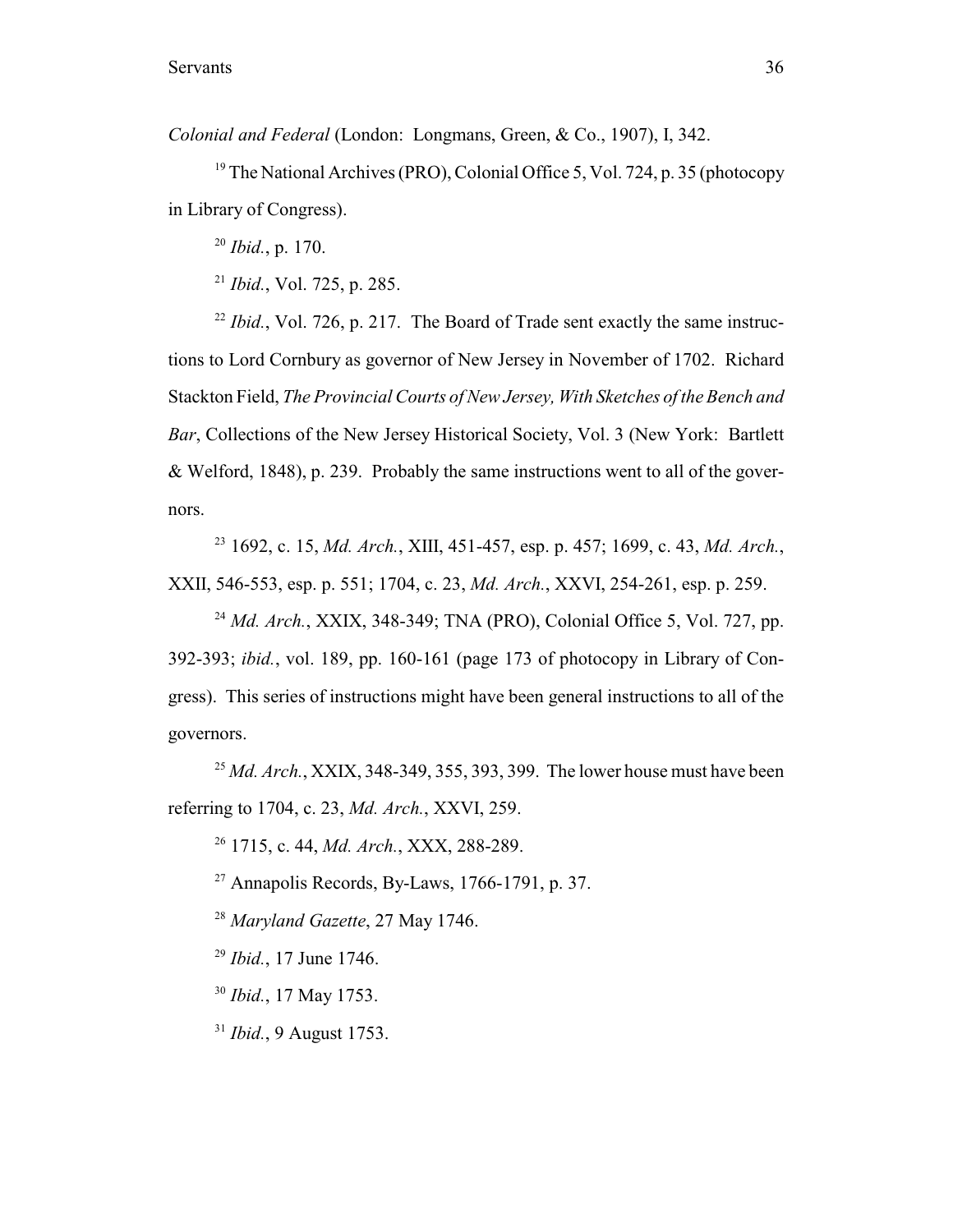<sup>32</sup> *Ibid.*, 7 September 1758.

<sup>33</sup> *Ibid.*, 6 October 1768.

<sup>34</sup> *Ibid.*, 17 March 1747.

<sup>35</sup> *Ibid.*, 27 April 1758.

<sup>36</sup> *Ibid.*, 19 November 1767.

<sup>37</sup> *Ibid.*, 17 August 1769.

<sup>38</sup> *Ibid.*, 13 December 1770.

<sup>39</sup> *Ibid.*, 4 July 1771.

<sup>40</sup> Scar on forehead:

John Fox — convict: *Maryland Gazette*, 17 June 1746;

Samuel Stead — convict: *ibid.*, 11 July 1750;

Henry Stocks — non-convict: *ibid.*, 29 August 1750;

Peter Ross — convict: *ibid.*, 20 March 1751.

When Hugh Wallace and Hugh West of Fairfax County, Virginia, advertised for their runaway convict servant William Duncanson in December of 1746 they noted that he had "a remarkable Scar in his Forehead." *Ibid.*, 2 December 1746.

<sup>41</sup> Scar on nose: Peter Ross — convict: *ibid.*, 20 March 1751.

 $42$  Dent in forehead: Samuel Stead — convict: *ibid.*, 11 July 1750. When in September of 1754 Richard Eppes of Chesterfield County, Virginia, advertised for his runaway convict servant John Findley, he noted that Findley's head was "broke in several Places" and that his legs were very sore. *Ibid.*, 5 September 1754.

 $43$  Had lost an eye:

Richard Lawrence — non-convict: *ibid.*, 7 September 1748;

Margaret Tasker — convict: *ibid.*, 19 January 1764.

When in September of 1764 John Taylor, the jailer of Baltimore County, ad-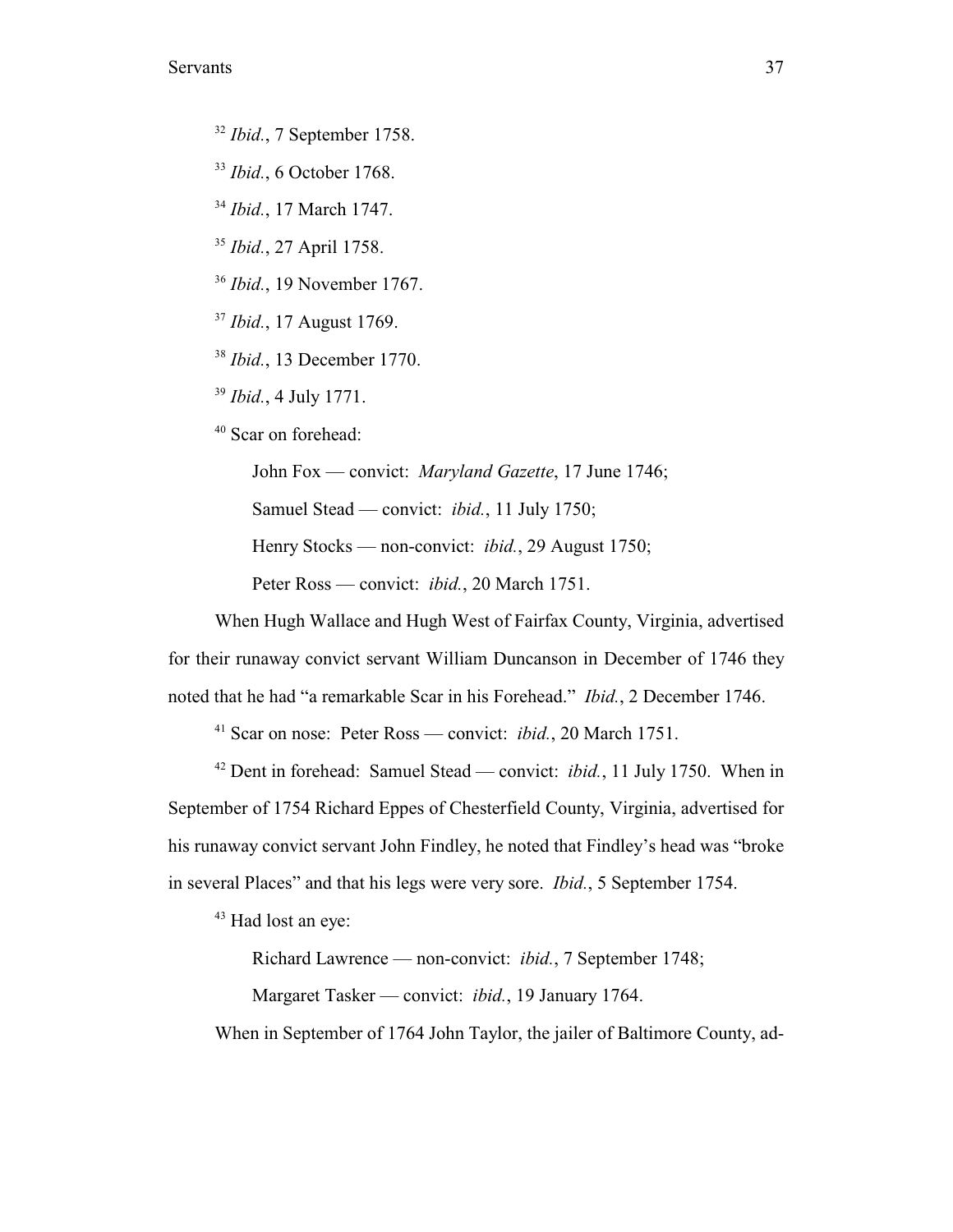vertised John Robeson, whom he had committed as a runaway but who claimed to be free, he noted that Robeson had "but one Eye." *Ibid.*, 13 September 1764. When in July of 1767 William T. Wootten, the sheriff of Prince George's County, advertised Mary Kelly, whom he had committed as a runaway but who claimed to be free and from Virginia, he reported that she had "but one Eye." *Ibid.*, 2 July 1767. When in the same issue Michael Gretter of Alexandria advertised for his runaway servant Mary Dally he noted that she was "blind of [*sic*] the right Eye." *Ibid.* And when in January of 1772 Helsop and Blair of Fredericksburg, Virginia, advertised for their runaway convict servant Thomas Henry Enman alias Eaman, who was a schoolmaster, they noted that he had only one eye. *Ibid.*, 30 January 1772.

<sup>44</sup> Had lost some teeth:

Richard Lawrence — non-convict: *ibid.*, 7 September 1748;

Joseph Neale Bacon — non-convict: *ibid.*, 13 September 1764;

Mary Owens — convict: *ibid.*, 2 July 1767.

When in the summer of 1729 John Thomas of Cecil County advertised for his runaway non-convict servant Thomas Lamb he noted that Lamb had "lost two of his upper Teeth on the left Side of his Mouth" and that he had "a great blotch or Scar a little above his right Ear." *Ibid.*, 24 June - 1 July 1729. When George Steuart advertised for his runaway servant Thomas Wood alias John Wilson in March of 1746 he noted that one of Wood's front teeth was broken. *Ibid.*, 18 March 1746.

<sup>45</sup> Had lost part of an ear: John Hyde — non-convict: *ibid.*, 17 March 1747. Of course John Hyde might also have lost part of his ear to the hangman or his proxy after being convicted of a minor crime. Ellefson, "Seven Hangmen of Colonial Maryland," Chapter 6, "Character and Competence."

<sup>46</sup> Had lost one of his toes: John Fox — convict: *ibid.*, 17 June 1746.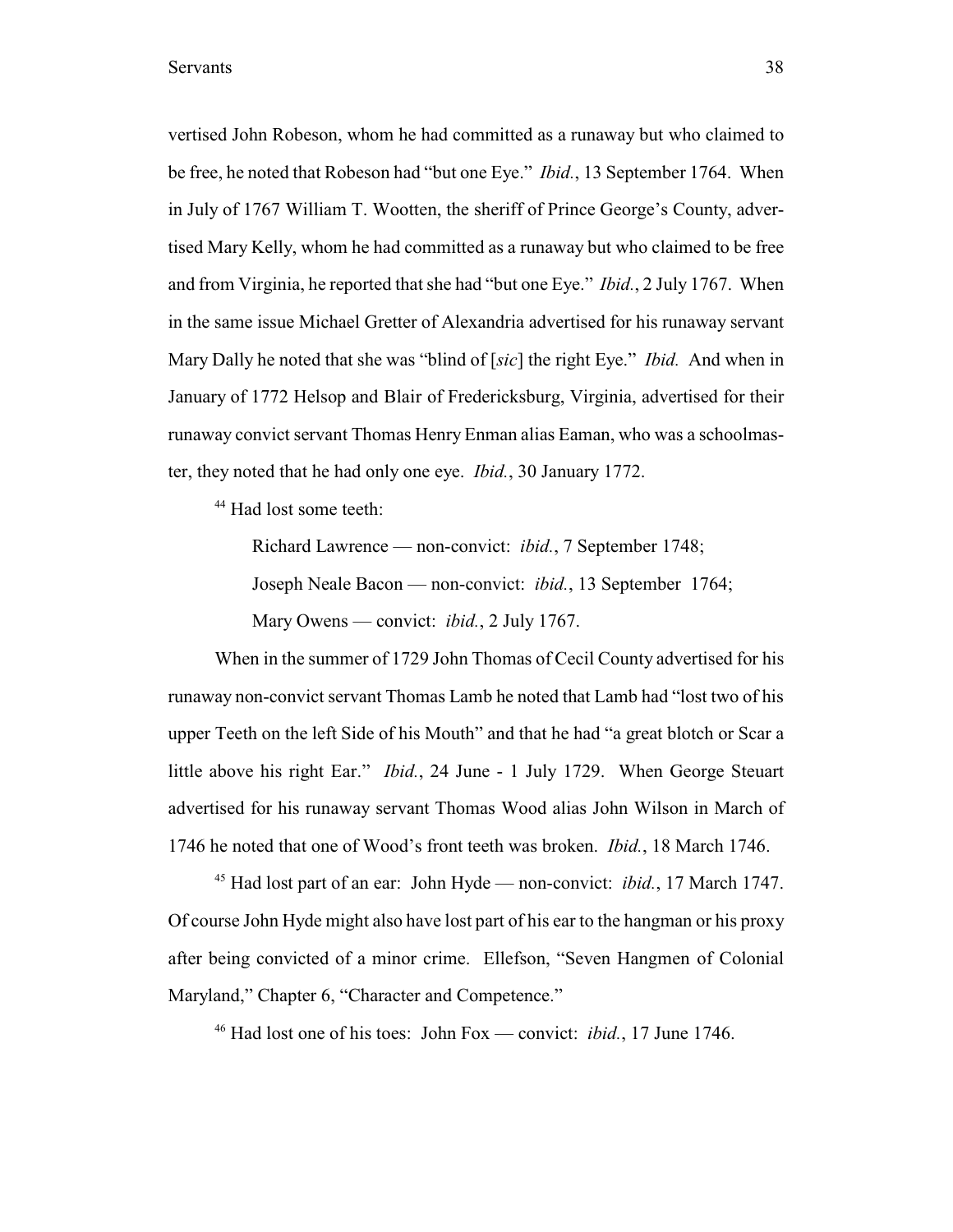$47$  Death sentences for breaking into buildings:

- Elizabeth Jones non-convict burglary hanged 1721: Anne Arundel CountyCourt Judgment Record, 1720-1721, pp. 396, 403- 404; Provincial Court Judgment Record, Liber W. G., No. 1, pp. 487, 549-550;
- Mary Perry convict burglary reprieved 1752: *Md. Arch.*, XXVIII, 575-576; *Maryland Gazette*, 16 April, 21, 28 September, 16 November 1752; Provincial Court Judgment Record, Liber E. I., No. 14, pp. 557, 578-580;

Thomas Robinson — convict — burglary — pardoned — 1768: *Md. Arch.*, XXXII, 249, 250-251; *Maryland Gazette*, 15 September 1768; Commission Records, 1733-1773, p. 218; Executive Papers, 1715-1783, Accession 9911; Provincial Court Judgment Record, Liber D. D., No. 15, pp. 10, 13-14; Coldham, *The Complete Book of Emigrants in Bondage, 1614-1775*, p. 683.

<sup>48</sup> Maryland Gazette, 17 March 1747.

 $^{49}$  *Ibid.*, 4 July 1771.

<sup>50</sup> 1666, c. 23, *Md. Arch.*, II, 146; 1676, c. 7, *Md. Arch.*, II, 524; 1692, c. 15, *Md. Arch.*, XIII, 452; 1699, c. 43, *Md. Arch.*, XXII, 546; 1704, c. 23, *Md. Arch.*, XXVI, 254; 1715, c. 44, *Md. Arch.*, XXX, 284.

 $51$  Anne Arundel County Court Judgment Record, Liber I, B., No. 1, pp. 14, 16; Prince George's County Court Record; Liber V, p. 8; Queen Anne's County Court Judgment Record, 1733-1735, pp. 376-371.

<sup>52</sup> 1704, c. 23, *Md. Arch.*, XXVI, 254; 1715, c. 44, *Md. Arch.*, XXX, 284; Anne Arundel County Court Judgment Record, Liber I. B., No. 1, p. 16; Prince George's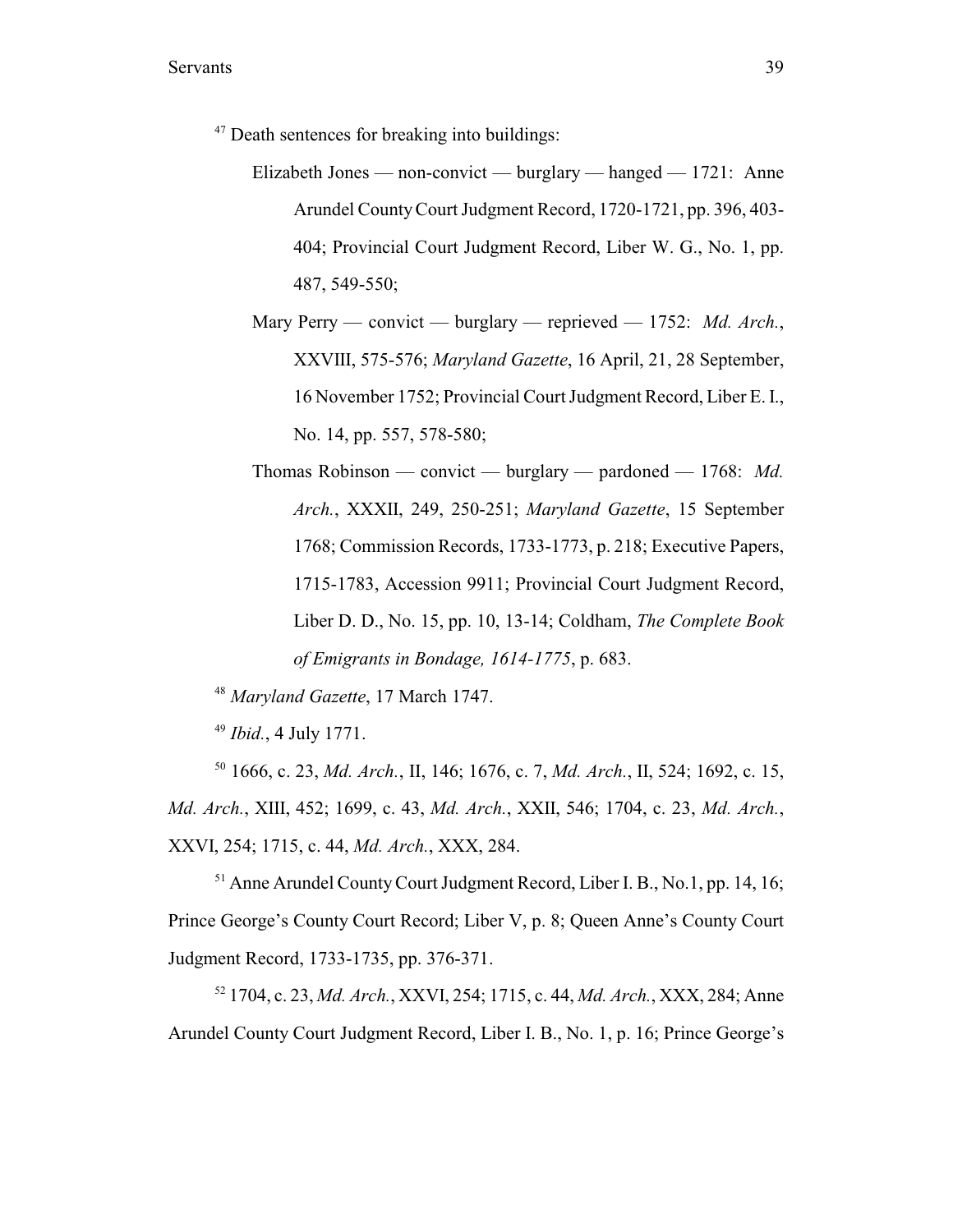County Court Record, 1761-1763, p. 135; Queen Anne's County Court Judgment Record, 1733-1735, pp. 376-377; *ibid.*, 1735-1739, p. 75.

<sup>53</sup> Prince George's County Court Record, Liber H, pp. 928, 930. Joseph Belt was one of the justices of Prince George's County. *Ibid.*, p. 928.

 $^{54}$  *Ibid.*, p. 1013.

<sup>55</sup> Parliament approved the use of iron collars and shackles on runaway servants and vagabonds, and also provided for branding them, in 1547. In the act for punishing vagabonds that year it provided that if any person brought before two justices of the peace any "runagate" servant or any other person who "liveth idly and loiteringly" for three days the justices would have a V branded on the servant's or vagabond's breast and award him as a slave for two years to the person who brought him before them. During that two years the master was to feed the slave on bread, water, "or small drink," and "refuse meat" and through "beating, chaining or otherwise" force him to work at anything the master chose, "be it never so vile." If during that two years the slave absented himself for fourteen days two justices would order an S branded on his forehead or on "the ball of the cheek" and adjudge him to be a slave for life. If he ran away again he would be adjudged a felon. Parliament further provided that the master of such a slave could "put a ring of iron about his neck, arm or leg." 1 Edward VI, c. 3, in Pickering, *The Statutes at Large*, V, 246-247.

While this law provided for the use of iron collars on servants and vagabonds who had been made slaves, obviously by the eighteenth century they were used on other troublesome servants as well.

<sup>56</sup> Some of those identified as servants might actually have been convict servants. Sometimes there is no way to distinguish the two. As more lists of imported convicts appear, some of those people whom I have counted as servants might turn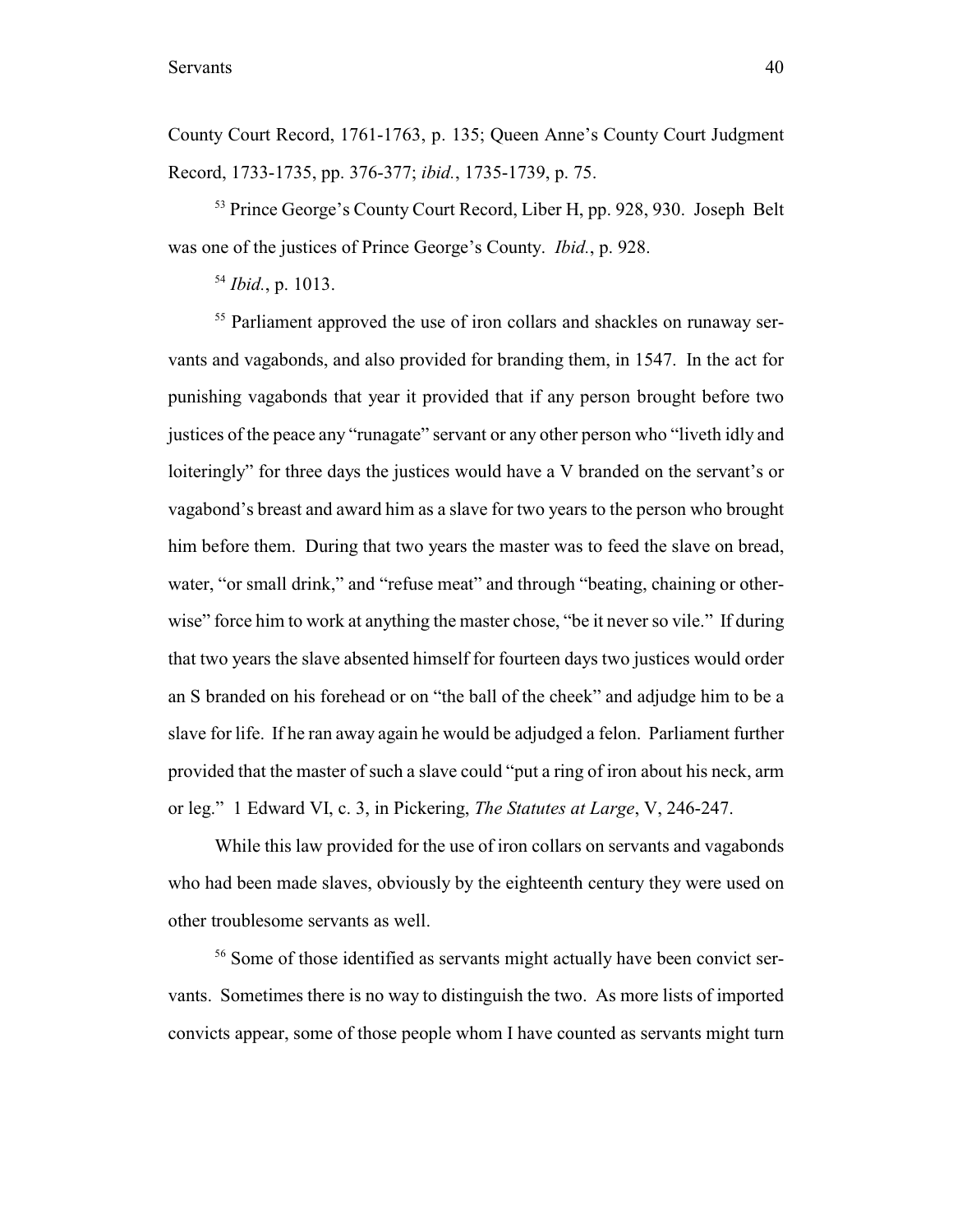out to be convict servants.

<sup>57</sup> Maryland Gazette, 5 July 1745, 20 June 1750, 30 July 1752, 7 June, 15 November 1753, 28 March, 2 May, 15 August, 5 September 1754, 11 September 1755, 6 September 1759, 21 May 1761, 1 July 1762, 16 June 1763, 19 January, 2 February, 29 March, 24 May 1764, 4 July 1765, 24 April, 25 September 1766, 30 April, 12 November 1767, 28 July, 4 August 1768, 21 December 1769, 5 July 1770, 9 May, 31 October 1771, 22 October 1772, 18 February, 27 May 1773, 28 April, 6 October 1774, 30 March, 8 June, 21 September 1775; *Dunlop's Maryland Gazette*, 16 May, 13 June 1775; *Maryland Journal and Baltimore Advertiser*, 10-31 March 1774, 2 August 1775; Baltimore County Record of Convicts, 1770-1774, 1783, pp. 63-64, 198-199.

Two of the convict servants with iron collars were women

This total does not include one runaway convict servant who was under prosecution for house-breaking. *Maryland Gazette*, 21 December 1769.

In addition, one runaway convict servant was advertised as wearing an iron collar and handcuffs in 1734. *Maryland Gazette*, 25 October - 1 November 1734; Kent County Bonds, Indentures, etc., Liber J. S., No. 17, 1731-1735, pp. 69-71. This was John Berry, who had run away and escaped again while he was being taken home from the jail in Annapolis.

And in March of 1719/20 Nicholas Fling, the servant of Thomas Hynes, had an iron collar around his neck even though he had not run away and was not a convict. Prince George's County Court Record, Liber H, p. 978. See also Text below at Notes 92-93.

A suspected sailor who was committed as a runaway had "Shackles round his Ancles." *Maryland Gazette*, 22 August 1771.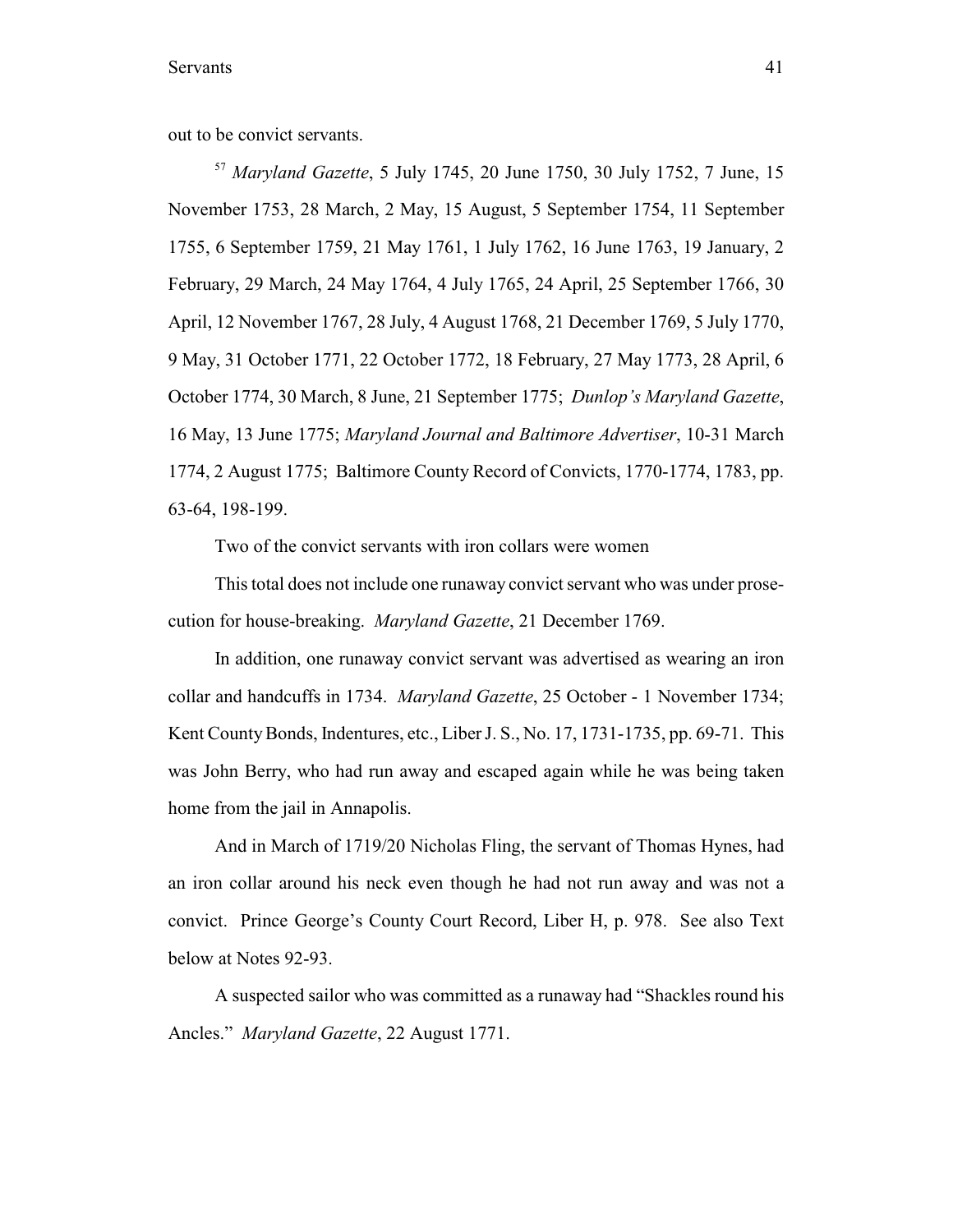For John Benham and John Miller, two convict servants from Virginia who had "large Steel Collars about their Necks," see *ibid.*, 8 September 1768. For the same two convict servants without collars a few months earlier, see *ibid.*, 5 May 1768.

Richard B. Morris mentions an ad for a servant who had "a string of bells around his neck, 'which made a hideous jingling and discordant noise'," but he does not say where the ad comes from. Morris, *Government and Labor in Early America*, p. 435.

<sup>58</sup> Maryland Gazette, 9 August 1770. For Margaret Young, who was taken up as a suspected runaway servant from Pennsylvania and who had "a remarkable Scar on her Throat and each Side of her Neck," see *ibid.*, 15 May 1766.

<sup>59</sup> *Ibid.*, 28 May 1752.

<sup>60</sup> Convict servants: George Seymour and Stephen Hawks: *ibid.*, 16 September 1762; servants: William Norris and John Bessy: *Maryland Journal and Baltimore Advertiser*, 2 August 1775.

Negro Solomon, who probably was a slave, also had iron darbies and chains on his legs. *Dunlop's Maryland Gazette*, 16 May 1775. A darby is a type of manacles.

<sup>61</sup> Maryland Gazette, 22 August 1771. William Philips might have been a sailor rather than a servant or a convict servant. He is not on any of our charts.

<sup>62</sup> Ibid., 21 June 1745, 4 March 1746, 7 April 1747, 24 February 1748, 19, 26 April 1753, 29 September 1763, 6 September, 8 November 1764, 8 August 1765, 7, 14, 21 August 1766, 16 June 1768, 6, 20, 27 July 1769, 2 August, 18 October 1770, 20, 27 June 1771, 26 May, 15 September 1774, 16 March 1775.

For irons on the runaway servant in Virginia in the seventeenth century, see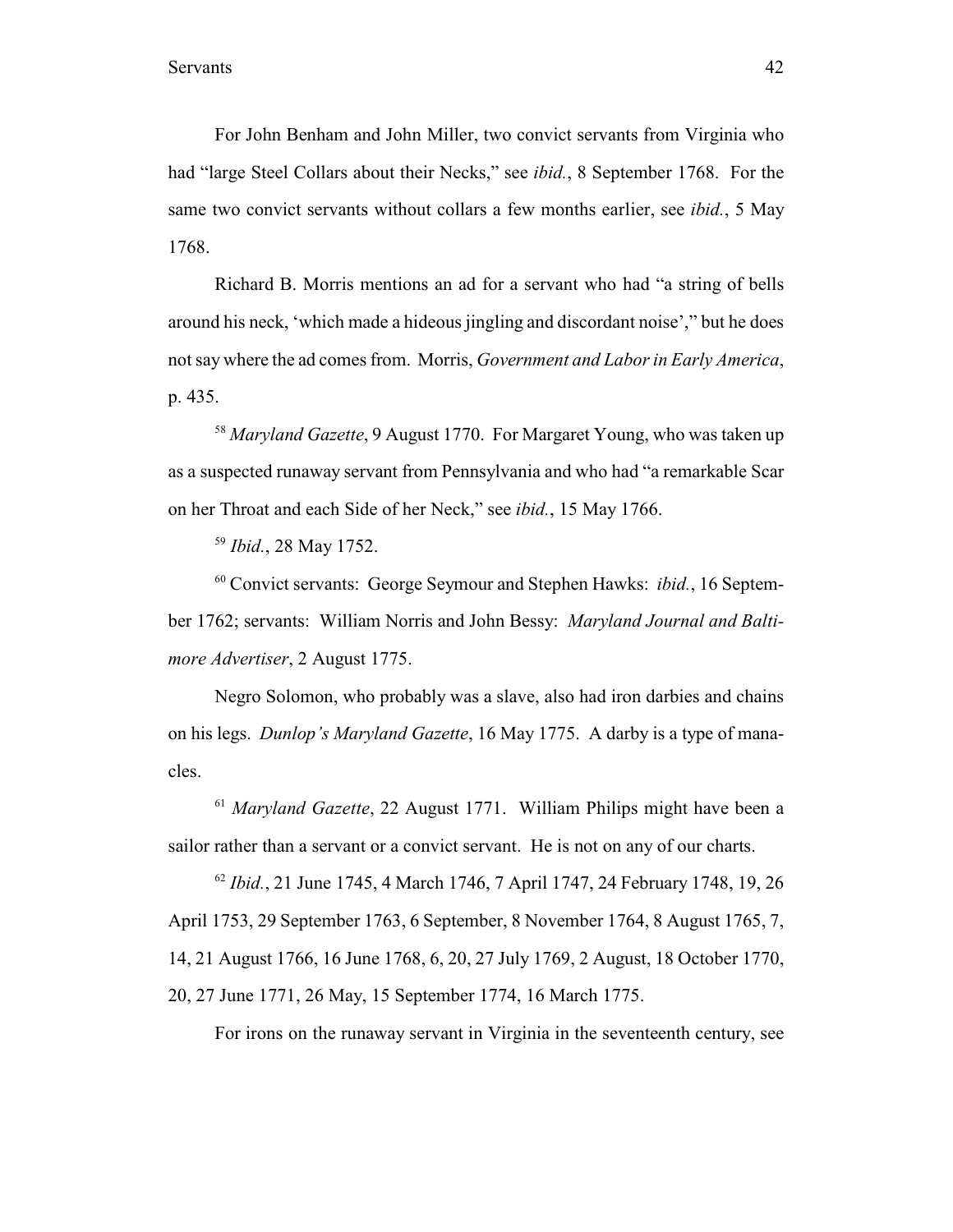James Curtis Ballagh, *White Servitude in the Colony of Virginia: A Study of the System of Indentured Labor in the American Colonies* (Baltimore: The Johns Hopkins Press, 1895), pp. 57, 76. In Virginia in 1751 a servant boy belonging to John Stevenson was in jail with "an iron lock in his mouth." The county court of Augusta County ordered the sheriff to take it off. Edward Ingle, *Local Institutions of Virginia* (Baltimore: Johns Hopkins University, 1885), p. 93.

<sup>63</sup> Maryland Gazette, 25 October - 1 November 1734.

 $^{64}$  *Ibid.*, 6 September 1759.

<sup>65</sup> *Ibid.*, 4 August 1768.

<sup>66</sup> *Ibid.*, 30 March 1775.

<sup>67</sup> Maryland Journal and Baltimore Advertiser, 2 August 1775.

<sup>68</sup> Maryland Gazette, 5 July 1745, 15 August, 5 September 1754, 11 September

1755, 16 September 1762, 19 January, 24 May 1764, 15 May 1766, 4 August 1768,

21 December 1769, 6 October 1774, 8 June 1775; *Dunlop's Maryland Gazette*, 13

June 1775.

<sup>69</sup> William Eddis:

. . . it was observed that it was a debt strictly due to justice to compel him [a runaway servant] to serve the residue of his time in the most laborious employment allotted to worthless servants. He was accordingly sentenced to the iron mines, there to reap the bitter effects of his conduct.

This runaway was "terrified at the prospect of the punishment that awaited him." Eddis, *Letters from America*, p. 43.

<sup>70</sup> Maryland Gazette, 7 June 1753, 5 September 1754. In his second advertisement Richard Croxall did not refer to John Oulton as a convict servant, but his time could not have run out by that time if he had been in the country for only four years.

<sup>71</sup> *Ibid.*, 7 August, 25 September 1766.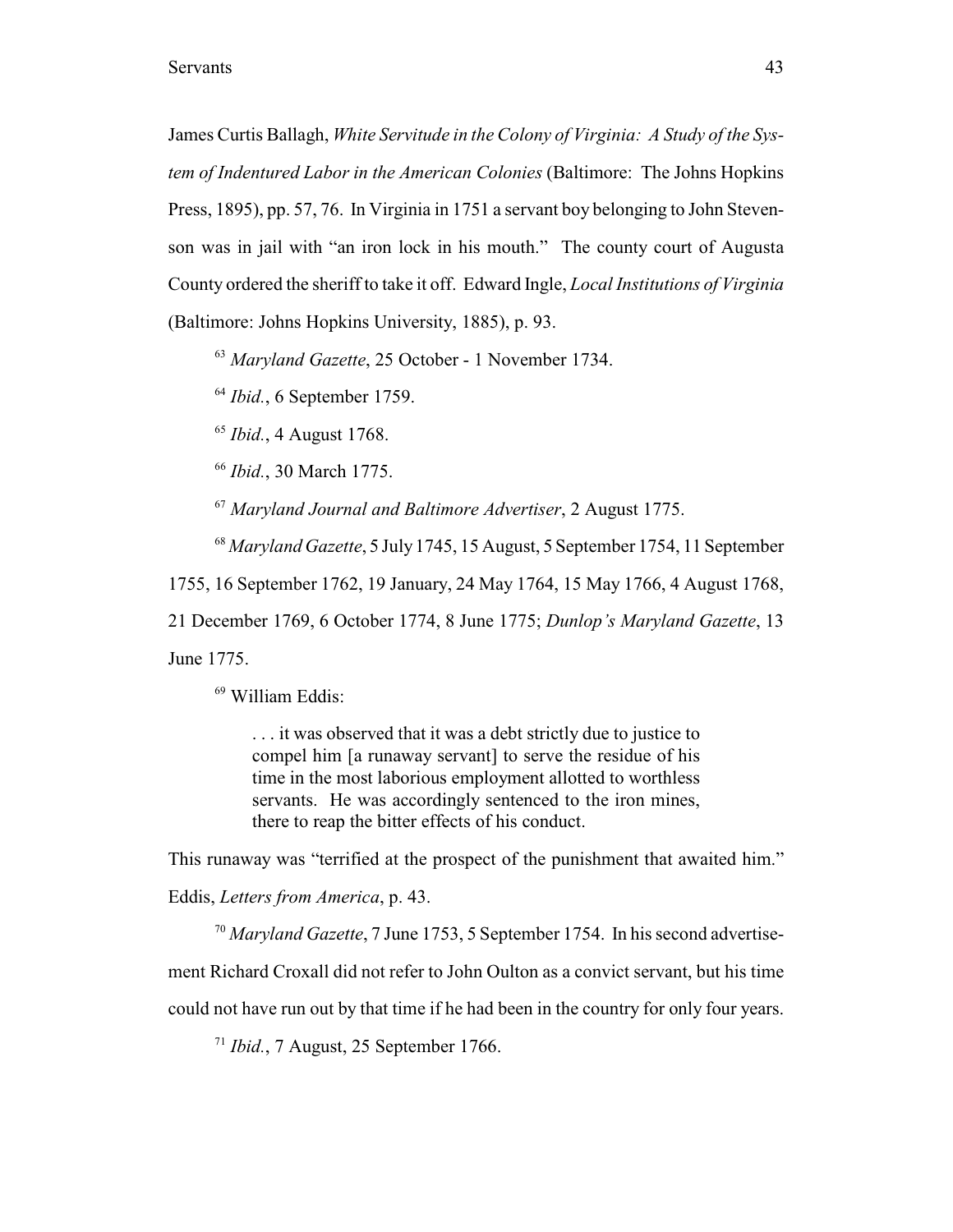<sup>72</sup> Maryland Journal and Baltimore Advertiser, 10-31 March 1774.

<sup>73</sup> Maryland Gazette, 10 August 1769.

<sup>74</sup> *Ibid.*, 15 August 1754.

 $^{75}$  *Ibid.*, 16 September 1762.

<sup>76</sup> *Ibid.*, 19 January 1764.

<sup>77</sup> Dunlop's Maryland Gazette, 16 May 1775. When in August of 1773 Charles Young of Baltimore City advertised for his runaway non-convict servant Thomas Meredith he noted that Meredith was handcuffed to an unidentified sailor with whom he was caught after he had run away earlier. *Maryland Journal and Baltimore Advertiser*, 20-28 August.

<sup>78</sup> Maryland Gazette, 21 December 1769. I have not found the prosecution against Hooper. Hooper is not included in the totals given earlier.

<sup>79</sup> *Ibid.*, 20 June 1750.

<sup>80</sup> Ibid., 30 July 1752. Servants as well as convict servants were also sometimes tattooed with their initials, but it appears that they had had it done themselves. When in the spring of 1729 Joshua Doyne of St. Mary's County advertised for his runaway non-convict servant Edward Edge he noted that Edge had "E E mark'd with blew" on one of his hands. *Ibid.*, 29 April - 6 May 1729. When in March of 1746 Barton Rodgett of Annapolis advertised for his convict servant John Bailey he noted that "below his Right Thumb joint" Bailey had the letters I. B. H. N. *Ibid.*, 4 March 1746. Later Patrick Doran of Annapolis noted the same thing when he advertised for Bailey. *Ibid.*, 30 September 1746.

John Flack alias Evans, in addition to having Adam and Eve sitting under a tree on his chest and numerous other tattoos, had his first name printed on the back of one hand and his last name on the back of the other. *Ibid.*, 18 August, 14 October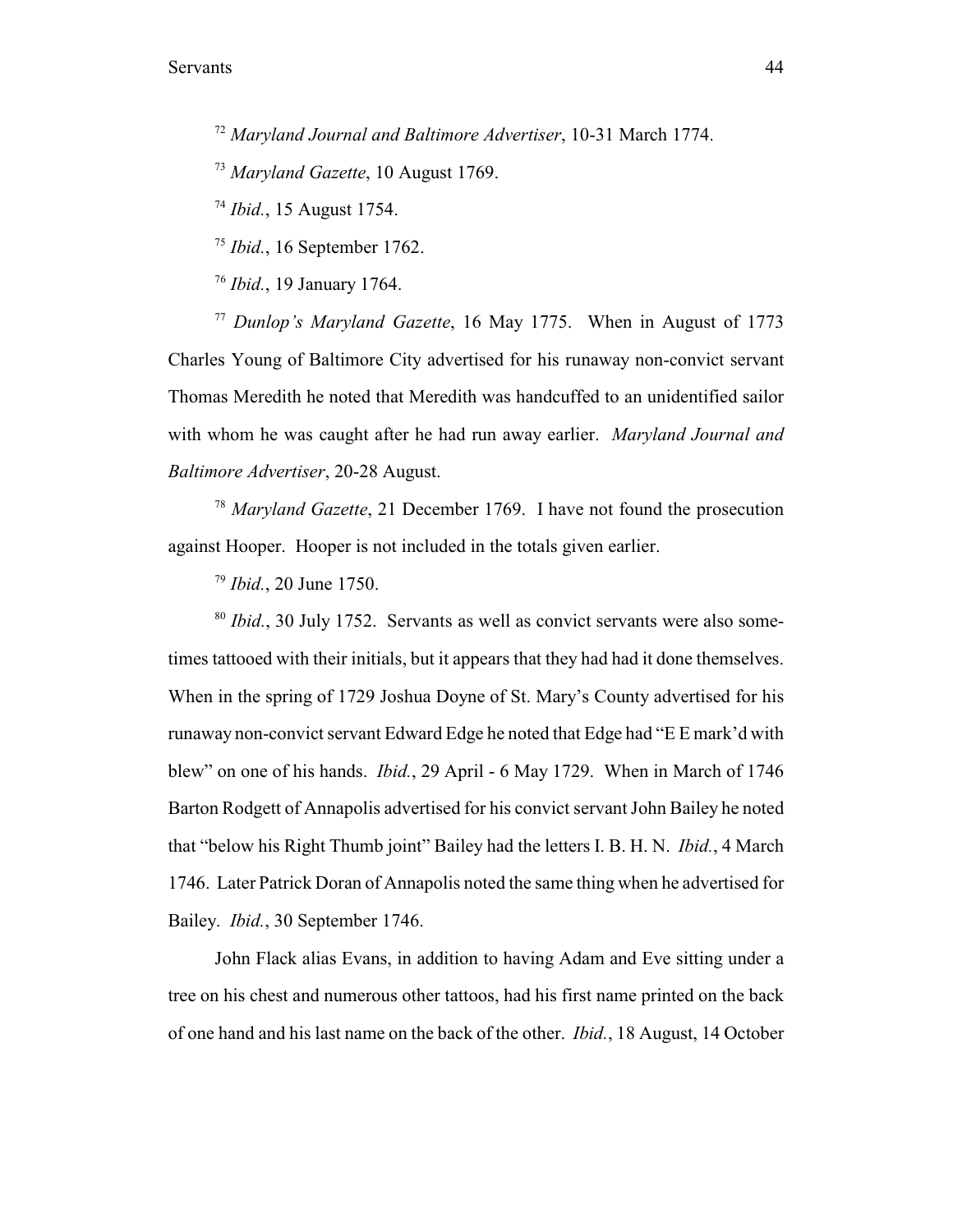1747. A John Flack was imported into the colonies in 1733, and another in 1740. Coldham, *The Complete Book of Emigrants in Bondage, 1614-1775*, p. 281.

John Kent, a convict servant who ran away from Matthew Hopkins of Prince George's County in 1748, had I. C. with several flourishes tattooed on his arm. According to Kent the C resulted from an error of the Turk who did the tattooing. *Ibid.*, 21 September 1748; Provincial Court Land Records, Liber E. I., No. 8, pp. 406-407. The convict servant John Brookes, who ran away from Joseph Johnson of Prince George's County later in the same year, had I. B. marked on the back of one of his hands. *Maryland Gazette*, 30 November 1748. John Adams, a servant who in 1769 ran away from David Lindsey and Turbutt Betton of Queen Anne's County, had I. A. marked on one of his arms. *Ibid.*, 24 August 1769.

 $^{81}$  *Ibid.*, 4 August 1747. Italics in original.

 $82$  *Ibid.*, 25 September 1766.

<sup>83</sup> *Ibid.*, 22 April 1773. A. Roger Ekirch mentions John Garraughty and Joseph Manyfold. Ekirch, *Bound for America*, p. 159n. For the suicide of a servant in colonial New Jersey, see William Stuart, "White Servitude in New York and New Jersey," *Americana*, XV (January 1921), p. 35.

<sup>84</sup> Maryland Gazette, 18-25 February 1728/9. For a convict servant who also cut off one of his hands and died as a result, see *Maryland Gazette*, 17 April, 1 May 1751; Ekirch, *Bound for America*, pp. 156-157.

 $85$  For historians' implication that servants were generally well off and that they had effective legal protections, a view that young people grew up with into and through the 1960s, see Ballagh, *White Servitude in theColony of Virginia*, pp. 44, 47, 52, 63, 65, 67-68, 69, 71, 76n., 77-78, 79, 79n., 79-80, 81, 82, 86-87, 88, 90, 90n.; John Spencer Bassett, *Slavery and Servitude in the Colony of North Carolina*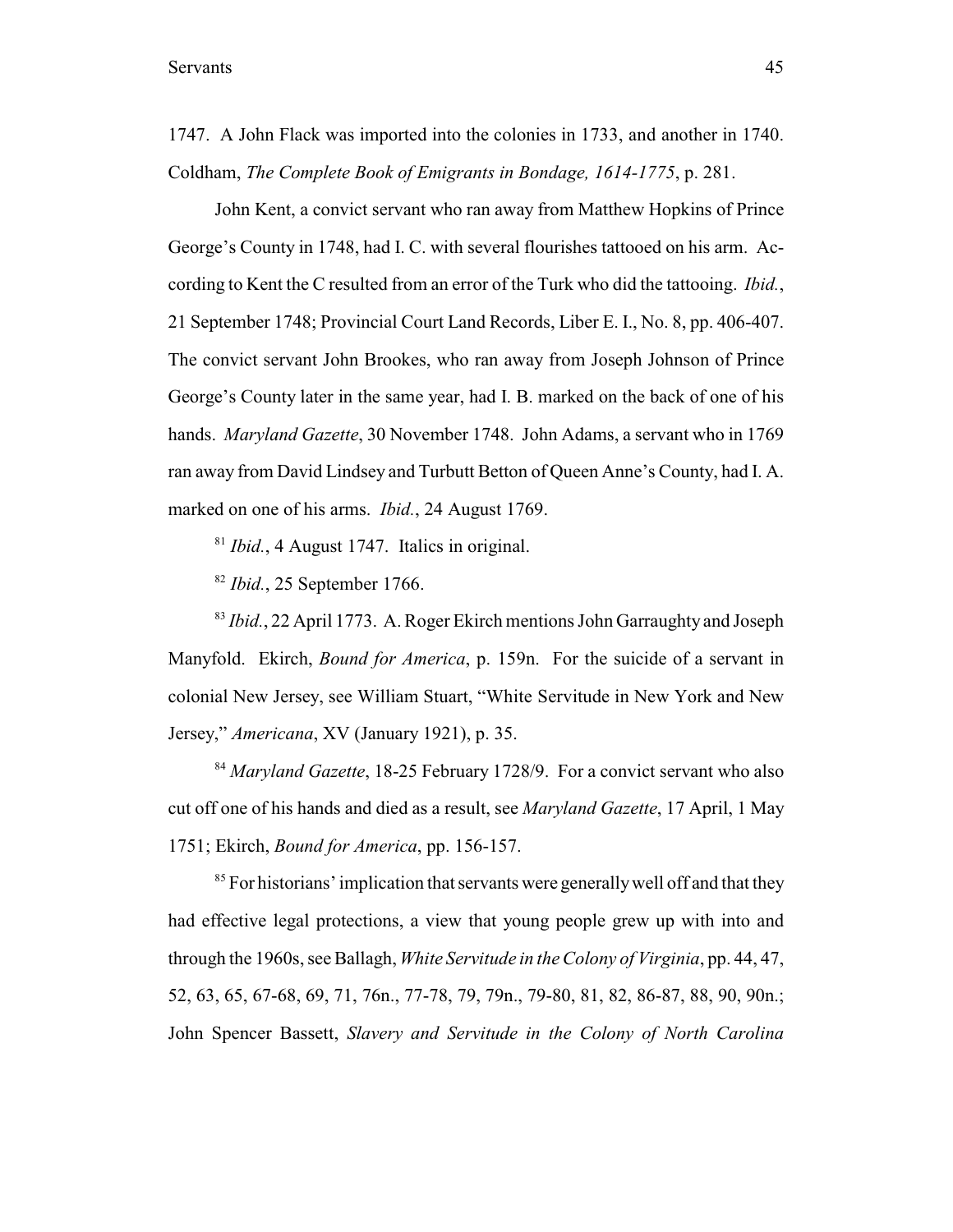(Baltimore: The Johns Hopkins Press, 1896), pp. 80-81; Theodore D. Jervey, "The White Indentured Servants of South Carolina," *The South Carolina Historical and Genealogical Magazine*, XII, No. 4 (October 1911), pp. 168-169; Smith, *White Servitude in Colonial South Carolina*, pp. 74-87; Louis B. Wright, introduction to Byrd, *Secret Diary*, p. xiv; Adams, *Provincial Society, 1690-1763*, p. 100; Smith, *Colonists in Bondage*, pp. 246, 251, 278; Dalzell, *Benefit of Clergy in America & Related Matters*, p. 68; Thomas Jefferson Wertenbaker, *The First Americans, 1607- 1690* (New York: The Macmillan Company, 1927), pp. 227, 230-231; Chitwood, *A History of Colonial America*, p. 342; Max Savelle and Robert Middlekauff, *A History of Colonial America* (New York: Holt, Rinehart and Winston, 1964), p. 447.

<sup>86</sup> Anne Arundel County Court Judgment Record, Liber I, B., No. 1, p. 239.  $^{87}$  *Ibid.*, 1740-1742, pp. 247-248.

<sup>88</sup> Oueen Anne's County Court Judgment Record, 1735-1739, p. 55.

 $89$  Charles County Court Record, Liber F, No. 3, p. 14.

 $90$  Prince George's County Court Record, Liber H, p. 801.

 $^{91}$  *Ibid.*, p. 930.

- $^{92}$  *Ibid.*, p. 978.
- $^{93}$  *Ibid.*, p. 1013.

 $10<sup>94</sup>$  In New York in 1695 a servant was discharged from service because her mistress kept her "in Chains and Irons for several Weeks upon bread and water only" and also "Cruelly" beat her. McKee, *Labor in Colonial New York*, pp. 99-100.

<sup>95</sup> 1692, c. 15, *Md. Arch.*, XIII, 457.

<sup>96</sup> Queen Anne's County Court Judgment Record, 1747-1748, pp. 91-92.

 $97$  Baltimore County Court Minutes, Liber B. B., 1755-1762, August Court 1756; Baltimore County Court Proceedings, Liber B. B., No. C, pp. 223-224.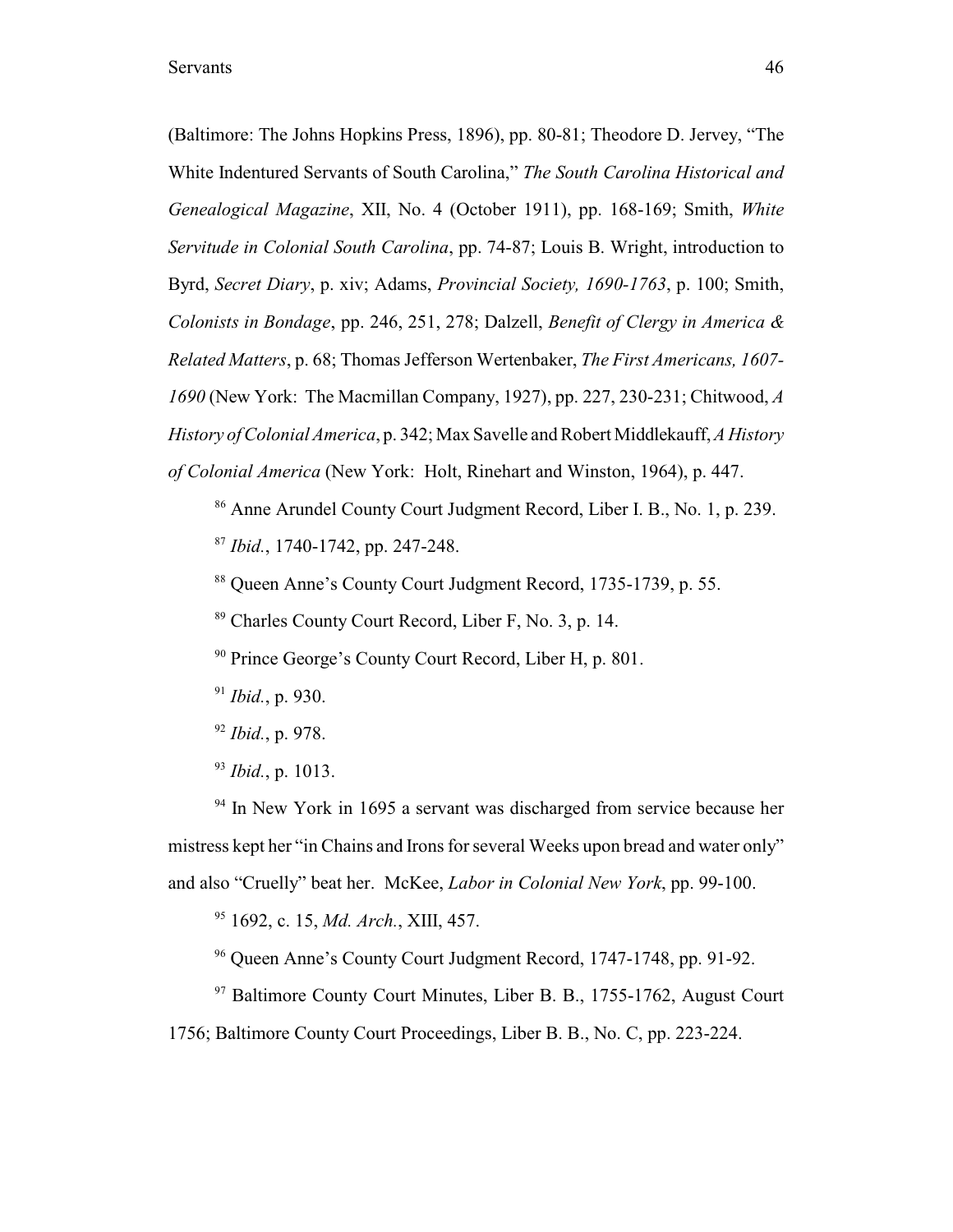<sup>98</sup> Anne Arundel County Court Judgment Record, 1740-1742, p. 222. The freedom dues for man at this time was one new hat, a good suit, which included a coat and britches of either kersey or broadcloth, one new shift of white linen, one new pair of french fall shoes and stockings, two hoes, one axe, and one gun valued at twenty shillings and not more than "four foot by the barrel" or less than three-anda-half feet. 1715, c. 44, *Md. Arch.*, XXX, 286. Kersey is "a course ribbed woolen cloth" or "a heavy wool or wool and cotton fabric made in plain or twill weave with a smooth surface." *Webster's Third New International Dictionary of the English Language Unabridged* (1981)

<sup>99</sup> Richard B. Morris notes cases in Maryland in which the servants were discharged and in which masters were fined for mistreating them. He agrees however that more often the court merely admonished the master. Morris, *Government and Labor in Early America*, pp. 490, 490n.

 $100$  Charles County Court Record, Liber B, No. 2, p. 302. Alan F. Day of the University of Edinburgh pointed this case out to me.

 $101$  Baltimore County Court Proceedings, Liber I. S., No. C, p. 208.

 $102$  Anne Arundel County Court Judgment Record, Liber R. C., No. 1, p. 462.

<sup>103</sup> *Ibid.*, 1720-1721, pp. 246-247. I have not found that earlier complaint.

<sup>104</sup> Prince George's County Court Record, Liber Z, p. 88; Kent County Bonds, Indentures, etc., Liber J. S., No. 18, 1735-1740, pp. 115-117.

<sup>105</sup> Provincial Court Judgment Record, Liber W. G., No. 1, p. 500. The freedom dues for a woman was one "wastcoat and pettycoat of New halfe thick or penistone," a new shift of white linen, shoes and stockings, a blue apron, two caps of white linen, and three barrels of Indian corn. 1715, c. 44, *Md. Arch.*, XXX, 286. Penistone is a course woolen cloth. *Webster's Third New International Dictionary of the English*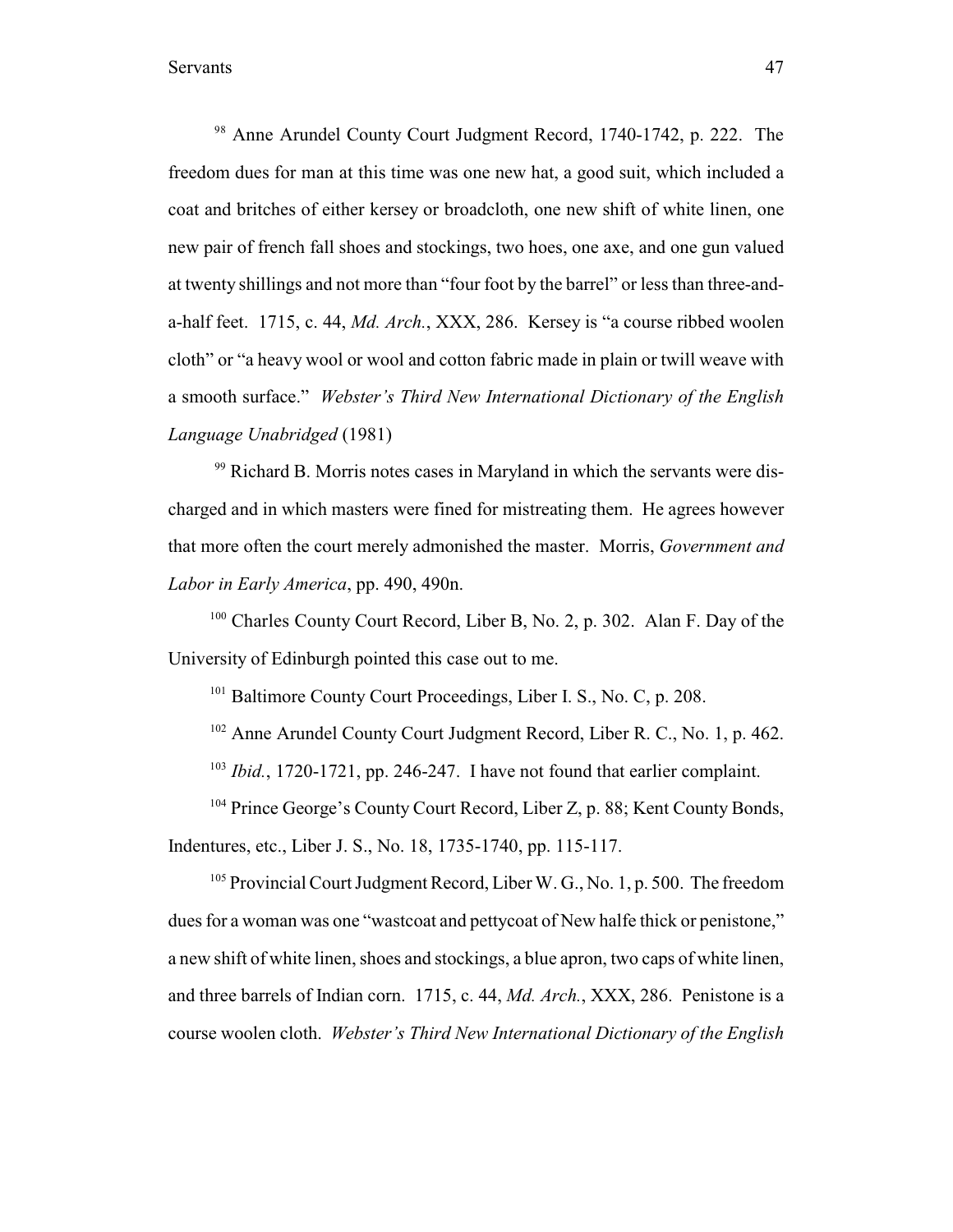*Language Unabridged* (1981).

 $106$  Provincial Court Judgment Record, Liber E. I., No. 7, p. 4.

 $107$  Anne Arundel County Court Judgment Record, Liber I. B., No. 2, p. 76; Liber I. B., No. 6, p. 551; Charles County Court Record, Liber Y, No. 2, pp. 94-95; Prince George's County Court Record, Liber M. M., pp. 66, 107; Queen Anne's County Court Judgment Record, 1744-1746, p. 3.

 Donnell M. Owings, *His Lordship's Patronage: Offices of Profit in* 108 *Colonial Maryland* (Baltimore: Maryland Historical Society, 1953), p. 136.

<sup>109</sup> Md. Arch., XXV, 176.

 $110$  For cases in which servants had to petition for their freedom at the end of their servitude, see Queen Anne's County Court Judgment Record, 1747-1748, p. 91; Anne Arundel County Court Judgment Record, 1740-1742, pp. 6, 224; Prince George's County Court Record, Liber L. L., p. 3; Baltimore County Court Proceedings, Liber H. W. S., No. 7, pp. 56-57; Talbot County Court Judgment Record, Liber R. F., No. 11, p. 559; Provincial Court Judgment Record, Liber E. I., No. 15, pp. 225-226, 266-267, 268-269, 471-472, 472-474, 474-475.

See Somerset County Judicial Record, 1749-1751, pp. 41-41a, for the court's releasing William Addams because his purported master, Thomas Addams, could not prove his right to hold him as a servant.

 $<sup>111</sup>$  For cases in which servants had to petition for their freedom dues, see Anne</sup> Arundel County Court Judgment Record, 1740-1742, p. 1; *ibid.*, 1744-1746, p. 9; Prince George's County Court Record, Liber L, p. 563; Liber S, p. 17; Liber X, p. 659; Liber M. M., p. 72; Charles County Court Record, Liber F, No. 3, p. 13; Liber Y, No. 2, p. 180; Liber F, No. 3, pp. 13, 298; Queen Anne's County Court Judgment Record, 1744-1746, p. 9; *ibid.*, 1747-1748, pp. 91, 189-190.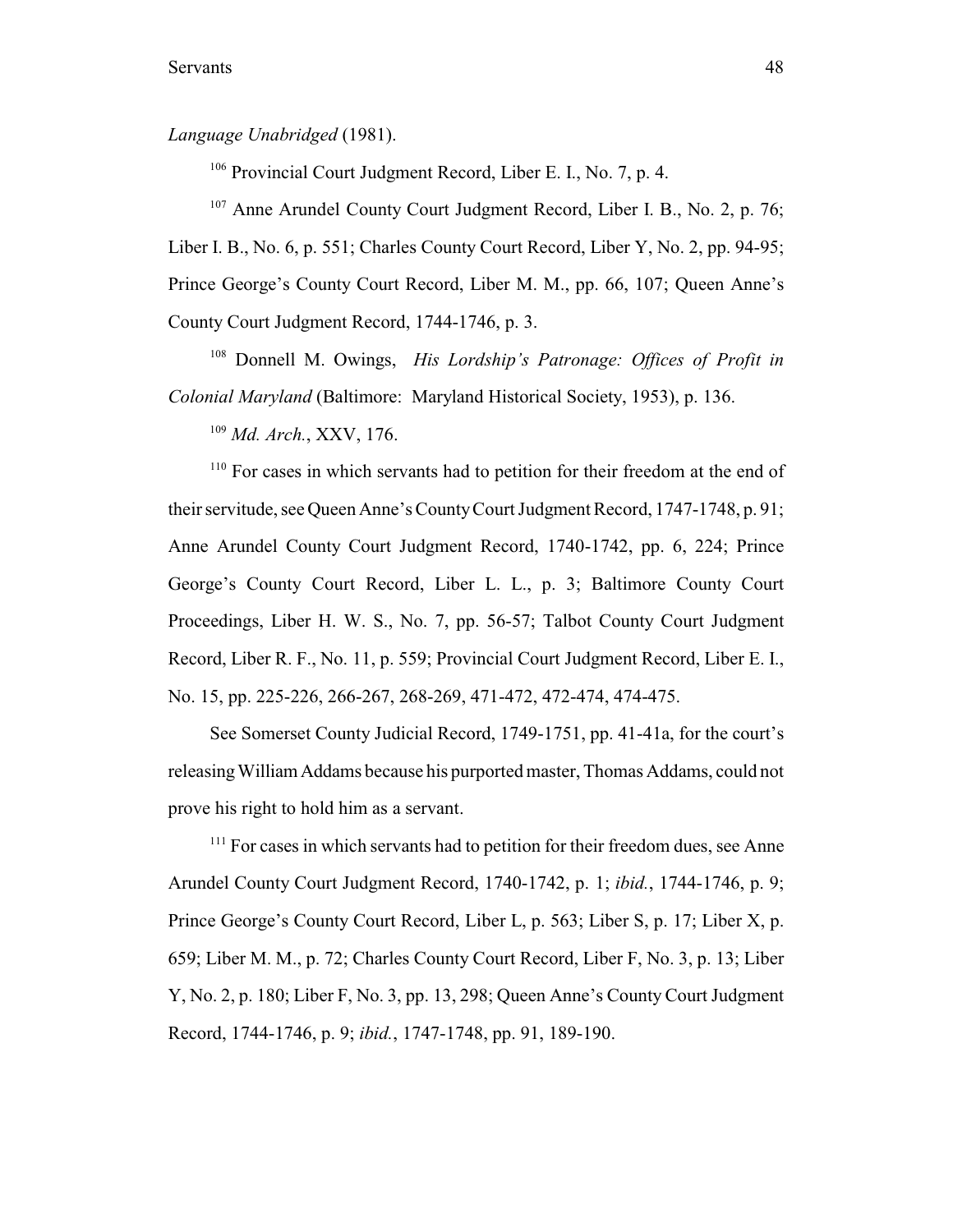$112$  Anne Arundel County Court Judgment Record, 1740-1742, pp. 688-689; Prince George's County Court Record, Liber H, p. 1035.

<sup>113</sup> 1715, c. 44, *Md. Arch.*, XXX, 288-289.

<sup>114</sup> William Byrd sometimes felt sorry for slaves who had been beaten (Byrd, *Secret Diary*, 11 January 1711, p. 285; 2 March 1712, p. 494; 22 May 1712, p. 533), and therefore he might sometimes have had sympathy for servants who had been beaten also.

 $115$  According to the Duke's Laws of 1665-1675 the servant who unjustly complained against his master in New York in the seventeenth century had to serve three months of extra time. McKee, *Labor in Colonial New York*, p. 99.

<sup>116</sup> Frederick County Court Minutes, 1750-1757, November Court 1754; Frederick County Court Judgment Record, 1753-1759, p. 646.

<sup>117</sup> Smith, *Colonists in Bondage*, pp. 245-246.

 $118$  See Text above at Notes 99-105. Whether the servant had to serve additional time to reimburse his master for the costs in the complaint is not clear.

 $119$  For the myth that masters treated their servants well because it was in their economic interest to do so, see Savelle and Middlekauff, *A History of Colonial America*, p. 447; Chitwood, *A History of Colonial America*, p. 342; Wertenbaker, *The First Americans, 1607-1690*, p. 230.

 $120$  Anne Arundel County Court Judgment Record, Liber I. B., No. 2, p. 4.

 Morris, *Government and Labor in Early America*, p. 487; *Maryland Gazette*, 121 4 August 1747, 25 September 1766, 22 April 1773. See also Text above at Notes 81- 83.

<sup>122</sup> Maryland Gazette, 18-25 February 1728/9. See also Note 84 above.

<sup>123</sup> Anne Arundel County Court Judgment Record, 1720-1721, pp. 261-262.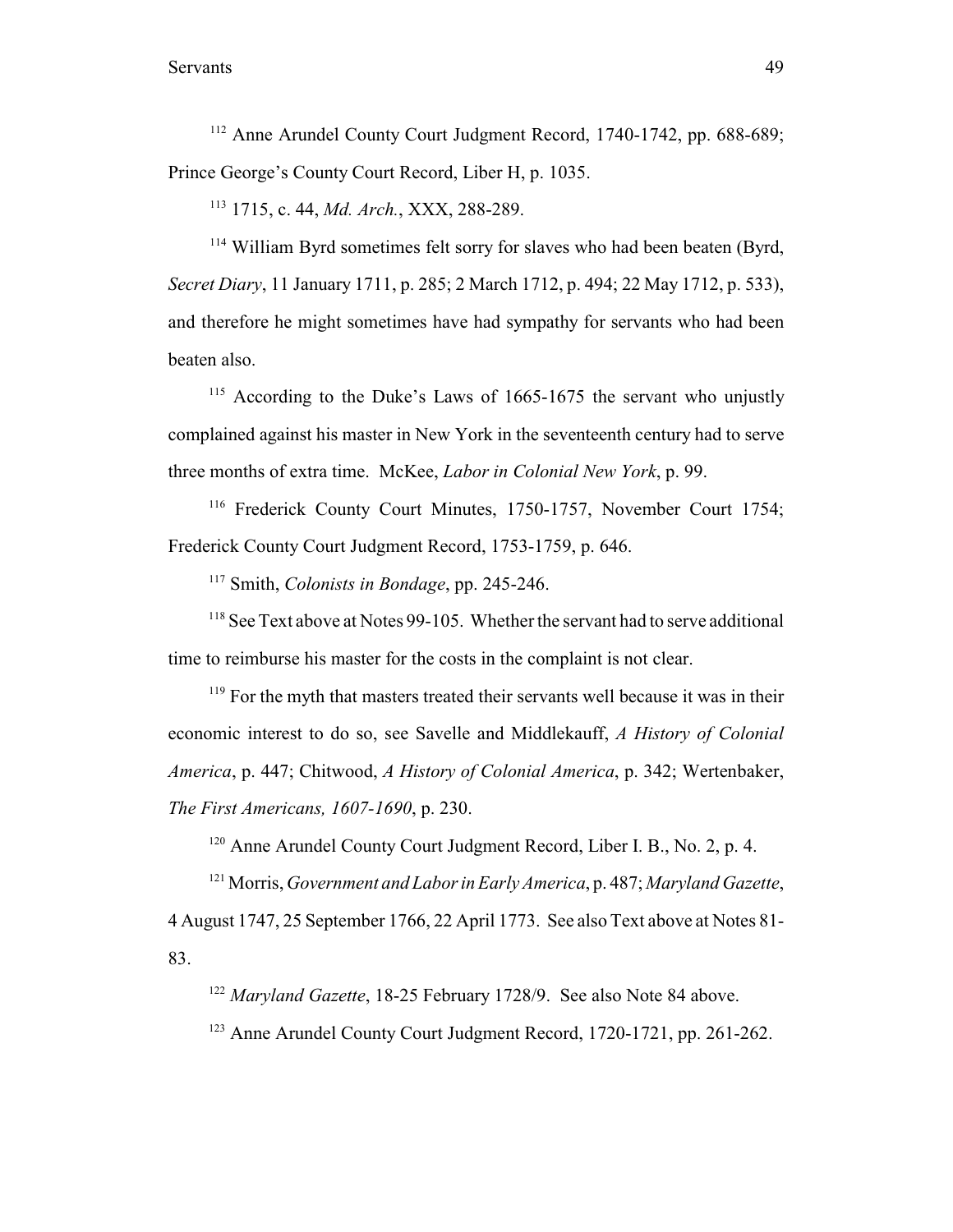$124$  Apparently the masters often did work their servants as long as they could without rest. The assembly put excessive work along side inadequate food, clothing, and lodging and excessive punishment as a form of mistreatment of servants. See Note 17 above.

 $125$  Prince George's County Court Record, Liber Z, pp. 88, 375.

 $126$  Kent County Bonds, Indentures, etc., Liber J. S., No. 18, 1735-1740, pp. 115-117.

 $127$  Prince George's County Court Record, Liber H, p. 1036. Who sold John Williams to Robert Saunders does not appear.

<sup>128</sup> Maryland Gazette, 18 September 1755.

 $I<sup>129</sup> Ibid., 30 October 1766. The planet's giving someone else's servant a box.$ on the ear is a survival of the middle ages, when aristocrats had the right to punish peasants. G. G. Coulton says that "Many German customals expressly granted the lord a right of 'moderate chastisement' over the peasant; in the eighteenth century this was interpreted as 'a few boxes on the ear, or a tolerable whipping'." G. G. Coulton, *Medieval Village, Manor, and Monastery* (Torchbook edition; New York: Harper and Brothers, 1960), p. 52.

<sup>130</sup> Or Bracher, Pradcher, or Pracher.

 $131$  Provincial Court Judgment Record, Liber W. T., No. 3, pp. 620-623.

<sup>132</sup> Md. Arch., XXIV, 148-149. In an affidavit of Richard Sampson, from Newfoundland, in 1705:

> In December one Christian, a maid to Mr. Jackson, the Minister, falling out with his daughter, who calling the maid whore, was answered with the same language, and being asked whose, the maid replied Capt. Moody's, for which a short time after she was fastened to a gun and whip'd, and afterwards cold water flung on her, and died in a few days after.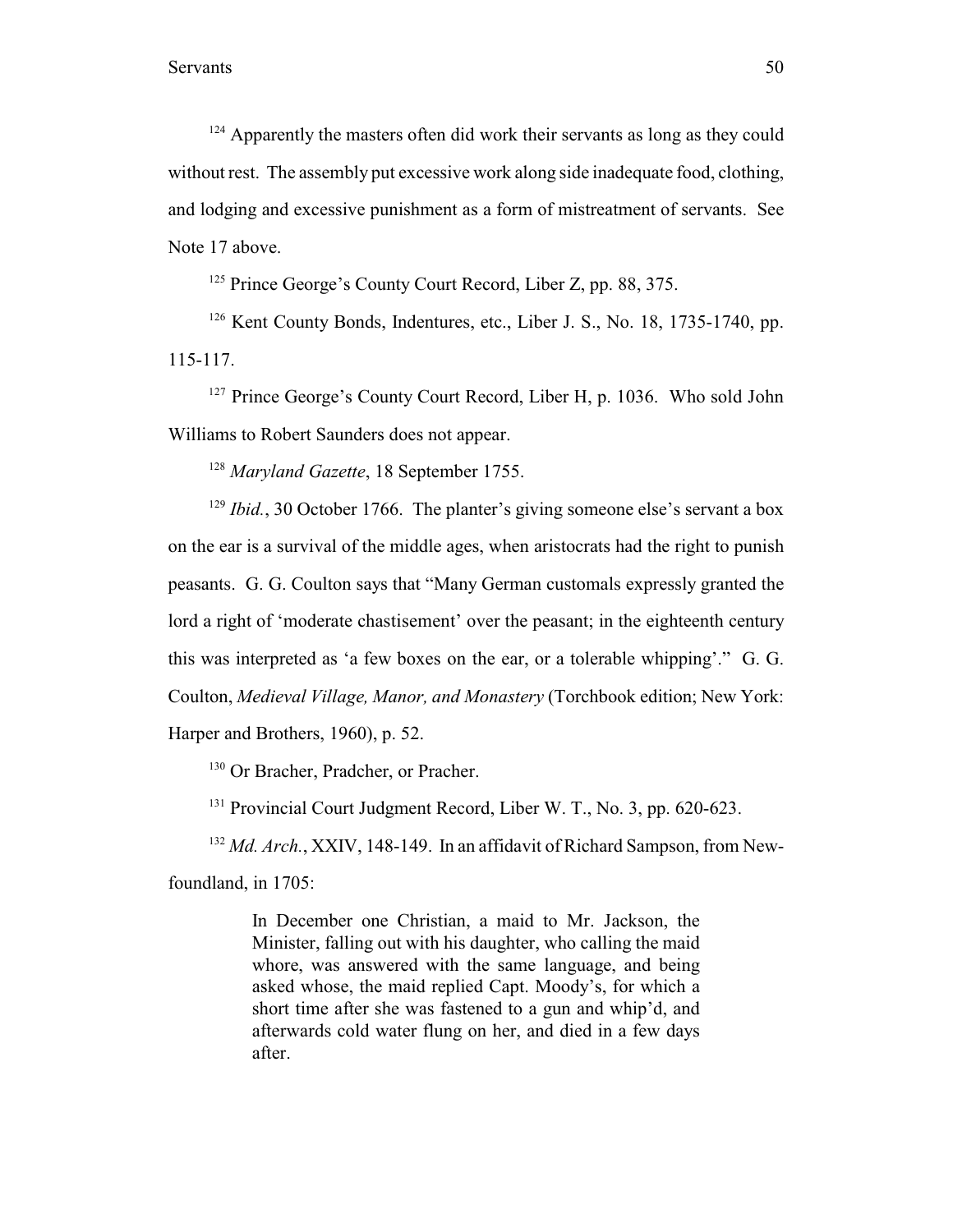TNA (PRO), *Calendar of State Papers: Colonial Series*, XXII, 1242.

<sup>133</sup> Provincial Court Judgment Record, Liber P. L., No. 3, pp. 384-386; Liber I. O., No. 1, pp. 121-124; Liber W. G., No. 3, pp. 82-86; Liber B. T., No. 1, pp. 11- 14; Liber D. D., No. 9, pp. 36-37; Liber D. D., No. 17, p. 259.

 $I<sup>134</sup> Ibid., Liber T. G., pp. 92-94.$  " $\ldots$  it was no easy task to secure the conviction of a master in the tobacco colonies for the murder of his servant, although Maryland's record on this score is far brighter than that of Virginia." Morris, *Government and Labor in Early America*, p. 485.

Morris records two cases in which masters were condemned in Maryland in the seventeenth century for murdering their servants. One was John Dandy, who was hanged in 1657, and the other was Joseph Fincher, who was condemned in 1664. *Ibid.*, pp. 485-486.

For John Dandy, see Ellefson, "Seven Hangmen of Colonial Maryland," Chapter 2, "John Dandy," and for Joseph Fincher see Aubrey C. Land, ed., *Bases of the Plantation Society* (New York: Harper & Row, Publishers, 1969), pp. 213-220, and *Md. Arch.*, XLIX, 304-307, 311-312, 312-314.

 $135$  Provincial Court Judgment Record, Liber D. S., No. C, pp. 340-341.

<sup>136</sup> Maryland Gazette, 28 February 1754. I have found no prosecution against Thomas Cartwright.

<sup>137</sup> Provincial Court Judgment Record, Liber W. T., No. 3, pp. 625-626. William Martin's assault on the two servants might or might not have been as serious as it sounds. The conventional wording in the indictment for assault was that the defendant had used swords, staves, and knives to beat his victim until "of his life he did despair" or similar wording. Anne Arundel County Court Judgment Record, Liber T. B., No. 3, pp. 437-439; *ibid.*, 1720-1721, pp. 194-196, 201-203; *ibid.*, 1723,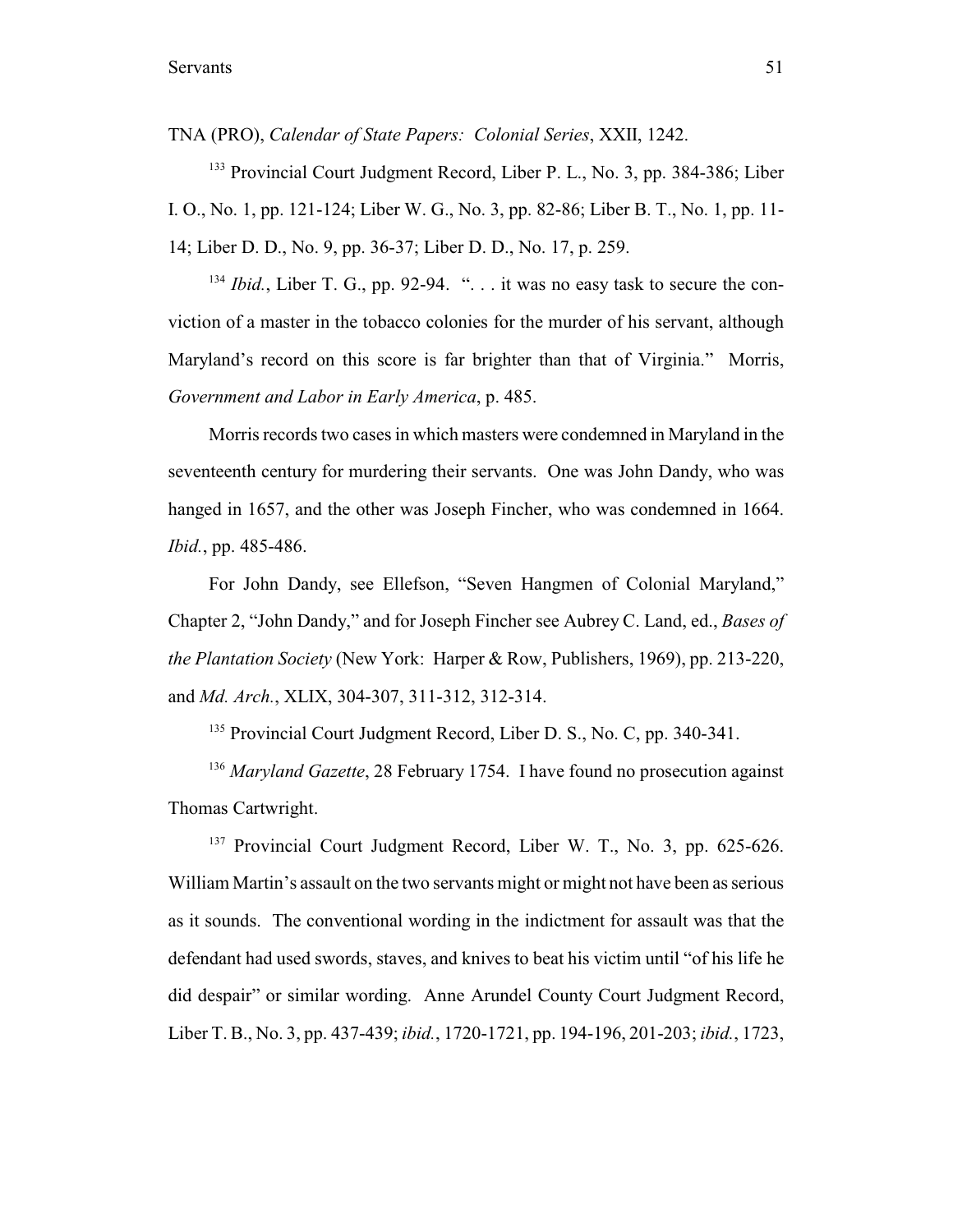p. 115; *ibid.*, 1740-1742, pp. 21-22, 414, 482-483, 483-484; Liber I. B., No. 1, p. 288; Liber I. B., No. 6, p. 593; Liber I. S. B., No. 2, p. 726; Liber I. S. B., No. 4, pp. 101, 161; Baltimore County Court Proceedings, Liber I. S., No. C, p. 283; Liber T. B., No. T. R., pp. 2, 56, 78, 81-82, 91-92, 92-93, 93-94; *ibid.*, 1743, pp. 631, 632; Liber T. B. & T. R., No. 1, pp. 4, 412-413; Frederick County Court Judgment Record, 1761-1762, pp. 452, 453; Kent County Criminal Record, Liber J. S., No. 23, pp. 33-35; Prince George's County Court Record, Liber S. S., pp. 491-492; *ibid.*, 1766-1768, p. 167; Queen Anne's County Court Judgment Record, 1732-1735, pp. 97-98, 420; *ibid.*, 1740-1742, p. 21; *ibid.*, 1744-1746, p. 481; *ibid.*, 1746-1747, pp. 59, 274; *ibid.*, 1747-1748, pp. 193-194; Somerset County Judicial Record, 1754- 1757, p. 236a; Talbot CountyCriminal Record, 1761-1767, p. 237; Provincial Court Judgment Record, Liber W. G., No. 1, pp. 136-137, 141-142, 531, 542-543, 543; Liber E. I., No. 7, pp. 314-315, 662, 663; Liber E. I., No. 9, p. 460; Liber E. I., No. 15, p. 336; Liber D. D., No. 1, pp. 505, 522-523, 523.

When an Indian broke into a house in Rhode Island in the seventeenth century and beat a servant he had to pay damages to the master. Thomas Durfee, *Gleanings from the Judicial History of Rhode Island*, Rhode Island Historical Tracts, No. 18 (Providence: S. S. Rider, 1883), pp. 131-132.

<sup>138</sup> For the fear of insurrections of servants, see Smith, *White Servitude in Colonial South Carolina*, pp. 30-35; Ballagh, *White Servitude in the Colony of Virginia* , p. 60.

<sup>139</sup> Smith, *White Servitude in Colonial South Carolina*, pp. 39-40.

 $140$  1676, c. 16, *Md. Arch.*, II, 540-541. For a proclamation of Deputy Governor Thomas Notley on imported convicts in December(?) of 1676, see *Md. Arch.*, XV, 136-137. For Thomas Notley, see Owings, *His Lordship's Patronage*, pp. 137-138.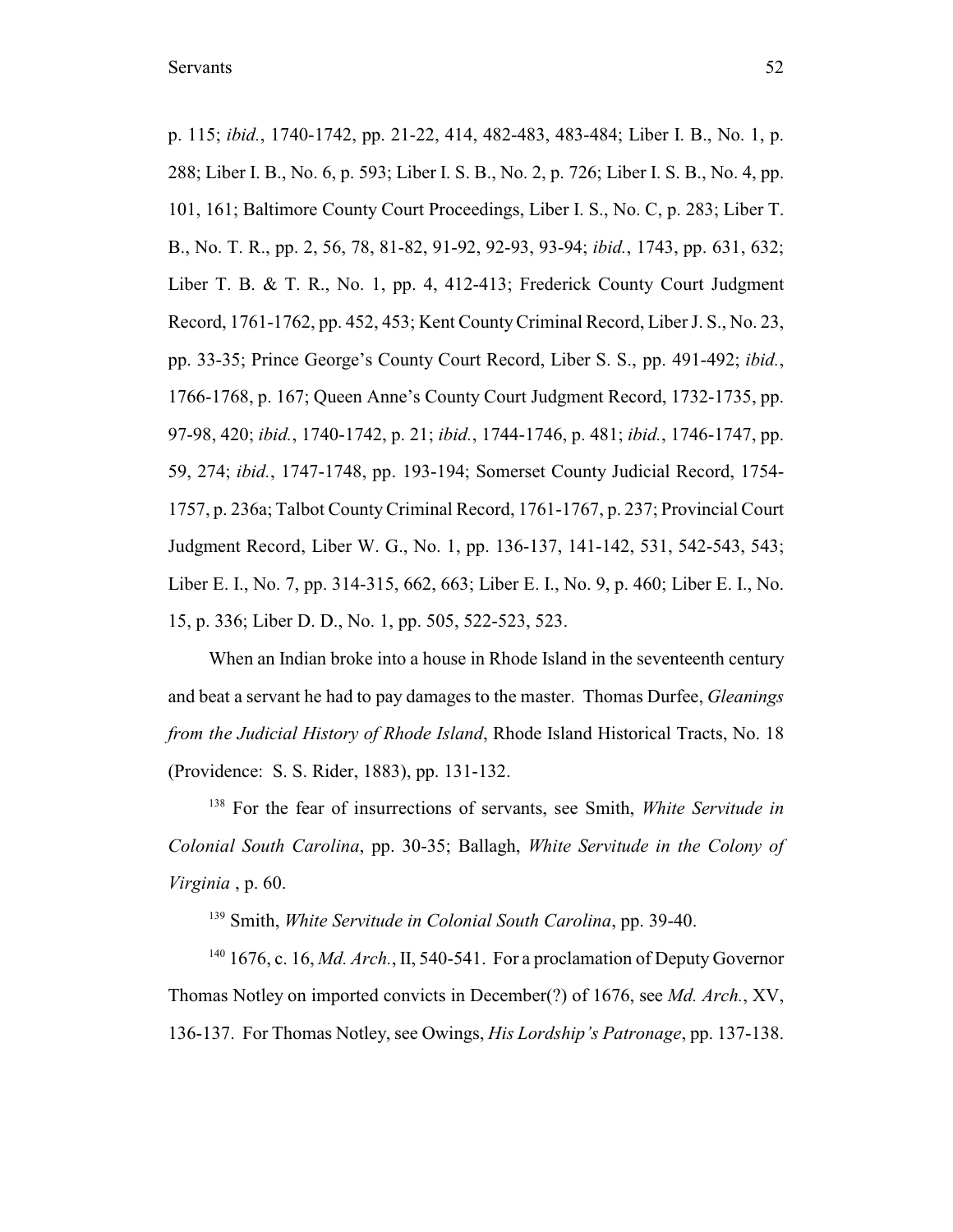<sup>141</sup> Thomas Bacon, *Laws of Maryland at Large* (Annapolis: Jonas Green, 1765), under 1676, c. 16.

<sup>142</sup> 1692, c. 74, *Md. Arch.*, XIII, 539-540.

<sup>143</sup> Bacon, *Laws of Maryland at Large*, under 1692, c. 74. I do not have the date of that repeal.

<sup>144</sup> 1723, c. 6, *Md. Arch.*, XXXVIII, 320-322.

<sup>145</sup> Md. Arch., XXXV, 212, 325; Bacon, *Laws of Maryland at Large*, under 1723, c. 6.

<sup>146</sup> Bacon, *Laws of Maryland at Large*, under 1728, c. 23.

<sup>147</sup> 1728, c. 23, *Md. Arch.*, XXXVI, 300-302.

<sup>148</sup> Md. Arch., XXVI, 373, 390-391.

<sup>149</sup> *Ibid.*, pp. 522, 562.

<sup>150</sup> Eddis, *Letters from America*, pp. 37-38.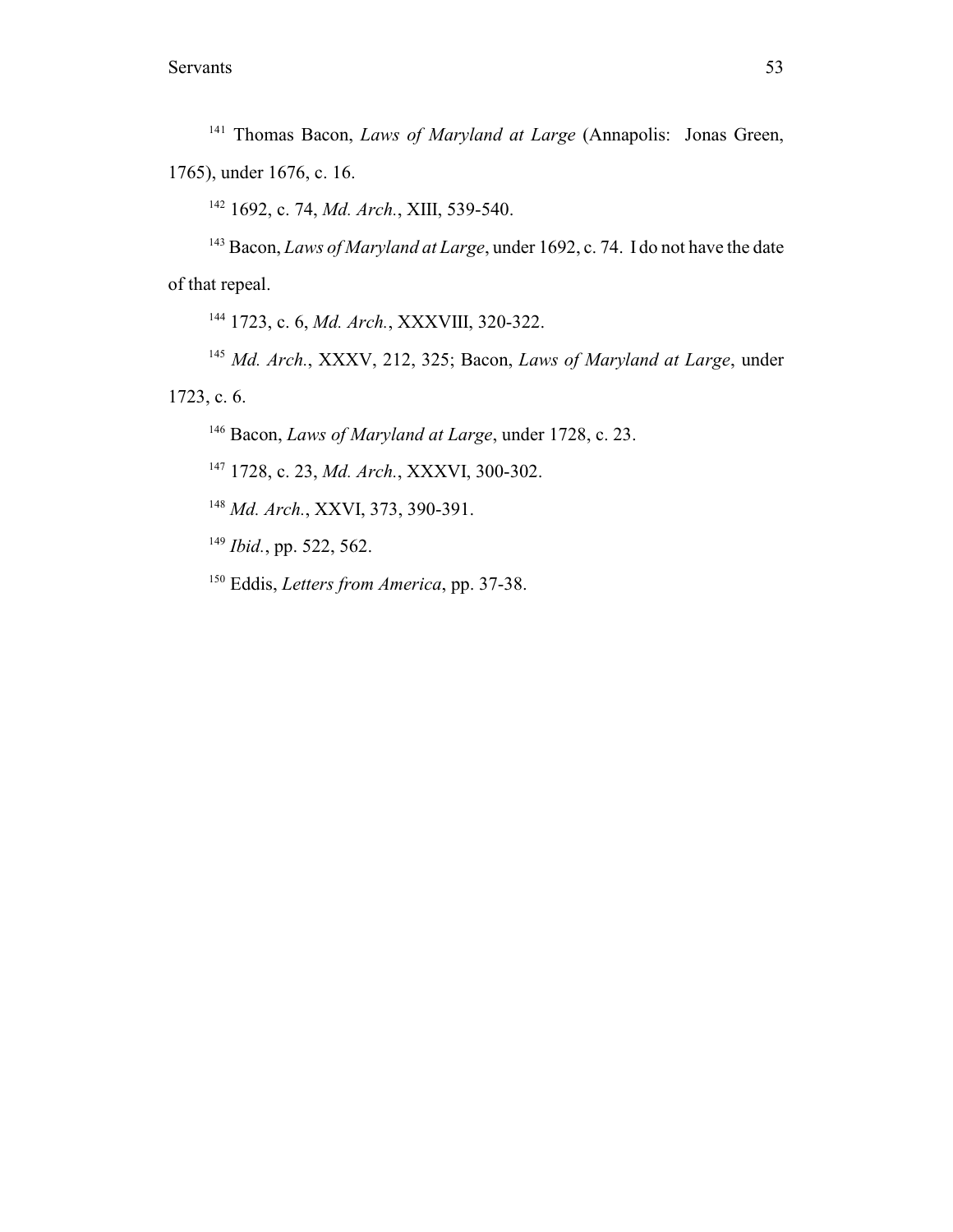## Part II. Slaves

In spite of the efforts of early historians to make it appear that American slavery was a benevolent institution or at least nothing very bad, $<sup>1</sup>$  the treatment of slaves was</sup> probably even worse than the treatment of servants.<sup>2</sup> The planter could whip his own slaves without answering to anyone<sup>3</sup> and therefore could provide a fashionable entertainment for himself, his family, his servants, and his other slaves on particularly dull days or on days when he was feeling out of sorts.<sup>4</sup> No one will ever know how many slaves were victims of their masters' constipation.<sup>5</sup>

Not only could a white man whip his own slaves: he could also whip those of others. In 1695 the assembly provided that anyone who discovered a Negro wandering away from the plantation to which he belonged could impose on him whatever corporal punishment he thought suitable as long as that punishment did not extend to life or member or in any way disable the Negro. The object of the assembly in passing this law was to prevent the "evil consequences attending the continual concourse" of Negroes on Sundays and holidays. Those evil consequences included the Negroes' carrying their masters' property off and exchanging it with each other so that it was hard to trace, and their being encouraged by their own mutual support to attempt to escape. This act did not last long, but in 1723 the assembly provided that if a planter discovered a strange slave on his plantation and if the slave refused to leave the planter could whip him with not more than thirty-nine stripes. The same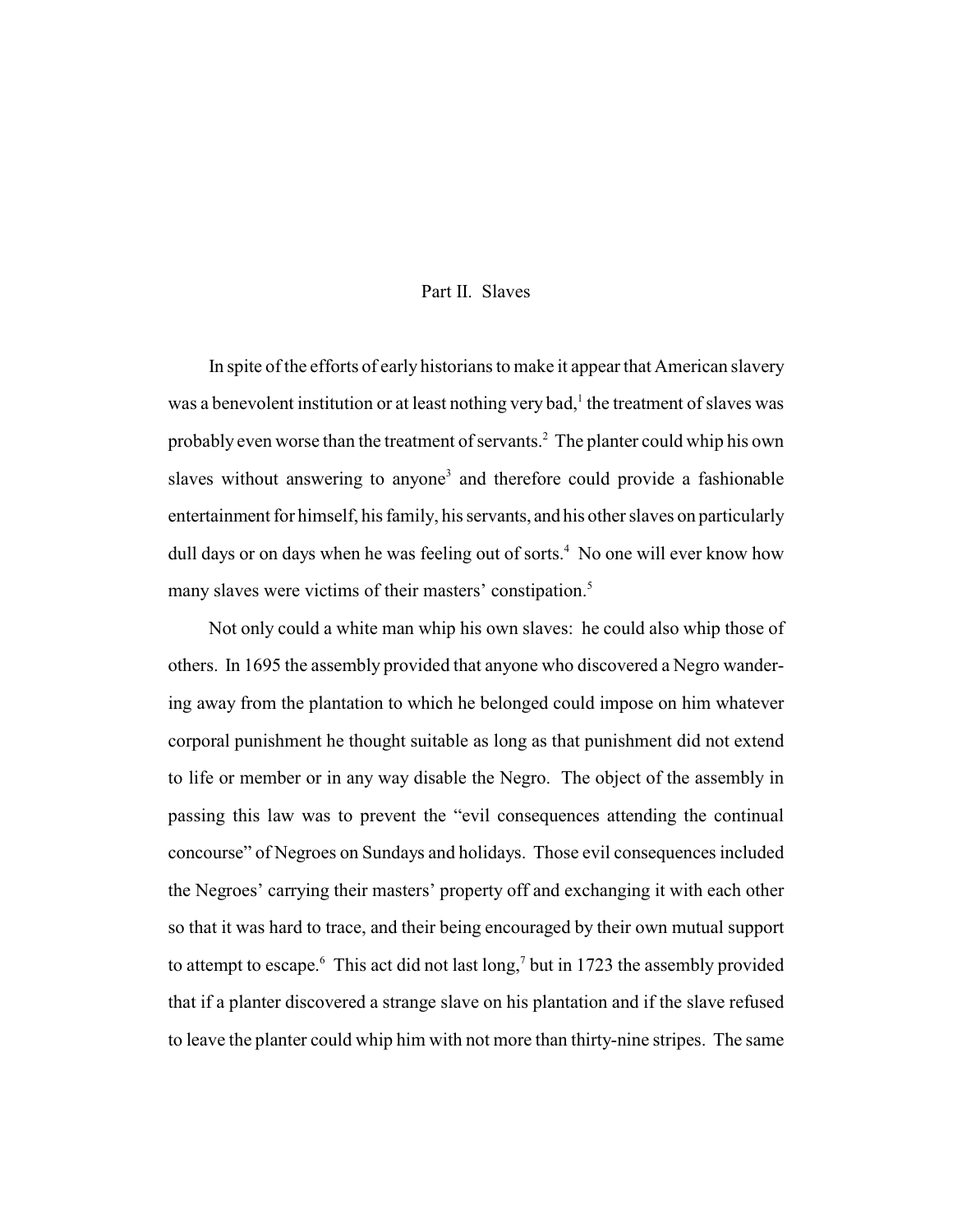law required that once a month each constable visit any place in his hundred where Negroes were suspected of meeting. Every Negro he found who did not belong to the plantation and who did not have a license from his master or his overseer the constable had to whip at his discretion so long as he did not apply more than thirtynine stripes. He could require other white men to assist him.<sup>8</sup> Later the fire director of Annapolis could order any slave who refused to obey orders in fighting a fire whipped with not more than thirty-nine lashes.<sup>9</sup>

Thus either a planter, a constable, or the fire director of Annapolis could whip Negroes at his discretion and no record of the whipping would appear in any official or public record. Similarly, a magistrate could order a slave whipped and enter no record of the whipping. In 1704 the assembly provided that anyone who discovered a Negro carrying a gun without his master's permission could take him before a magistrate, who could order him whipped with an unspecified number of stripes.<sup>10</sup> And in 1717 the assembly provided that a single justice could impose as many as forty stripes on a slave for any offense over which the county court had previously had jurisdiction.<sup>11</sup>

Obviously slaves were often whipped, and the marks that remained were identifying features. When in September of 1745 Anne Greenfield of St. Mary's County advertised for Negro Caesar, who had been gone since the previous April, she noted that he was "mark'd on his Breast and other Parts of his Body with the Lashes of a Cowskin."<sup>12</sup> When in October of 1766 William Payne of Baltimore Town advertised for his fourteen-year-old runaway Negro Hagar he noted that she had "a Scar under one of her Breasts, supposed to be got by a Whipping."<sup>13</sup> When in January of 1767 Joseph Ward of Anne Arundel County advertised for his Negro Nan, who was only eighteen years old and who had run off with her year-old child, he warned that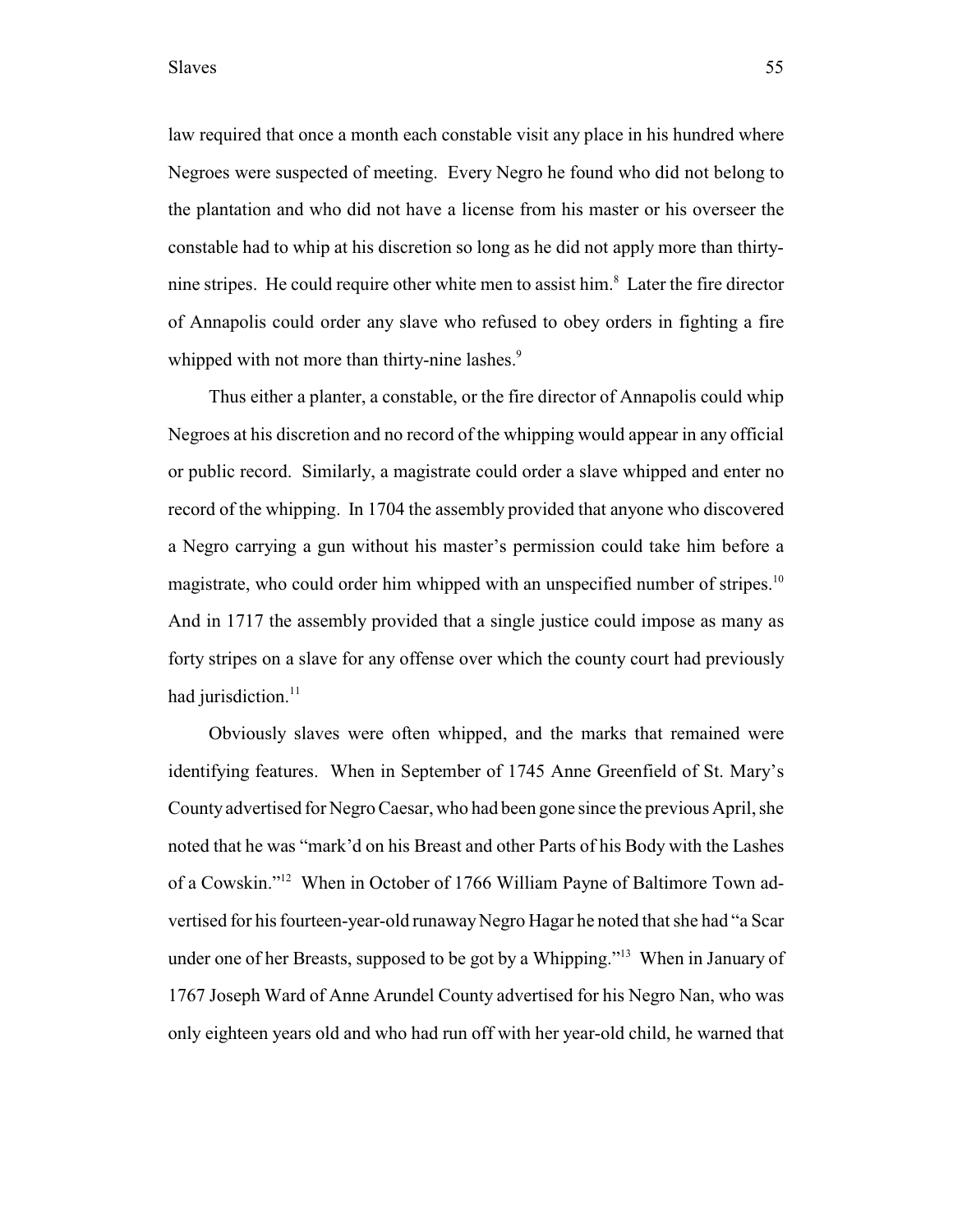the "Wench, with her deceitful Ways, and lying Tongue, passes with some Sort of People, by shewing her Marks, and pretending to be used with a great Deal of Barbarity." Ward added that Negro Nan was in fact "pretty well marked, which she never got for her good Behaviour."<sup>14</sup> When in July of 1773 Benjamin Lane of Anne Arundel County advertised for his runaway Negro Till he noted that he had been "sorely whipped."<sup>15</sup>

Like the servant, the slave sometimes carried marks that could have resulted from either mistreatment or the normal accidents of the age. When in March of 1732 Elizabeth Carbery of St. Mary's County advertised for her Mulatto Matthew she noted that Matthew had a scar across his nose.<sup>16</sup> When in June of 1747 Adam Muir of Worcester County advertised for his runawayNegro Cuffy he noted that Cuffy was "much scarified on his Forehead, and . . . [had] Holes in all his Teeth." He also pointed out that Cuffy had "a very odd Look," even though he was "a pretty tall, well-made, supple Negro."<sup>17</sup> When in July of 1750 John Hammond of Anne Arundel County advertised for his runaway Negro Sam he noted that Sam had "a large Scar on his Breast and Back."<sup>18</sup> When in July of 1763 George Scott, the sheriff of Prince George's County, advertised for Negro Wapping, who had broken out of prison while waiting to be hanged, he noted that Wapping had "one of his fore Teeth out."<sup>19</sup>

While it is impossible to know how these Negroes acquired their identifying disfigurements, $20$  other cases make it seem likely that they resulted not from the ordinary accidents of living in a violent age but rather from mistreatment by their masters. When in July of 1772 Samuel Owings Jr. and Alexander Wells of Baltimore County advertised for their runaway mulatto slave Charles Harding, who called himself Dick, they noted that he had "upwards of Forty Scars on his Head of different Sizes" and that he also had "a small Scar on the upper Part of his Nose on the left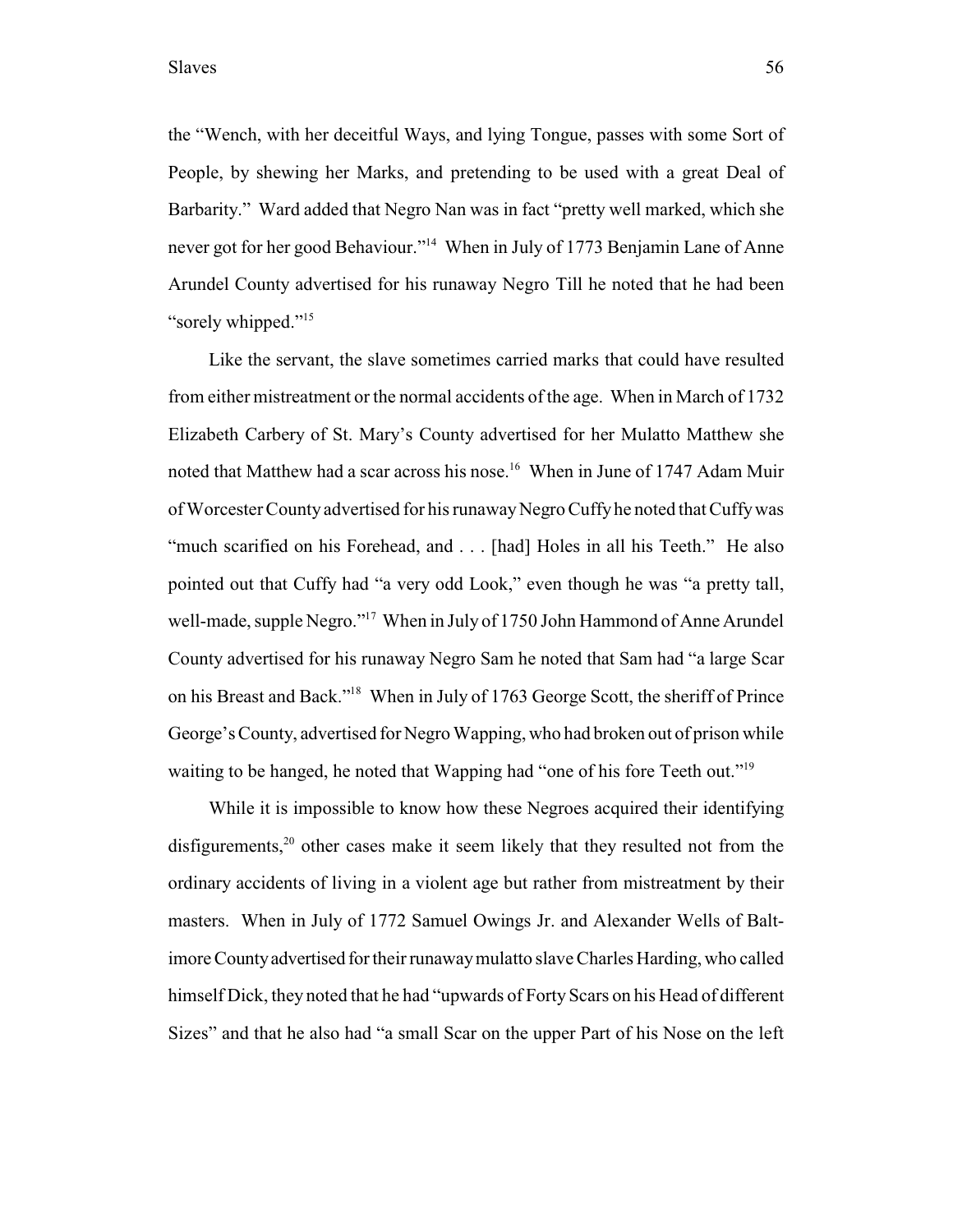Side, a small Scar on the right Side of his under Lip," and a scar on one of his thumbs. On his legs he had scars "occasioned by wearing of irons," and on the outside of his left leg he had a large scar from a burn. According to Owings and Wells he had been "unmercifully whipped from his Neck to his Knees," but, they were careful to point out, Harding said that the whippings had been inflicted by a former master.<sup>21</sup> When in October of 1773 James Truman of Prince George's County advertised for his runaway Mulatto Lin he noted that Mulatto Lin had "a scar or depression on his forehead, occasioned by a blow," and that a horse had bitten off a part of one of his ears.<sup>22</sup>

Negro Ireland had been similarly mistreated. When in July of 1775 John Baptist Boswell of Prince George's County advertised for his Negro Ireland he noted that "one of his fore teeth in his upper jaw [had been] beat out some time ago" and that another tooth appeared "just out of the gum."<sup>23</sup>

Not only was the Negro slave whipped, but he might also be branded.<sup>24</sup> In September of 1766 Joseph Vanswaringgen, the jailer of Calvert County, advertised that he had committed as a runaway a Negro who called himself Esquire Benjamin and who claimed that he had been a slave of John Haile but that Haile had moved to Carolina "and there set him free." Negro Benjamin had a P branded on his right cheek and an S on his left.<sup>25</sup> Eleven months later Edward Dyer of Prince George's County advertised that his runaway slave Negro Dick had been whipped and had "the Letter D branded on his A-se, which, however, may be now wore out, as he only received a slight Impression." Negro Dick had been running away ever since he was six years old.<sup>26</sup>

Just as the planter might put an iron collar or shackles on his servants, so also he might use those devices on slaves.<sup>27</sup> From 1758 through 1775 at least nine slaves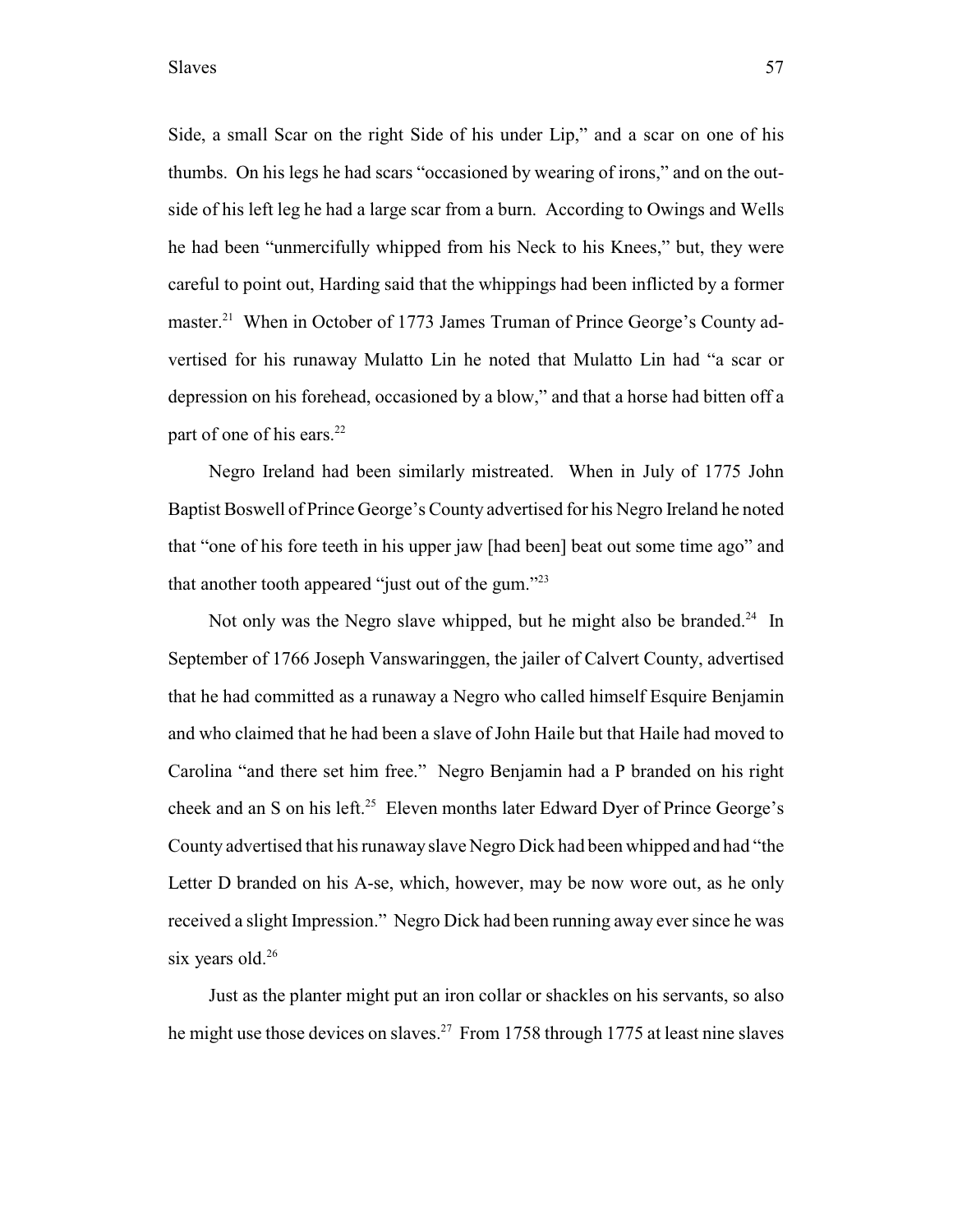Slaves 58

who ran away were advertised as wearing iron collars.<sup>28</sup> Three other Negro slaves had scars on their throats as though they had worn iron collars earlier.<sup>29</sup> John Gassaway's Mulatto Guy "had Irons on him when he want away,"<sup>30</sup> and Mulatto Charles Harding, the slave of Samuel Owings Jr. and Alexander Wells of Baltimore County, had "some Scars on the small of his legs occasioned by wearing of Irons."<sup>31</sup> Mulatto Charles, whom Richard Thomas as sheriff of Cecil County jailed as a runaway in the summer of 1771 and who said he belonged to "one Grimes," had a lame right ankle, $32$ possibly from the same thing.

A bit more imaginative than the planter who put only an iron collar or shackles on his slave was Ebenezer Orme of Prince George's County. When his Negro slave Steven ran away in the summer of 1771 Orme advertised that he was wearing "an Iron Collar with a Bell fixed to it."<sup>33</sup>

Like the servant, the slave who was wearing an iron collar when he ran away might have run away before.<sup>34</sup> When in August of 1761 Thomas Gantt Jr. of Prince George's County advertised for his runaway mulatto slave Syrus, who was born in the Jerseys and who went by the name of James Woodward, he noted that Mulatto Syrus had run away before and that he was wearing an iron collar that he might be able to conceal.<sup>35</sup> Negro Solomon, who belonged to the two Thomas Cockeys and who ran away with their convict servant Richard Dawson in May of 1775, was wearing "an iron collar, a darby on each leg with a chain to one of them, all double rivitted." Negro Solomon had been in the country for about four years and had run away before.<sup>36</sup>

Finally, the slave who had marks on his neck and who therefore might have worn an iron collar earlier might have been a recent arrival in the province. In June of 1764 John Taylor, the jailer of Baltimore County, advertised that he had commit-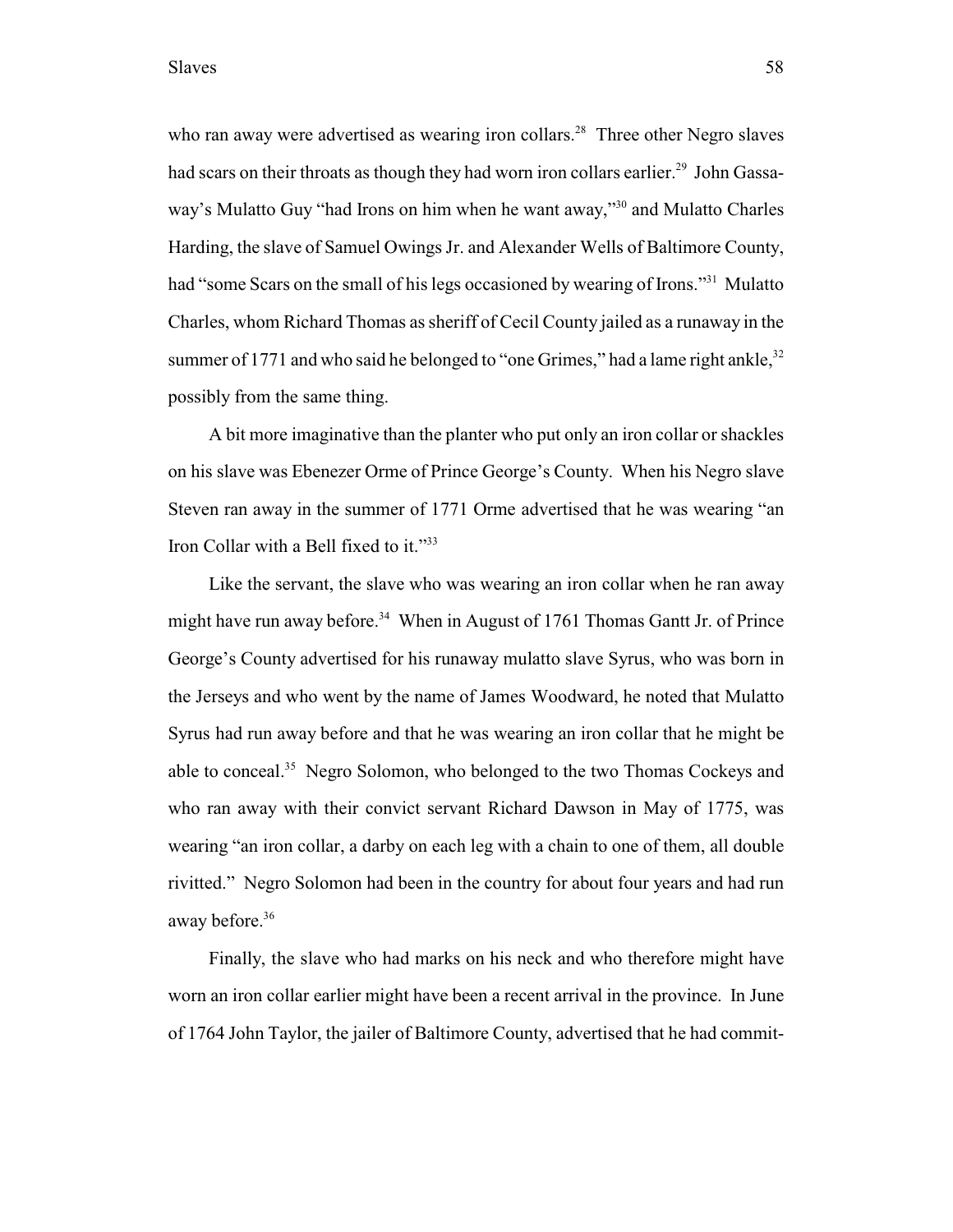## Slaves 59

ted to jail as runaways "Three New Negroes," one of whom was "much mark'd about his Neck."<sup>37</sup>

Recognizing that the institution of slavery invited the mistreatment of slaves, while the colony was under the control of the Crown the authorities in England expressed a continual but conventional and apparently none-too-serious concern for their welfare. In August of 1691 the Council of Trade and Plantations ordered Governor Lionel Copley to try to get the assembly to establish the death penalty for the wilful killing of an Indian or a Negro and to provide an appropriate punishment also for maiming them.<sup>38</sup> When the assembly refused to do anything the Council of Trade and Plantations issued exactly the same instructions to Governor Francis Nicholson in March of  $1693/4$ ,<sup>39</sup> and the Board of Trade issued the identical instruction to Governor Nathaniel Blakiston in October of 1698,<sup>40</sup> to Governor John Seymour in May of  $1703$ ,  $41$  and to Governor John Hart in February of  $1713/14$ ,  $42$ 

The assembly never passed such a law, and after the Crown returned the province to the proprietor in  $1715^{43}$  no one showed any further interest in it even though the cruelty with which masters and overseers treated their slaves must have been well known to almost everyone in the province. In 1692 the assembly, recognizing that some masters, mistresses, and overseers were so "void of human pitty & Christian Comisseration" that they "barbarously dismembred and Cauterized their Slaves . . . to the Scandall of Christianity," provided that the county justices could free any slave whose master dismembered or cauterized him or permitted anyone else to do it.<sup>44</sup>

Sometimes the slave did not live long enough to get any help from the county justices: the killing of slaves was not uncommon. In October of 1688 Richard Harris and his wife Susanna of Somerset County punished Negro Anne, a thirteenyear-old slave, so severely that the girl died. First they stripped her naked and then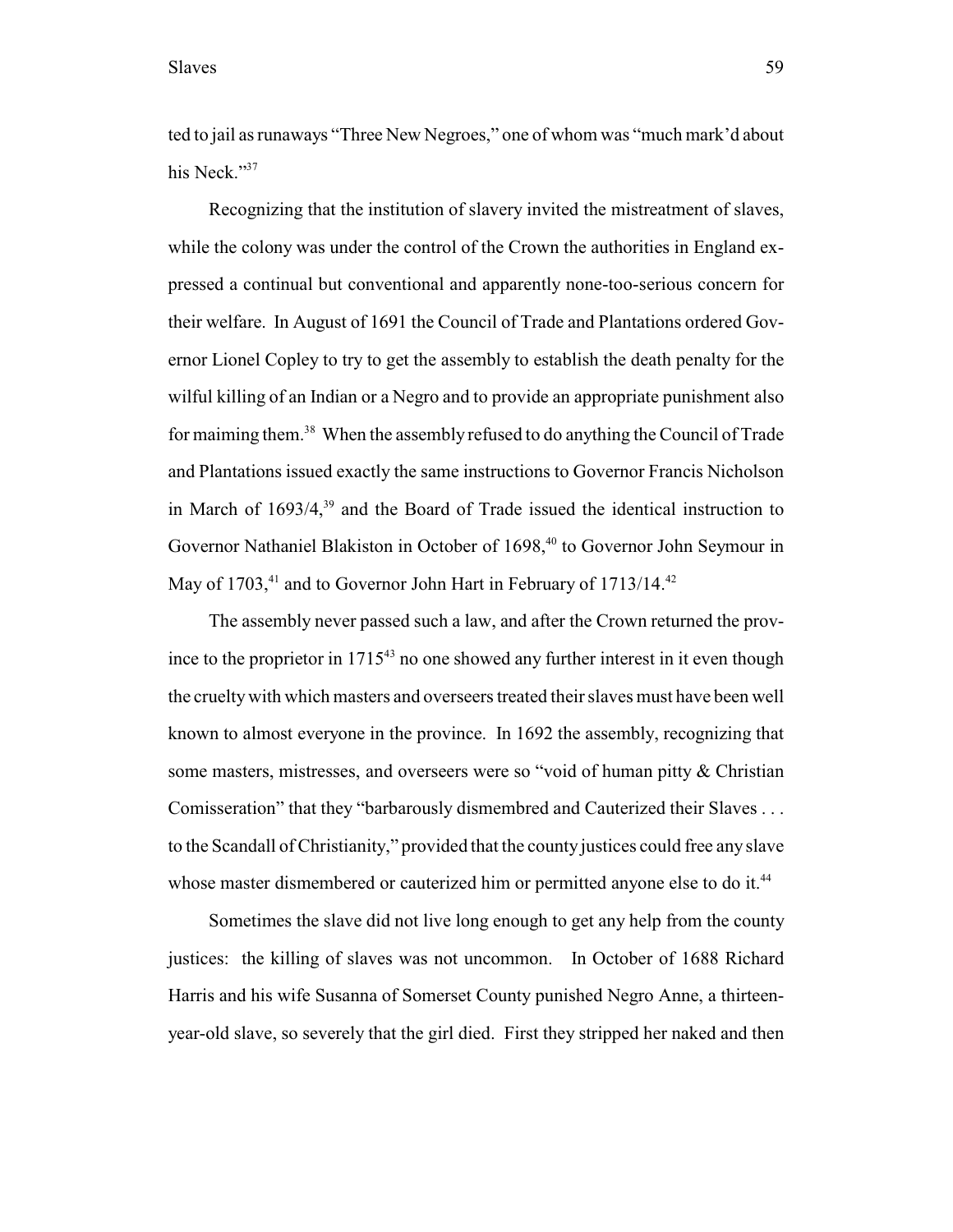tied her to the well post with fishing line and beat her with switches. Still not satisfied, they piled straw under her and set it afire. When Thomas Bradshaw, who was picking beans in a field a short distance away, heard "a sad cry & saw smoak" he ran to the house, and when he appeared Harris cut the girl free. Bradshaw, however, was too late to save Negro Anne from her suffering, since the Harrises had already managed to "Rost her with Straw till she was as Crispey as a roasted pigg." Yet somehow Negro Anne managed to be still alive. While she was putting mud on her legs in an effort to sooth her pain, Susanna Harris told her to go into the house. Negro Anne replied that she was "So hott & Sore that She Could not Endure to be in the house but would rather Chuse to Ley [*sic*] in the water or Mud." Harris told her to empty a kettle, but Negro Anne said that she could not do it. Harris let her sit down, and two hours later, when she was unable to move at all, the Harrises took her to the milk house. Later she died.

The Harrises showed no regret for what they had done. Harris asked Bradshaw not to say anything about what he had seen: he asked Bradshaw "to make noe words of it as he expected to keepe a good Conscience." Whenever anyone asked the Harrises about the girl they replied that she "was in being" or that she "was gon[e] Abroad," but actually she was already dead and the Harrises had buried her "Very Shallow in the Earth in an Obscure Place by the Side of a grate Poplar in the Corne field [with] three Chuncks of wood laid lengthwaies over the grave." On 28 October a coroner's jury opened the grave and on viewing Negro Anne's body found that she had been "extreamly burnt" all the way around her body from her waist to her feet. Her left arm was also badly burned. Most of the skin had peeled off those parts of her body, and in some places her flesh appeared "blackish & Crispey as it is usuall for flesh to look when Scoarchd with fire." In many other places the skin was lying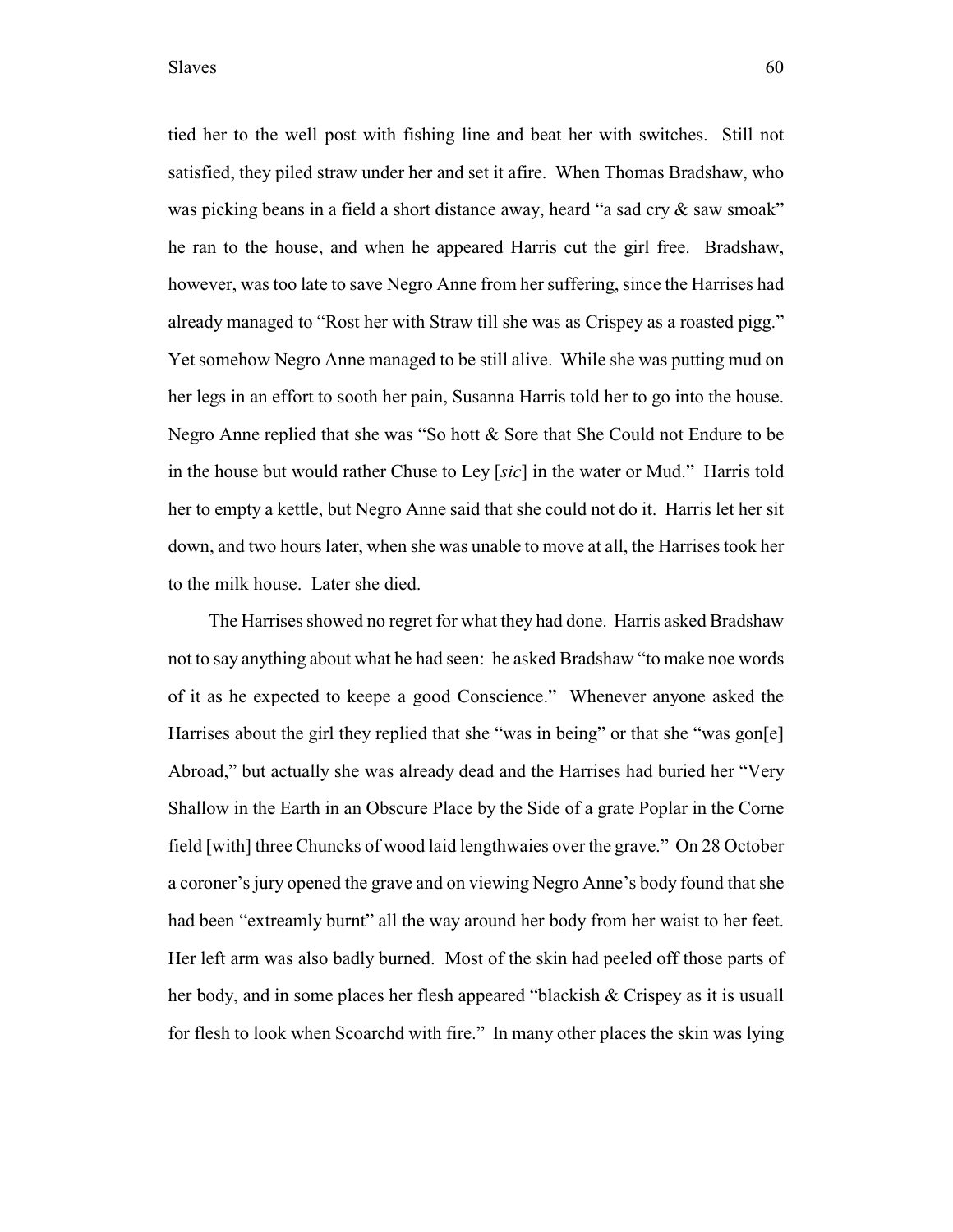"loose in flacks" or was burned, and in some of those places the flesh "appeard as red as fire." The coroner's jury concluded that Negro Anne had died as a result of her being burned by the Harrises. The charge against the Harrises however was not murder but rather was "Shortening the daies of a Negro Girle Called Nan . . . by Violent ill & barbarous usage."

At the Somerset County court for November of 1688 the justices sent the coroner's report before the grand jury. After examining the report and three witnesses, all of whom had testified before the coroner's jury, the grand jurors refused to charge the Harrises with any crime. The words in the record state that the grand jury found the Harrises not guilty of the presentment.<sup>45</sup>

The Harrises did have to give security to pay for the Negro, for Negro Anne did not belong to them. She belonged to Elizabeth Richardson, Susanna Harris's daughter by a previous marriage. She had belonged to Robert Richardson, and by his will he provided that Negro Anne should serve Susanna Harris during the remainder of Susanna's life and then should become the slave of Elizabeth Richardson.<sup>46</sup> Susanna married Richard Harris, $47$  and after the two of them killed Negro Anne they had to give security to guarantee that they would turn over to Richardson's heirs all of their inheritance whenever it was demanded of them. Since they would be unable to turn Negro Anne over to Elizabeth Richardson, they or their sureties would have to reimburse her for her loss. The Harrises also had to give security to guarantee their good behavior for an unspecified period.<sup>48</sup>

Thus the killing of a slave was no violation of the slave's right to live but rather was a violation of the property rights of the owner of the slave.

If a white man assaulted a slave not his own, the owner could bring suit against him, though he might not succeed. At the provincial court for May of 1728 Nicholas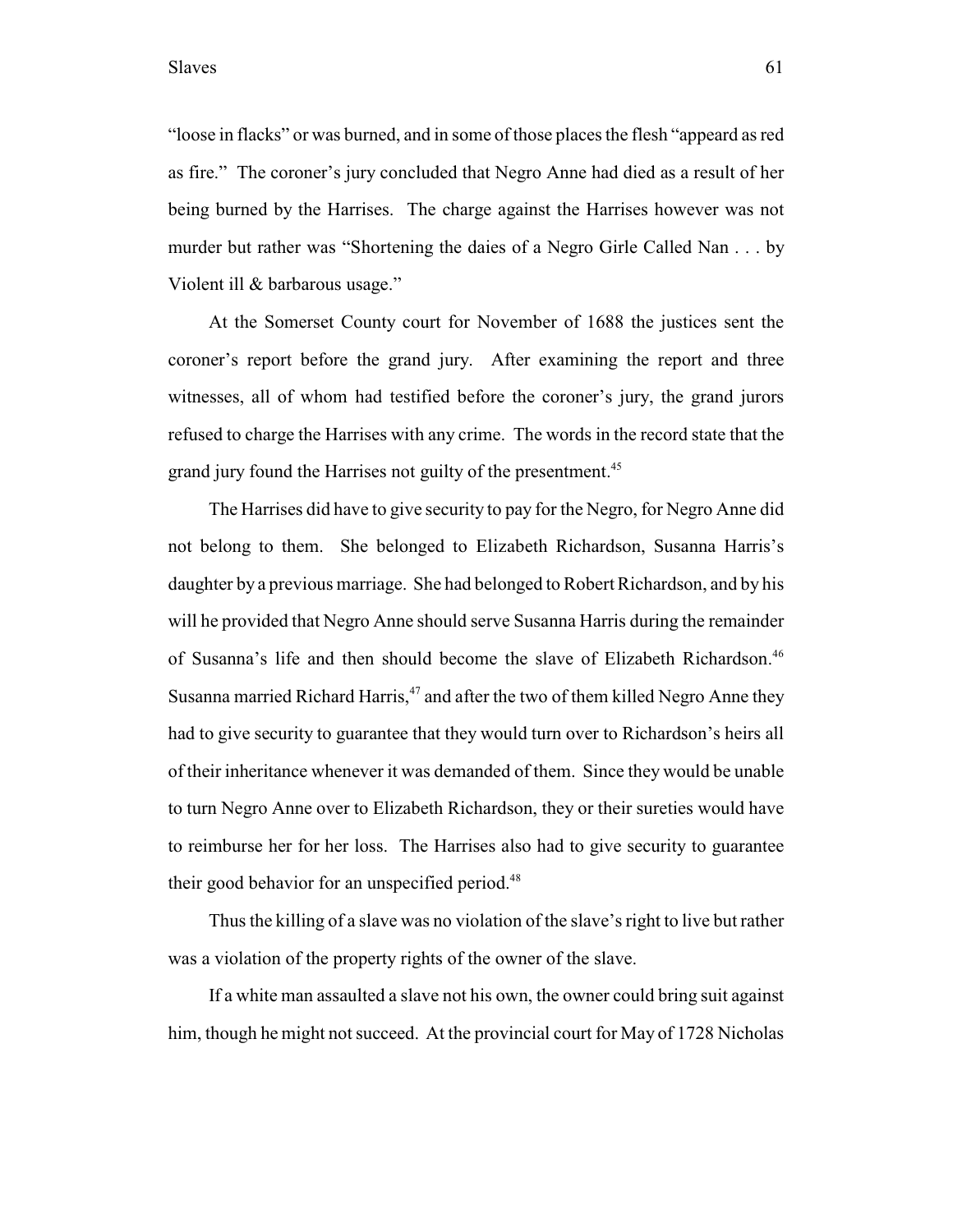## Slaves 62

Fitzsimons of Baltimore County brought an action of assault with force and arms against Mark Whitacre for assaulting his Negro slave Tom alias Cobny. Fitzsimons charged that on an unspecified day Whitacre beat Negro Tom and wounded him so badly that Fitzsimons "wholly lost" Negro Tom's service.

Through his attorney, Edmund Jenings, Whitacre asked for a continuance, which the justices granted. Twice more Whitacre received continuances, and at the provincial court for October of 1729 Fitzsimons defaulted. With that the justices discharged Whitacre and granted him an unspecified amount of tobacco for his costs. They also ruled that Fitzsimons and his "Pledges of Prosecuting be in Mercy,"<sup>49</sup> which means that they had to pay the amercement. $50$ 

As in the case of the person who was suspected of killing his servant, when a grand jury refused to indict or when a petit jury acquitted the person who was charged with the murder of his own or his father's slave there is no way to know whether the jurors acted as they did because they believed that the suspect had not harmed the slave at all, because they believed that the slave died as the result of a legitimate correction, or because they did not care.<sup>51</sup> At the provincial court for September of 1744 Henry Darnall sent before the grand jury an indictment in which he charged that on 25 June 1744 Parker Selby of Worcester County clubbed his father's Negro Tom on the right side of the head with an oaken staff worth one farthing and inflicted a wound two inches long and two inches deep. Negro Tom immediately died, and Darnall asked the grand jury to charge Selby with murder. In the same indictment Darnall asked the grand jury to hold Matthew Selby on the charge that "he did feloniously Procure incite, abet and Stir up" Parker Selby "to do and Perpetrate" the murder. The grand jury, however, returned the indictment endorsed *ignoramus*. 52

While the grand jury refused to hold the two Selbys for trial, an earlier grand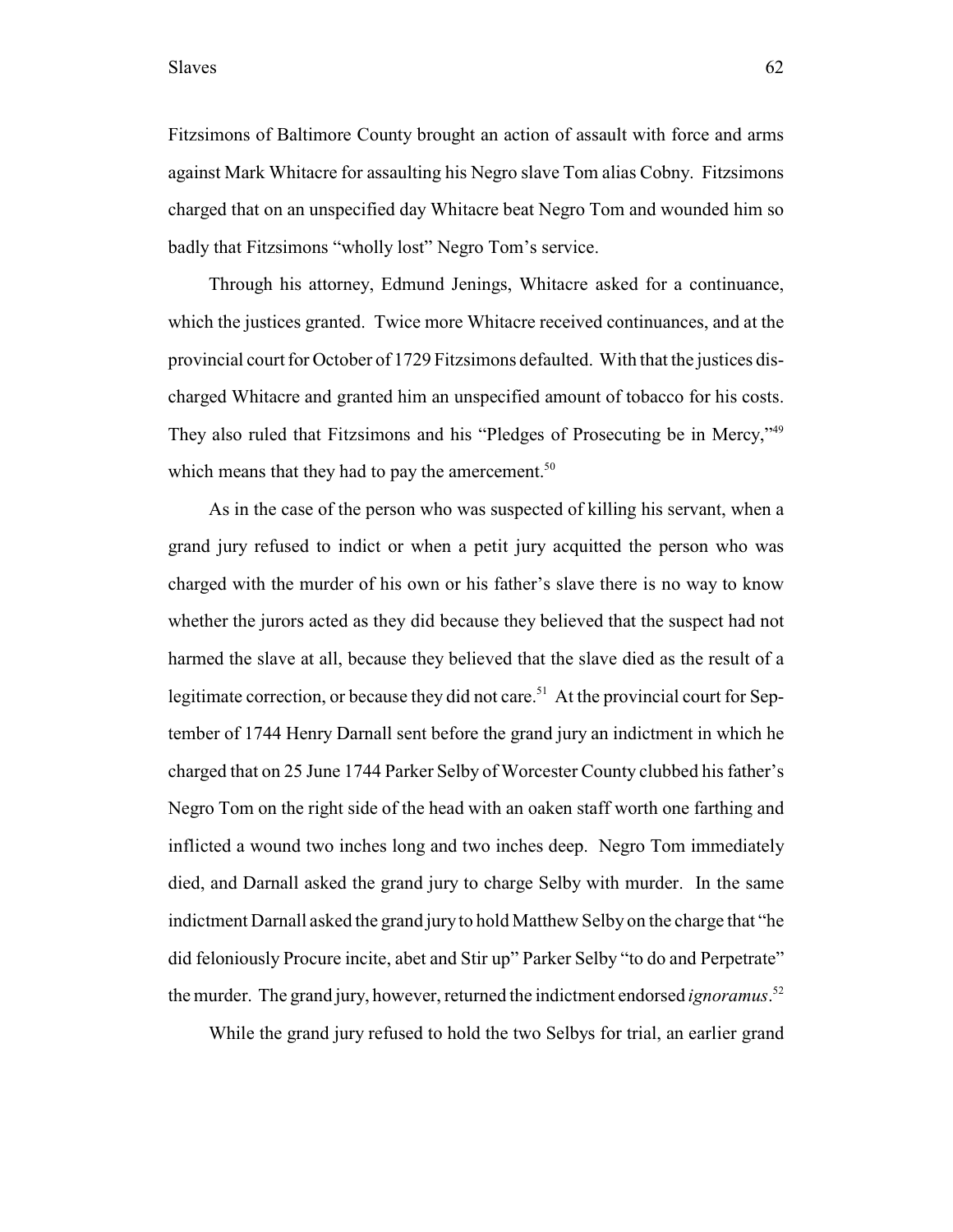jury did charge Richard Sweatnam of Talbot County with murdering his own slave. At the provincial court for October of 1693 a petit jury found Sweatnam not guilty of murdering his Negro Sambo after the grand jury charged that on 29 January 1692/3 he knocked out Negro Sambo's right eye with a cudgel and that Negro Sambo instantly died of the wound. After Sweatnam paid his fees the justices discharged him by proclamation.<sup>53</sup> This must be the same Richard Sweatnam whom a petit jury at the provincial court for September of 1687 acquitted of murdering his servant Issabell Jacob by turning her out of his house on 2 January 1686/7 without food, shoes, stockings, or other adequate clothing.<sup>54</sup>

In 1751 the assembly passed a law by which it all but invited Marylanders to kill runaway slaves. It provided that any officer or other person who killed a slave who refused to surrender when the officer or other person was trying to apprehend him would be "indemnified from any Prosecution" for the killing and that when any such event occurred two reputable people who were not related to the owner of the slave would evaluate him, and the province would reimburse the owner.<sup>55</sup>

Principal secretary Cecilius Calvert<sup>56</sup> did not like the law, and in the middle of 1752 he protested against it three separate times. The wording of the act made it appear that the person who killed a slave need only state that he had been trying to apprehend him in order to be free from any prosecution for his death. On 15 May 1752, writing to Governor Samuel Ogle, who had died twelve days earlier,<sup>57</sup> Calvert pointed out that he thought that any person who killed a slave while trying to apprehend him "should be accountable by Law in some manner for such action, to prove the occasion thereof."<sup>58</sup> What Calvert meant, as he made clear in July, is that the killer should have to stand trial in order to prove that he actually was trying to apprehend the slave when he killed him. On 9 July Calvert wrote two more letters,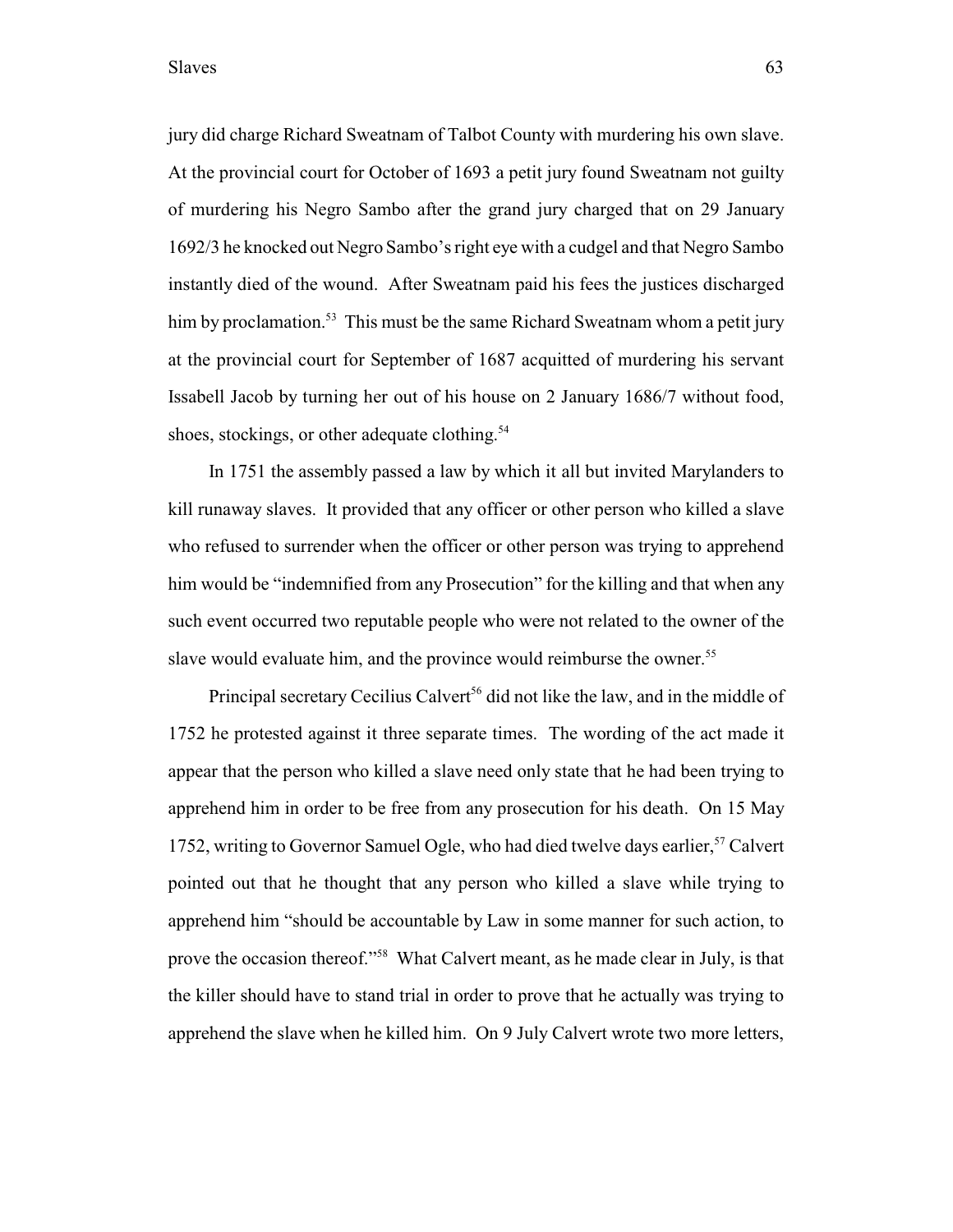Slaves 64

one to Edmund Jennings, the deputy secretary of the province,<sup>59</sup> and the other to Benjamin Tasker, the president of the council and therefore acting governor after Ogle's death. $60$  To Jennings he said that "Every innocent man is truly indemnify'd from all prosecutions, and yet if he is charged with a crime, he ought to prove his Innocence."<sup>61</sup> He complained that the careless wording of the law might be construed to mean that the killer who claimed to have killed a slave while trying to apprehend him was "priviledged [*sic*] even from Indictment and Tryal." But it was only through a trial, Calvert continued, that the killer could prove that he "was Lawfully authorized to apprehend" the slave "or that the slave had offended, or had resisted." Calvert wished that the wording of the law was more explicit so that the officials of the province could avoid the doubt about its meaning and the inconvenience that might result from that doubt.<sup>62</sup> To Tasker Calvert said exactly the same thing.<sup>63</sup>

Calvert's protests did no good, however, and the law remained in force. How the courts interpreted it when a white man was accused of killing a slave he was trying to apprehend, if such a case ever arose, has not appeared, but the law did not apply to the whiteman who was accused of killing a slave under other circumstances. As Samuel Pottenger discovered at the provincial court for September of 1763, the Marylander who killed his own slave did still have to face the possibility of being indicted and tried for murder.

The grand jury that returned the indictment against Pottenger charged that on 1 August 1761 he hit his Negro boy Natt in the left eye with a club worth six pence sterling and inflicted a wound two inches long and one inch deep. Negro Natt immediately died, and since in the view of the grand jurors Pottenger had hit him "feloniously, wilfully and of his Malice aforethought" they charged him with murder. But Pottenger pleaded not guilty, the petit jury acquitted him, and the justices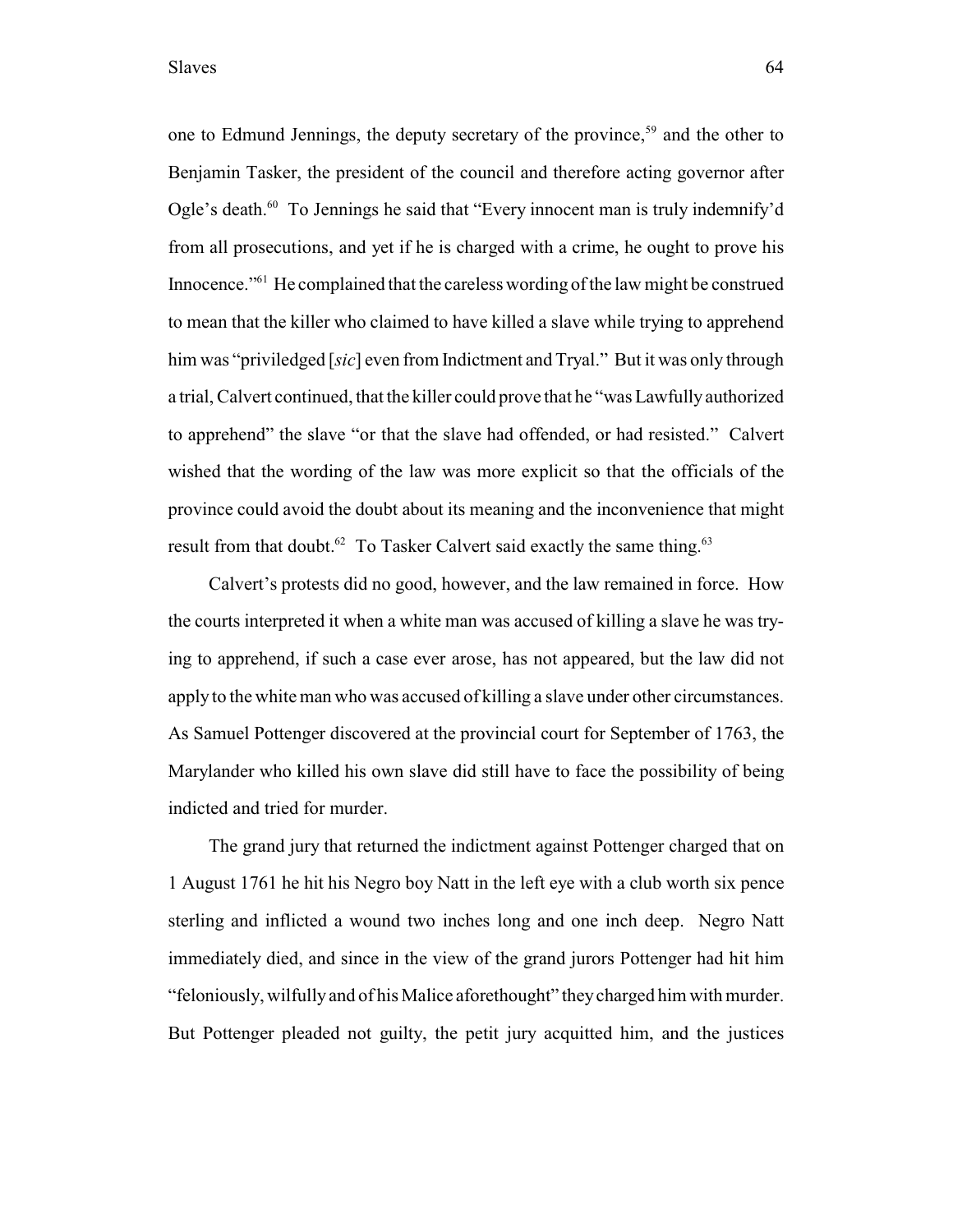discharged him after he gave security to guarantee the payment of his fees.<sup>64</sup>

In 1768 Andrew Windfield, a laborer from Baltimore County, also had to stand trial for murder for the death of a slave, and although the petit jury found him guilty of manslaughter he did not suffer for his crime.<sup>65</sup> At the assizes for Baltimore County for September of 1768 the grand jury charged that on 23 June 1768 Windfield tied two iron weights to the feet of Negro Davey and then with a club worth one penny current money and with a whip worth the same amount beat Negro Davey on the head, stomach, back, and sides. Negro Davey died as a result, and the grand jurors charged Windfield with murder. After the petit jury found Windfield not guilty of the murder but guilty of manslaughter he asked for an arrest of judgment, and therefore the justices referred judgment to the next provincial court and required Windfield to give security of one hundred pounds current money, with one surety in the same amount, to guarantee that he would appear at the provincial court in October, "Stand to and abide by" the judgment of that court, not depart the court without its license, and keep the peace in the meantime.

Corbin Lee, Windfield's surety, wrote to Governor Horatio Sharpe twice to try to get him a pardon. Sharpe and his council might never have seen the first letter, but on 21 October they considered the second one. Lee was sorry to be troublesome, he told Sharpe, but he was certain that Sharpe well knew "what an Ignominious Punishment" the law provided for manslaughter and that Windfield would have to suffer unless Sharpe was kind enough to interpose. He hoped that Sharpe would "relieve this afflicted Man from a Disgrace, which his Misfortune, not his Guilt, had brought upon him." Sharpe and his council decided that Windfield should receive a pardon if the assize justices could report that any circumstances favorable to Windfield had appeared at his trial. The favorable circumstances must have appeared, since on 22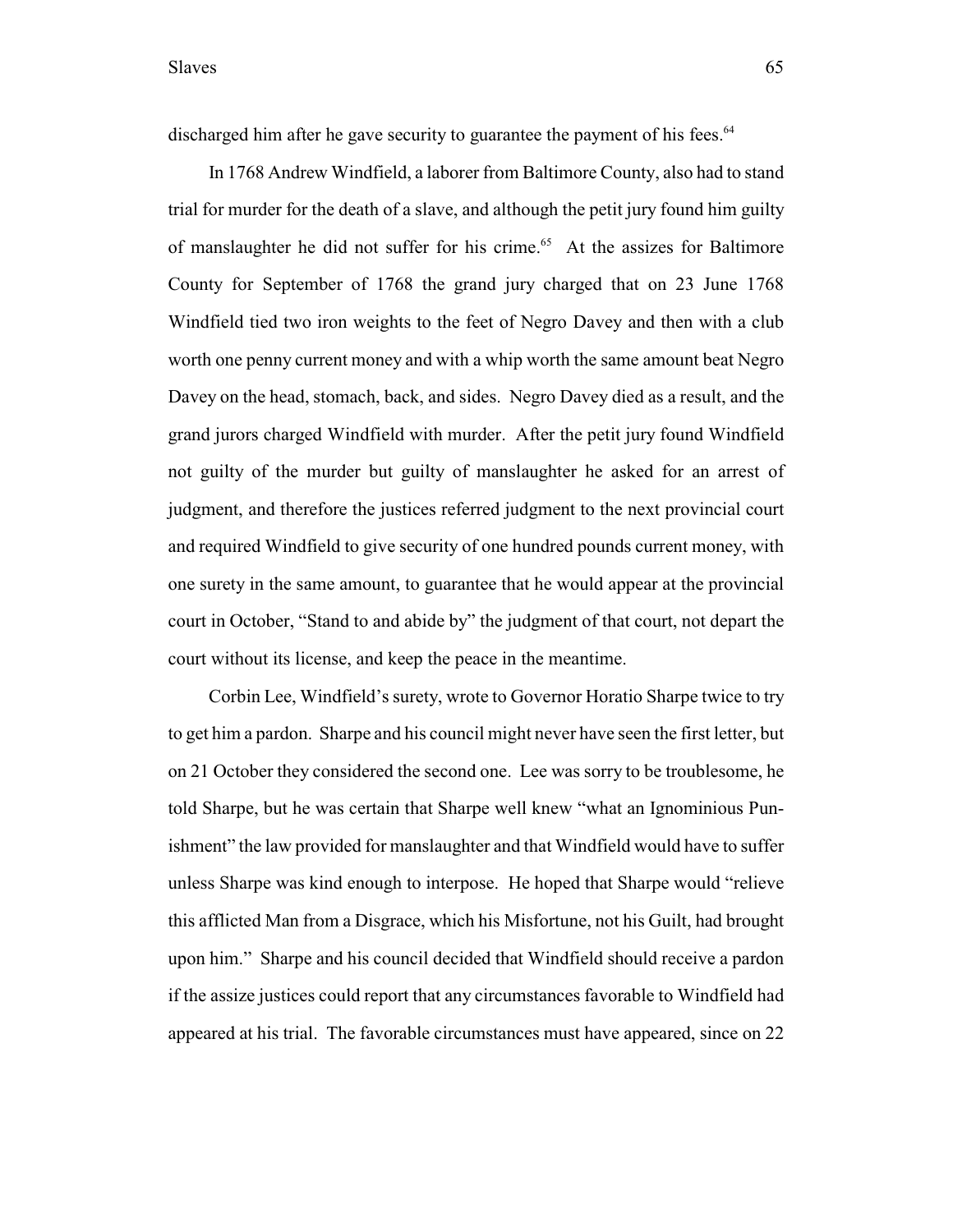October Sharpe did issue a pardon for Windfield.<sup>66</sup>

James Lee Jr. of Baltimore County was never tried for killing one of his slaves and apparently was never tried for allegedly killing a second one. In the first case, at the provincial court for September of 1763 the grand jurors charged Lee with manslaughter in the killing of his slave Negro Nace. Lee had appeared at that court under bond, and the justices required him to enter new security of one hundred pounds sterling with two sureties of fifty pounds each to guarantee his appearance at the next court to answer to the indictment. In April of 1764 the justices ordered him to enter another new bond of the same amount, and when at the provincial court for September of 1764 Lee produced a pardon from Governor Sharpe dated 12 September 1764 the justices discharged him. $67$ 

In April of 1773 the grand jury at the provincial court returned another indictment against Lee for manslaughter, this time for killing his Negro slave Joe. Immediately Lee got his two attorneys, William Paca and Thomas Stone, to work on Governor Robert Eden to halt the proceedings against him, and in their application for the *nolle prosequi*<sup>68</sup> they reveal some of the details of Negro Joe's death. Lee *had* hit Negro Joe on the head, but according to Catharine Conway, who lived with Lee, he had had reasonable cause to correct Negro Joe. Neither Catharine Conway nor either of the other two witnesses, Dr. John Arther and Dr. Thomas Andrews, had indicated that Lee had been cruel. On the contrary, the witnesses agreed that during Negro Joe's illness Lee had treated him with tenderness and attention. It was clear from the evidence, the attorneys insisted, that even though Lee had not exercised due caution in correcting Negro Joe he did not intend to kill him, especially because such intention would have meant that he had set out to destroy his own property and because his recent treatment of his servants had been mild and merciful.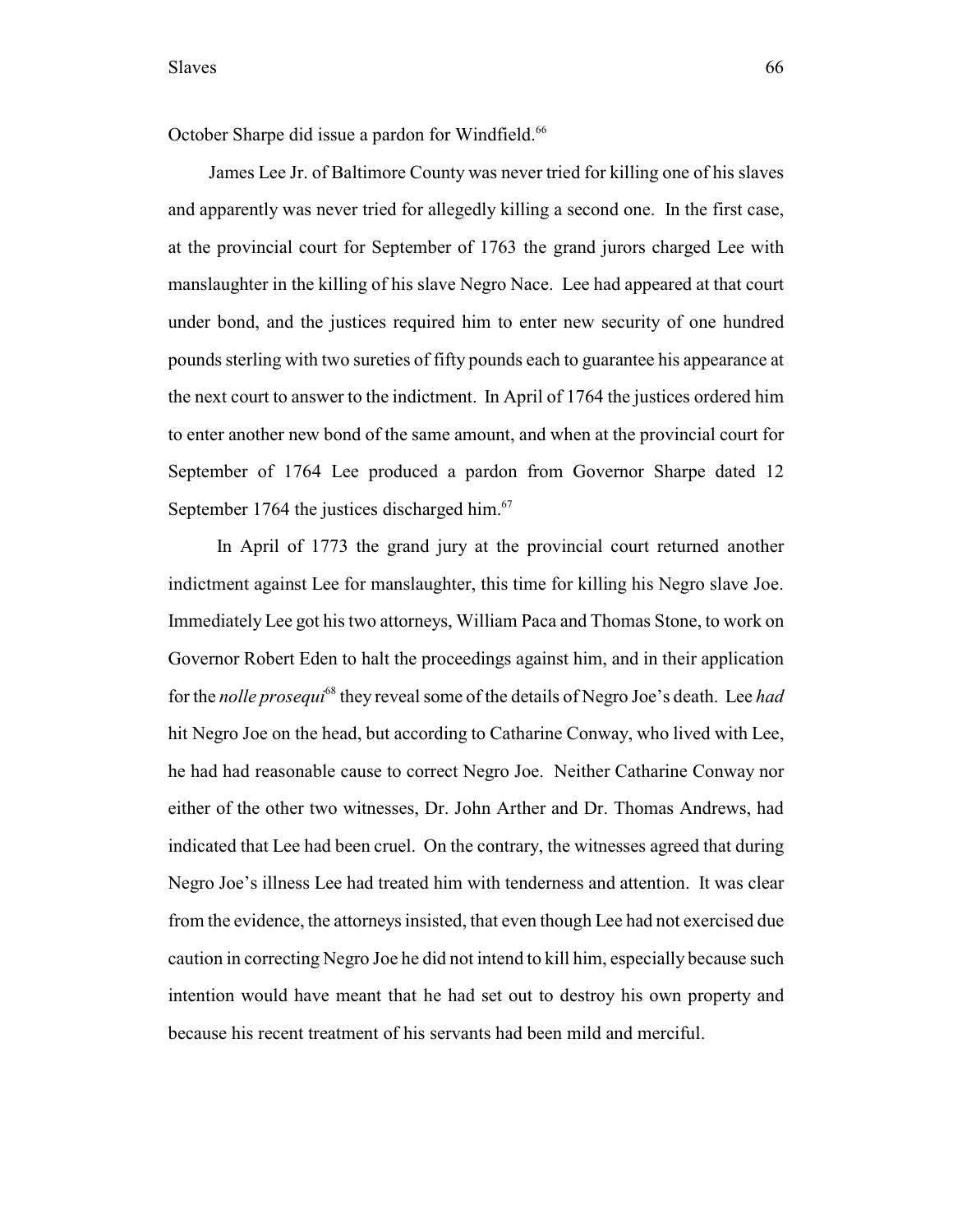Actually, the attorneys argued, it appeared that since Negro Joe had died during his first illness he had died of pleurisy. They did not accept the doctors' "Suppositions" that the inflamation had spread from the brain to the pleura but humbly suggested instead that if Negro Joe's brain had been that badly inflammed more violent symptoms than the doctors had stated in their depositions would have appeared.

Malicious people had raised a groundless clamor against Lee, the attorneys continued, but that was not unusual in such cases. A number of respectable gentlemen from the neighborhood had proved the clamor groundless by petitioning Eden in Lee's favor. If Lee had planned to kill Negro Joe or if his general treatment of his slaves was inhuman or rigorous, the petitioners would not have been willing to go on record in his favor. Finally, Paca and Stone hoped that considering the distress of Lee's family and of his numerous connections as well as the contrition that he himself exhibited compassion would move Eden to grant a *nolle prosequi* on the indictment against him.<sup>69</sup>

No evidence that Lee was ever tried for Negro Joe's killing has appeared. The line between the death that resulted from illness and the death that resulted from brutality was sometimes hard to draw, and in Lee's case, at least, the difficulty of making that distinction appears to have worked in favor of the master.

Peter Ball did not hang for the murder of his Negro boy, but he did live under a sentence of death for several days. Sometime before 7 December 1752 the justices of a special court of oyer and terminer and jail delivery for Kent County condemned Ball after a petit jury found him guilty of murdering the Negro boy. On 19 December Benjamin Tasker issued a death warrant directing that Ball hang on 29 December, but on 28 December Jonas Green could report that as a result of a petition of many of the "principal Inhabitants" of Kent County Tasker had pardoned him.<sup>70</sup>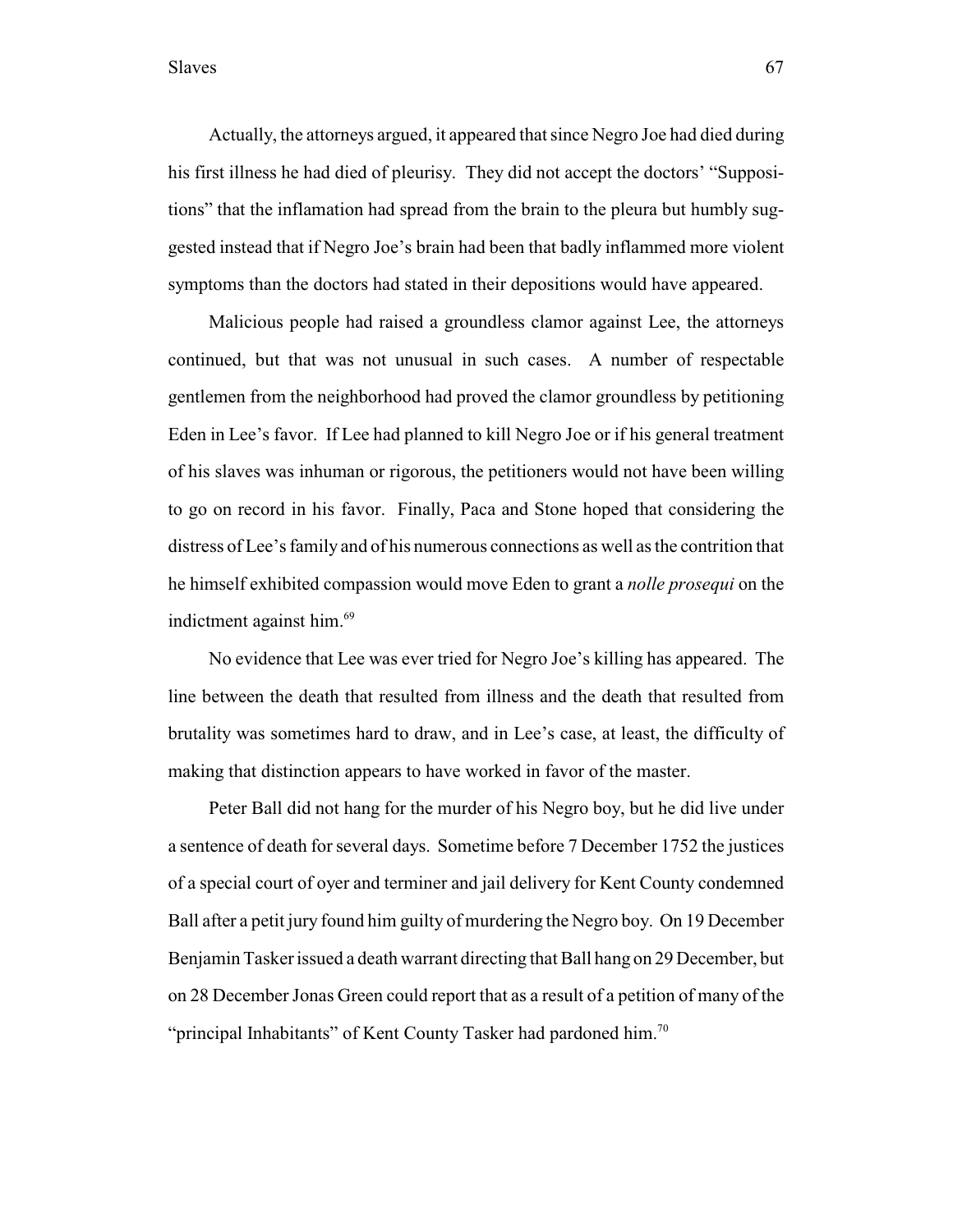Thus if a free person with a good reputation did not escape the consequences of killing his own slave in one way he escaped them in another. The grand jury did not indict him, or the petit jury acquitted him, or the governor or the president of the council pardoned him.

The servant who killed a slave, however, could not expect such beneficence, as Thomas Lamb, the servant of Dr. Andrew Scott, learned in 1747. At the provincial court for April of 1747 the grand jury charged that in Prince George's County on 26 October 1746 Lamb stabbed Mulatto Nacy, the slave of an unidentified master, "upon his left Breast" with a knife worth one penny sterling and inflicted a mortal wound two inches deep and one inch broad and that James Noland "Feloniously and of his Malice forethought was then and there Present Aiding Assisting Abetting and Incouraging" Lamb to commit the murder. The grand jury charged both Lamb and Noland with murder. A petit jury found Noland not guilty, but Lamb pleaded guilty and the justices condemned him to hang. In their report to Governor Ogle the provincial justices pointed out that the murder was "of a very barbarous Nature, without any Provocation being given by the unhappy Slave who lost his Life." Such a report was not likely to create much sympathy for Lamb, and on 1 May Ogle issued a death warrant by which he ordered that Lamb hang on 13 May 1747 "on the North side of Rock Creek on the Top of a Hill near Holmeads Mill," which was near the site of his crime. $71$ 

In 1770 John Jones was condemned for murdering two Negroes, but he was hanged only for stealing them. It was more obvious that he had stolen them than that he had murdered them, and therefore Governor Eden issued the death warrant only on the basis of that one conviction.

At the provincial court for September of 1770 the grand jurors returned three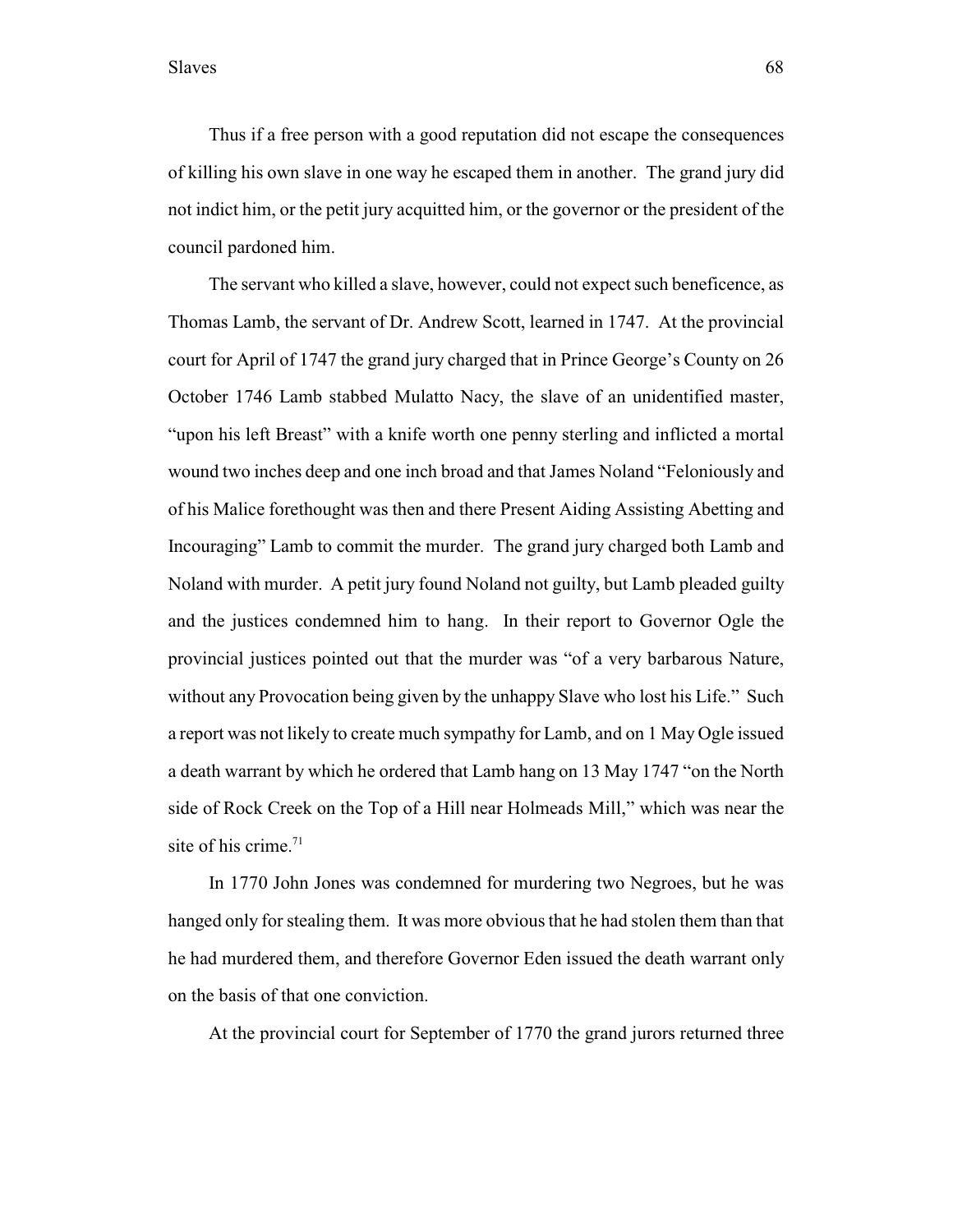separate indictments against Jones. In the first indictment they charged that in Kent County on 21 July 1770 Jones stole Nathaniel Hynson's Negro slave Sarah, who was worth fifty pounds current money, and her six-month-old boy Jem, who was worth ten pounds current money. In the other two indictments the grand jurors charged that on the same day Jones murdered both Negro Sarah and Jem by throwing them into the Chesapeake Bay in Anne Arundel County so that they "Suffocated and Drowned." After Jones pleaded not guilty to all three charges the same petit jury found him guilty in all three cases, and in each case the justices sentenced him to hang. On 25 September Eden and his council considered the three convictions as well as the report of the justices and Jones' petition.

The justices reported that the evidence against Jones was full and sufficient. In his petition Jones did not explain how the Negroes happened to be with him, but he did try to convince Eden that they died accidentally. He explained that he had intended to return to England with his brother, who had a ship in the bay. In order to cross the Bay he got a canoe, with the two Negroes apparently already in it. At least that is the impression he tried to create. He took with him one of his former fellow servants, who later became an evidence against him. When the four got about two miles from the mouth of the Magothy River "the wind Roase and bloed Verey hard." The canoe tipped over, and though Jones tried to save the Negroes he barely managed to save himself. He lost almost fourteen pounds in cash and all of his clothes except those he was wearing. After getting to shore Jones took the servant back to his master, which, he said, he would not have done if he had killed the Negroes, but the servant in order to save himself from his master's wrath for running away falsely accused him of murdering the two Negroes. Jones hoped that Eden would grant him a part of his bountiful charity and save him from hanging, which he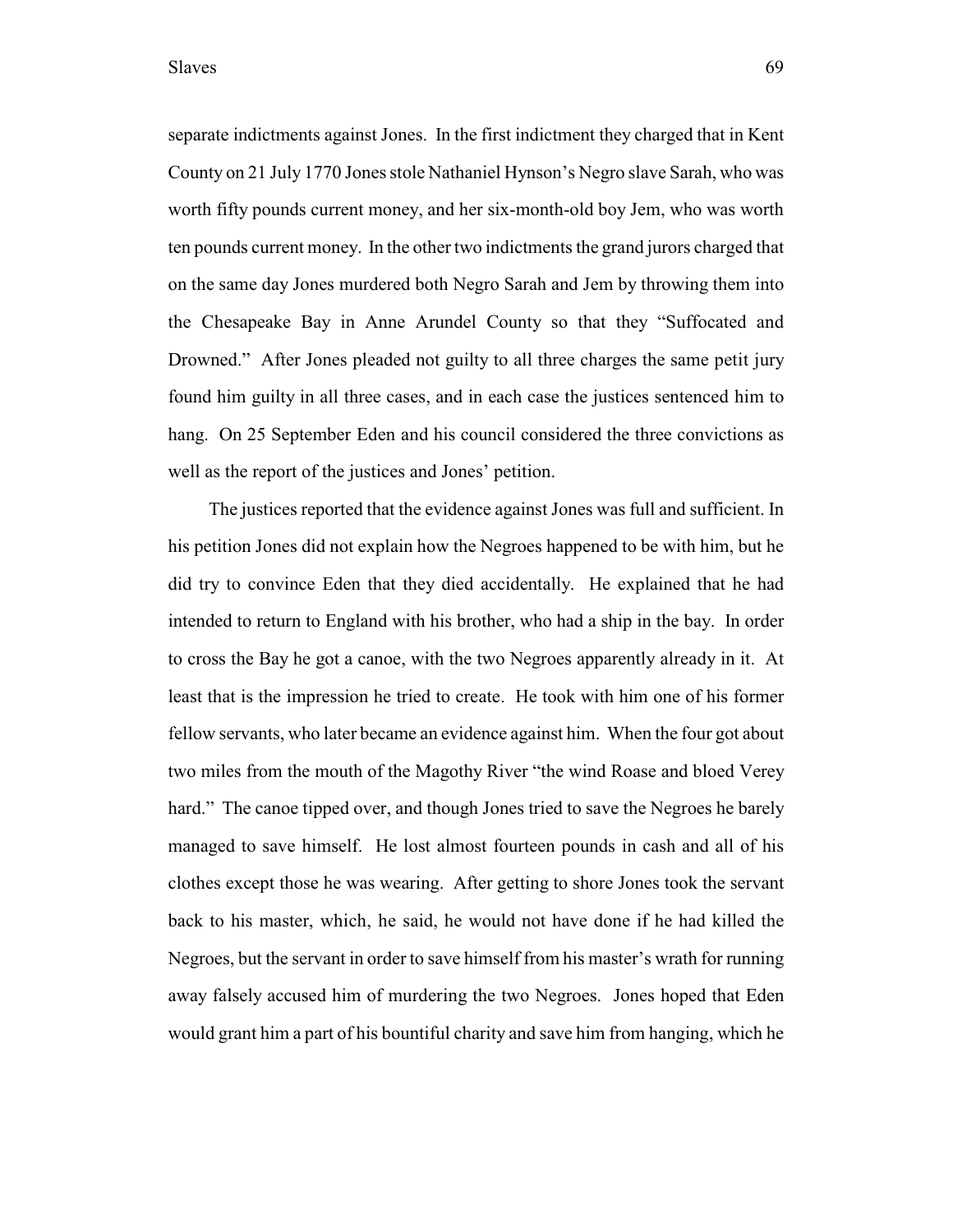considered all the more severe a punishment because it would be an ignominious death. He hoped that Eden would consider his youth, since he was less than twentyone years old, and also his good behavior during the five years he had been in Maryland. He hoped also that Eden would consider his aged mother in England, whom he disobediently left without her knowledge, and save his life so that he could return home as the prodigal son did.

There might have been some doubt, therefore, about whether or not Jones had murdered the Negroes, but there was no doubt that they were with him in the canoe and that he was taking them across the Bay. That was enough to convict him of stealing them.<sup> $72$ </sup> Eden and his council therefore did not worry about whether Jones had killed the slaves but decided simply that he should hang on 12 October for stealing them. The next day Eden issued the death warrant.<sup>73</sup>

As in any other prosecution for alleged murder, the petit jury could free from punishment the person who killed someone else's slave by deciding that the death was accidental. At the provincial court for May of 1685 the grand jurors charged that on 10 May 1685 Charles Watts shot Abigaill Shankes' Negro Marriah under the left shoulder.<sup>74</sup> Although the grand jurors did not charge Watts with malice aforethought they did charge him with murder. After Watts pleaded not guilty a petit jury found him guilty only of chance-medley, and after he paid his fees the justices discharged him by proclamation.<sup>75</sup> For chance-medley or misadventure, which was the killing of someone by accident, the killer was supposed automatically to receive a pardon.<sup>76</sup>

The Negro slave, like the servant, could complain about his master's treatment, but he was not likely to get very far. Sometime before October of 1728 Negro Cesar, the slave of Thomas Stockett Jr., complained to a magistrate that he was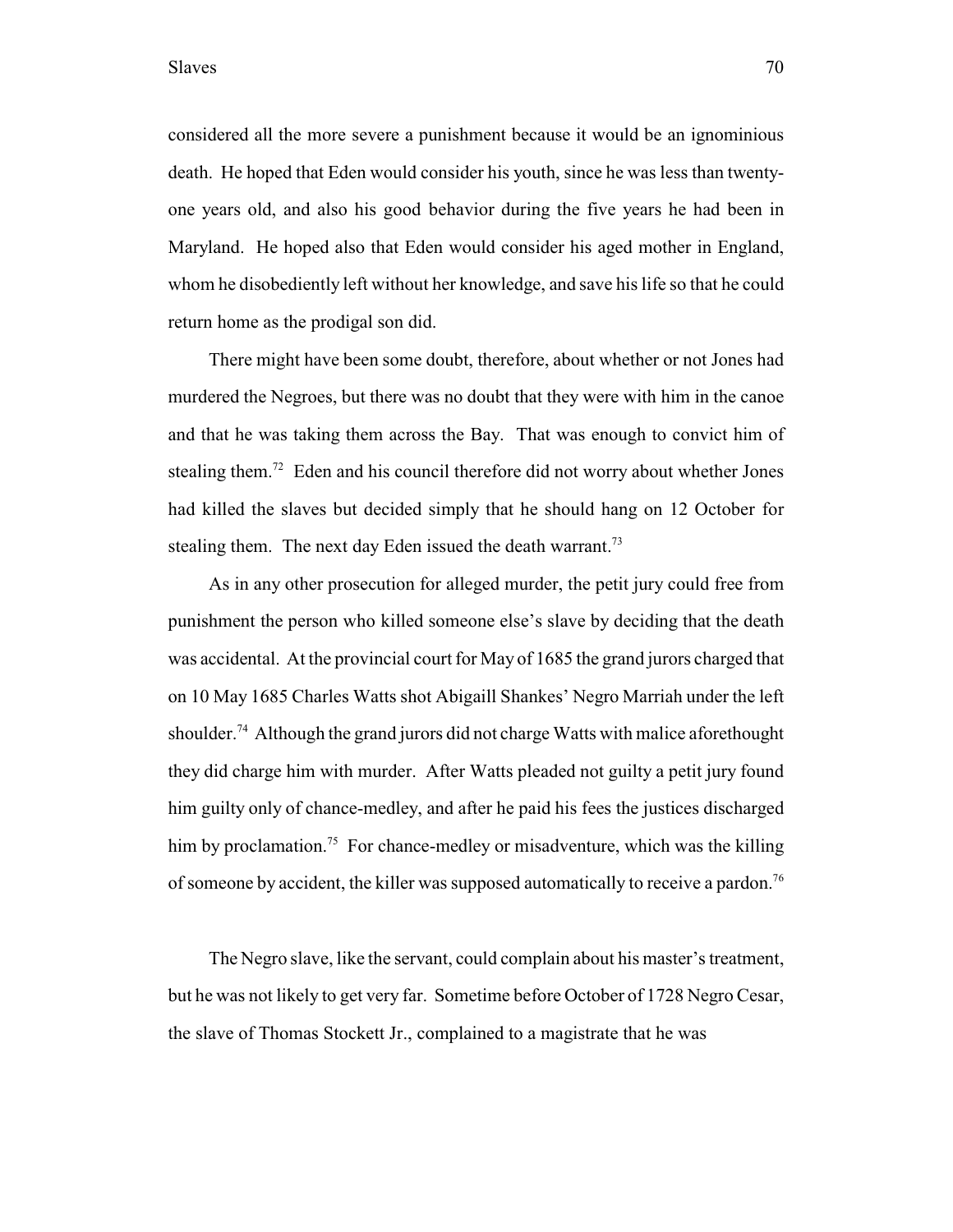not able to live [with Stockett] by reason of the very Great hardships & Sufferings he daily . . . [underwent] as being knocked down with an Iron Barr & branded with hot Irons & Scalded with boyling fat & other Such like Sufferings without any reason.

The magistrate warned Stockett not to abuse Negro Cesar "in Such a barbarous manner," and when Stockett did not change Negro Cesar complained to the magistrate again. This time the magistrate advised him to petition to Governor Benedict Leonard Calvert, who ordered Stockett to appear, with witnesses, to answer Negro Cesar's complaint. At the provincial court for October of 1728 the provincial justices rejected the complaint but cautioned Stockett "not to use his Negro in the Manner he has done anymore."<sup> $77$ </sup> Obviously the justices believed at least a part of what Negro Cesar said, but he still ended up about where he started.<sup>78</sup>

It is impossible to know how often slaves were mistreated, since they seldom complained against their masters,<sup>79</sup> and there is no assurance that the white man was always brought into court even if he killed one. Very seldom did Jonas Green report brutality of a master or an overseer in the *Maryland Gazette*. Such reports might be scarce because there were few instances of such brutality, which seems unlikely, or because Marylanders of the eighteenth-century accepted brutality as a part of everyday life and Green commented only on extreme instances of it. And it was not in the interest of the white man to publicize the mistreatment of slaves.

In three of the six instances in which Green did report the death of a slave at the hands of a white man the culprit was an overseer rather than the master.<sup>80</sup> In March of 1761 he reported that an overseer on a plantation in Prince George's County had beaten one of his Negroes to death. Complacently he added, *"What a pity it is, that* INHUMANITY *should be a necessary ingredient in the composition of a* GOOD OVERSEER."<sup>81</sup> In October of 1766 he reported the verdict of the coroner's jury in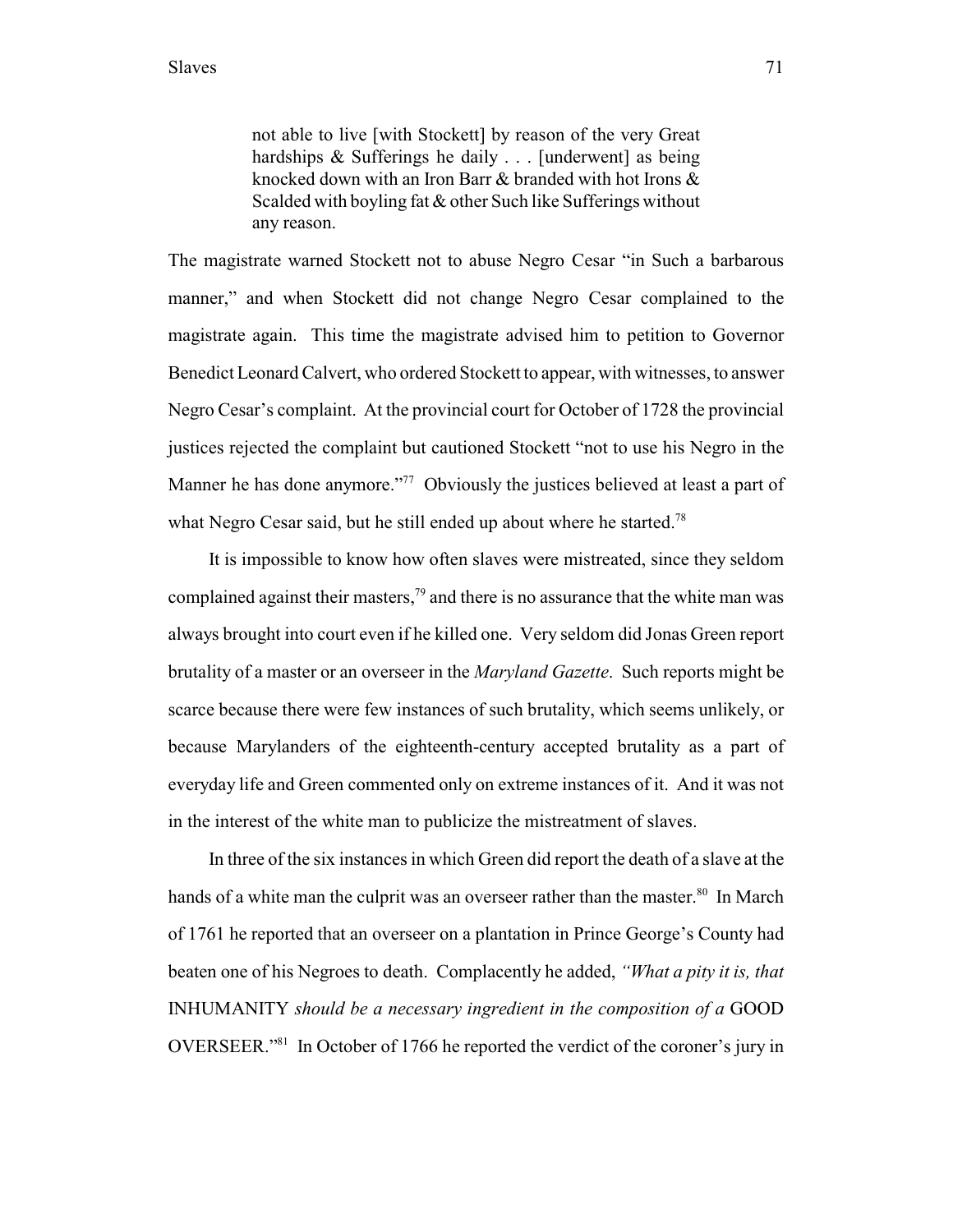Slaves 72

the death of Negro Will, the slave of one Dr. Scott. Complacently again he reported that "his death was occasioned by some Bruises he received in a Correction from his Overseer a Day or Two before."<sup>82</sup>

In another instance in which an overseer beat a Negro slave to death Green did at least call the overseer barbarous. Late in March of 1762, he reported on 1 April, an overseer at Nicholas Dorsey's quarter on the Patapsco River in Anne Arundel County beat one of his Negroes with "such an unmerciful and barbarous Flagellation, that the poor Fellow died soon after." The overseer, Green added, had made his escape.<sup>83</sup>

One of the rationalizations that historians have used in the nineteenth century to justify slavery is that although the Negroes who were brought to America lost their freedom they "came into contact with the most advanced type of experience in the history of man,"<sup>84</sup> or at least with a more mature culture than that of the society from which they came,  ${}^{85}$  and benefitted spiritually  ${}^{86}$  by experiencing a more orderly form of worship than what they brought with them.<sup>87</sup>

But the treatment of slaves in colonial Maryland make those rationalizations sound hollow. The early planters, in fact, did not want their slaves to become Christians. Instead, out of the mistaken notion that baptism automatically freed the slave,  $88$  as late as 1692, according to the assembly, the planters used threats to keep their slaves from being baptized $89$  even though in 1671 the assembly had ruled explicitly that the slave who was baptized had no more title to freedom than he had before he received that sacrament. The assembly made no effort to encourage masters to baptize their slaves but rather only provided the assurance that they were not risking anything if they did want to do it.<sup>90</sup>

The members of the assembly had no confidence in the Africans' ability to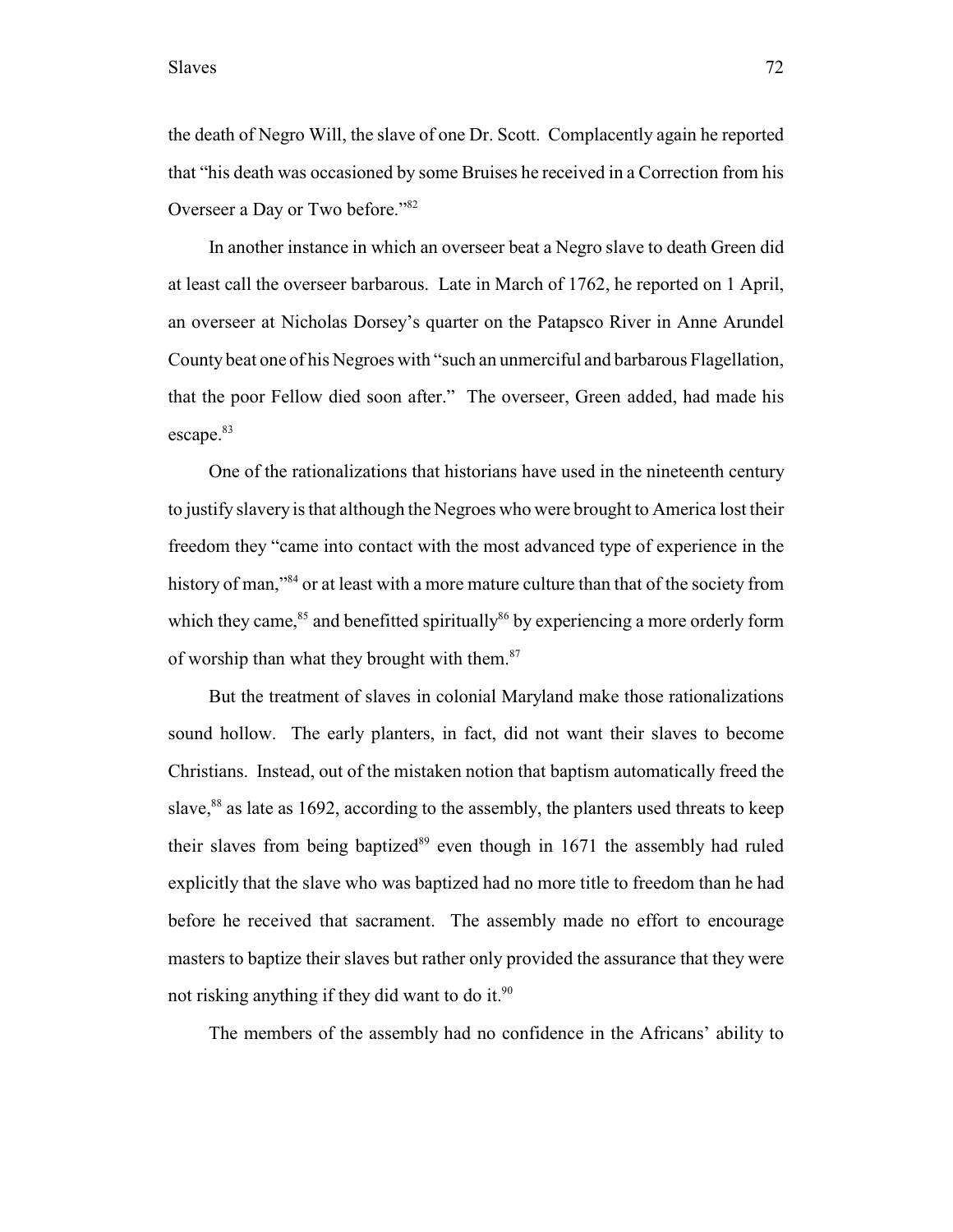understand the white man's religion. In the preamble of the law that the assembly passed in 1729 to provide for quartering the Negro who committed petit treason or murder or who wilfully burned a dwelling house the delegates made this clear when they asserted that the Africans had "no Sense of shame or Apprehension of future Rewards or Punishments."<sup>91</sup>

Clearly there was a great deal of violence against slaves in colonial Maryland. Apparently, however, the assembly's or the courts' disapproval of some of the instances of severe cruelty toward servants and slaves caused early historians to argue that harsh treatment was unusual and that the majority of colonial planters were gentle and even humanitarian people. $92$  A closer search of the records, however, makes it clear that the violence of the planters and their proxies against servants and slaves was far more widespread and far more brutal than many historians have led us to believe.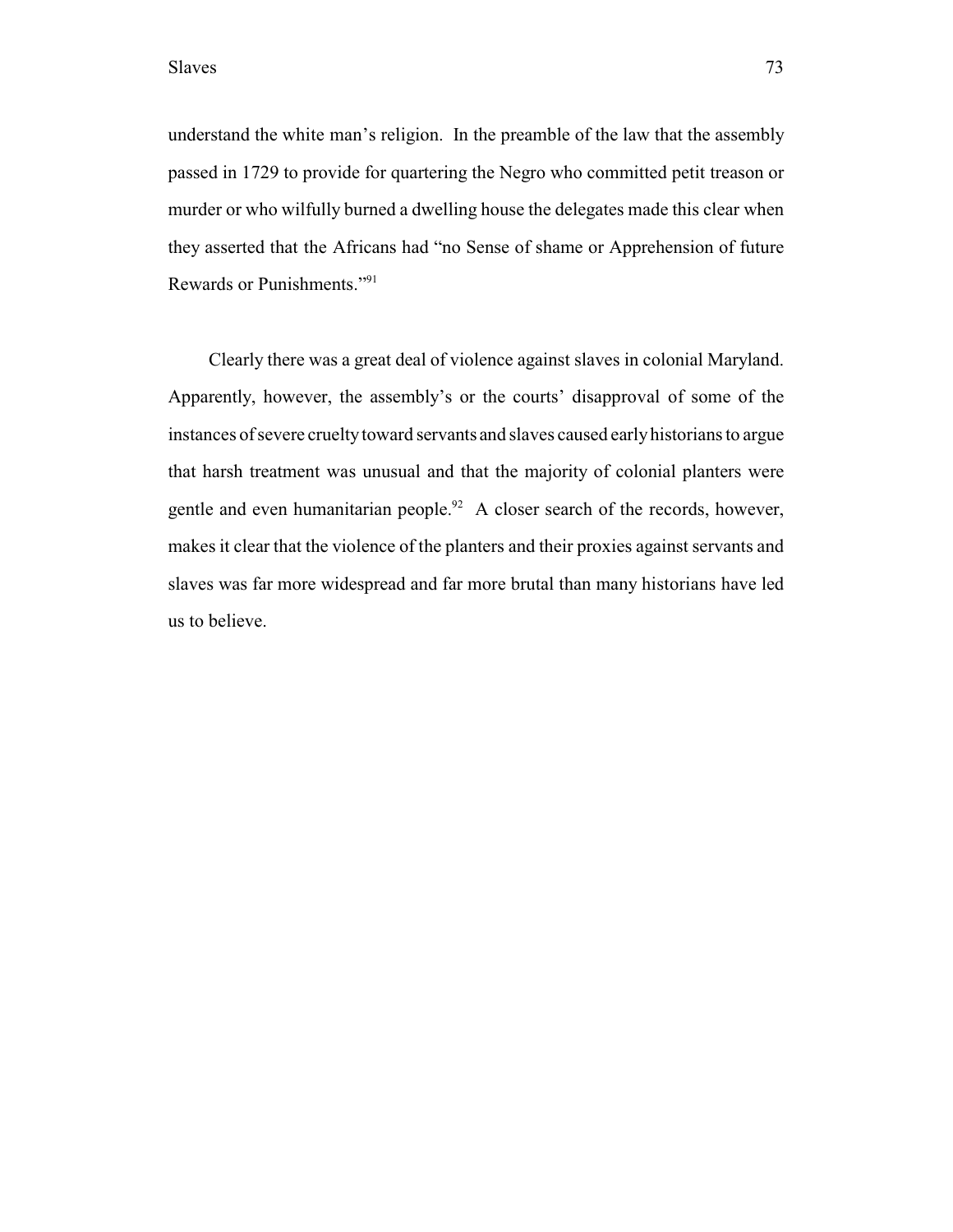## Part II. Slaves

## **Notes**

<sup>1</sup> Ulrich B. Phillips, *American Negro Slavery: A Survey of the Supply*, *Employment and Control of Negro Labor As Determined by the Plantation Regime* (New York: D. Appleton and Company, 1918; reprinted Baton Rouge: Louisiana State University Press, 1966), p. 343; James Curtis Ballagh, *A History of Slavery in Virginia*, Johns Hopkins University Studies in Historical and Political Science, Extra Volume XXIV (Baltimore: The Johns Hopkins Press, 1902), pp. 37, 77-78, 98-101, 102, 102-103, 106; J. Winston Coleman Jr., *Slavery Times in Kentucky* (Chapel Hill: University of North Carolina Press, N.C., 1940), pp. 29, 32.

 $^2$ But according to William Eddis, writing in 1770, convict servants were worse off than slaves were. William Eddis, *Letters from America*, ed. Aubrey C. Land (Cambridge: Harvard University Press, 1969), pp. 37-38. And Richard B. Morris, in *Government and Labor in Early America* (Torchbook edition; New York: Harper and Row, 1965), pp. 500ff., is far too sanguine about the treatment of servants.

 $3$  In the colonies and later in the states the master could punish his own slave in any way short of death or mutilation. Edgar J. McManus, *A History of Negro Slavery in New York* (Syracuse: Syracuse University Press, 1966), p. 81; A. Judd Northrup, *Slavery in New York* (Albany: University of the State of New York, 1900), pp. 260, 269.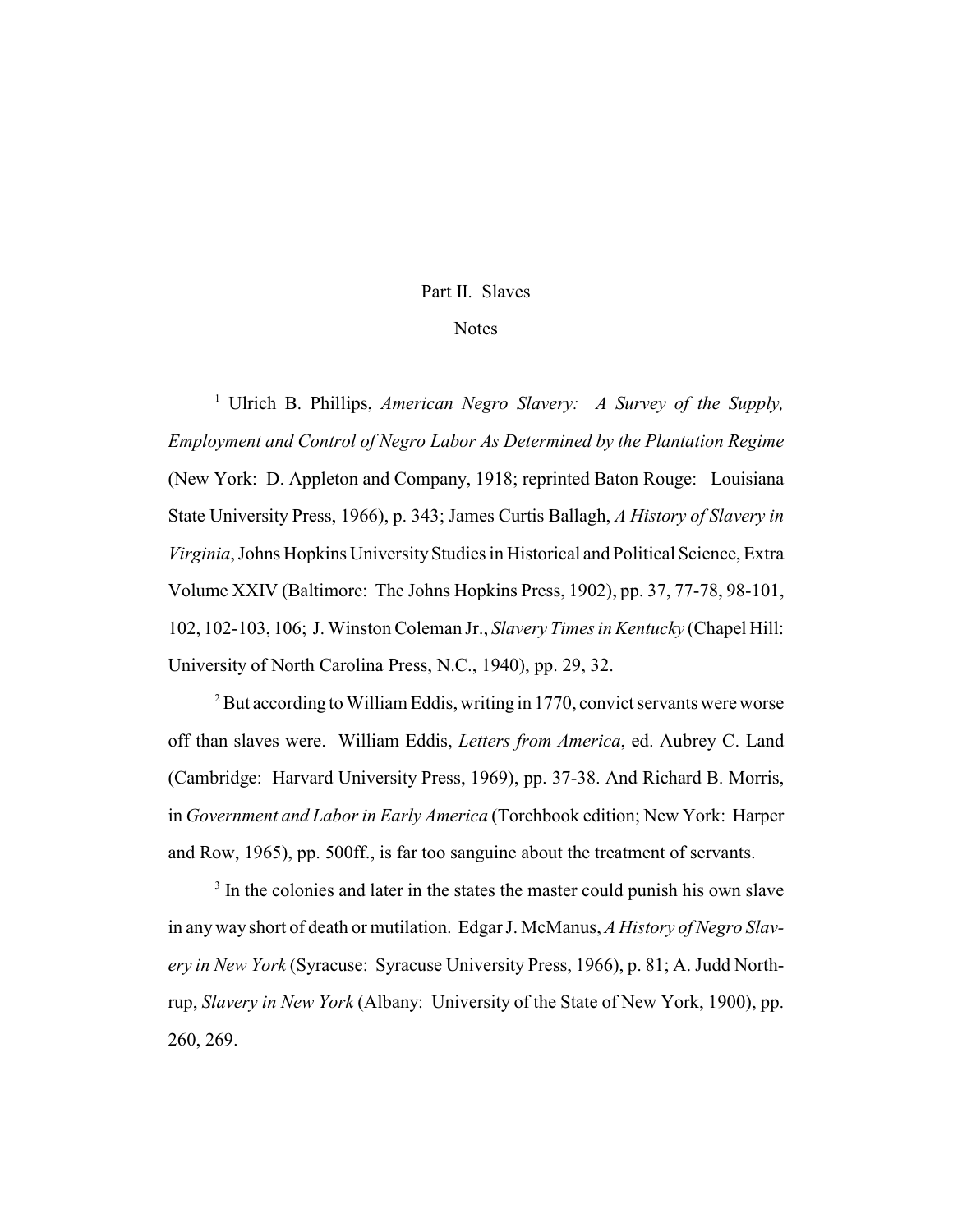In Virginia, accidentally killing a slave while correcting him was not a felony, "since it cannot be presumed that prepensed malice (which alone makes murther ffelony) should induce any man to destroy his own estate." Quoted in Ballagh, *A History of Slavery in Virginia* p. 78, from a law. See also *ibid.*, p. 81; Thad W. Tate, *The Negro in Eighteenth-Century Virginia* (Baltimore: Colonial Williamsburg Foundation, 1965), p. 9n.

In New York the wilful killing of a slave was murder, but according to Edgar J. McManus no white man there was ever prosecuted for killing a slave. McManus, *A History of Negro Slavery in New York*, p. 93. In North Carolina Justice Ruffin said that the vengeance of the master against his slave was "generally practiced with impunity because of its privacy." John Spencer Bassett, *Slavery in the State of North Carolina* (Baltimore: The Johns Hopkins Press, 1899), p. 24.

For some laws against mistreating slaves, see Henry Scofield Cooley, *A Study of Slavery in New Jersey* (Baltimore: The Johns Hopkins Press, 1896), p. 50; Bassett, *Slavery in the State of North Carolina*, p. 20; John Spencer Bassett, *Slavery and Servitude in the Colony of North Carolina* (Baltimore: The Johns Hopkins Press, 1896), p. 43; Ballagh, *A History of Slavery in Virginia*, p. 82.

By an act of 1806 the master who imposed cruel punishment on his slave in Louisiana was subject to a fine of two hundred to five hundred dollars, but "flogging, or striking with a whip, leather thong, switch, or light stick" was specifically permitted. Joe Gray Taylor, *Negro Slavery in Louisiana* (Baton Rouge: Louisiana Historical Association, 1963), pp. 198, 224. In Louisiana in 1860 a master was fined two hundred dollars for cruelty to a slave, and in 1858 a man was sentenced to fifteen years in jail for beating a slave to death. *Ibid.*, p. 226.

William Byrd was constantlywhipping his slaves if he was not punishing them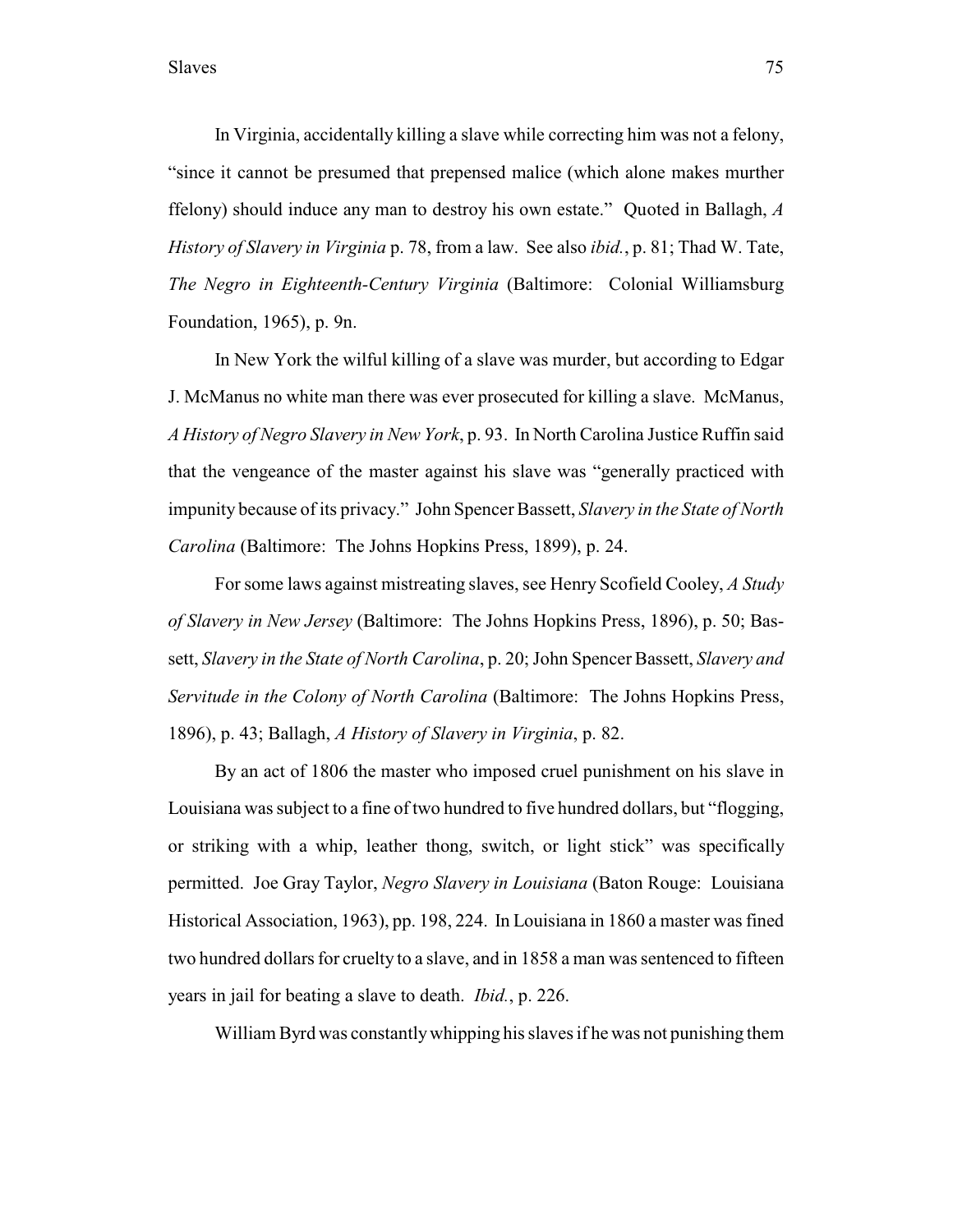in more imaginative ways. "Moll was whipped for a hundred faults." William Byrd, *The Secret Diary of William Byrd of Westover, 1709-1712*, ed. Louis B Wright and Marion Tinling (Richmond: The Dietz Press, 1941), 23 May 1709, p. 38. "Eugene was whipped for running away and had the [bit] put on him." *Ibid.*, 10 June 1709, p. 46. Brackets in published edition. "Tom was whipped for not telling me that he was sick." *Ibid.*, 27 June 1709, p. 53. "In the afternoon I beat Jenny for throwing water on the couch." *Ibid.*, 3 September 1709, p. 79. "Jenny was whipped for [an] abundance of faults." *Ibid.*, 16 September 1709, p. 84. "Eugene was whipped for pissing in bed and Jenny for concealing it." *Ibid.*, 30 November 1709, p. 112. "Eugene pissed abed again for which I made him drink a pint of piss." *Ibid.*, 3 December 1709, p. 113. "Eugene had pissed in bed for which I gave him a pint of piss to drink." *Ibid.*, 10 December 1709, p. 117. "Eugene was whipped for doing nothing yesterday." *Ibid.*, 16 December 1709, p. 119. "I had several of the negroes whipped for stealing the hogs [or hogsheads]." *Ibid.*, 3 March 1710, p. 148. Brackets in published book. "In the afternoon I caused L-s-n to be whipped for beating his wife and Jenny was whipped for being his whore." *Ibid.*, 17 June 1710, p. 192. "Eugene was whipped for cheating in his work and so was little Jenny." *Ibid.*, 31 August 1710, p. 224. "I whipped Sue Braynes for [sh-t] herself and Anaka for lying, and Prue for losing the [scroll]." *Ibid.*, 8 October 1710, p. 240. Both brackets in published book. "I went to my lodgings but my man was gone to bed and I was shut out. However I called him and beat him for it." *Ibid.*, 9 October 1710, p. 241. "I made an indifferent dinner this day because Moll had not boiled the bacon half enough, for which I gave her some stripes under which she [b-s-t] herself." *Ibid.*, 20 March 1711, p. 316. Brackets in published book. The letters probably abbreviate "beshit." "In the afternoon I caused Jack and John to be whipped for drinking at John [Cross] all last Sun-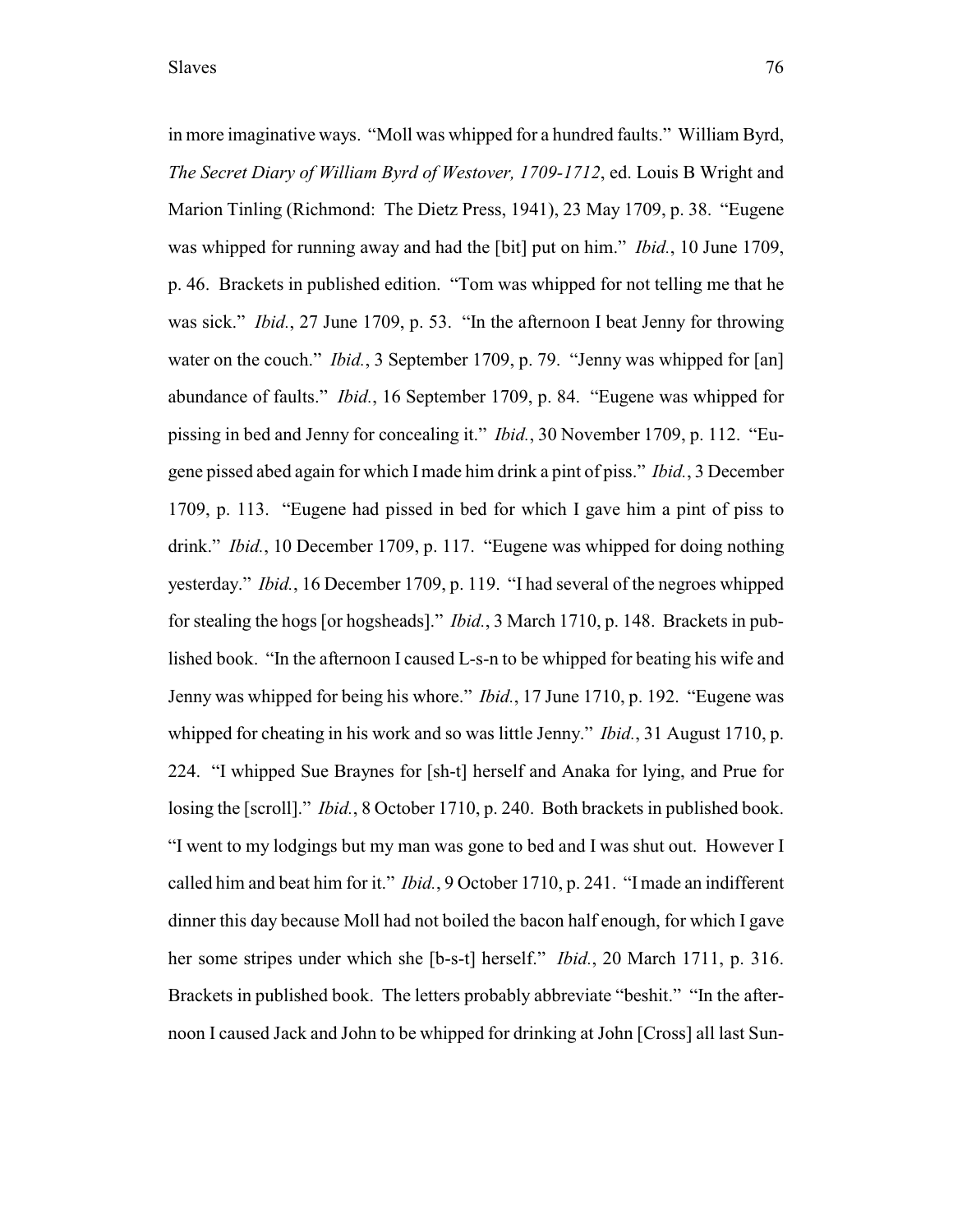day." *Ibid.*, 30 April 1711, p. 337. Brackets in published book. "I caused Prue to be whipped severely . . . ." *Ibid.*, 1 May 1711, p. 338. "I found P-t-s-n smoking . . . [in the brick house] for which I drubbed him very much." *Ibid.*, 7 May 1711, p. 341. "I beat Prue for staying with my milk at the cowpen and telling a lie about it." *Ibid.*, 4 August 1711, p. 384. "At night I had several people whipped for being lazy in the morning." *Ibid.*, 26 September 1711, p. 412. "Eugene was whipped for neglecting his business when the company were here yesterday." *Ibid.*, 28 September 1711, p. 412. "In the evening I took a walk and beat Jenny for being unmannerly." *Ibid.*, 11 October 1711, p. 419. "In the evening I took a walk about the plantation and found some of my boys going to burn some of my hogshead staves, for which I beat them." *Ibid.*, 5 April 1712, p. 511. "Then I took a walk about the plantation and returned some time before it was dark out of pure discretion, and found Prue with a candle by daylight, for which I gave her a salute with my foot." *Ibid.*, 6 June 1712, p. 540. "I caused Johnny to be whipped for threatening to strike Jimmy and caused Moll also to be whipped and made them renounce one the other. Prue and Jenny were also whipped." *Ibid.*, 30 June 1712, pp. 550-551. "Moll was strapped this morning and so was Jenny." *Ibid.*, 30 July 1712, p. 564. "I found Eugene asleep instead of being at work, for which I beat him severely." *Ibid.*, 18 September 1712, p. 585.

At other times Byrd apparently whipped slaves, although his wording does not make it entirely clear. "I chastised Moll and Eugene for not doing their business on pretence of sickness." *Ibid.*, 2 February 1711, p. 295. "I corrected old Robin the doctor for threatening to poison Frank." *Ibid.*, 21 June 1711, p. 363.

When Byrd was not whipping slaves he was threatening them. "I threatened Moll with a good whipping again tomorrow for her many faults." *Ibid.*, 31 July 1709, p. 65. "I was displeased with John for giving away the sweetbread of the hog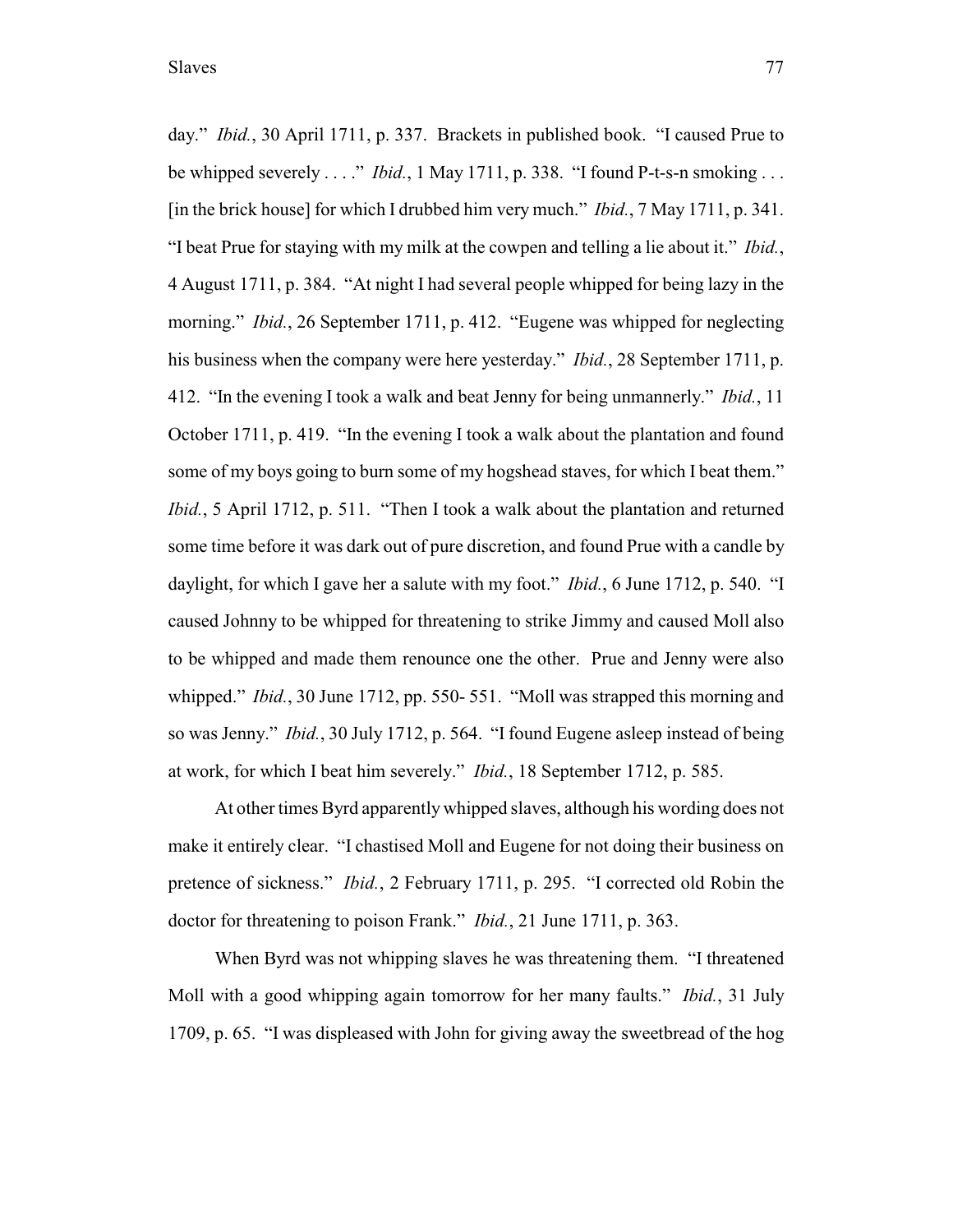he killed and threatened to whip him." *Ibid.*, 25 September 1711, p. 411. Sweetbread is "the thymus or pancreas of a young animal (as a calf) used for food." *Mirriam-Webster's Collegiate Dictionary* (llth edition; 2003). A thymus is "a glandular structure of largely lymphoid tissue that functions esp. in the development of the body's immune system . . . . *Ibid.*

If we can believe Byrd, his wife was even worse than he was. Of course we do not know what *she* would have said about *him*. "In the evening my wife and little Jenny had a great quarrel in which my wife got the worst but at last by the help of the family Jenny was overcome and soundly whipped." Byrd, *Secret Diary*, 27 February 1711, p. 307. "My wife and I had a terrible quarrel about whipping Eugene while Mr. Mumford was there but she had a mind to show her authority before company but I would not suffer it, which she took very ill . . . ." *Ibid.*, 31 December 1711, p. 462. "My wife caused several of the people to be whipped for their laziness." *Ibid.*, 5 February 1712, p. 481. "My wife had caused Moll to be whipped for not letting the people have what was ordered them." *Ibid.*, 9 April 1712, p. 512. "My wife was pretty well and gave Prue a great whipping for several misdemeanors." *Ibid.*, 3 September 1712, p. 579.

Byrd makes his wife appear to be brutal. "I quarreled with my wife for being cruel to Suky Brayne, though she deserved it." *Ibid.*, 11 January 1711, p. 285. "I had a terrible quarrel with my wife concerning Jenny that I took away from her when she was beating her with the tongs." *Ibid.*, 2 March 1712, p. 494.

Sometimes slaves got caught in the disagreements between the spouses: Byrd's objection to his wife's having a slave whipped might cause him to have one whipped himself. "My wife caused Prue to be whipped violently notwithstanding I desired [it] not, which provoked me to have Anaka whipped likewise who had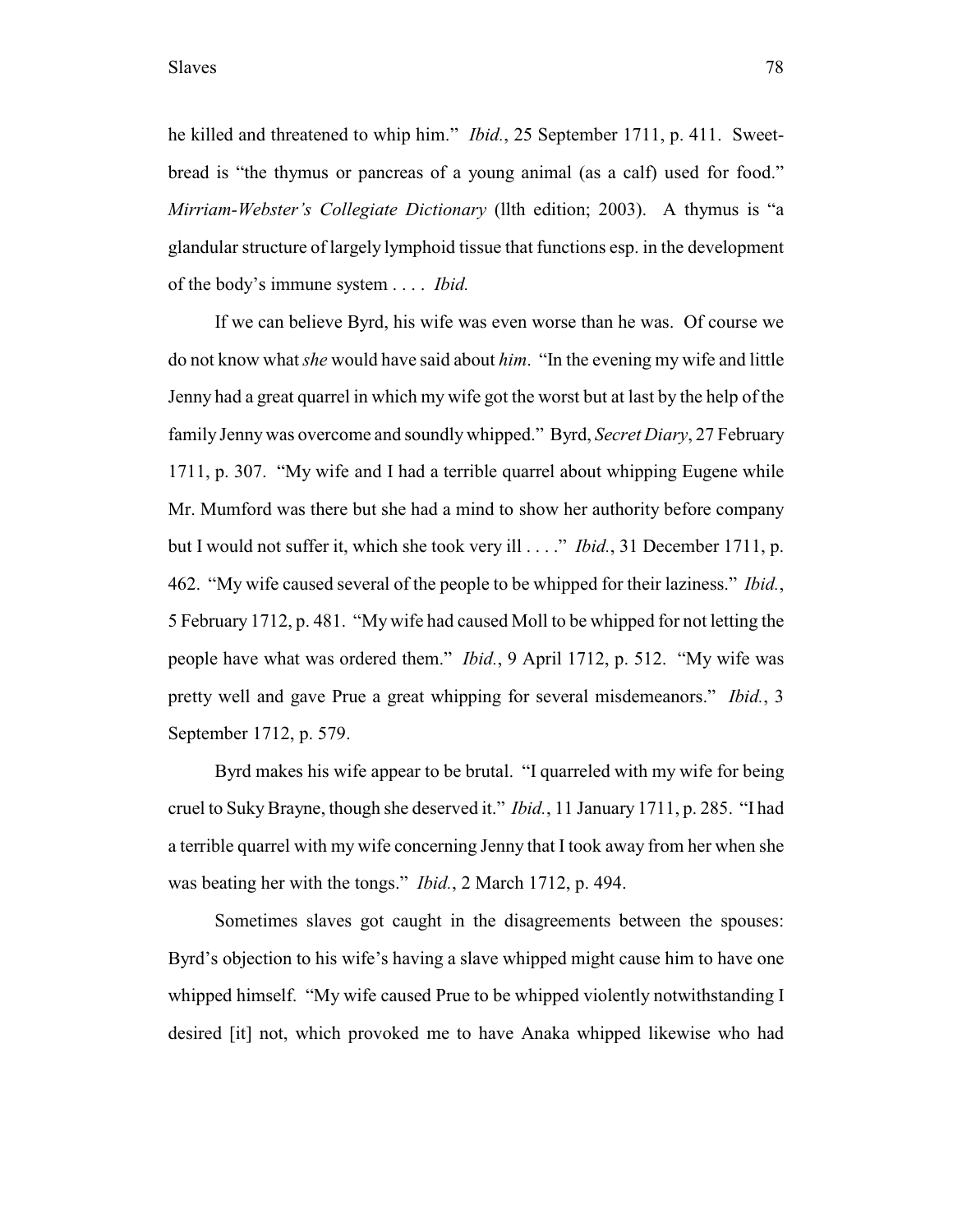deserved it much more, on which my wife flew into such a passion that she hoped she would be revenged of me." *Ibid.*, 22 May 1712, p. 533.

In the nineteenth century some plantations had stocks for punishing slaves. Ulrich B. Phillips, *Life and Labor in the Old South* (Boston: Little, Brown and Company, 1929), p. 260; Kenneth M. Stampp, *The Peculiar Institution: Slavery in the Ante-Bellum South* (Vintage edition; New York: Random House, Inc., 1964), p. 173; Orville Taylor, *Negro Slavery in Arkansas* (Durham, N. C.: Duke University Press, 1958), pp. 212-213.

Having stocks on a plantation was considered a good idea. Taylor, *Negro Slavery in Louisiana*, p. 200. Some plantations also had their own jails for slaves. Taylor, *Negro Slavery in Arkansas*, pp. 211-212, 215.

 $4$  "I . . . [vented] my passion against Moll for doing everything wrong." Byrd, *Secret Diary*, 16 February 1709, p. 5. Brackets in published edition. In such a case Byrd sometimes felt sorry afterward. "In the evening I had a severe quarrel with little Jenny and beat her too much for which I was sorry." *Ibid.*, 22 August 1710, p. 221. "I was a little out of humor this morning and beat Anaka a little unjustly for which I was sorry afterwards." *Ibid.*, 12 April 1712, p. 514.

Byrd could also punish his wife when he was out of humor. "I was out of humor about Mrs. J-f-r-y so that I would not let my wife go abroad." *Ibid.*, 1 June 1709, p. 42.

 $\frac{1}{2}$  In *Jonathan Corncob* a planter in Barbados whipped his slaves on the last day of the month just on general principles. Anonymous, *The Adventures of Jonathan Corncob, Loyal American Refugee. Written by Himself* (London, 1787; reprinted Boston: David R. Godine, 1976), pp. 73-75.

1695, c. 6, *Archives of Maryland*, hereafter *Md. Arch.* (72 vols.; Baltimore: <sup>6</sup>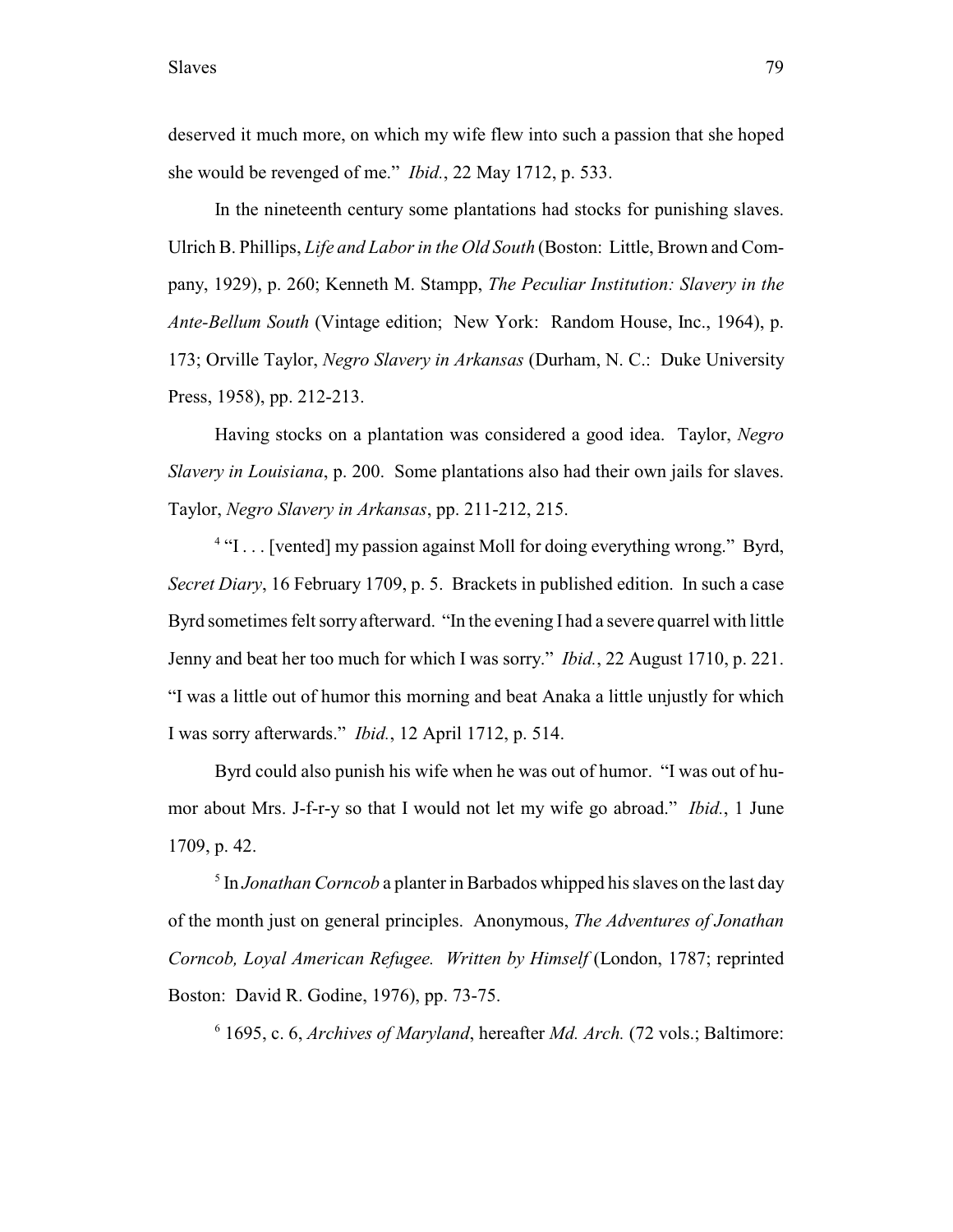Maryland Historical Society, 1883-1972), XXXVIII, 48. Insurrections were also a possibility. Forthe fear of insurrections of slaves, see Bassett, *Slavery and Servitude in the Colony of North Carolina*, pp. 36, 50, 60-64; *Md. Arch.*, XL, 425, 428, 449, 457, 461, 466, 485, 486, 494, 509, 523; Edward Ingle, *Local Institutions of Virginia* (Baltimore: Johns Hopkins University, 1885), p. 88; Ballagh, *A History of Slavery in Virginia*, pp. 11, 74-75, 89-92; Tate, *The Negro in Eighteenth-Century Williamsburg*, pp. 70, 109-113; Warren B. Smith, *White Servitude in Colonial South Carolina* (Columbia: University of South Carolina Press, 1961), p. 30.

 1695, c. 6, was continued by 1695, c. 26, *Md. Arch.*, XXXVIII, 69-70, and <sup>7</sup> 1696, c. 14, *Md. Arch.*, pp. 84-86, and apparently expired in October of 1696, when the next session of the assembly ended. *Md. Arch.*, XIX, 433.

1723, c. 15, *Md. Arch.*, XXXIV, 731-732. The wording in the *Archives* 8 differs from that in Thomas Bacon, *Laws of Maryland at Large* (Annapolis: Jonas Green, 1765), 1723, c. 15, paragraph 2; Recorded Laws, 1711-1723, p. 596.

 $^9$  Annapolis Records, By-laws, 1766-1791, p. 37.

<sup>10</sup> 1704, c. 23, *Md. Arch.*, XXVI, 261. 1704, c. 23, was repealed by 1715, c. 49, *Md. Arch.*, XXX, 355. In 1715 the assembly passed a new law, 1715, c. 44, *Md. Arch.*, XXX, 291.

<sup>11</sup> 1717, c. 13, *Md. Arch.*, XXXIII, 112-113.

<sup>12</sup> Maryland Gazette, 13 September 1745.

 $I<sup>13</sup>$  *Ibid.*, 2 October 1766.

 $I<sup>14</sup> Ibid., 29 January 1767.$ 

<sup>15</sup> Ibid., 1 July 1773. When in November of 1734 Armistead Churchill of Middlesex County, Virginia, advertised for his runaway Negro Will he pointed out that Will was "much scarified in his Body by Whipping." *Ibid.*, 22-29 November 1734.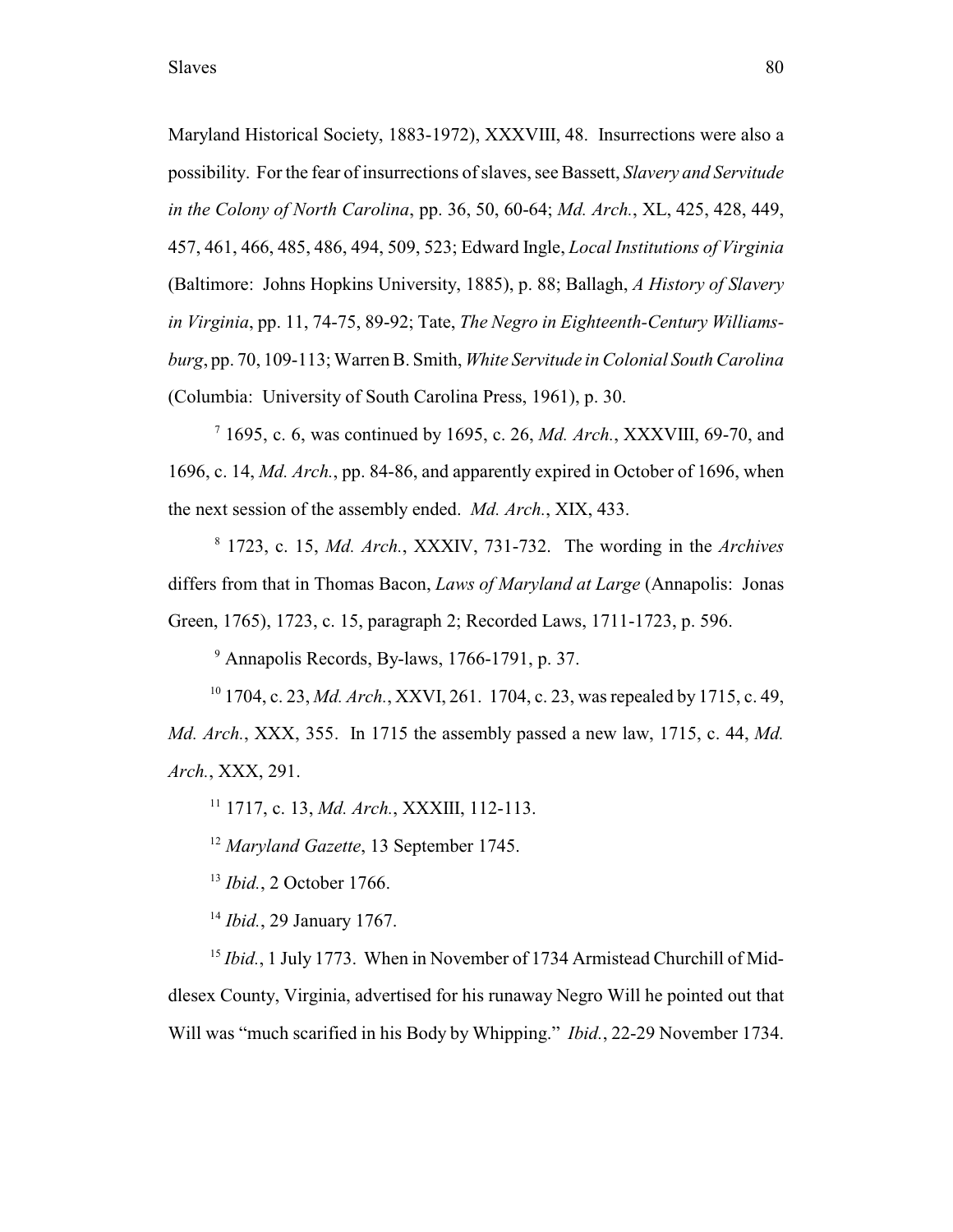When in May of 1765 William Triplett of Fairfax County, Virginia, advertised for his Negro Harry he noted that Harry's back was "much furrow'd by Whipping." *Ibid.*, 30 May 1765.

<sup>16</sup> *Ibid.*, 9-16 March 1732.

<sup>17</sup> *Ibid.*, 9 June 1747.

<sup>18</sup> *Ibid.*, 11 July 1750.

<sup>19</sup> Ibid., 21 July 1763. Negro Wapping, who was about thirty-six years old, was recaptured, and on 28 September 1763 he was hanged for attempting to poison his master, Benjamin Brooke, on 15 December 1758. Commission Records, 1726-1786 (orig.), p. 194; *Maryland Gazette*, 7 July 1763; Prince George's County Court Record, 1761-1763, pp. 485, 487-488.

<sup>20</sup> One slave might put out the eye of another slave. Tate, *The Negro in Eighteenth-Century Williamsburg*, p. 102.

<sup>21</sup> Maryland Gazette, 16 July 1772.

<sup>22</sup> *Ibid.*, 28 October 1773.

<sup>23</sup> *Ibid.*, 27 July, 24 August 1775. Two slaves who were committed as runaways in Maryland but who said they were from Virginia were blind in one eye. *Ibid.*, 20 July 1758, 4 February 1768.

 $24$  "My wife against my will caused little Jenny to be burned with a hot iron, for which I quarreled with her." Byrd, *Secret Diary*, 15 July 1710, p. 205.

In the nineteenth century slaves might be branded on the cheek, forehead, breast, or buttocks. Some slaves might have more than one brand. Coleman, *Slavery Times in Kentucky*, pp. 247, 248.

<sup>25</sup> Maryland Gazette, 4, 25 September 1766.

 $I<sup>26</sup> Ibid., 6 August 1767. For the branching of slaves in the nineteenth century,$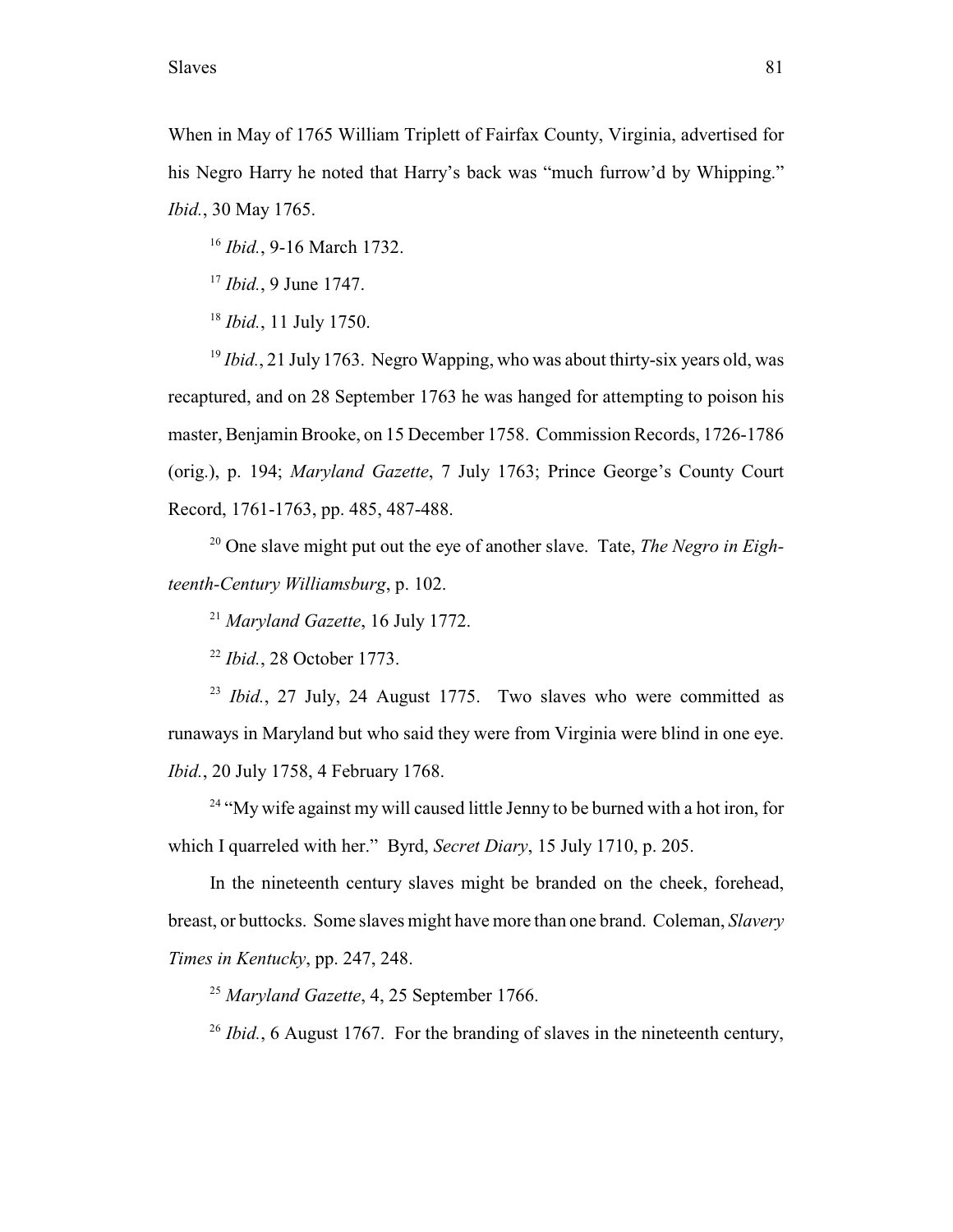see Charles Sydnor, *Slavery in Mississippi* (Baton Rouge: Louisiana State University Press, 1966; originally published 1933), p. 89.

When Thomas Johnson Jr. of Annapolis advertised for his runaway Negro Charles in May of 1765 he noted that Charles' left ear had been cropped. *Maryland Gazette*, 2 May 1765.

<sup>27</sup> For irons on slaves in the nineteenth century, see Taylor, *Negro Slavery in Louisiana*, pp. 184, 185, 226; Coleman, *Slavery Times in Kentucky*, pp. 248-249.

<sup>28</sup> Maryland Gazette, 9 November 1758, 13 August 1761, 15 May, 17 July, 2 October 1766, 5 May 1768, 11 July 1771, 15 June 1775; *Dunlap's Maryland Gazette or the Baltimore General Advertiser*, 16 May 1775. One of the slaves with an iron collar was a fourteen-year-old girl.

William Byrd sometimes used the "bit." "Eugene was whipped for running away and had the [bit] put on him." Byrd, *Secret Diary*, 10 June 1709, p. 46. Brackets in published book. "The negro woman ran away again with the [bit] on her mouth." *Ibid.*, 1 July 1710, p. 199. Brackets in published book. "The negro woman ran away again with the [bit] in her mouth and my people could not find her." *Ibid.*, 2 July 1710, p. 199. Brackets in published book. "The negro woman was found and tied but ran away again in the night." *Ibid.*, 8 July 1710, p. 202. "My negro boy [*or* Betty] ran away again but was soon caught. I was angry with John G-r-l for losing the screw of the [bit]." *Ibid.*, 19 July 1710, p. 206. Both brackets in published book. "Redskin Peter pretended to be sick and I put a [branding iron] on the place he complained of and put the [bit] upon him." *Ibid.*, 22 January 1711, p. 290. Both brackets in published book. "Redskin Peter was particularly well and worked as well as anybody." *Ibid.*, 23 January 1711, pp. 290-291. "Redskin Peter pretended he fell and hurt himself but it was dissimulation." *Ibid.*, 10 January 1712, p. 468. "Redskin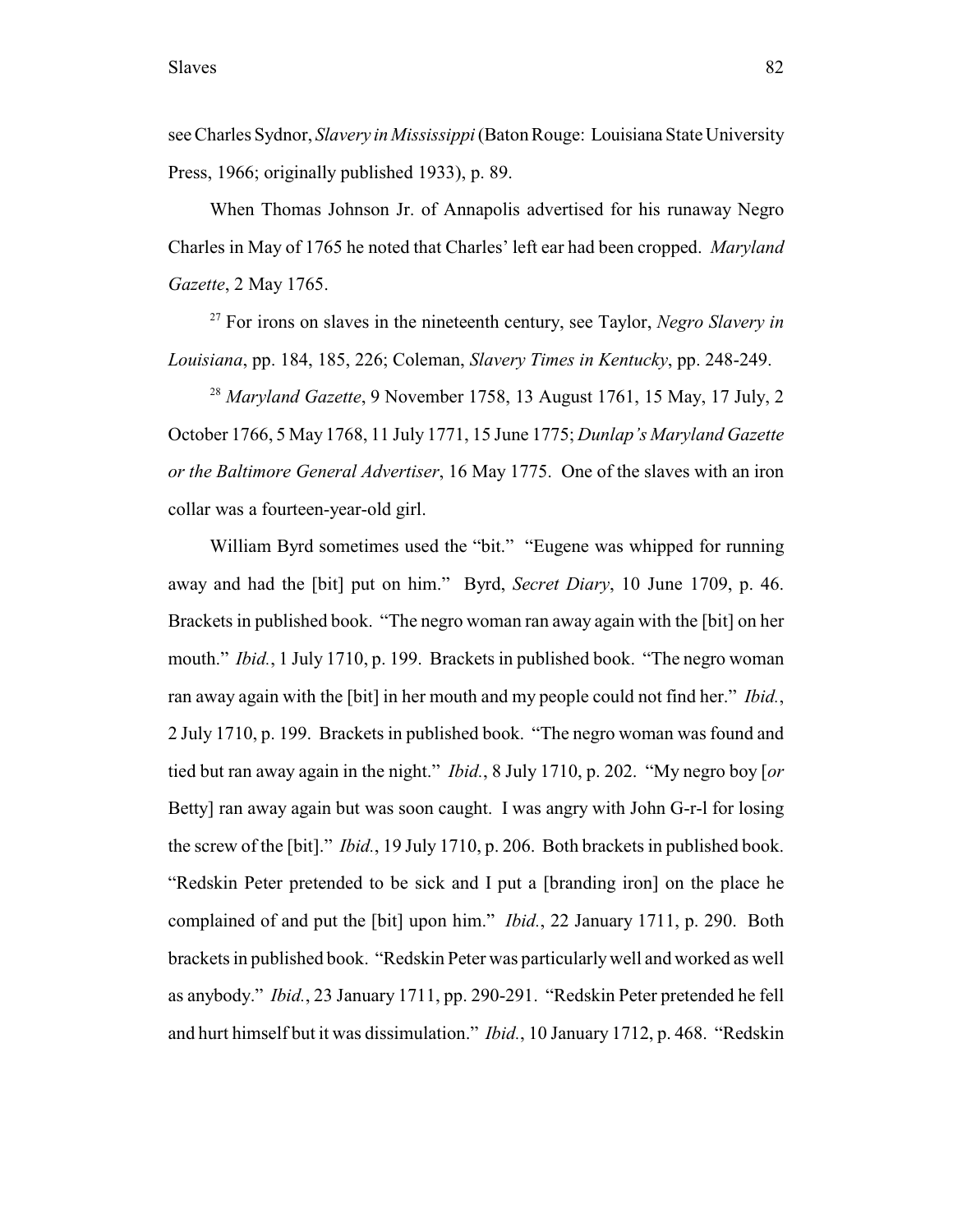Peter was very well again after he had worn the bit 24 hours and went to work very actively." *Ibid.*, 11 January 1712, p. 468. "My man Redskin Peter pretended again to be sick, for which I put him [on the bit]. . . ." *Ibid.*, 15 March 1712, p. 501. Brackets in published book.

Byrd might substitute tying up for the bit. "Redskin Peter was again sick in pretence but I tied him up by the leg to cure him and it did cure him." *Ibid.*, 12 May 1712, p. 529.

In Virginia in 1687 a slave who was the leader of an abortive uprising "was whipped around Jamestown from the prison to the gallows and back, forced to wear an iron collar for the rest of his life, and forbidden ever to leave his master's plantation." Tate, *The Negro in Eighteenth-Century Williamsburg*, p. 110.

For an iron collar on a Negro woman in the 1830s after she was caught in bed with her overseer, see Taylor, *Negro Slavery in Louisiana*, p. 225.

<sup>29</sup> Maryland Gazette, 14 August 1751, 21 June 1764, 10 October 1771. One of the Negroes with a scar on her throat was a woman.

For the iron collar and chain on a runaway slave in the nineteenth century, see Phillips, *Life and Labor in the Old South*, p. 208. For the iron collar alone on a runaway slave in the nineteenth century, see Sydnor, *Slavery in Mississippi*, p. 92.

<sup>30</sup> Maryland Gazette, 29 August 1754. For irons on slaves when they ran away in the nineteenth century, see Stampp, *The Peculiar Institution*, p. 174; Phillips, *Life and Labor in the Old South*, pp. 293-294; Sydnor, *Slavery in Mississippi*, pp. 89, 92, 119, 120.

Sometimes in the nineteenth century slaves were kept in irons even though they had not run away. Richard C. Wade, *Slavery in the Cities: The South, 1820-1860* (New York: Oxford University Press, Inc., 1964), pp. 192-193.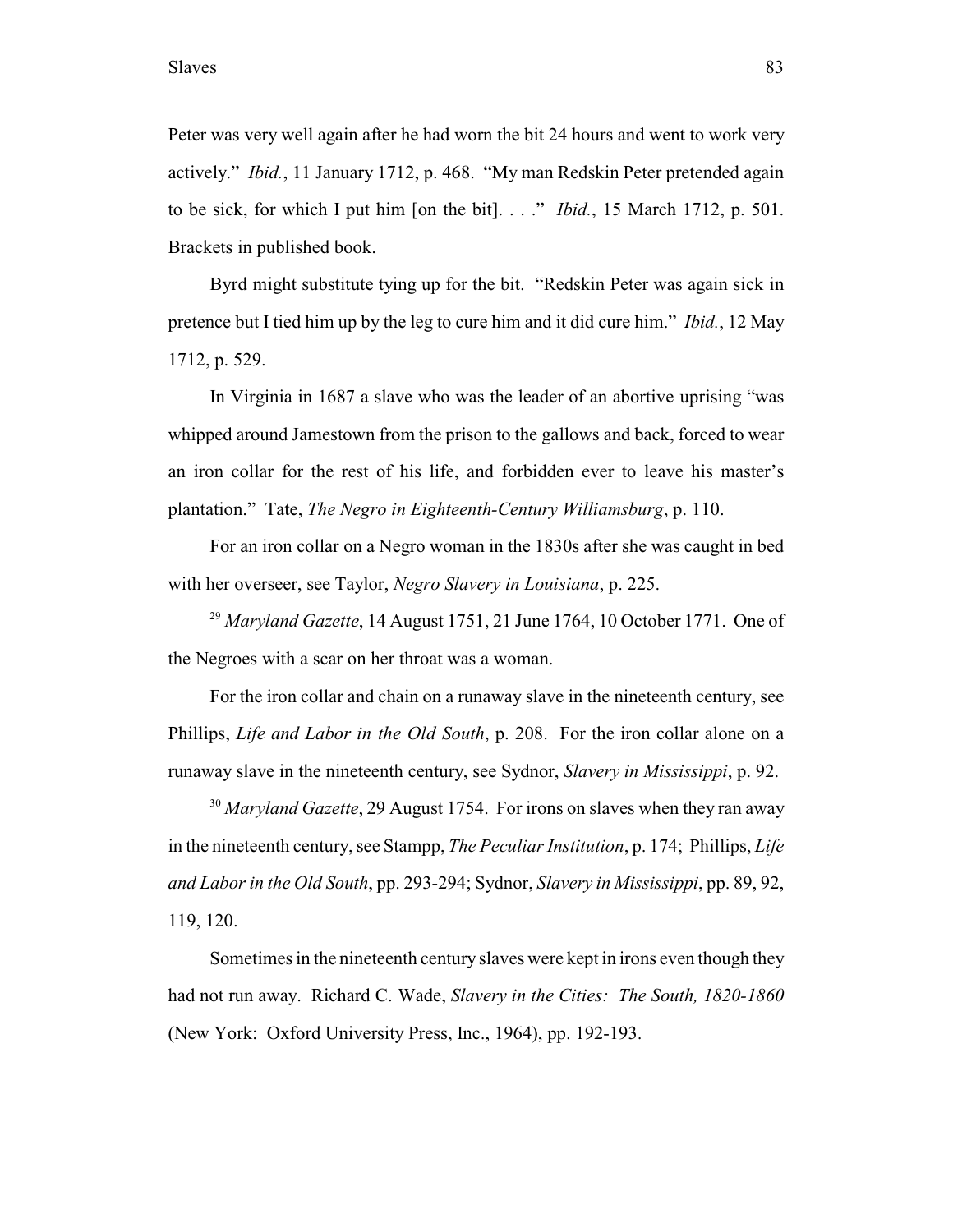<sup>31</sup> Maryland Gazette, 16 July 1772.

<sup>32</sup> *Ibid.*, 8 August 1771.

 $I<sup>33</sup> Ibid., 11 July 1771. For a slave with an iron collar and a bell in the  $33 \cdot 16i$$ nineteenth century, see Stampp, *The Peculiar Institution*, p. 174. Like animals also, in Kentucky in the nineteenth century slaves often wore iron collars, sometimes with bells on them and sometimes with prongs. Coleman, *Slavery Times in Kentucky*, p. 249. In Louisiana in the nineteenth century slave children were sometimes fed from a common trough. Taylor, *Negro Slavery in Louisiana*, p. 109.

 $34$  In Virginia in 1745 a slave who had run away persistently had irons on his legs. Tate, *The Negro in Eighteenth-Century Williamsburg*, pp. 55-56.

<sup>35</sup> Maryland Gazette, 13 August 1761.

<sup>36</sup> Dunlap's Maryland Gazette, 16 May 1775.

<sup>37</sup> Maryland Gazette, 21 June 1764. In Virginia the unclaimed Negro might be fitted with an iron collar and then hired out. Hugh F. Rankin, *Criminal Trial Proceedings in the General Court of Colonial Virginia* (Williamsburg: Colonial Williamsburg, 1965), p. 66n.

<sup>38</sup> The National Archives (PRO), Colonial Office 5, Vol. 724, p. 35.

<sup>39</sup> *Ibid.*, p. 170.

<sup>40</sup> *Ibid.*, Vol. 725, p. 285.

 $I<sup>1</sup> Ibid., Vol. 726, p. 217. The Board of Trade issued the same instructions to$ Lord Cornbury as governor of New Jersey in November of 1702. Richard S. Field, *The Provincial Courts of New Jersey*, New York: Bartlett & Welford, 1849), p. 239. Probably these instructions were conventional.

 $42$  *Md. Arch.*, XXIX, 348-349; TNA (PRO), Colonial Office 5, Vol. 727, pp. 392-393; *ibid.*, Vol. 189, pp. 160-161 (page 173 of transcript in Library of Congress).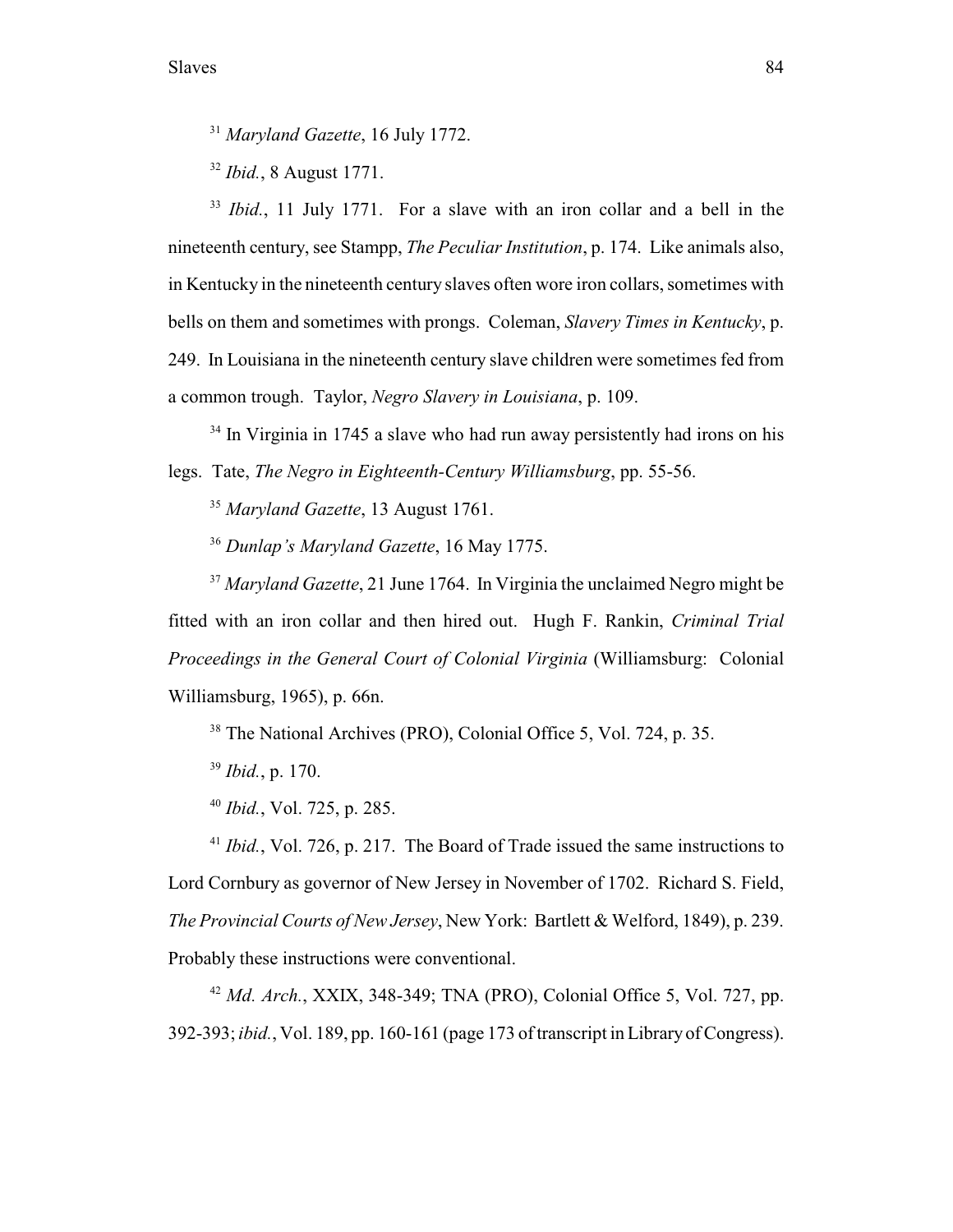Donnell M. Owings, *His Lordship's Patronage: Offices of Profit in Colonial* <sup>43</sup> *Maryland* (Baltimore: Maryland Historical Society, 1953), p. 120.

<sup>44</sup> 1692, c. 15, *Md. Arch.*, XIII, 457. We can not be sure just what sort of dismembering and cauterizing the assembly was referring to, but the law appears to have allowed a broad range of interpretation. How well it might have been enforced has not appeared.

 $45$  Somerset County Judicial Record, 1687-1689, pp. 84-86.

 $46$  Wills, Liber 4, pp. 6-7; Inventories and Accounts, Liber 8, p. 153.

<sup>47</sup> Hodges' Marriage References, State Archives, Annapolis. See also Somerset County Land Records, Liber I. K. L., p. 113.

<sup>48</sup> Somerset County Judicial Record, 1687-1689, pp. 84-86. Dr. Lois Carr, former St. Mary's City historian, first pointed this case out to me.

The impunity with which white men could maim or kill Negroes in Maryland in the eighteenth century is reminiscent of the medieval Europe, when masters could do just about anything they wanted to do with and to their serfs. In the fourteenth century the Emperor Charles IV "forbade his nobles to put out their bondmen's eyes, or cut off their noses, hands, or feet." See G. G. Coulton, quoting Bezold, in *Medieval Village, Manor, and Monastery* (Cambridge: Cambridge University Press, 1925; reprinted Torchbook edition; New York: Harper & Brothers, 1960), p. 489.

Still the killing of serfs apparently was fairly common in the thirteenth and fourteenth centuries. Coulton presents full evidence of this. *Ibid.*, pp. 107, 107n., 401, 437-438.

 $49$  Provincial Court Judgment Record, Liber R. B., No. 2, p. 205.

 $50$  The pledges of prosecuting were sureties to guarantee that the plaintiff would carry his action to a successful conclusion. If he did not, he and his sureties were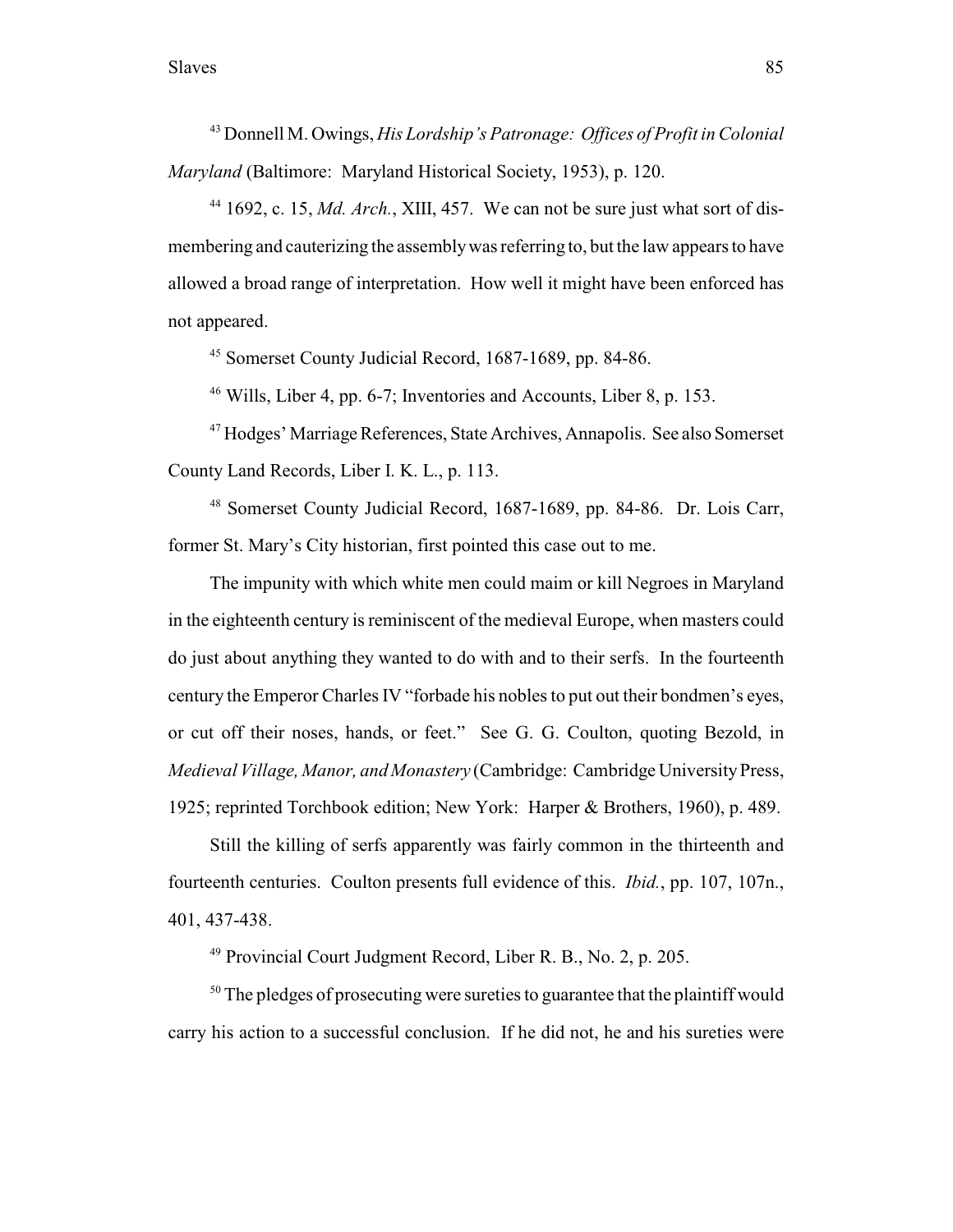held in mercy, which means that they had to pay the amercement or the amount of the bonds. The amercement, in turn, was a small charge that the losing party in an action had to pay simply for the privilege of using the court. It was not the same thing as a penal fine, though according to Blackstone it was "a punishment for his false claim." Sir William Blackstone, *Commentaries on the Laws of England* (10th edition; 4 vols.; London: Printed for A. Strahan, T. Cadell, and D. Prince, 1787), III, 376.

Whether the courts in eighteenth-century Maryland actually collected amercements is uncertain. According to Blackstone, by the eighteenth century the amercement was "disused," though the form still continued. *Ibid.* See also John Bouvier, *Law Dictionary and Concise Encyclopedia* (3rd revision; 8th edition; 2 vols.; Kansas City: Vernon Law Book Co., 1914), I, 187; II, 2611.

There is some evidence that in Maryland the amercement was still collected in civil cases in 1768. Ledger H, No. 1, p. 17; Baltimore County Court Minutes, Liber B. B., 1755-1762, November courts for 1758, 1759, 1760, 1761, 1762.

In a criminal case it is probably safe to consider the amercement the same as a penal fine. Blackstone, *Commentaries*, IV, 379-380; Sir Frederick Pollock and Frederic William Maitland, *The History of English Law Before the Time of Edward I* (2nd edition; 2 vols.; Cambridge: Cambridge University Press, 1898; reprinted Cambridge: Cambridge University Press, 1968), II, 513-515.

 $51$  Since the slave was property rather than a person, killing one's own slave was far less serious than killing one belonging to someone else, and that fact has a long history. According to Plato,

> If . . . [a man] kill a slave, he shall secure the master against damage and loss, reckoning as if it were a slave of his own that had been destroyed, or else he shall be liable to a penalty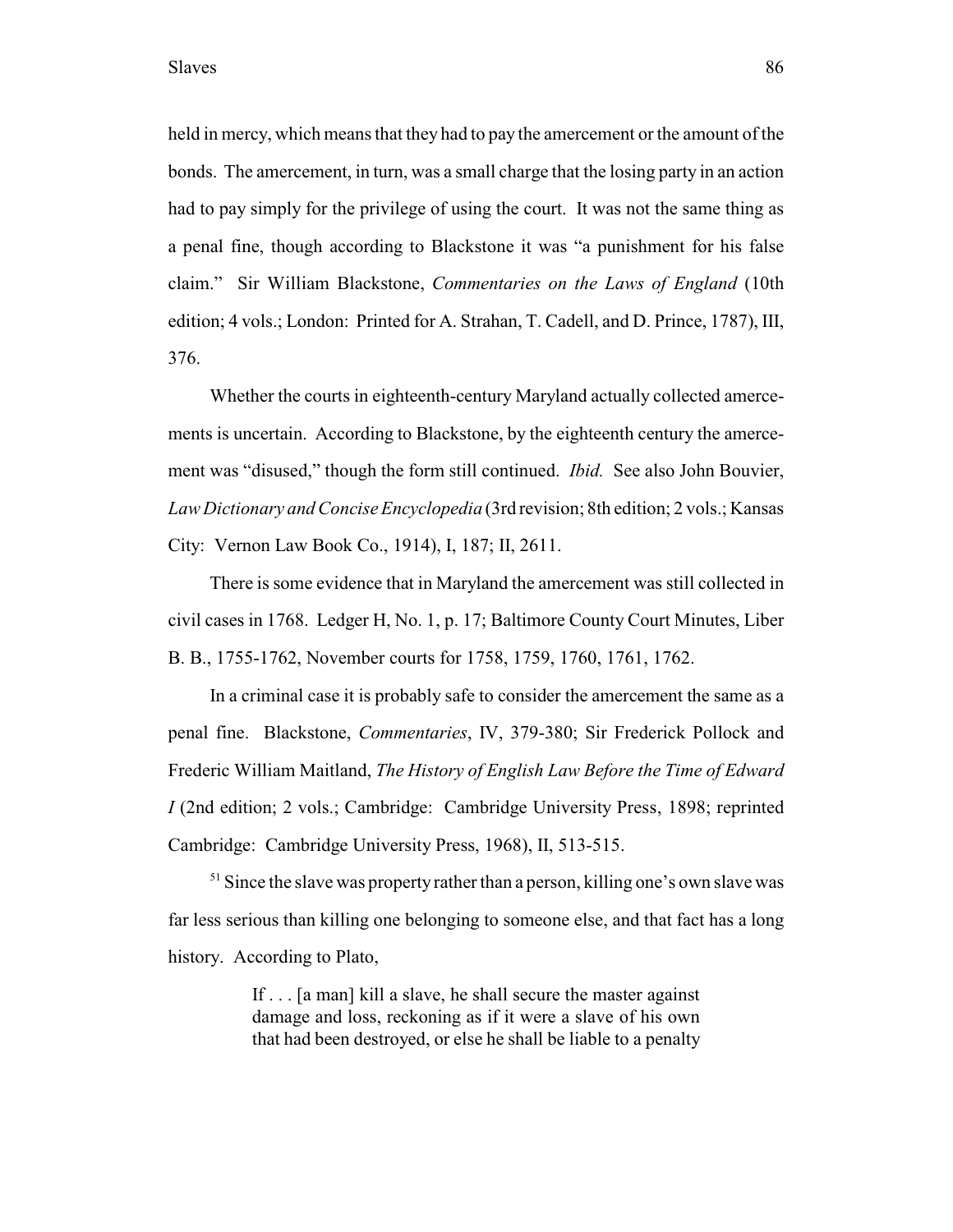of double the value of the dead man, — and the judges shall make an assessment of his value, — and he must also employ means of purification greater and more numerous than those employed by persons who kill a man at games, and those interpreters whom the oracle names shall be in charge of these rites; but if it be a slave of his own that he has killed, he shall be set free after the legal purification.

Plato, *The Laws*, ed. R. G. Bury (2 vols.; Loeb Classical Library edition; Cambridge:

Harvard University Press, 1926), II, 239-241.

There is no way to know how many masters there were like Arthur Hodge of

the Virgin Islands.

Arthur Hodge, Esq., a gentleman by birth, was tried by [a] jury, condemned and hung in Tortola, one of the Virgin islands [sic], for the murder of several slaves by whipping them without intermission for over an hour, one of whom was lashed to a tree when he could no longer stand, and whipped till he fainted, and another till his black skin could not be seen. They were then carried to the 'sick house' and allowed to die without medical attention. He had tortured other slaves by pouring boiling water down their throats, eventually causing their death, or by dipping them in kettles of boiling liquid and burning them in the mouth with hot irons, and by inflicting successive "cart-whippings" at "short-quarters," or loading them with heavy irons or chains. This man was the owner of some one hundred and thirty slaves, most of whom had experienced his cruelty.

Whipping at short-quarters:

In this punishment the whip was shortened so as to go around the whole body, striking the front as well as the back.

Ballagh, *A History of Slavery in Virginia*, p. 82, 82n.

 $52$  Provincial Court Judgment Record, Liber E. I., No. 7, pp. 635-636, 663-664.

Philip Selby was Parker Selby's father and the owner of the slave. Worcester County

Wills, Liber J. W., No. 3, pp. 13-14. Matthew might have been Parker's brother.

<sup>53</sup> Provincial Court Judgment Record, Liber D. S., No. C, pp. 336-337.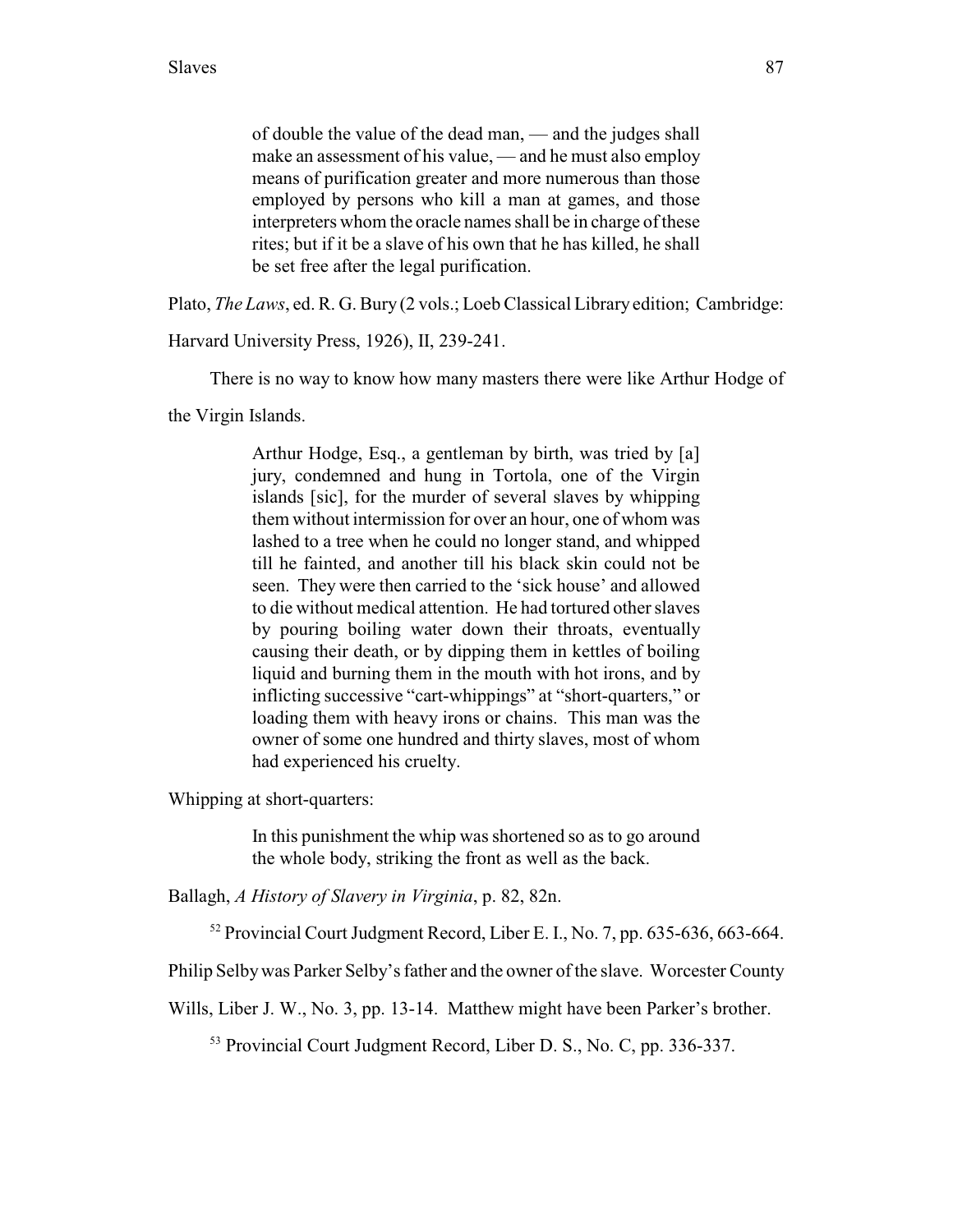$I<sup>54</sup> Ibid., Liber T. G., pp. 92-94. See Part I, "Servants," above at Note 134.$ 

<sup>55</sup> 1751, c. 14, *Md. Arch.*, XLVI, 620. 1751, c. 14 was supplemented by 1753, c. 26, *Md. Arch.*, L, 373-374. When Thomas Reynolds of Calvert County advertized for two Negro slaves, Jacob and Marlborough, he promised that if they resisted capture and somebody should "shoot or kill" them he would not seek any damages. *Maryland Gazette*, 11 February 1773.

<sup>56</sup> Owings, *His Lordship's Patronage*, p. 128.

 $^{57}$  *Ibid.*, p. 121.

<sup>58</sup> Calvert Papers, No. Two, Selections from Correspondence, Maryland Historical Society Fund Publication, No. 34 (Baltimore: Maryland Historical Society, 1894), p. 131.

<sup>59</sup> Owings, *His Lordship's Patronage*, pp. 128-129.

 $^{60}$  *Ibid.*, p. 121.

 $61$  Thus in eighteenth-century Maryland the suspect or defendant was considered guilty until he could prove himself innocent.

<sup>62</sup> Calvert Papers, No. 2, Selections from Correspondence, p. 170.

 $^{63}$  *Ibid.*, pp. 153-154.

 $64$  Provincial Court Judgment Record, Liber D. D., No. 4, p. 146-147. The grand jurymust have returned the indictment against Samuel Pottenger in September of 1761, since Nicholas Maccubbin was the foreman of the grand jury that returned it. *Ibid.*, Liber D. D., No. 1, p. 487.

 $<sup>65</sup>$  In Virginia, "A law of 1723 decreed that there should be no penalty imposed</sup> upon a white tried for the murder of a slave and found guilty only of manslaughter." Richard Hofstadter, *America at 1750: A Social Portrait* (Vintage edition; New York: Random House, Inc., 1973) p. 124. Hofstadter's reference is to John C. Hurd, *The*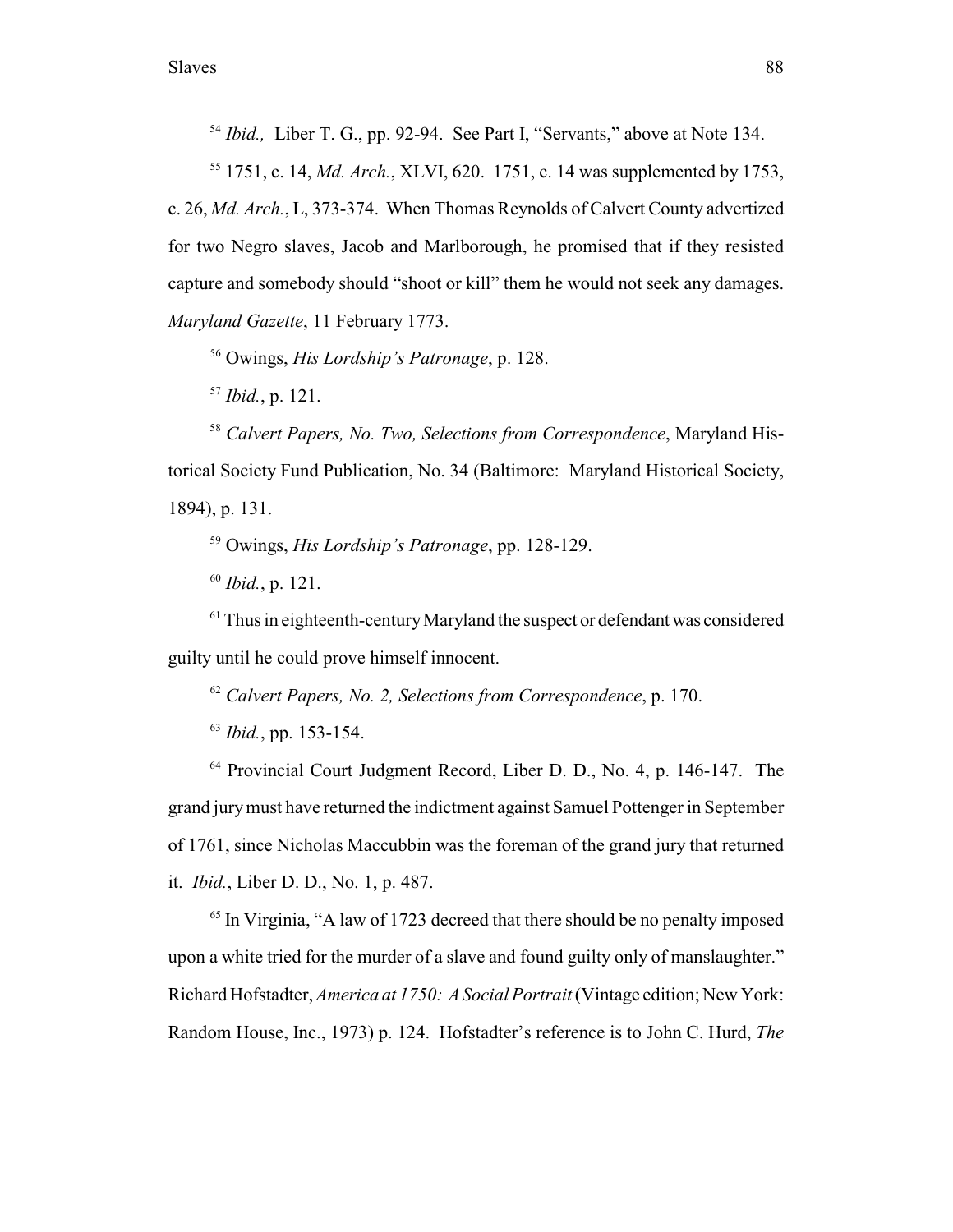*Law of Freedom and Bondage in the United States* (1838), I, 232ff.

*Md. Arch.*, XXXII, 255-256; Provincial Court Judgment Record, Liber D. D., 66 No. 15, pp. 6, 10, 14-16; Executive Papers, 1715-1783, Accession 9911; Commission Records, 1733-1773, p. 219.

The earlier letter from Lee apparently has not survived. The ordinary punishment for manslaughter was the branding of an M on the brawn of the convict's right thumb and the forfeiture of his estate. *Md. Arch.*, XXV, 119-120, 150; Blackstone, *Commentaries*, IV, 193. Lee's letter illustrates that it was the punishment, not the committing of the crime, that was the disgrace.

The assize courts were circuit courts conducted by justices of the provincial court who went from county to county to hear cases so that suitors would save the time and expense of going to Annapolis for the sessions of the provincial court but also, it appears clear, to increase the power of the provincial justices at the expense of the county justices. C. Ashley Ellefson, *The County Courts and the Provincial Court in Maryland, 1733-1763* (New York: Garland Publishing, Inc., 1990), pp. 73- 114.

 $67$  Provincial Court Judgment Record, Liber D. D., No. 4, pp. 132, 151-152; Liber D. D., No. 5, p. 298; Liber D. D., No. 6, p. 306; Commission Records, 1733- 1773, p. 165. Since the indictment is not written out there is no way to know how Lee was supposed to have killed Negro Nace. The pardon does not describe the crime.

<sup>68</sup> The *nolle prosequi*, or *non pros*, was simply an order from the governor to the attorney general or clerk of indictments not to prosecute a case any further. Sometimes the attorney general or the clerk of indictments might have entered a *non pros* on his own. The clerk of indictments was the county prosecutor.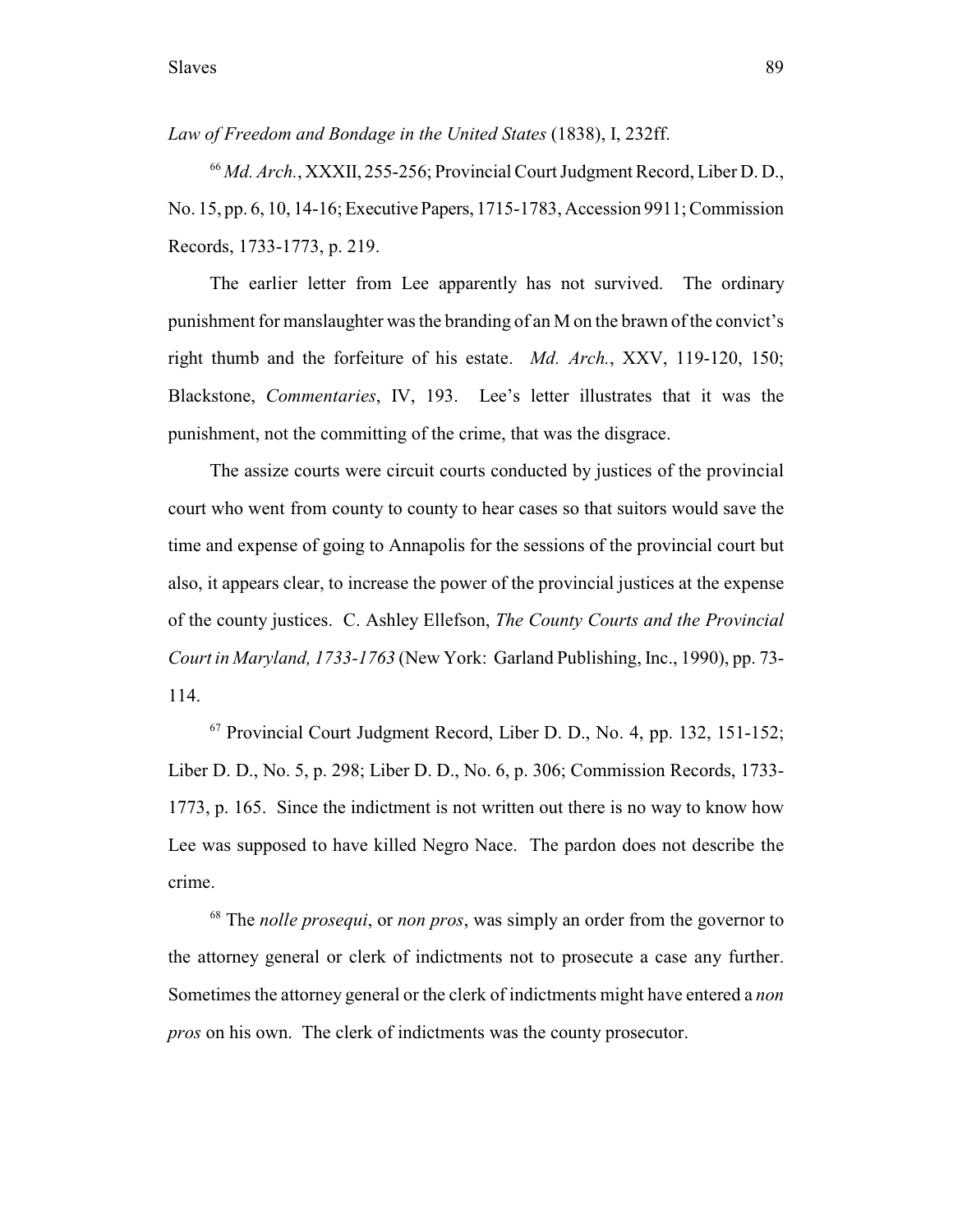$^{69}$  Provincial Court Judgment Record, Liber D. D., No. 19, pp. 1, 384. The provincial court record mentions only a presentment against Lee, but an indictment was sometimes called a presentment. The application for the *non pros* is in the New York Historical Society, Miscellaneous Manuscripts: Maryland. Dr. Edward Papenfuse, the Maryland State Archivist and Commissioner of Land Patents, found it and provided me with a copy of it.

From the Council Proceedings, 2 August 1814:

Whereas by an inquisition held on the body of a certain negro man, a slave, the property of a certain John Cover, on the fifth of July last. [*sic*] it was found that the said negro came to his death from the unmerciful beating, and other ill treatment received from his said master, John Cover; and it has been represented to me, that the said John Cover has fled from Justice, and it being of the greatest importance to society that the perpetrator of such a crime should be brought to condign punishment. [*sic*] I have therefore thought proper to issue this my proclamation, and do, by and with the advice and consent of the council, offer a reward of Two Hundred Dollars to any person who shall apprehend and deliver the said John Cover to the Sheriff of Frederick County. Given in Council, at the City of Annapolis, under the Great Seal of the State of Maryland, this second day of August in the year of our Lord one thousand eight hundred and fourteen[.]

Levin Winder

Ordered that the aforegoing proclamation be published four weeks in the Maryland Gazette, Federal Republican, Federal Gazette, Frederick Town Herald and the Plain Dealer.

Council Proceedings, 1813-1817, p. 73.

<sup>70</sup> Commission Records, 1726-1786, p. 108; *Maryland Gazette*, 7, 28

December 1752. Since the record of the prosecution of Peter Ball has not appeared,

we have no details about how he killed his slave.

A court of oyer and terminer and jail delivery was a special court appointed to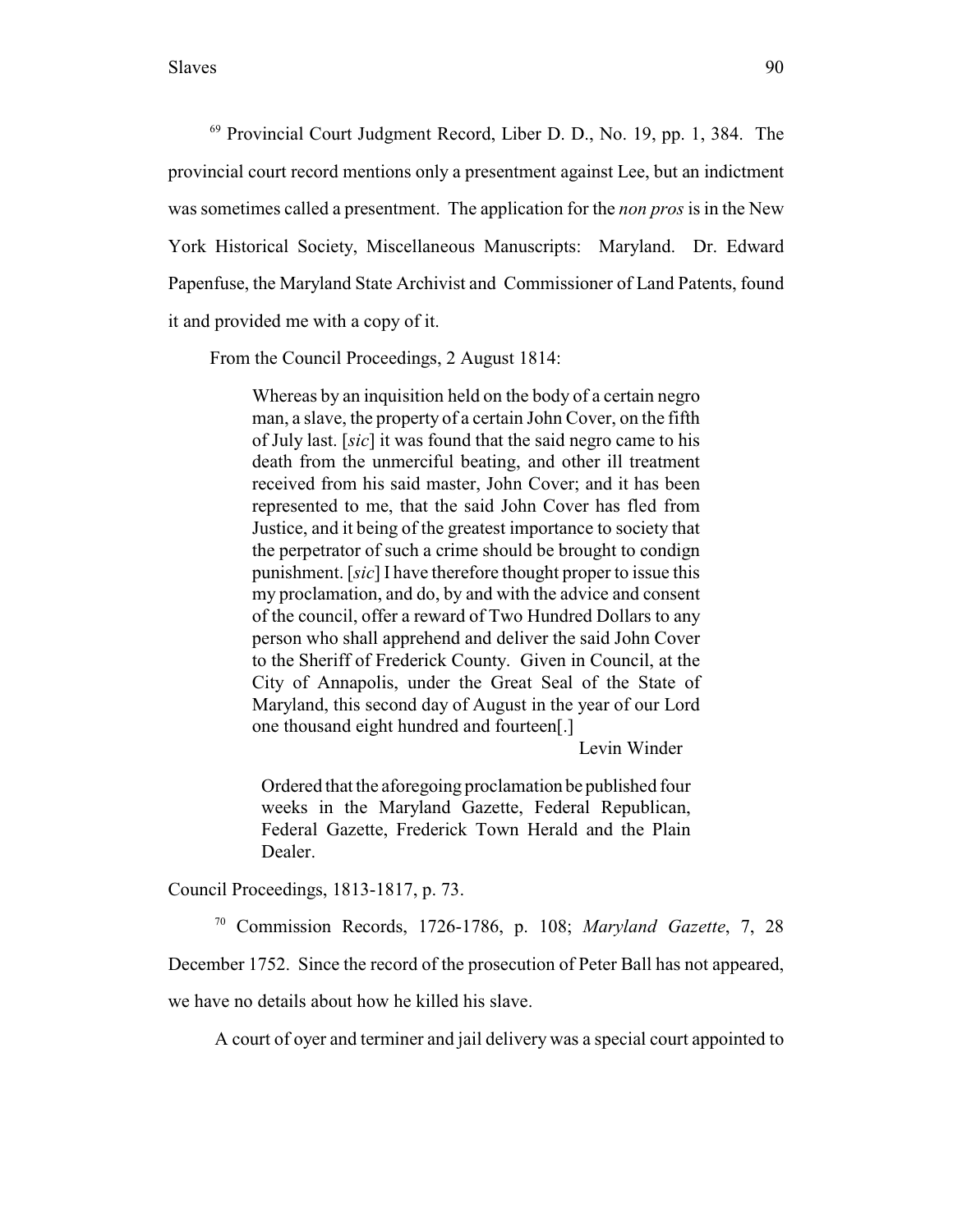hear one or more cases so that suspects would not have to be kept in jail until the next session of the provincial court or the assizes. While usually these courts tried capital cases, they also tried non-capital ones. In non-capital cases the suspects would be kept under bond rather than in jail. Ellefson, *The County Courts and the Provincial Court in Maryland, 1733-1763*, pp. 114-118.

 Commission Records, 1726-1786 (orig.), p. 93; *Md. Arch.*, XXVIII, 388; <sup>71</sup> *Maryland Gazette*, 21 April, 5 May 1747; Provincial Court Judgment Record, Liber E. I., No. 10, pp. 485, 494-495.

Thomas Lamb was the only white man we have found who was hanged in eighteenth-century Maryland for murdering only a Negro, but on 8 July 1767 Levi Thompson alias Game alias Fortune was hanged in Somerset County for murdering a Negro slave *and* a white man. Commission Records, 1726-1786, p. 166; *Md. Arch.*, XXXII, 200; Provincial Court Judgment Record, Liber D. D., No. 12, pp. 646, 648-650, 650-652. Thompson was condemned for each murder separately.

<sup>72</sup> 1737, c. 2, *Md. Arch.*, XL, 86-87.

 $^{73}$  Provincial Court Judgment Record, Liber D. D., No. 17, pp. 1, 4; Commission Records, 1726-1786, p. 180; Executive Papers, 1715-1783, Accession 9911.

 $74$  The record refers to Negro Marriah as a servant rather than as a slave. It is possible, of course, that she was in fact a servant instead of a slave.

 $<sup>75</sup>$  Provincial Court Judgment Record, Liber T. G., p. 22.</sup>

<sup>76</sup> Md. Arch., XXXI, 101; Provincial Court Judgment Record, Liber T. G., pp. 36-37; Liber P. L., No. 1, pp. 153-155; Liber V. D., No. 3, pp. 198-199; Liber B. T., No. 5, pp. 827-828; Liber D. D., No. 9, p. 1; Blackstone, *Commentaries*, IV, 18-183, 184.

 $^{77}$  Provincial Court Judgment Record, Liber R. B., No. 1, p. 318.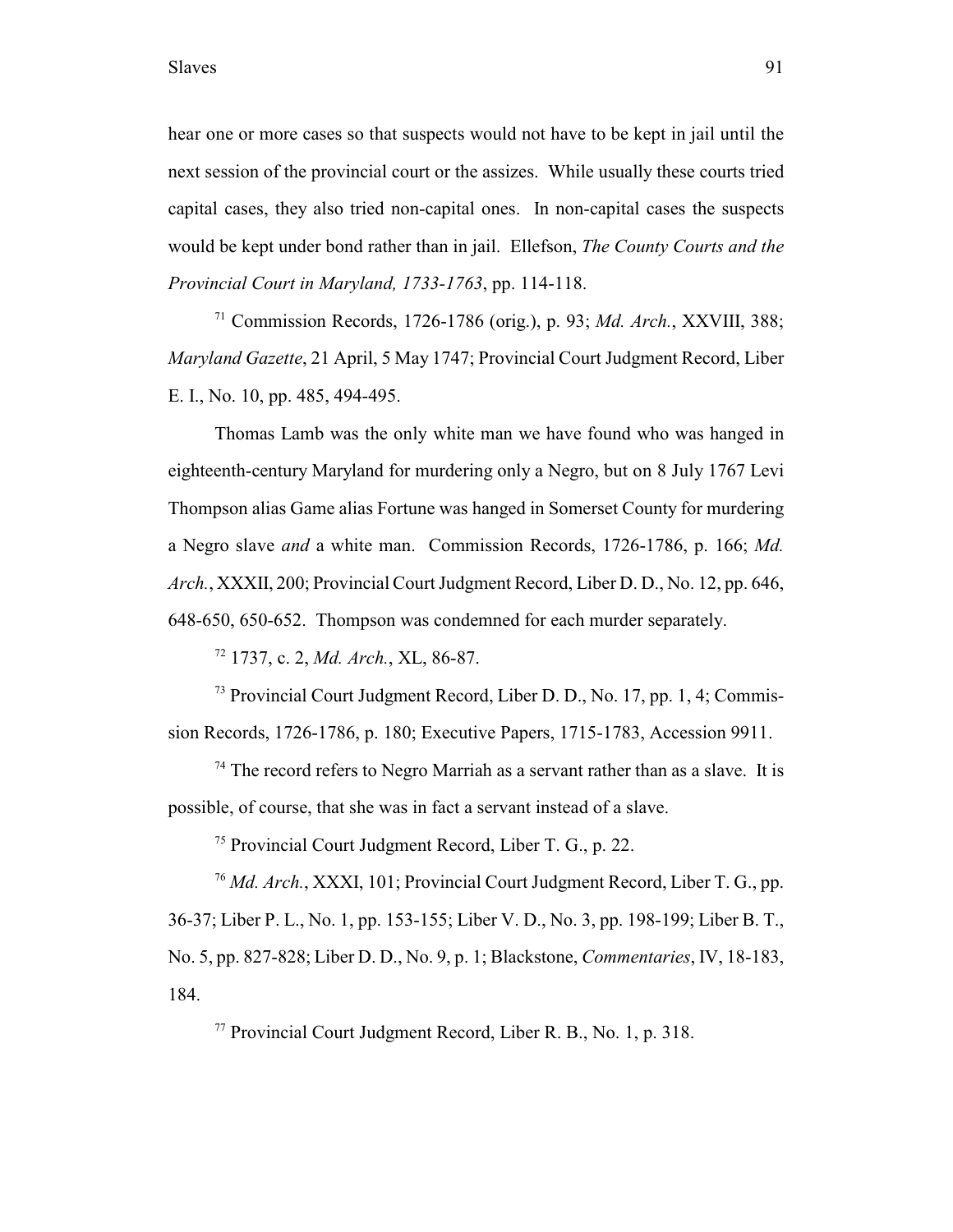## Slaves 92

 $78$  Harsh treatment of slaves might have led to their suicide, as it led to the suicides of servants. For the suicide of slaves in the nineteenth century, see Taylor, *Negro Slavery in Louisiana*, pp. 12, 180; Taylor, *Negro Slavery in Arkansas*, p. 231.

 $\frac{79}{2}$  Negro Cesar's complaint against Thomas Stockett Jr. is the only complaint I have found of a slave against his master.

 $80$  The other three cases in which Jonas Green reported the deaths of slaves at the hands of white men were those of Thomas Lamb and Peter Ball, both of which I have mentioned earlier, and of an unidentified man who was committed to jail in St. Mary's County early in 1764 for the murder of a Negro woman. *Maryland Gazette*, 26 January 1764. I have found no prosecution in this case.

<sup>81</sup> Maryland Gazette, 26 March 1761. Italics and capitals in original.

<sup>82</sup> Ibid., 23 October 1766. Dr. Scott might have been Dr. Andrew Scott of Prince George's County. *Md. Arch.*, XXVIII, 388.

<sup>83</sup> Maryland Gazette, 1 April 1762.

<sup>84</sup> Bassett, *Slavery in the State of North Carolina*, pp. 11-12.

<sup>85</sup>Samuel Eliot Morison and Henry Steele Commager, *The Growth of the American Republic* (4th ed.; 2 vols.; New York: Oxford University Press, 1950), I, 539.

<sup>86</sup> Ballagh, *A History of Slavery in Virginia*, p. 140.

<sup>87</sup> Sydnor, *Slavery in Mississippi*, p. 62.

<sup>88</sup> 1704, c. 23, *Md. Arch.*, XXVI, 259; 1715, c. 44, *Md. Arch.*, XXX, 289.

<sup>89</sup> 1692, c.15, *Md. Arch.*, XIII, 457.

<sup>90</sup> 1671, c. 2, *Md. Arch.*, II, 272; 1676, c. 2, *Md. Arch.*, II, 549; 1692, c. 52, *Md. Arch.*, XIII, 505-506; 1704, c. 23, *Md. Arch.*, XXVI, 259. A new act was passed in 1715. 1715, c. 44, *Md. Arch.*, XXX, 289.